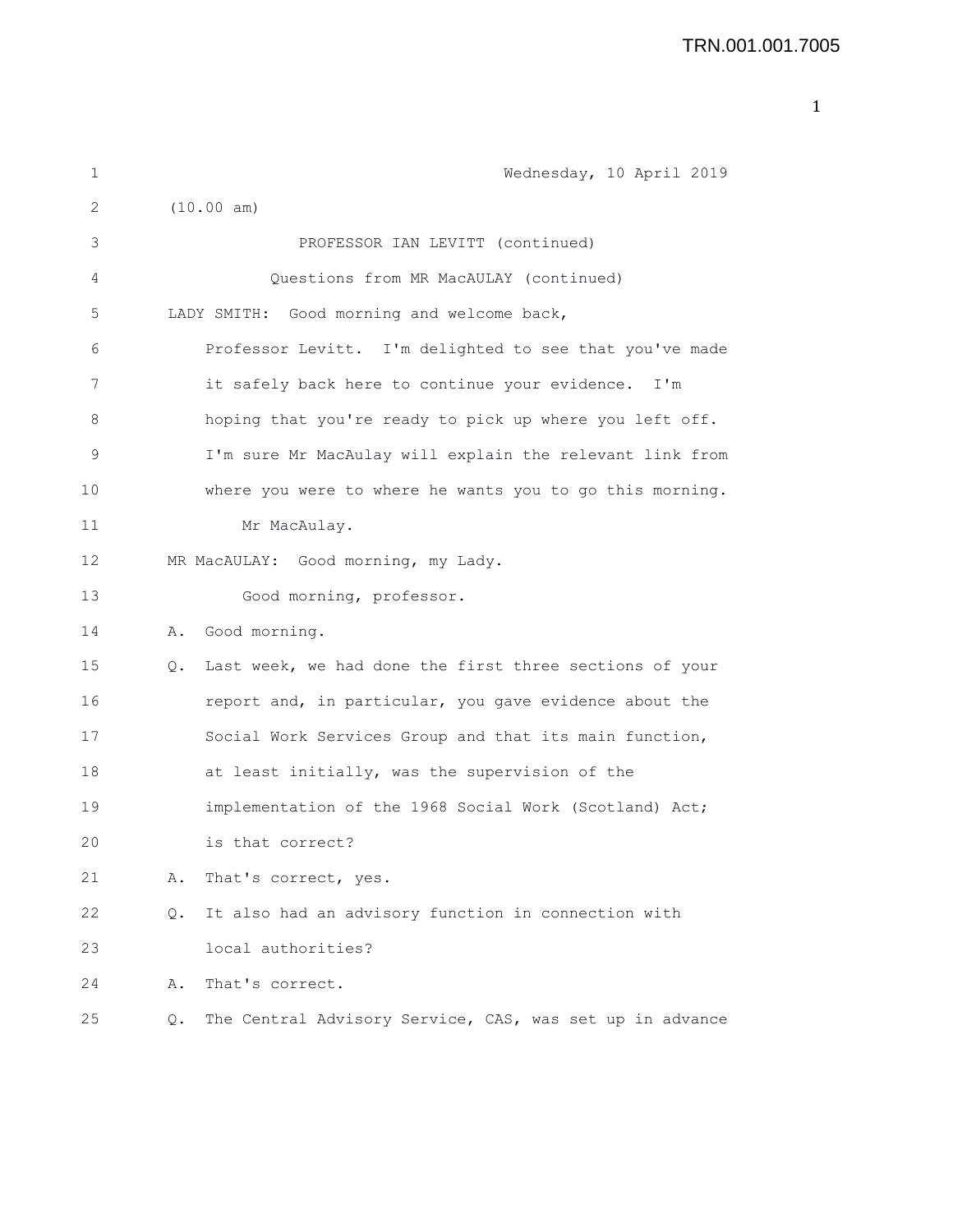| × | i      |  |
|---|--------|--|
|   | I<br>I |  |
|   |        |  |
|   |        |  |

| 1  |    | of the 1968 Act; is that right?                         |
|----|----|---------------------------------------------------------|
| 2  | Α. | That's correct, yes.                                    |
| 3  | Q. | As I understand it from what you told us last week, it  |
| 4  |    | had probably three functions. The first to provide      |
| 5  |    | professional advice to SWSG?                            |
| 6  | Α. | That's correct, yes.                                    |
| 7  | Q. | It also had a function in connection with deaths in     |
| 8  |    | care?                                                   |
| 9  | Α. | That's correct, yes.                                    |
| 10 | О. | And an inspectorial function?                           |
| 11 | Α. | Yes, that's correct.                                    |
| 12 | Q. | Can I just be clear about the inspectorial system       |
| 13 |    | pre-1968?                                               |
| 14 | Α. | Could I just add another item? The Chief Social Work    |
| 15 |    | Adviser also had a function, a duty, to inform the      |
| 16 |    | Secretary of State on any matter concerning social work |
| 17 |    | provision in Scotland.                                  |
| 18 |    | Q. Right.                                               |
| 19 | Α. | My understanding, reading it, is that that person could |
| 20 |    | have a direct line to the Secretary of State on any     |
| 21 |    | particular issue.                                       |
| 22 | Q. | And the Chief Social Work Adviser, that was the person  |
| 23 |    | who led CAS?                                            |
| 24 | Α. | That's right, yes.                                      |
| 25 | Q. | Looking then at the inspectorial systems, on the eve of |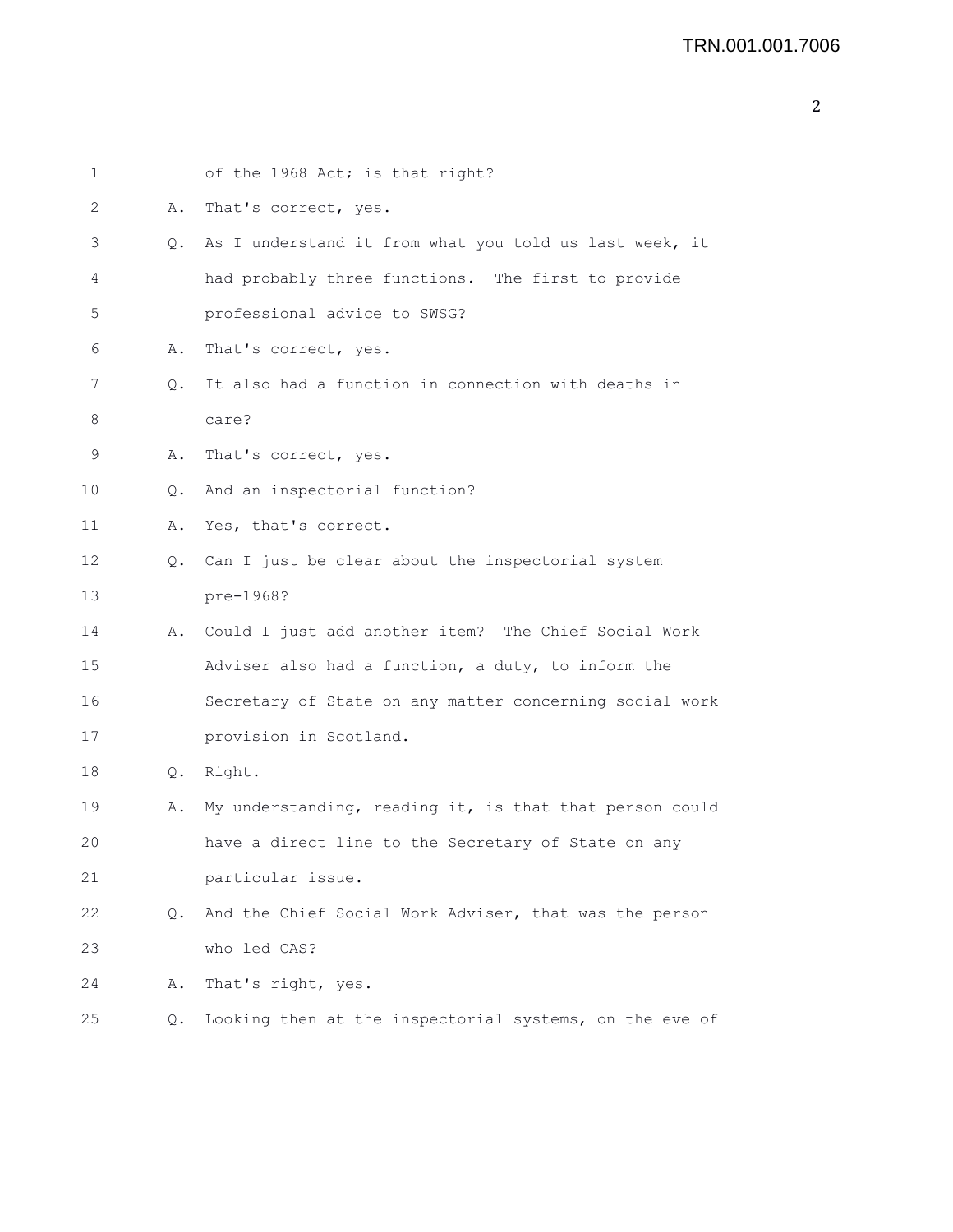| 1  |    | the 1968 Act, if you like, by then, of course, CAS had   |
|----|----|----------------------------------------------------------|
| 2  |    | been set up?                                             |
| 3  | Α. | Yes.                                                     |
| 4  | О. | Under the auspices of the Scottish Education Department; |
| 5  |    | is that correct?                                         |
| 6  | Α. | The Scottish Education Department held the vote for the  |
| 7  |    | Social Work Services Group and therefore CAS.            |
| 8  | Q. | So far as the Scottish Education Department was          |
| 9  |    | concerned from an inspectorial perspective, it had       |
| 10 |    | jurisdiction in connection with Scottish schools,        |
| 11 |    | including approved schools?                              |
| 12 | Α. | That's correct, yes.                                     |
| 13 | Q. | You told us that at a point in time, I think in about    |
| 14 |    | 1960, the childcare functions of the Scottish Health     |
| 15 |    | Department were transferred to the SED?                  |
| 16 | Α. | The Scottish Home Department.                            |
| 17 | Q. | That brought within the jurisdiction of SED and hence    |
| 18 |    | CAS an inspectorial function in connection with          |
| 19 |    | children's homes?                                        |
| 20 | Α. | That's correct, yes.                                     |
| 21 | Q. | Voluntary homes?                                         |
| 22 | Α. | Yes.                                                     |
| 23 | Q. | Children boarded out?                                    |
| 24 | Α. | Yes.                                                     |
| 25 | Q. | Remand homes?                                            |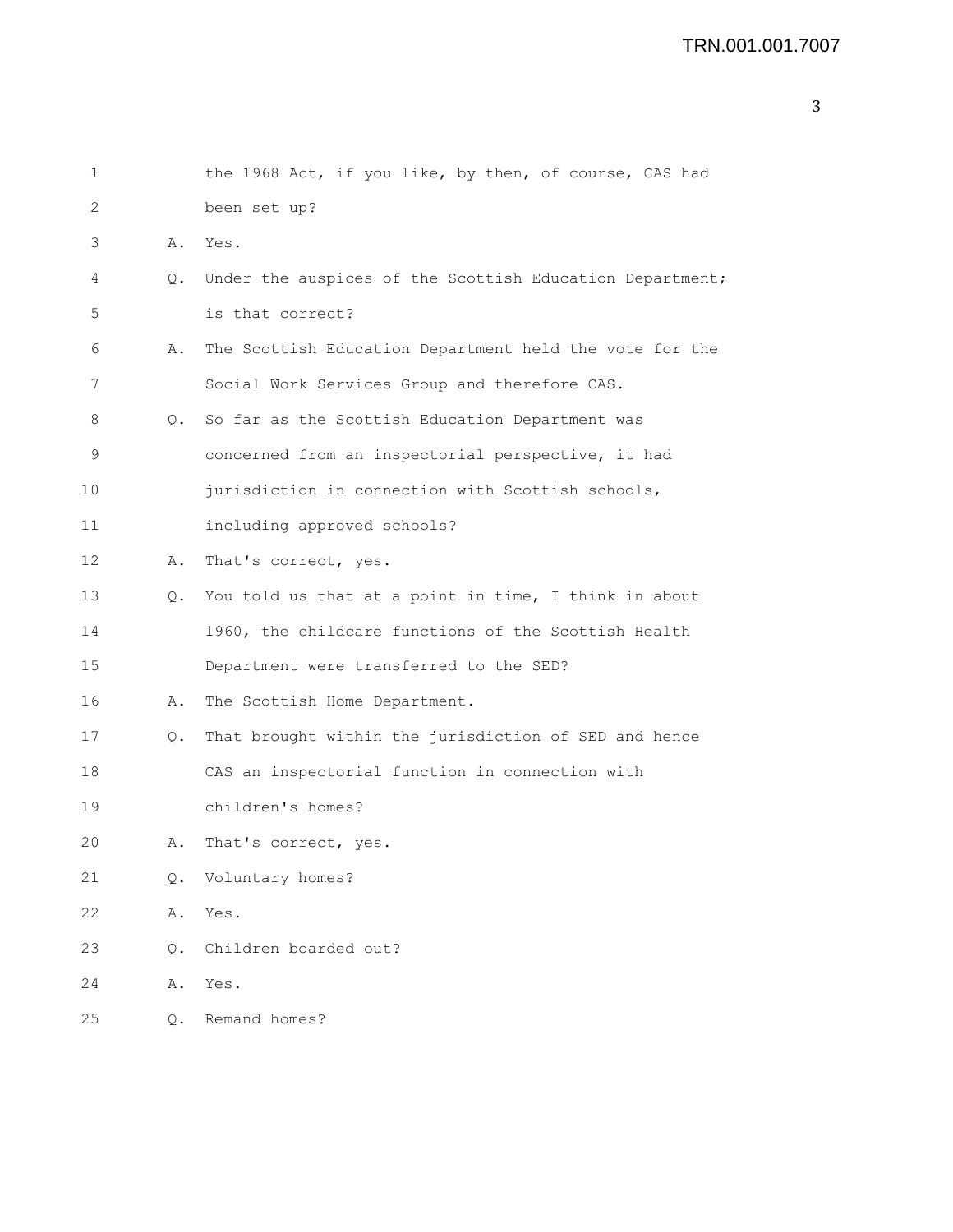| 2  | Q. | Did that mean, therefore, really from a jurisdictional   |
|----|----|----------------------------------------------------------|
| 3  |    | perspective and inspectorial perspective, SED/CAS had an |
| 4  |    | inspection function in relation to essentially all       |
| 5  |    | children in care?                                        |
| 6  | Α. | That's correct, yes.                                     |
| 7  | Q. | Post-the 1968 Act, and we're going to come to 1975 in    |
| 8  |    | a moment, because the registration of voluntary          |
| 9  |    | children's homes rested with local authorities, the      |
| 10 |    | inspection of those establishments also became the       |
| 11 |    | responsibility of local authorities?                     |
| 12 | Α. | That would appear to be the interpretation that Social   |
| 13 |    | Work Services Group placed on it in terms of the         |
| 14 |    | decision over the Lochvale Boys' Home in Dumfries.       |
| 15 | О. | You mentioned that last week?                            |
| 16 | Α. | Yes.                                                     |
| 17 | Q. | And I think you saw that as a sort of test case?         |
| 18 | Α. | That appeared to be put up as a test case.               |
| 19 | Q. | Can I just understand, what principle was being tested?  |
| 20 | Α. | Whether the primary function of inspection rested with   |
| 21 |    | the registration authority or whether Social Work        |
| 22 |    | Services Group and CAS also had a duty to inspect those  |
| 23 |    | particular homes. And the decision was that it was       |
| 24 |    | a matter for the local authority.                        |
| 25 | Q. | This may be a legal issue, but we do know that there     |

1 A. Yes.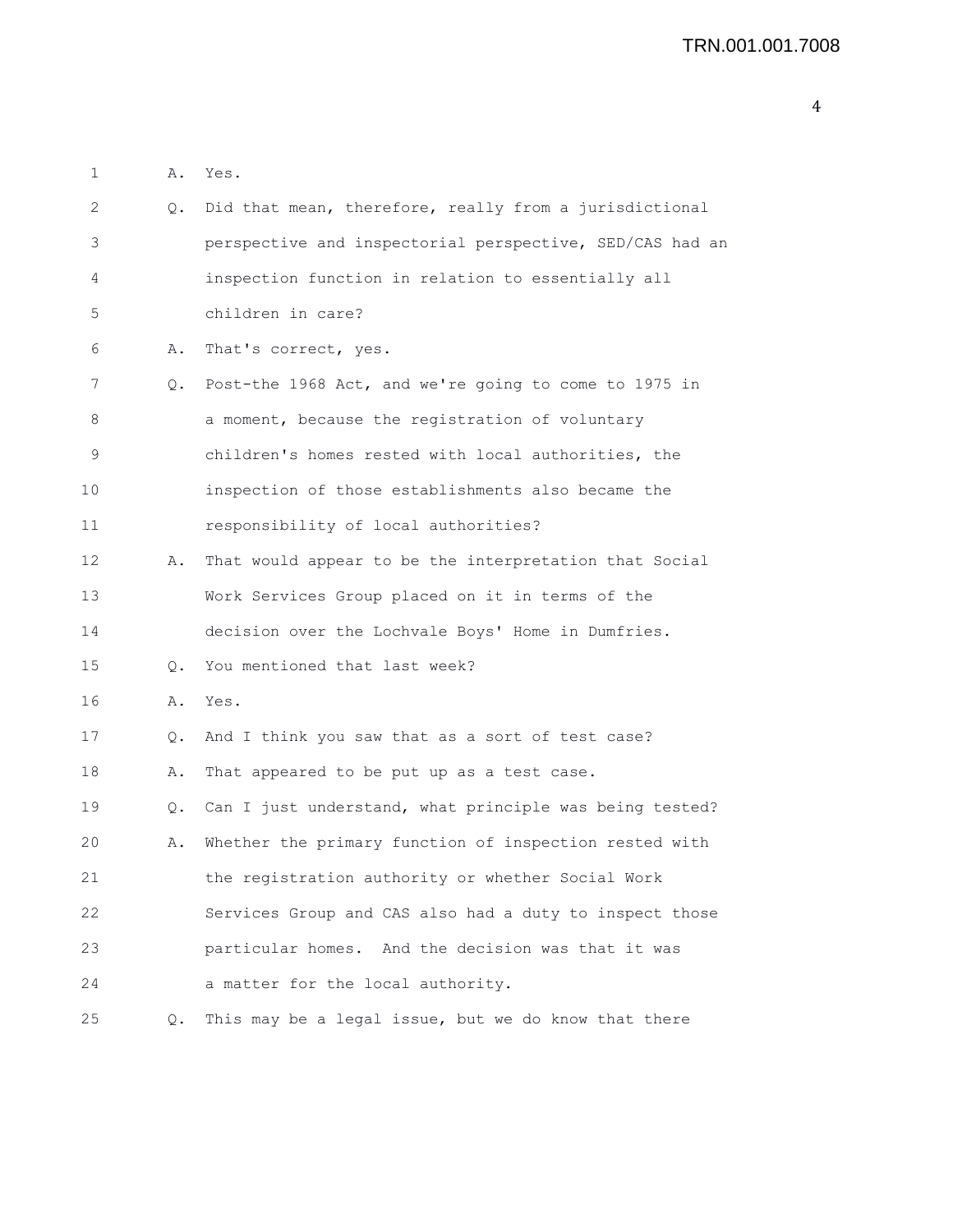| 1  | were provisions in the 1968 Act that placed a duty on         |
|----|---------------------------------------------------------------|
| 2  | the Secretary of State to inspect.                            |
| 3  | To inspect, but the decision in the Lochvale case was<br>Α.   |
| 4  | the initial responsibility, if you like, rested with the      |
| 5  | local authority. My understanding on reading the              |
| 6  | decision that was taken in 1972/73 was that it would          |
| 7  | cause complications for the Secretary of State if his         |
| 8  | advisers had inspected a home and came to conclusions         |
| 9  | which were at variance with the local authority decision      |
| 10 | on that particular home.                                      |
| 11 | LADY SMITH: Just let me confirm, Professor Levitt, when you   |
| 12 | say decision, whose decision do you have in mind?             |
| 13 | The decision of the Secretary of State that a home<br>Α.      |
| 14 | should be closed on the advice of the Central Advisory        |
| 15 | Service's social work advisers and the Social Work            |
| 16 | Services Group.                                               |
| 17 | LADY SMITH: Sorry, that was the local authority decision.     |
| 18 | What you said was, on reading the decision that was           |
| 19 | taken in 1972 to 1973, and I just wanted to get into the      |
| 20 | notes which decision you were talking about.                  |
| 21 | The Social Work Services Group decision on the Lochvale<br>Α. |
| 22 | Boys' Home in Dumfries.                                       |
| 23 | I thought that was right. That confirms it,<br>LADY SMITH:    |
| 24 | thank you.                                                    |
| 25 | That decision, which was in 1972 or 1973, was<br>MR MacAULAY: |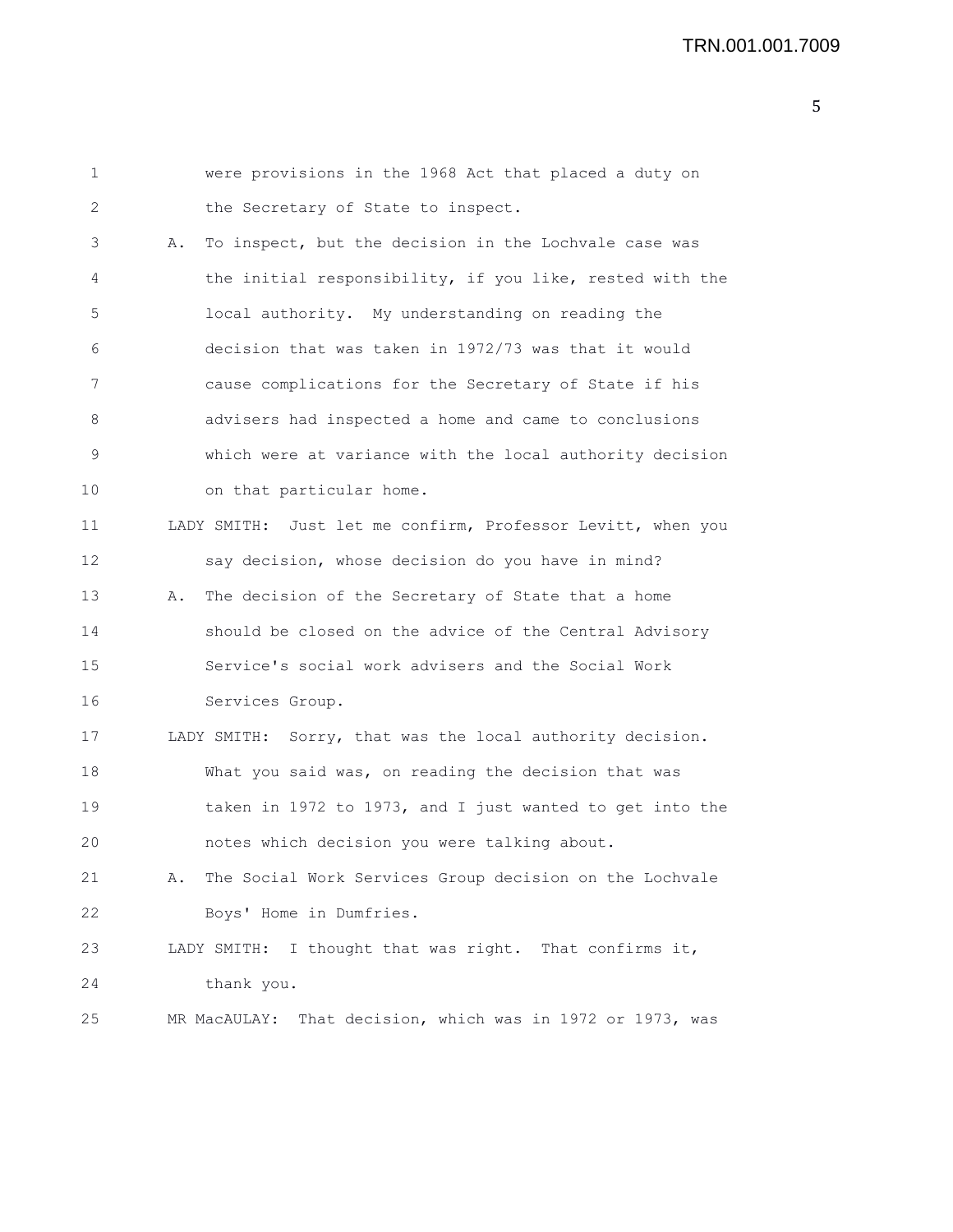## TRN.001.001.7010

| 6 |
|---|
|---|

| 1  |    | the primary responsibility because registration --       |
|----|----|----------------------------------------------------------|
| 2  | Α. | Yes.                                                     |
| 3  | Q. | -- rested with the local authority?                      |
| 4  | Α. | That's right, to avoid any complications that the        |
| 5  |    | Secretary of State might have if the advisory service    |
| 6  |    | had recommended the closure of a home on the issue of    |
| 7  |    | appeal either by the local authority or the home itself. |
| 8  | Q. | That then deals with children's homes. Did that also     |
| 9  |    | relate to children who were boarded out?                 |
| 10 | Α. | It would appear to be the case because I've not really   |
| 11 |    | discovered any retained file which covers the inspection |
| 12 |    | of boarded out children by CAS after 1968.               |
| 13 | Q. | I think, as we'll see shortly, so far as List D schools  |
| 14 |    | were concerned, they remained the responsibility of the  |
| 15 |    | Secretary of State and hence CAS?                        |
| 16 | Α. | That's correct, and that is because of the funding       |
| 17 |    | arrangements that were still in place in 1971 when the   |
| 18 |    | approved schools were reclassified as List D schools.    |
| 19 | Q. | As we will see and as we have seen, you have uncovered   |
| 20 |    | inspection reports in respect of List D or approved      |
| 21 |    | schools?                                                 |
| 22 | Α. | That's correct, yes.                                     |
| 23 | Q. | But what you don't appear to have uncovered is much by   |
| 24 |    | the way of inspection reports of children's homes or     |
| 25 |    | voluntary homes?                                         |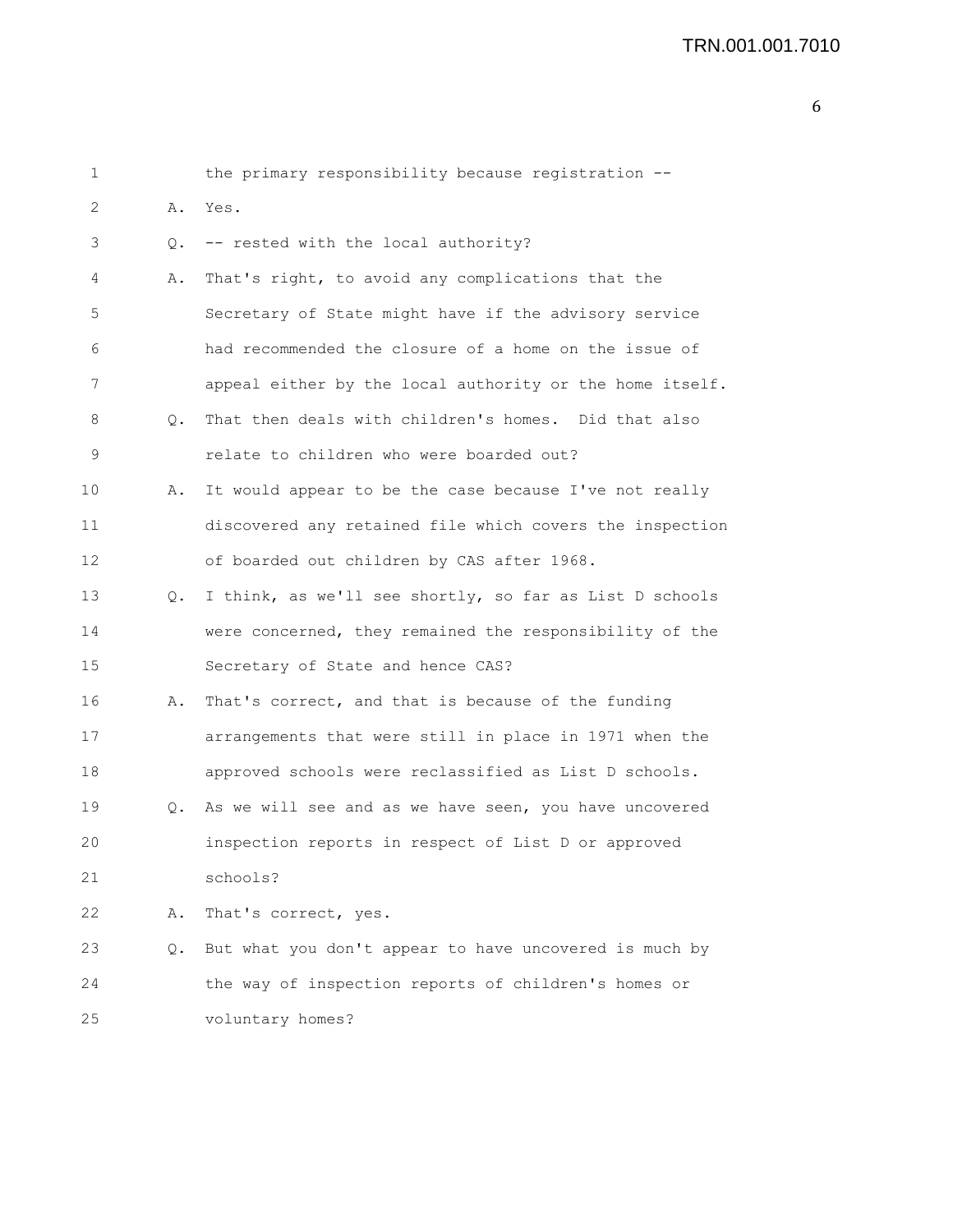```
7
```

```
1 A. That's correct. There are a small number, 1973, and
2 then there aren't any more in terms of the retained
3 files.
4 Q. There's the Lochvale case?
5 A. Lochvale seems to have been the break point in terms of
6 CAS undertaking inspections of voluntary homes.
7 Q. And of course, your research in the main was under
8 8 reference to NRS files?
9 A. That's correct, yes.
10 Q. But if inspections were being carried out, as was
11 expected, by the Secretary of State and CAS, by the
12 local authorities, where would these inspection reports
13 end up?
14 A. Any inspection report by the local authority would be
15 held by the local authority and would not necessarily
16 have been transferred to Social Work Services Group and
17 CAS files.
18 Q. And the regularity of inspections by local authorities,
19 let's say, for example, local authority homes
20 themselves, what would be expected by way of regularity?
21 A. I think in section 4, there is a reference to Aberlour.
22 That's the only reference I've got where CAS notes that
23 the registering authority has actually inspected
24 Aberlour on an annual basis. So my assumption
25 is that -- and it is only an assumption -- CAS sought to
```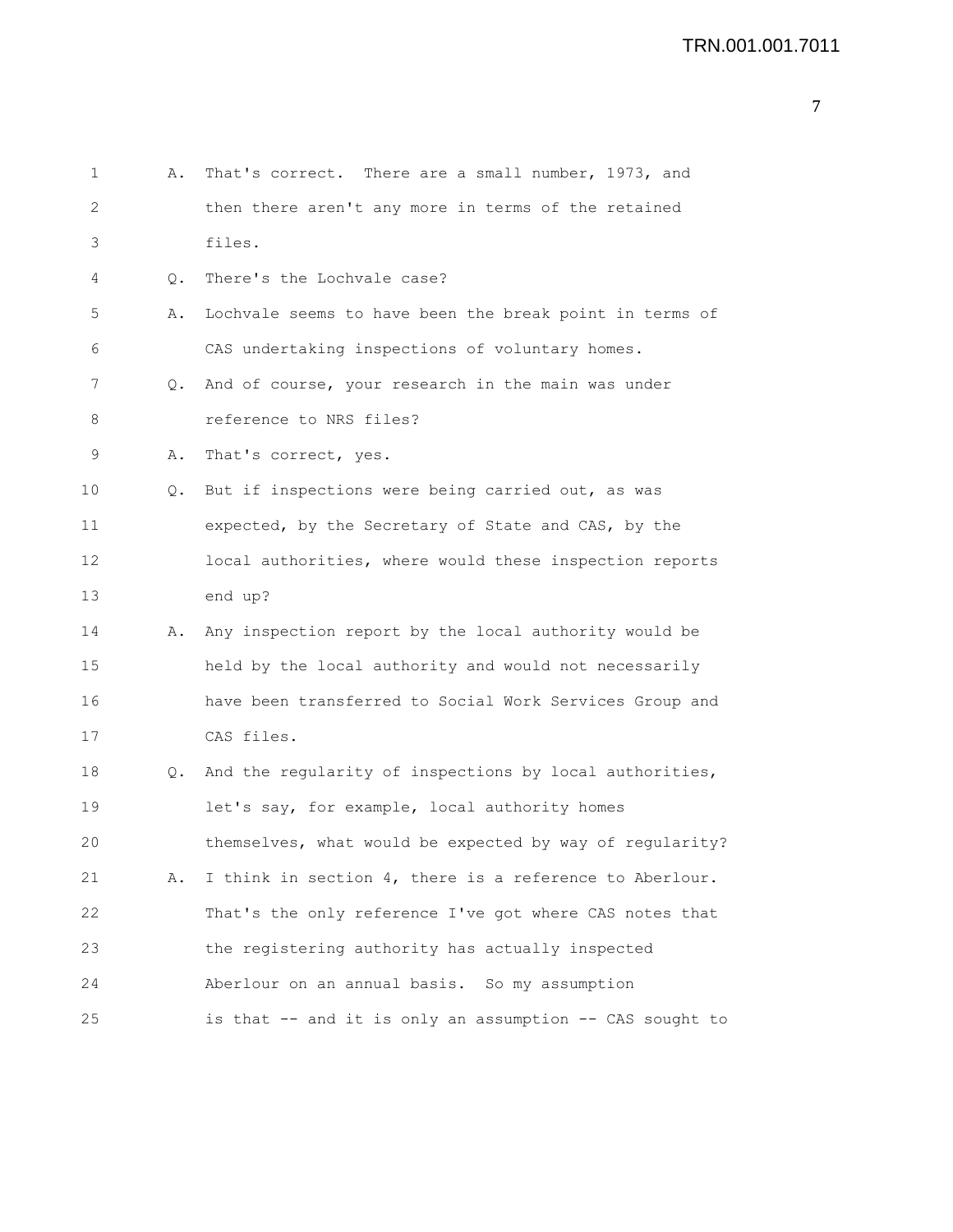| 1  |           | assure itself that there was an annual inspection.       |
|----|-----------|----------------------------------------------------------|
| 2  | Q.        | In connection with Aberlour?                             |
| 3  | Α.        | In connection with Aberlour and if they were in          |
| 4  |           | discussion with the local authorities on other homes     |
| 5  |           | that they also reassured themselves that there was an    |
| 6  |           | annual inspection. But that's an assumption.             |
| 7  | $\circ$ . | Yes. There's no record of that?                          |
| 8  | Α.        | There's no record of it.                                 |
| 9  | $\circ$ . | So if we look at places that the inquiry has been        |
| 10 |           | interested in and is interested in, like Smyllum, for    |
| 11 |           | example, and the Nazareth Houses, your research has not  |
| 12 |           | uncovered any report post-1968 in connection with these  |
| 13 |           | establishments, any inspection report?                   |
| 14 | Α.        | I have not come across any inspection report. There's    |
| 15 |           | certainly some correspondence with Quarriers, but that   |
| 16 |           | doesn't relate to inspections.                           |
| 17 | Q.        | I think we had seen, when you gave evidence previously,  |
| 18 |           | that you had uncovered certainly one report for Smyllum. |
| 19 |           | An inspection report for Smyllum, albeit a short report? |
| 20 | Α.        | Yes.                                                     |
| 21 | Q.        | And also for Nazareth House in Aberdeen?                 |
| 22 | Α.        | Yes, that's correct.                                     |
| 23 | Q.        | We can remind ourselves that SWSG and CAS, although they |
| 24 |           | did not have any legal personality as such, they were    |
| 25 |           | effectively duly authorised officers of the              |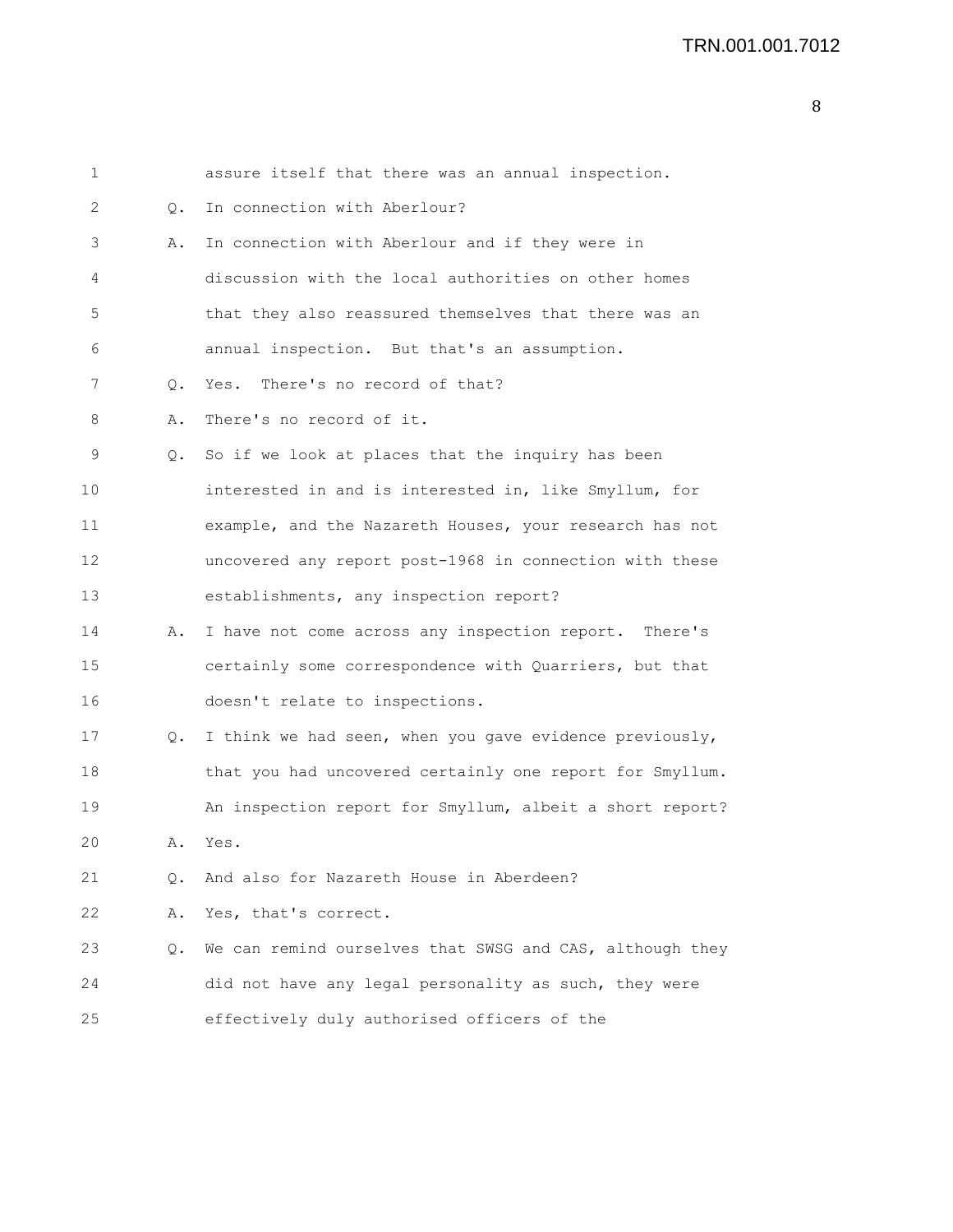| 1  |    | Secretary of State in carrying out their functions?      |
|----|----|----------------------------------------------------------|
| 2  | Α. | That's correct, yes.                                     |
| 3  | Q. | Can we then, against that background, turn to the next   |
| 4  |    | section of your report. We begin at SGV.001.007.9566.    |
| 5  |    | This is section 4 and it's headed "Central Advisory      |
| 6  |    | Service 1975 to 1984", so this is the last lap of the    |
| 7  |    | period -- the second last lap of the period you're       |
| 8  |    | covering.                                                |
| 9  |    | Can you summarise what this section is designed to       |
| 10 |    | cover?                                                   |
| 11 | Α. | This section is designed to cover, really, the operation |
| 12 |    | of CAS, which is now effectively devoid of the           |
| 13 |    | inspection duties concerning voluntary homes, other      |
| 14 |    | children's homes, and boarding out schools, and          |
| 15 |    | concentration on the issues of List D schools and also   |
| 16 |    | the issues surrounding children who died in care.        |
| 17 | Q. | You link your discussion here to the reorganisation of   |
| 18 |    | local government in Scotland in May 1975.                |
| 19 | Α. | Yes.                                                     |
| 20 | Q. | How relevant is that particular context to what happens  |
| 21 |    | after 1975?                                              |
| 22 | Α. | What you need to remember is by 1975, there are many     |
| 23 |    | more professionally qualified social workers entering    |
| 24 |    | service and it was therefore a period of a rapid change  |
| 25 |    | in the professional profile of childcare services within |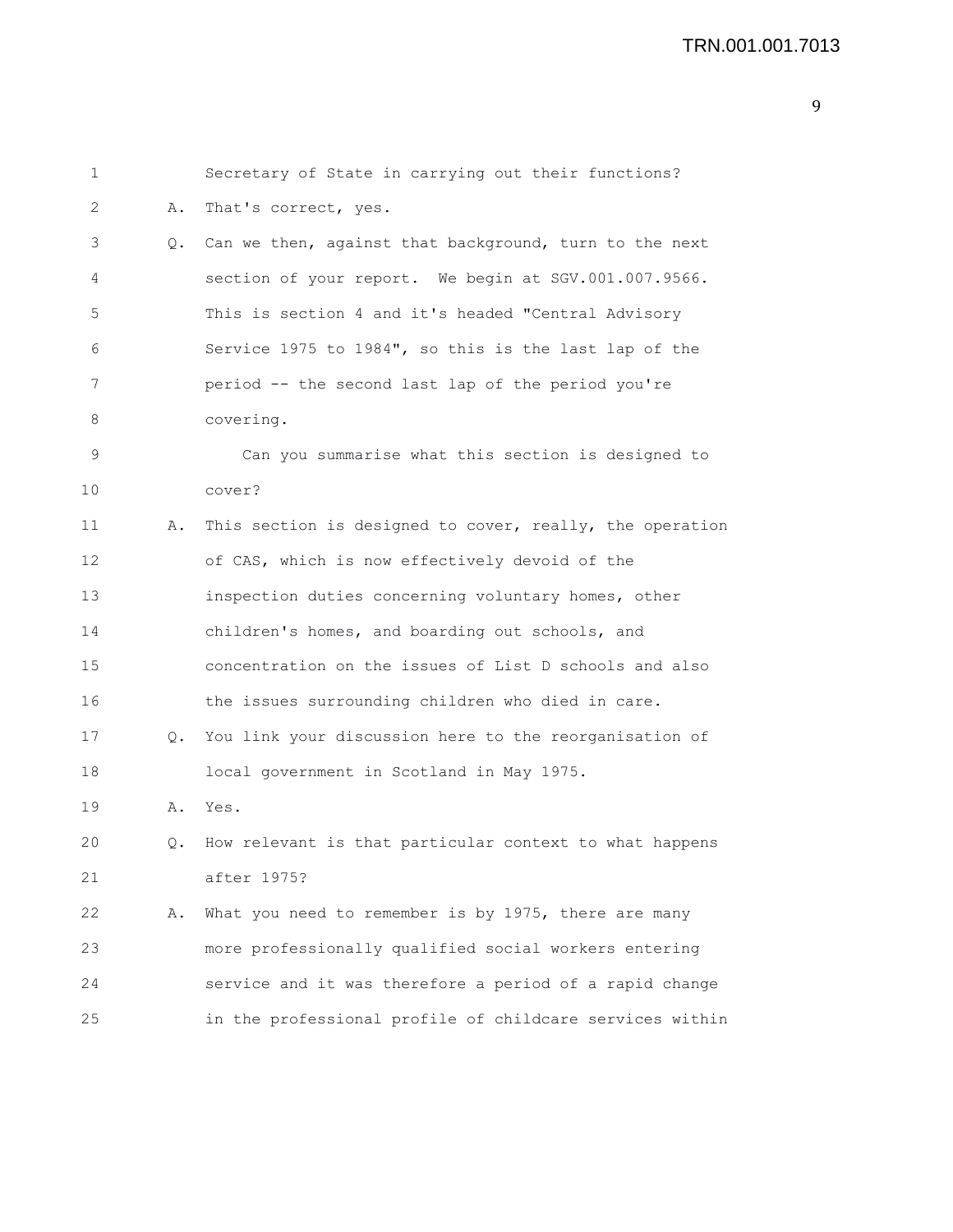| 1            |    | the local authorities, and also you had, given the size  |
|--------------|----|----------------------------------------------------------|
| $\mathbf{2}$ |    | of the local authorities after 1975, substantial         |
| 3            |    | manpower or person power available for ensuring that the |
| 4            |    | 1968 Act was being implemented. I think I quote that     |
| 5            |    | the number of professionally qualified social workers    |
| 6            |    | was certainly in excess of 80% of childcare staff by the |
| 7            |    | end of the 1970s.                                        |
| 8            | Q. | I think that's in paragraph 4.2 on page 9567.            |
| 9            | Α. | Yes.                                                     |
| 10           | Q. | Having set out before that the advisory role that CAS    |
| 11           |    | played when these regional authorities were being set    |
| 12           |    | up.                                                      |
| 13           | Α. | Yes.                                                     |
| 14           | Q. | For example, a place like Strathclyde, that would be     |
| 15           |    | a fairly large organisation with a large social work     |
| 16           |    | department?                                              |
| 17           | Α. | Almost half the size of Scotland, Strathclyde, yes.      |
| 18           |    | It would therefore have a Director of Social Work        |
| 19           |    | Services on a substantial salary with deputies, also on  |
| 20           |    | substantial salaries, and I think I mention or I think   |
| 21           |    | I have mentioned in an earlier section the change in     |
| 22           |    | attitude of the large local authorities towards the      |
| 23           |    | function of CAS in terms of its social work advisers.    |
| 24           | Q. | In that paragraph, just to remind ourselves, you do      |
| 25           |    | mention, as we've just discussed, that List D schools    |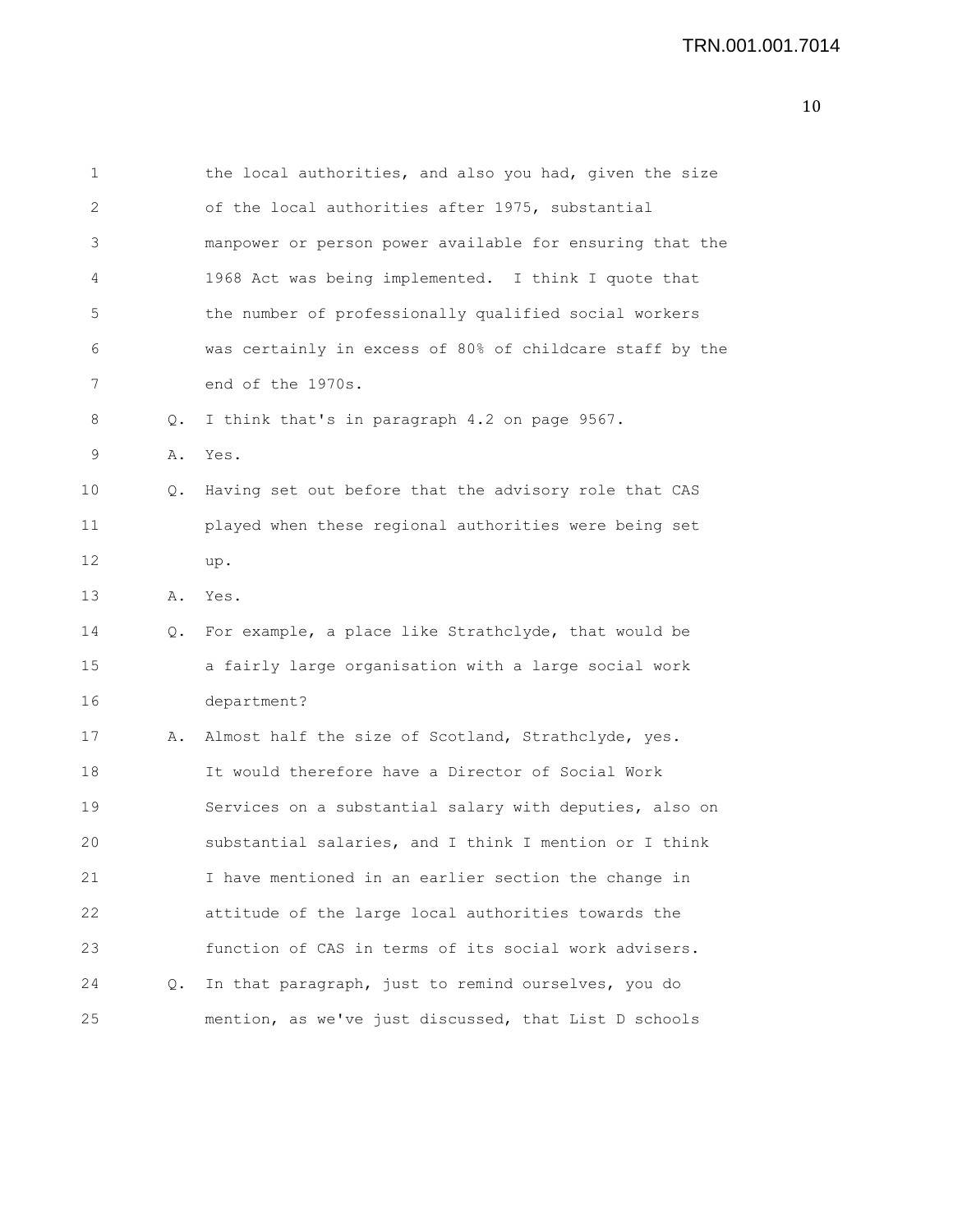| $\mathbf 1$ |               | continued to receive formal inspections by CAS advisers  |
|-------------|---------------|----------------------------------------------------------|
| 2           |               | and the HM Inspector of Schools.                         |
| 3           | Α.            | That's correct.                                          |
| 4           | Q.            | So the position was as pre-1968?                         |
| 5           | Α.            | That's correct.                                          |
| 6           | Q.            | Looking at the figures towards the bottom of that        |
| 7           |               | paragraph, you say that by 1978, there were 1,891 senior |
| 8           |               | and main grade social workers in those authorities.      |
| 9           | Α.            | Yes.                                                     |
| 10          | О.            | And you tell us that's an increase of 62% since 1974.    |
| 11          | Α.            | That's correct.                                          |
| 12          | $Q_{\bullet}$ | A large increase?                                        |
| 13          | Α.            | A substantial increase, which clearly altered the nature |
| 14          |               | of childcare services within Scotland at the time.       |
| 15          |               | Q. And as you say, a large percentage, 89%, held         |
| 16          |               | a professional qualification.                            |
| 17          | Α.            | Yes. I think later on, I indicate that there are 12      |
| 18          |               | education institutions in Scotland, universities,        |
| 19          |               | colleges, central institutions, offering social work     |
| 20          |               | training courses by that period.                         |
| 21          | Q.            | The next part of this section is devoted to looking at   |
| 22          |               | child abuse and deaths in care between 1975 and 1984.    |
| 23          |               | The first case you look at is a case of a boy in Perth.  |
| 24          |               | Is that right?                                           |
| 25          | Α.            | That's right.                                            |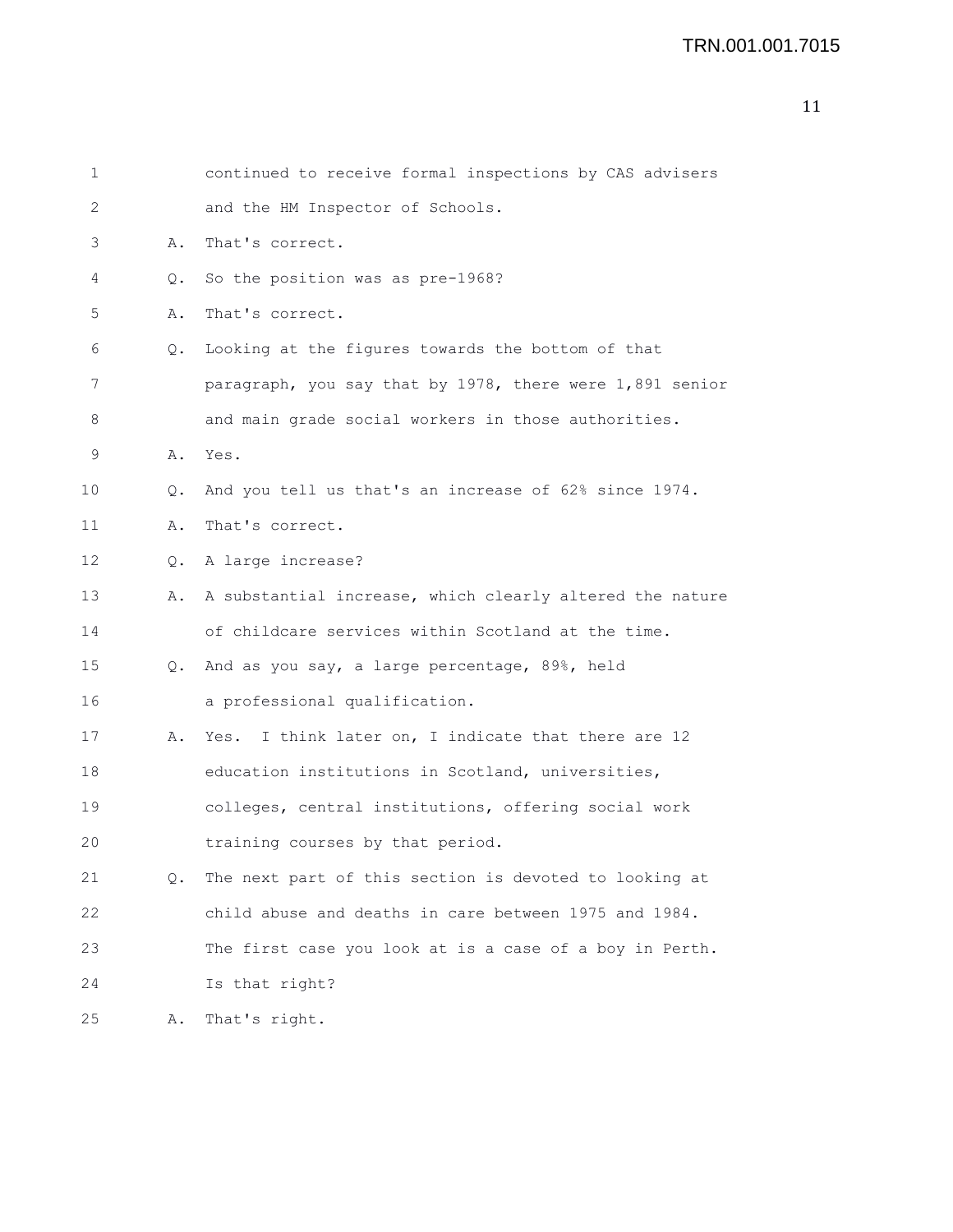| $\mathbf 1$ |           | Q. Can you tell us about that case? What was involved    |
|-------------|-----------|----------------------------------------------------------|
| 2           |           | in that?                                                 |
| 3           | Α.        | It would appear that the child had been assaulted by the |
| 4           |           | mother and probably foster father and that there were    |
| 5           |           | issues concerning his admission to hospital and also the |
| 6           |           | interaction between the various social services and the  |
| 7           |           | Health Authority services in providing care. The result  |
| 8           |           | was that, with the consent of Perth, the                 |
| 9           |           | Secretary of State agreed that a private inquiry should  |
| 10          |           | be held into the case of this particular boy.            |
| 11          | $\circ$ . | I think the foster parents were sentenced, the father to |
| 12          |           | four years' imprisonment and the mother to two years'    |
| 13          |           | imprisonment.                                            |
| 14          | Α.        | That's right.                                            |
| 15          | Q.        | And the inquiry you mentioned was carried out by, as he  |
| 16          |           | became, Lord Jauncey.                                    |
| 17          | Α.        | Yes, and the report was published.                       |
| 18          |           | Q. But the inquiry itself was in private?                |
| 19          | Α.        | The inquiry was in private, but I think the fairly       |
| 20          |           | detailed report indicates the extent to which there was  |
| 21          |           | inter-service collaboration in this particular case.     |
| 22          | Q.        | And I think the report was published in February 1975?   |
| 23          | Α.        | That's right, yes.                                       |
| 24          | Q.        | And what were the conclusions of the report?             |
| 25          | Α.        | The conclusions were that there had been a breakdown,    |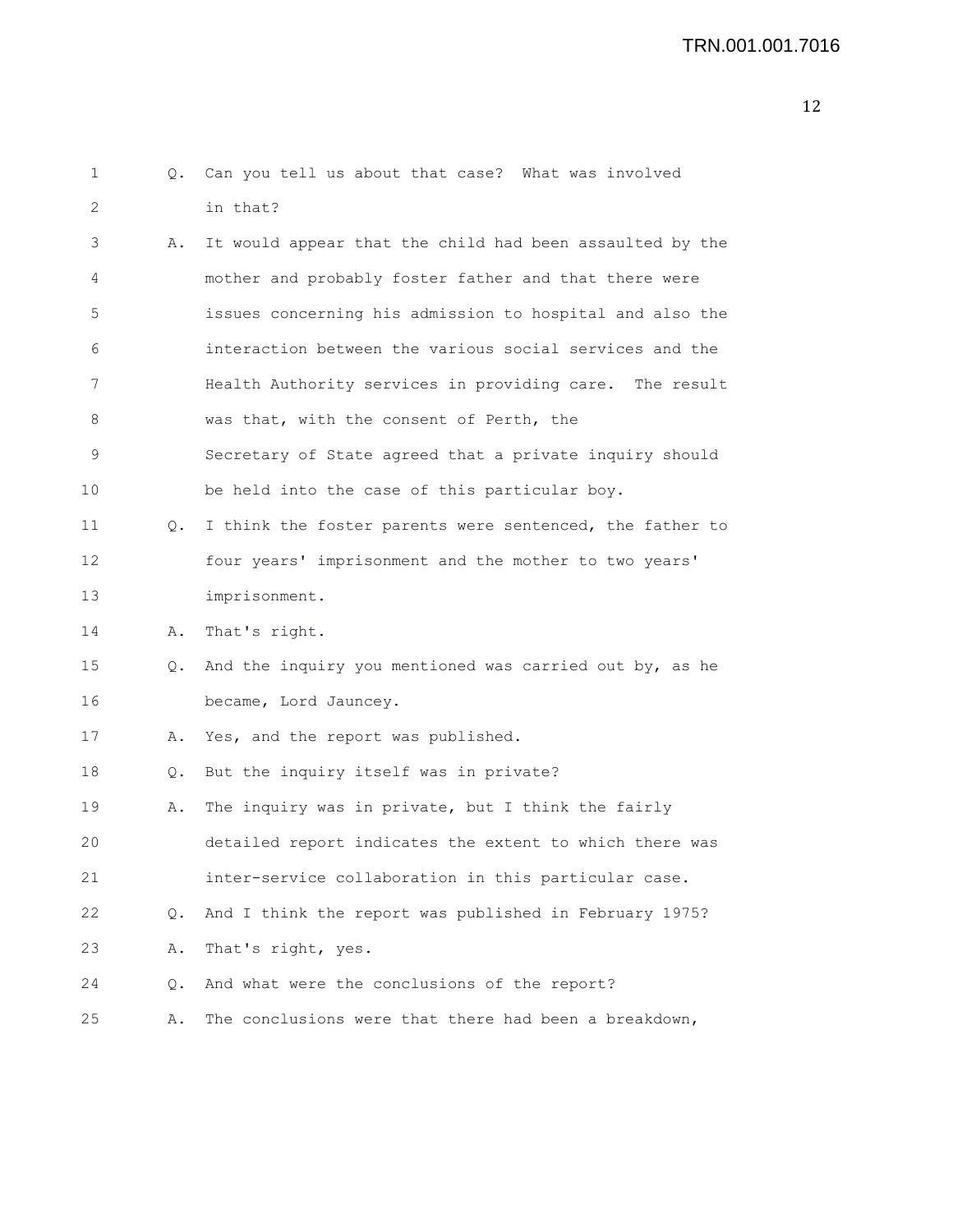1 really, in the joint arrangements that there ought to 2 have been in the provision of supervisory care over this 3 particular boy between the local authority childcare 4 services, the health visitor services, the GP services 5 and the hospital services. 6 Q. What action was taken? 7 A. The action was the production of two memoranda by the 8 Scottish Office, Social Work Services Group. The first 9 to indicate the need for local authorities and the 10 Health Authorities to work much more collaboratively in 11 issues where there was suspected child abuse and that 12 a register of children at risk should be established by 13 the local authority social work departments. The second 14 was that the Secretary of State ought to be informed of 15 the details of any child who died through, I think, 16 misadventure, whether or not they were in statutory 17 care. 18 Q. This was a case, I think, where a medical examination 19 should have been done and, if it had been done, it may 20 have disclosed that the child had had bruising. 21 A. That's correct, yes. 22 Q. And that might have changed the pattern of events? 23 A. Yes.

24 Q. Were instructions then given to local authorities as to 25 what the procedure should be?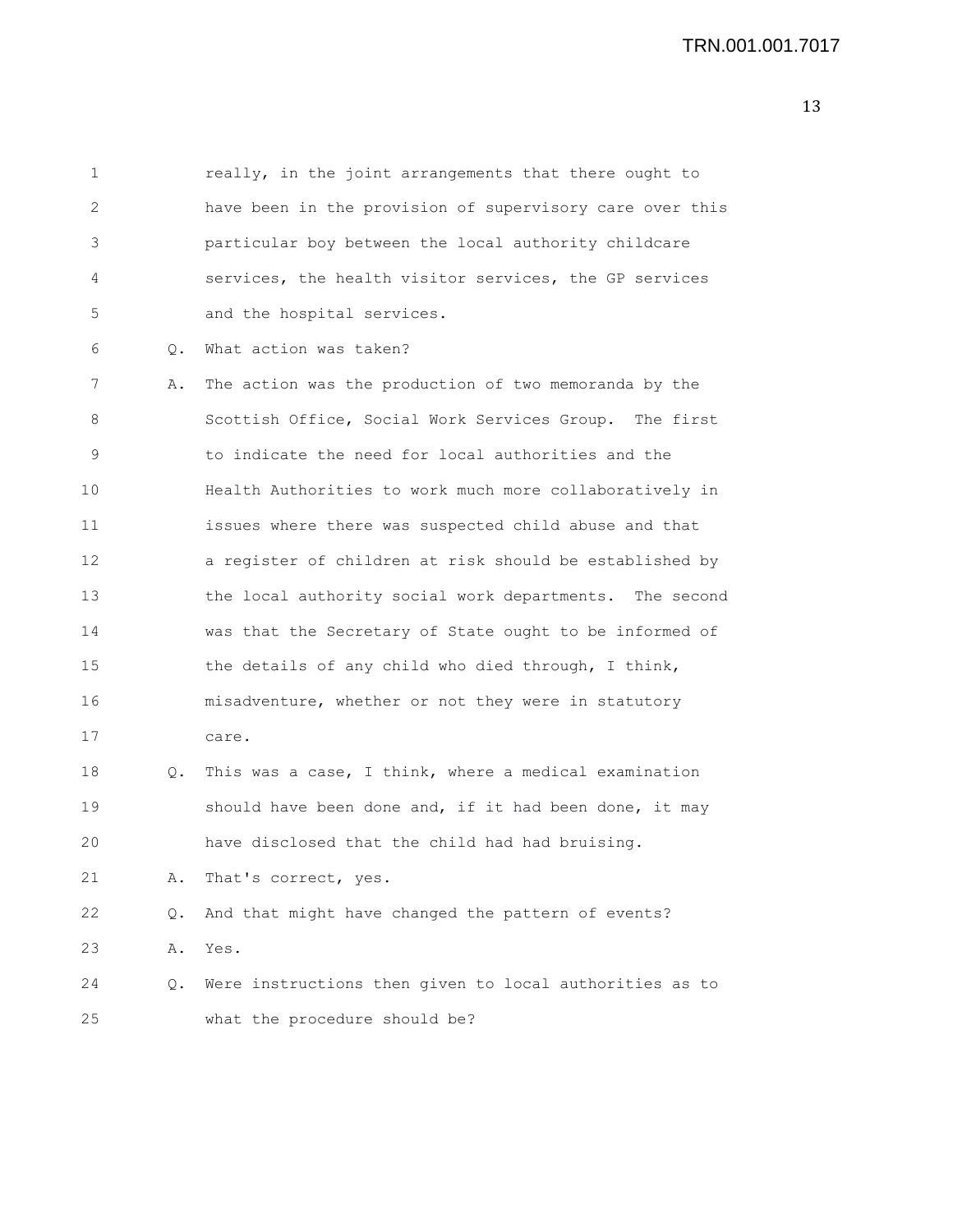```
1 A. CAS officers engaged with the local authorities in
2 seeking to develop an at risk register. At the same
3 time it was decided that they wouldn't prescribe
4 precisely the administration of that at risk register
5 but would seek to guide them in an appropriate way, that
6 there would be a common standard across all Scottish
7 local authorities.
8 Q. Did that then result in a joint circular being issued
9 from SWSG?
10 A. Yes, to simply ensure that local authorities were
11 developing an at risk register of any child, whether or
12 not they were in statutory care.
13 Q. I will put this on the screen, although I don't think
14 we'll all be able to see it very chiefly, but just to
15 identify it. This is the joint circular.
16 SGV.001.008.6977.
17 You should see it on the screen in front of you?
18 A. Yes.
19 Q. It's dated 18 April 1975.
20 A. That's correct, yes.
21 Q. It's not easy to read, but it's headed "Non-accidental
22 injury to children "and then there's a number of
23 headings. For example, on the second page, 6978, action
24 before injury has occurred. Then action where injury or
25 suspected injury has occurred. And so on. It's
```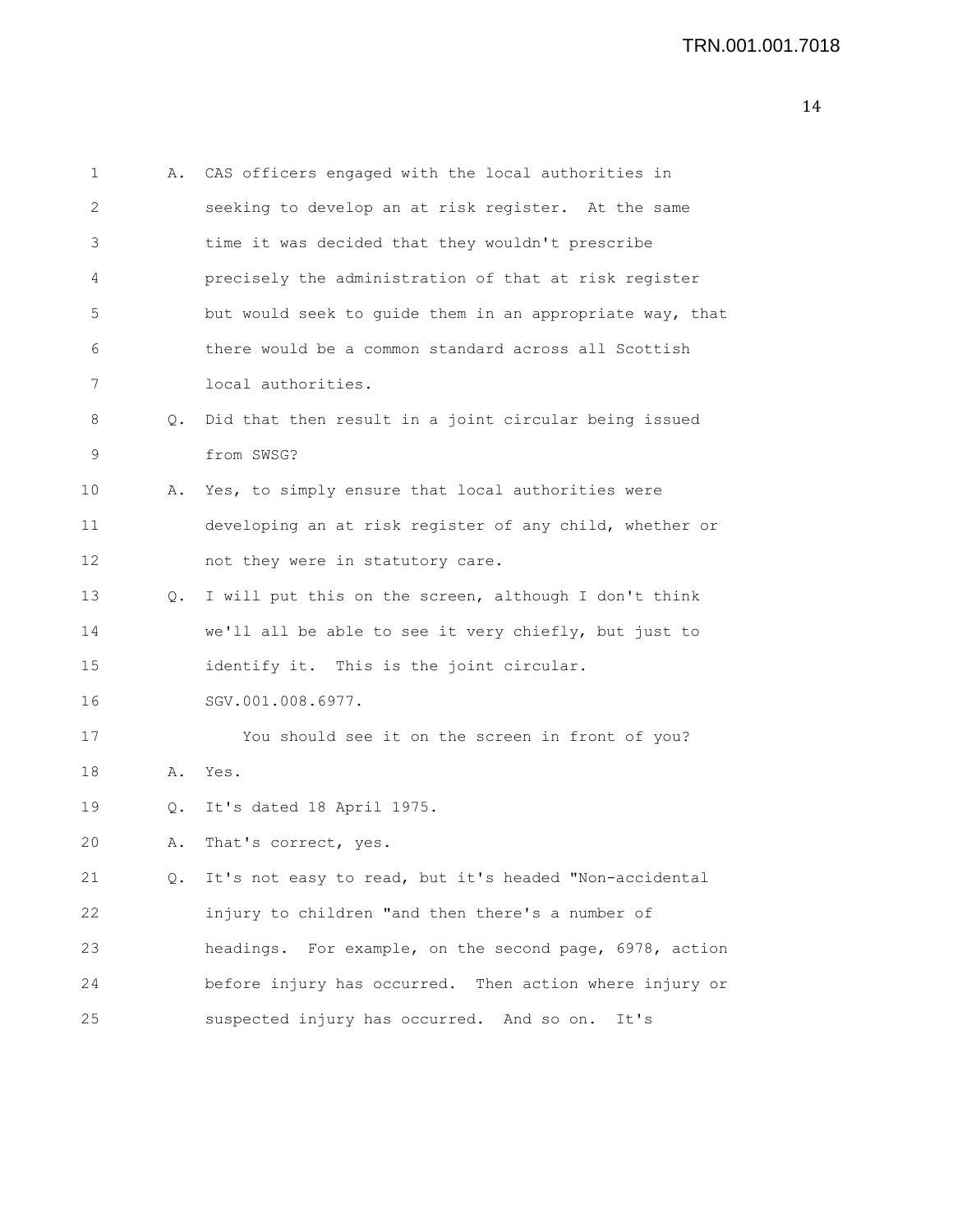| 1  |           | a fairly lengthy document.                               |
|----|-----------|----------------------------------------------------------|
| 2  | Α.        | It is a very lengthy document, which indicates the       |
| 3  |           | obvious concern they had with the Perth case.            |
| 4  | Q.        | But it was expected then that local authorities would    |
| 5  |           | take on board the guidance that was set out in this      |
| 6  |           | document?                                                |
| 7  | Α.        | Yes, that's correct.                                     |
| 8  | $\circ$ . | Did the procedure involve reports being requested from   |
| 9  |           | local authorities as to what procedures they had in      |
| 10 |           | place?                                                   |
| 11 | Α.        | There's certainly one retained file, which details the   |
| 12 |           | position in the then Lothian region and the degree of    |
| 13 |           | acceptance that the Lothian procedure would appear to be |
| 14 |           | the way that Social Work Services Group and CAS thought  |
| 15 |           | appropriate. But that's the only one that I've           |
| 16 |           | uncovered in terms of retained files.                    |
| 17 | $\circ$ . | I think what you say in paragraph 4.8 on page 9571 --    |
| 18 |           | I think this is from the circular itself:                |
| 19 |           | "Reports will be requested by 31 March 1976 from the     |
| 20 |           | new local authorities once they have had an opportunity  |
| 21 |           | to take stock of the situation and develop or revise     |
| 22 |           | existing arrangements to suit new circumstances."        |
| 23 | Α.        | That's correct, yes.                                     |
| 24 | Q.        | You say you've seen one?                                 |
| 25 | Α.        | I have seen one that has been within the retained files. |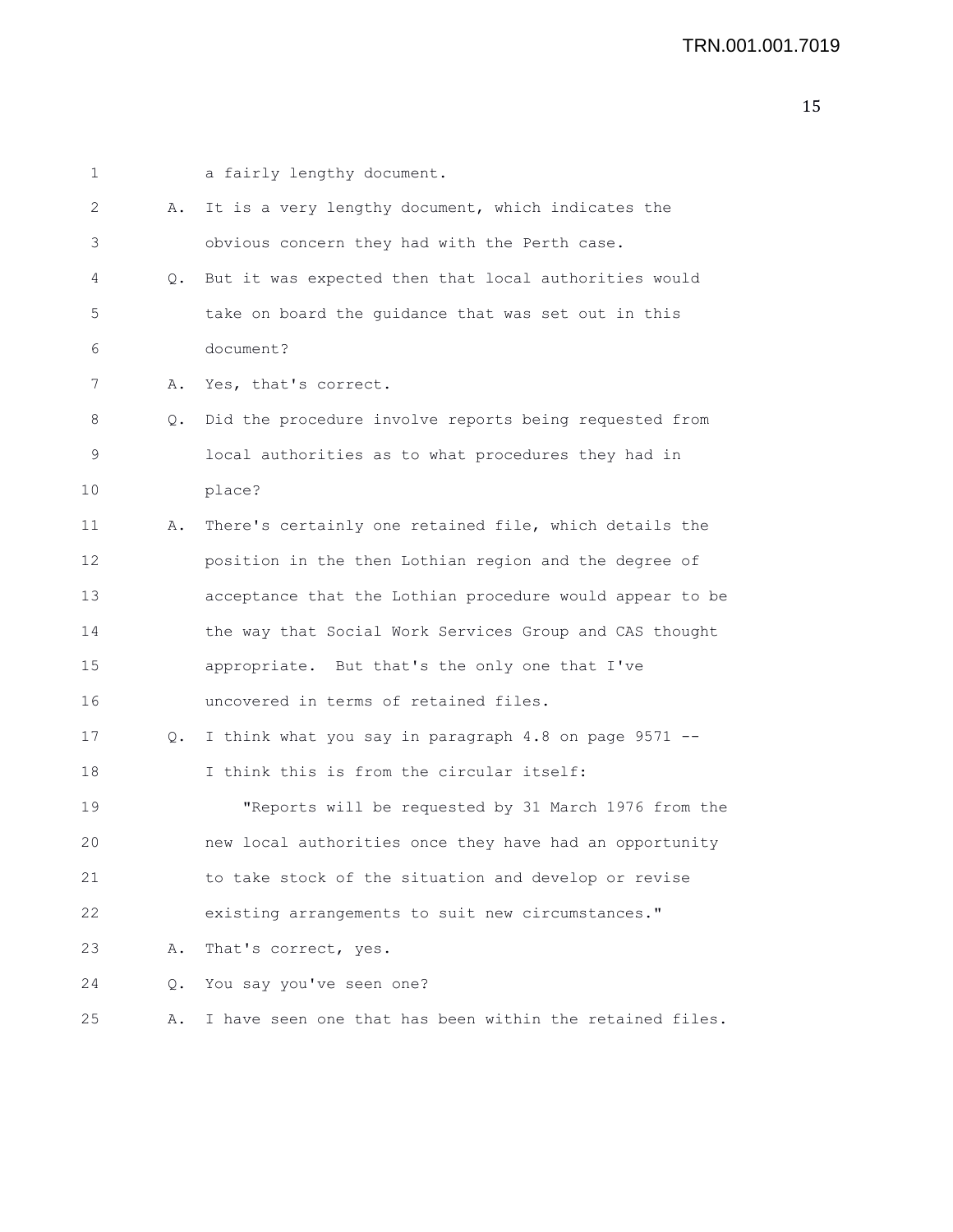| 1  |               | That's not to say they weren't others, but I can't          |
|----|---------------|-------------------------------------------------------------|
| 2  |               | confirm that others were received by Social Work            |
| 3  |               | Services Group.                                             |
| 4  |               | LADY SMITH: So if we're talking about new local authorities |
| 5  |               | in 1976, we're talking about the new regional councils      |
| 6  |               | who had this responsibility for children.                   |
| 7  | Α.            | That's correct, yes.                                        |
| 8  |               | MR MacAULAY: You also mention at paragraph 4.9 a further    |
| 9  |               | joint circular being issued from SHHD and SWSG to local     |
| 10 |               | authorities and health boards. Is that correct?             |
| 11 | Α.            | That's correct.                                             |
| 12 | $Q_{\bullet}$ | Is this a different circular?                               |
| 13 | Α.            | That's really a follow-up to the circular issued in         |
| 14 |               | 1970, which reaffirms the desire of the                     |
| 15 |               | Secretary of State to receive reports surrounding the       |
| 16 |               | death of any child in local authority care whether or       |
| 17 |               | not they were in statutory care, and I think the            |
| 18 |               | emphasis is on even where they were not in statutory        |
| 19 |               | care.                                                       |
| 20 |               | Q. And I think this is something you develop in this part   |
| 21 |               | of the report, that CAS/SWSG were anxious to see how the    |
| 22 |               | position lay, not just with children who were actually      |
| 23 |               | in care --                                                  |
| 24 | Α.            | That's right.                                               |
| 25 | Q.            | -- but children who may have had some involvement with      |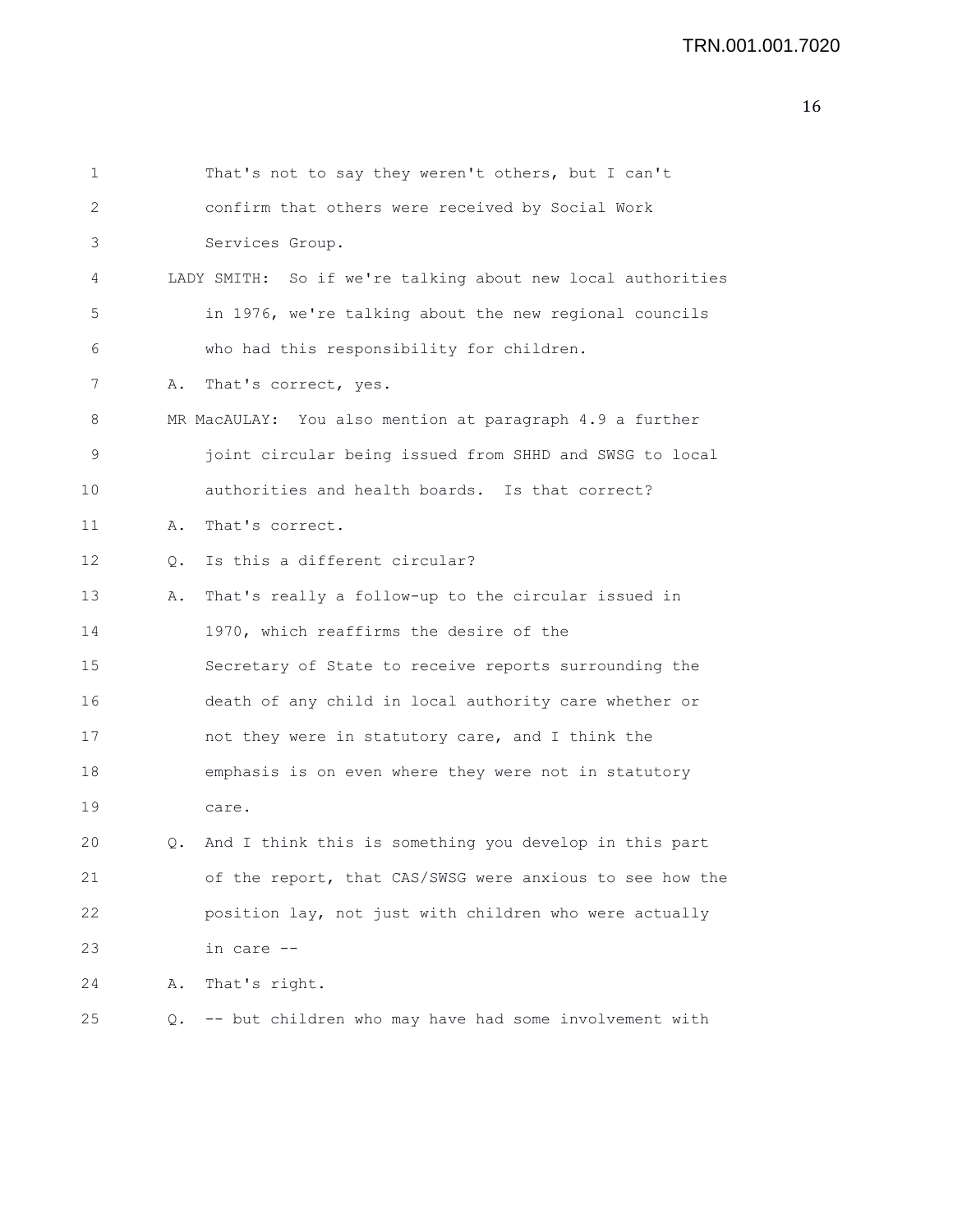| 1  |    | the care services?                                      |
|----|----|---------------------------------------------------------|
| 2  | Α. | I think that is CAS trying to, if you like, link the at |
| 3  |    | risk register and any child who might subsequently have |
| 4  |    | a misadventure, even although they were not within      |
| 5  |    | statutory care at the time.                             |
| 6  | Q. | At paragraph 4.11, on page 9572, you mention that the   |
| 7  |    | CAS advisers carried out an analysis of the replies to  |
| 8  |    | local authorities on the arrangements for dealing with  |
| 9  |    | cases of actual and suspected child abuse. And after    |
| 10 |    | a review of the replies, a senior social work adviser   |
| 11 |    | suggested that a short further study should be          |
| 12 |    | undertaken, and you set out the propositions. What's    |
| 13 |    | happening here?                                         |
| 14 | Α. | I think that CAS is trying to establish within itself   |
| 15 |    | the most appropriate way that local authorities should  |
| 16 |    | develop the at risk register. One hasn't been developed |
| 17 |    | before and therefore it's trying to establish the most  |
| 18 |    | appropriate format.                                     |
| 19 | Q. | Was such a register established?                        |
| 20 | Α. | As I've said, there is evidence that Lothian region had |
| 21 |    | a fairly elaborate register in place by 1976/77.        |
| 22 | Q. | I think you make the point and you said this before,    |
| 23 |    | that it wasn't the intention of SWSG to dictate to      |
| 24 |    | authorities and boards how they should undertake this   |
| 25 |    | particular work. You say this on paragraph 4.12.        |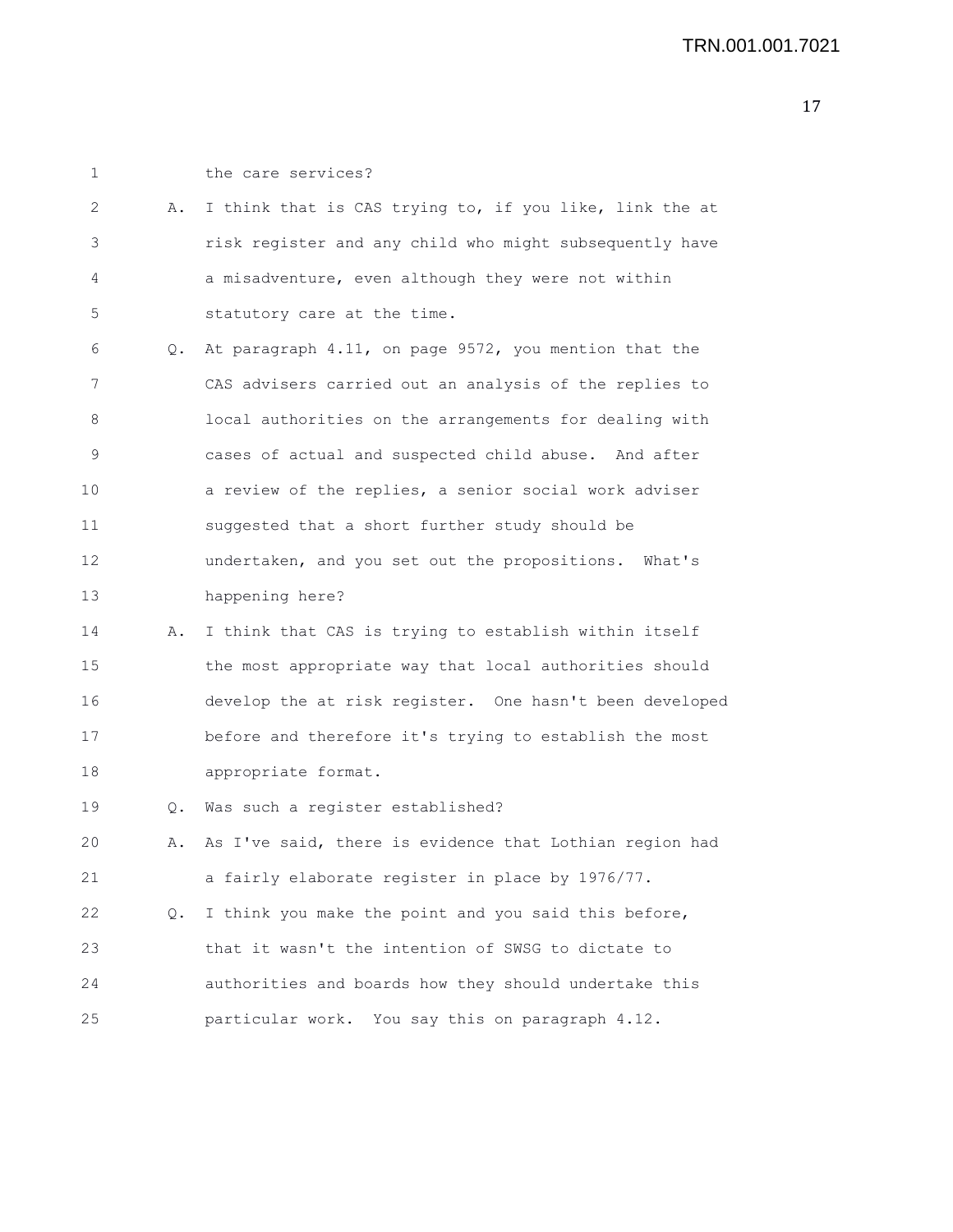1 A. Yes. That's right. That again reflects the position 2 that the 1968 Act devolved primary responsibility for 3 issues of childcare on the local authority and that the 4 Secretary of State should not in the first instance 5 indicate exactly how the at risk register should be 6 developed or kept. 7 Q. So do we understand this to be the Secretary of State 8 trying to put a little bit of distance between himself 9 or herself, I think himself in those days, and local 10 authorities? 11 A. My assumption, and it is an assumption, is that if in 12 fact an issue arose, the Secretary of State could then 13 indicate the necessary steps for a local authority to 14 take to develop a more appropriate register. 15 Q. You go on at paragraph 4.13 on 9573 to take from the 16 SWSG annual report of 1977 that the issue of 17 non-accidental injury to children remained a matter of 18 concern. 19 A. Yes. 20 Q. And what was the basis for that concern at that time? 21 A. I think they're still reflecting on the Perth case and 22 a concern that non-accidental injury to children was 23 something that they needed to constantly review in terms 24 of their procedures centrally and also to ensure that 25 local authorities understood the seriousness of which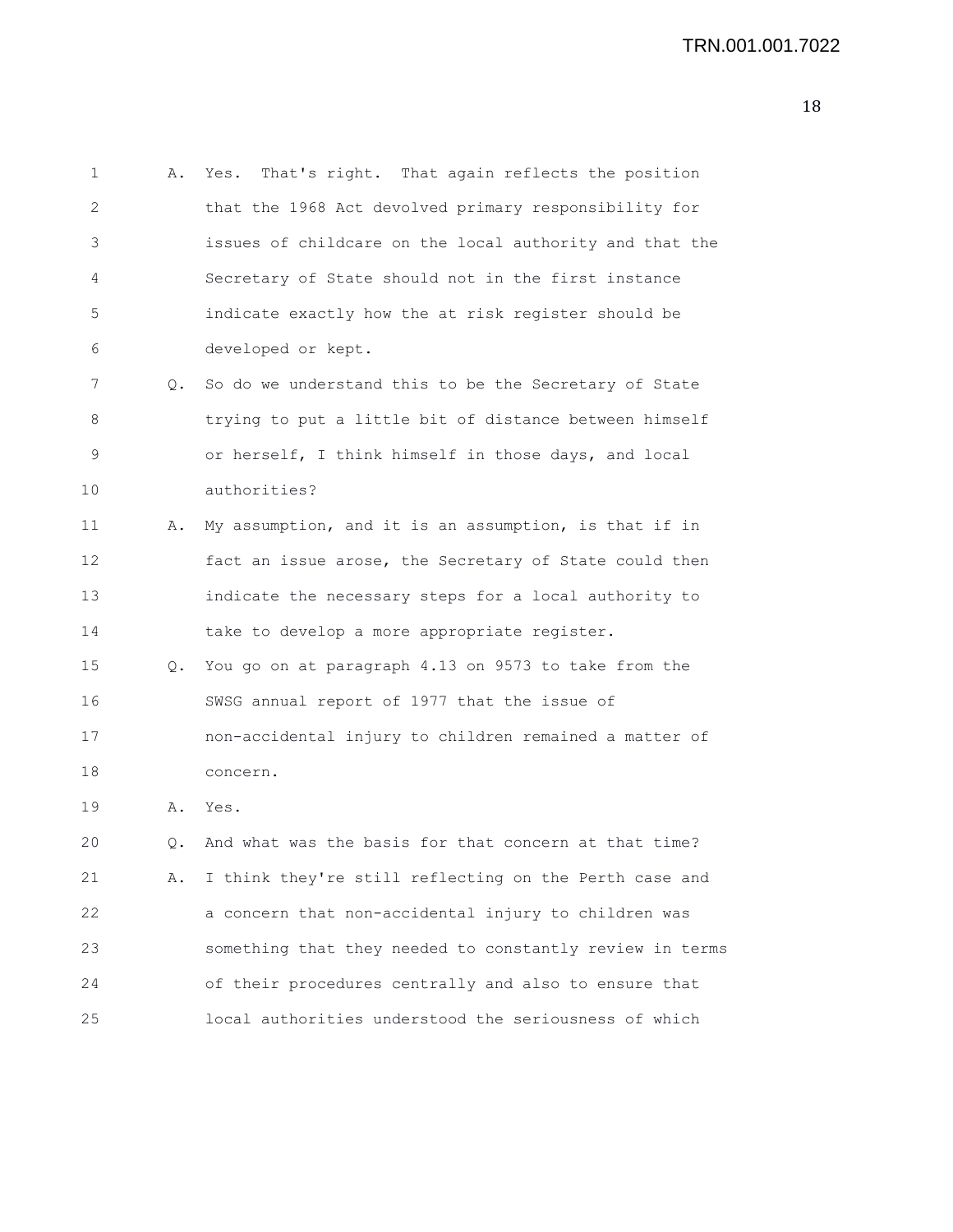1 non-accidental injuries caused a particular child. 2 Q. Do you tell us then at paragraph 4.14 that in 1978, 3 a special unit jointly funded through the RSSPCC, the 4 Scottish Office, Strathclyde Regional Council and the 5 Greater Glasgow Health Board, had been established in 6 Glasgow with the object of providing treatment for 7 non-accidentally injured children and their families? 8 A. That's correct. I think the phrase "treatment" is 9 probably -- we'd say "care" rather than "treatment". 10 Different forms of care that would be available to the 11 child and also to support the family. 12 Q. You go on to tell us about a review in 1982 by SWSG. 13 What did that review conclude? 14 A. That review concluded, essentially, that the processes 15 and procedures that CAS had established in reviewing 16 cases of non-accidental injury and non-accidental death 17 were actually working, that they understood that where 18 a local authority did feel the reports that CAS 19 undertook ensured the local authority would change its 20 procedures. 21 Q. Then if we move on to 9575, paragraph 4.17, there you 22 tell us about a case of a child where the father was 23 charged and convicted of culpable homicide. 24 A. Yes. 25 Q. And the post-mortem had confirmed that the death was due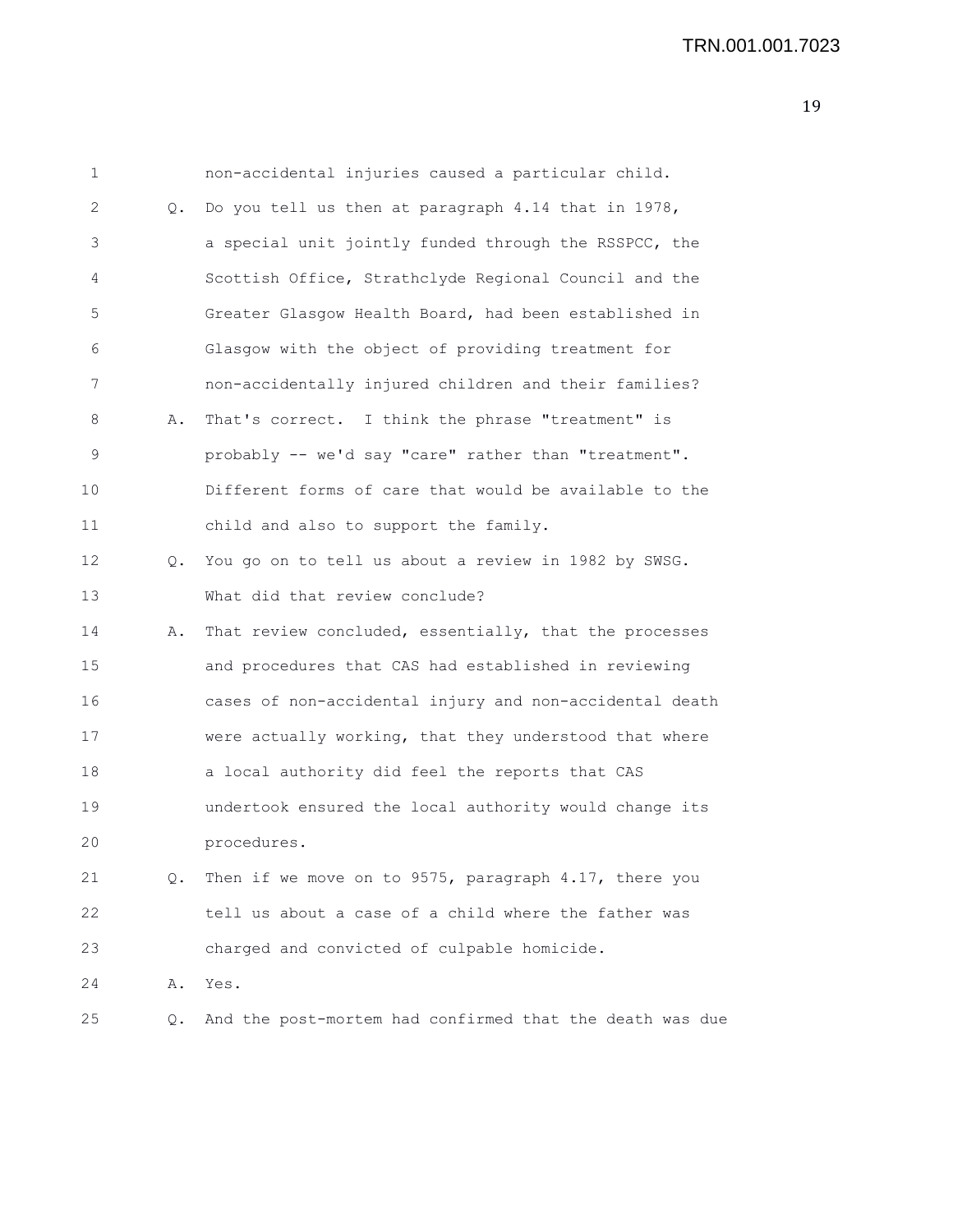| 1  |    | to a brain injury consistent with severe shaking. The     |
|----|----|-----------------------------------------------------------|
| 2  |    | Highland Regional Authority, I think, were the relevant   |
| 3  |    | authority here; is that correct?                          |
| 4  | Α. | That's correct, yes.                                      |
| 5  | Q. | What was the position here?                               |
| 6  | Α. | The position was that the child was not in statutory      |
| 7  |    | care at the time of admission to hospital, but that by    |
| 8  |    | being in hospital it was assumed that they were detained  |
| 9  |    | in hospital under a place of safety order. The local      |
| 10 |    | authority had actually moved to ensure the child was in   |
| 11 |    | statutory care.                                           |
| 12 | Q. | So did that then -- is this an example of a child who     |
| 13 |    | had not been in care at the time of the injury?           |
| 14 | Α. | Statutory care.                                           |
| 15 | Q. | Nevertheless, CAS/SWSG taking jurisdiction over the case  |
| 16 |    | because at a point in time there was a place of safety    |
| 17 |    | order?                                                    |
| 18 | Α. | No, the regional authority had placed a safety order on   |
| 19 |    | the child once they'd been admitted to hospital. So it    |
| 20 |    | was effectively putting the child in statutory care once  |
| 21 |    | an event had occurred.                                    |
| 22 | Q. | The next example you give, is that a similar sort<br>Yes. |
| 23 |    | of example?                                               |
| 24 | Α. | Yes.                                                      |
| 25 | Q. | Where a 4 year-old girl was admitted to Glasgow's Sick    |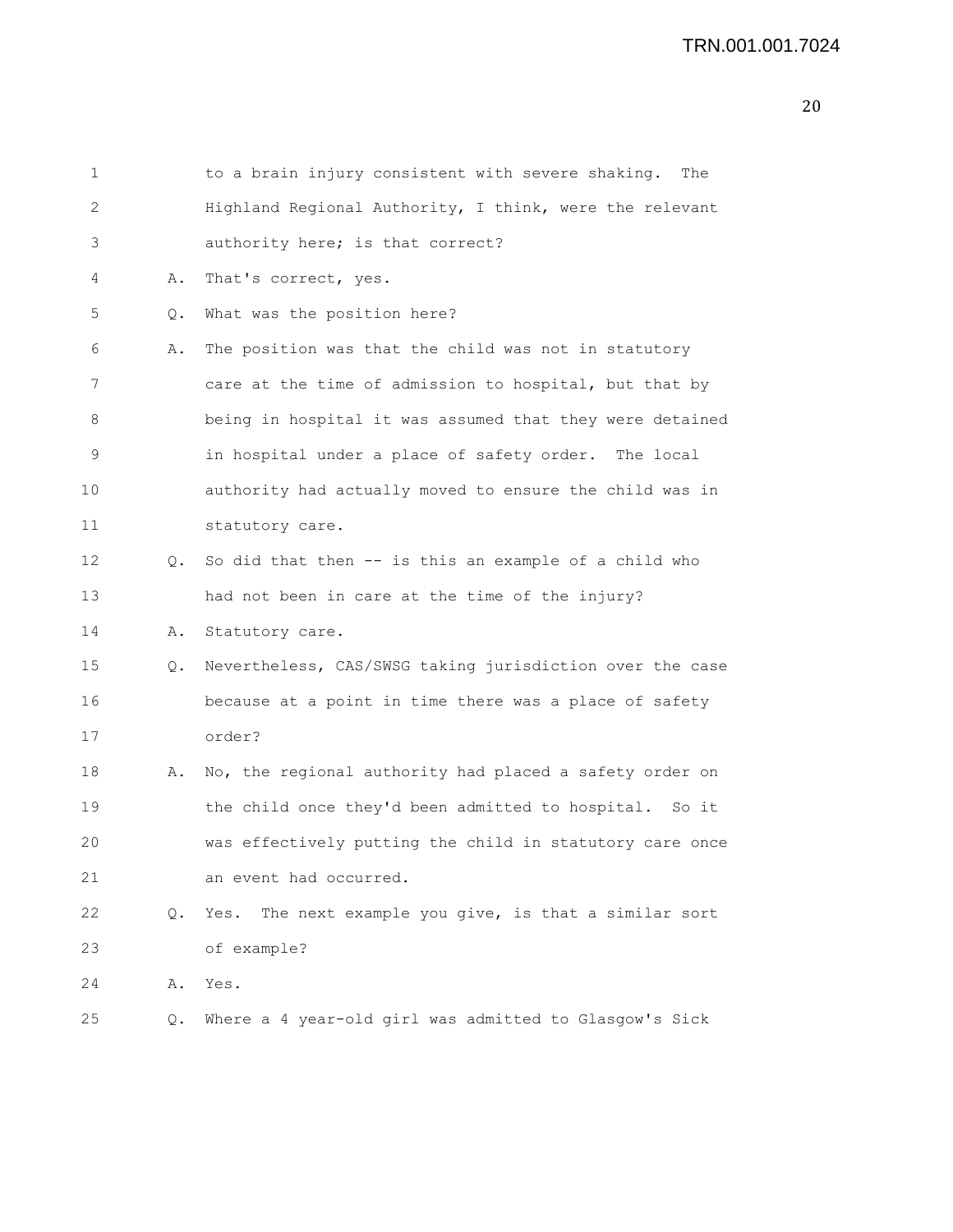1 Children's Hospital following suspicion of 2 a non-accidental injury at home, and again the 3 stepfather here was later convicted of culpable 4 homicide. This is on page 9576. What happened in this 5 case? 6 A. It would appear that the local authority, Strathclyde, 7 had reviewed the case and not sought to place the child 8 under statutory care, ie had not gone through the 9 reporter and the children's hearing system, and that 10 there seemed to be some breakdown in communication 11 between the health visitors, the GP, and the hospital 12 consultants as to the cause of the injuries that the 13 child had received. 14 Q. Was this a case where it was thought that a home visit 15 to review the family circumstances would have been 16 appropriate and that hadn't happened?

17 A. It hadn't happened. The procedures that CAS assumed 18 should have occurred had not occurred, ie that the home 19 circumstances that the child was in would have been 20 reviewed and some of the issues that emerged later would 21 have been established earlier and the child might have 22 survived.

23 Q. You provide us with a similar sort of case at paragraph 24 4.19 on page 9577, following the death of a 3 year-old 25 girl as a result of an assault at home, again within the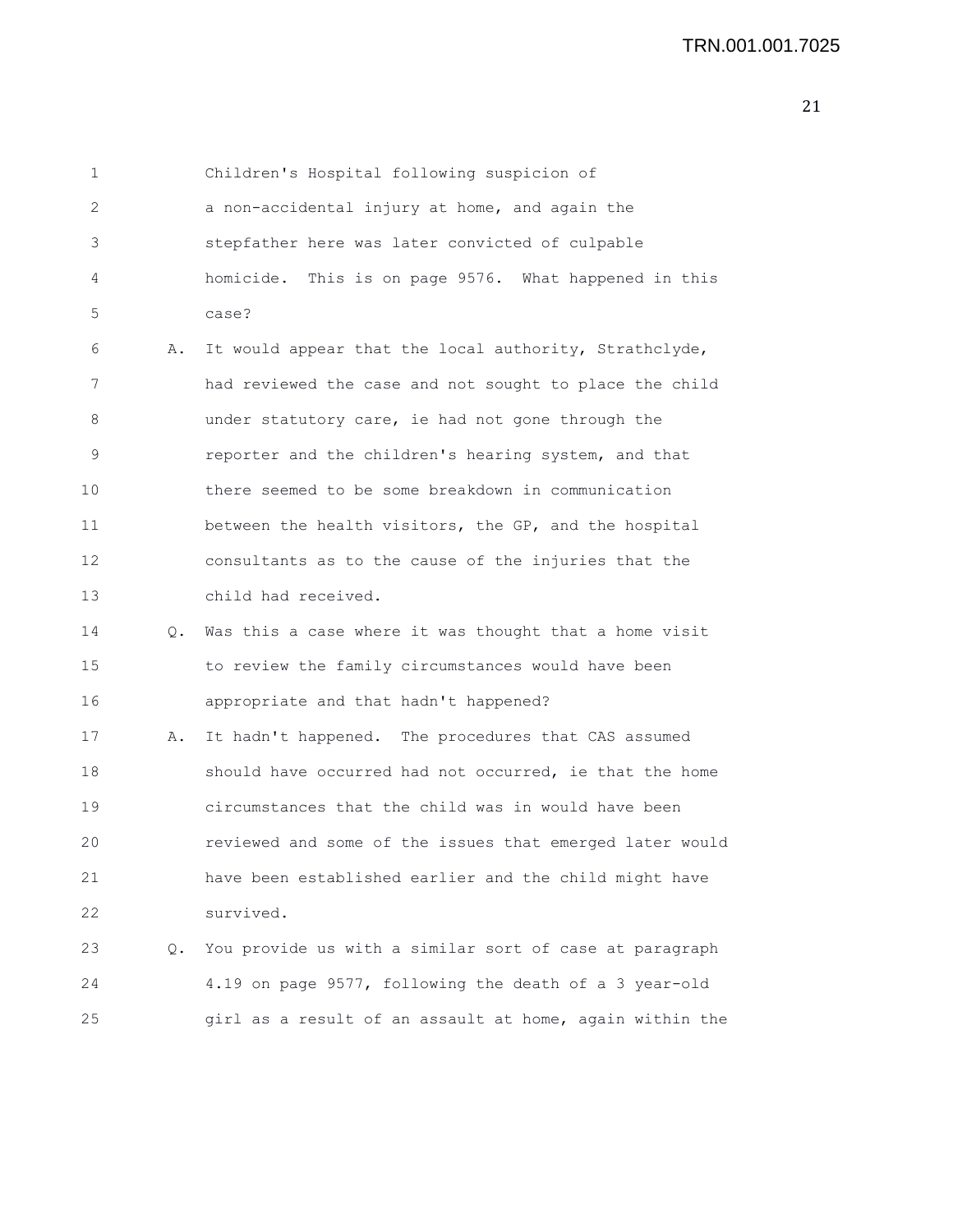| 1  |               | same local authority, Strathclyde Regional Council.      |
|----|---------------|----------------------------------------------------------|
| 2  | Α.            | That's correct, yes.                                     |
| 3  | Q.            | What was the background to this case?                    |
| 4  | Α.            | There is only a tangential note on this case.<br>The     |
| 5  |               | actual case papers have not been retained, so all we can |
| 6  |               | do is look and see what is said within the               |
| 7  |               | correspondence concerning the previous case as to what   |
| 8  |               | occurred in this particular case. It would appear that   |
| 9  |               | the children had been within local authority care and    |
| 10 |               | I think one or more of the children had actually been in |
| 11 |               | a children's home at some time, but they had been moved  |
| 12 |               | from a children's home back into the parental home where |
| 13 |               | the incident occurred. It was clearly an issue which     |
| 14 |               | CAS thought that there was a severe breakdown in local   |
| 15 |               | authority, if you like, control of this family           |
| 16 |               | situation.                                               |
| 17 | Q.            | Was the local authority's response then that they        |
| 18 |               | undertook to implement some new procedures?              |
| 19 | Α.            | New procedures, new training packages for main grade     |
| 20 |               | workers and senior staff, senior social work staff, were |
| 21 |               | introduced.                                              |
| 22 | $Q_{\bullet}$ | Against that background then, if we turn to 9578,        |
| 23 |               | paragraph 4.20, you have set out there what a SWSG       |
| 24 |               | official had commented on. Can you take us through that  |
| 25 |               | and what the thinking was now in relation to the cases   |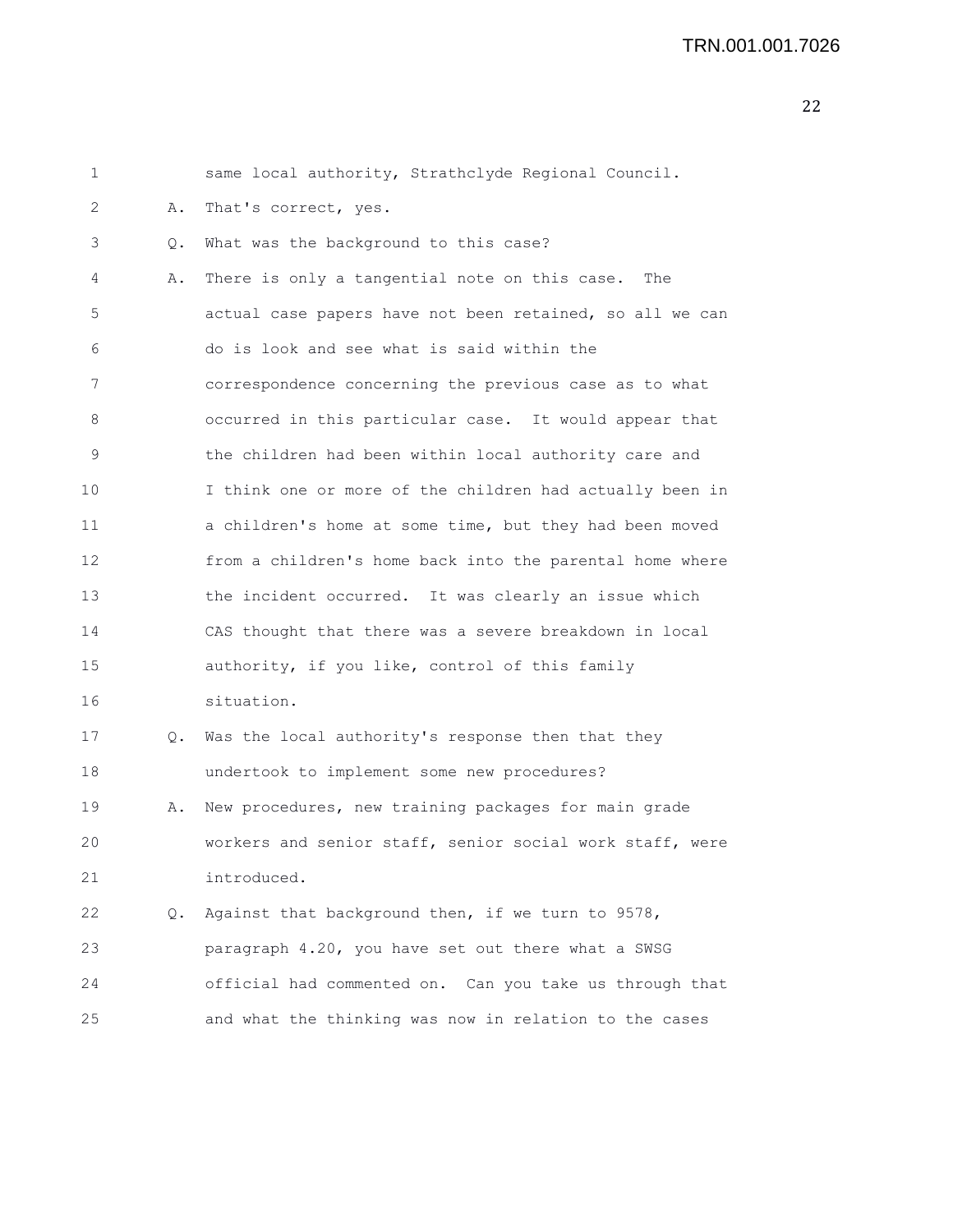| 1  |    | we've been looking at over the last few minutes?         |
|----|----|----------------------------------------------------------|
| 2  | Α. | I think the issue here is that they accepted that where  |
| 3  |    | a child had died as a result of a non-accidental injury, |
| 4  |    | even although a child had not been in statutory care,    |
| 5  |    | the public outcry was such that it would be              |
| 6  |    | a dereliction of their duty not to enquire to the        |
| 7  |    | fullest detail the procedures that the local authority   |
| 8  |    | had applied and to indicate any change in procedures     |
| 9  |    | that CAS/Social Work Services Group actually required.   |
| 10 |    | If a child was on the at risk register but not in        |
| 11 |    | statutory care, that didn't make any difference; they    |
| 12 |    | would still wish reports in these cases.                 |
| 13 | Q. | The last comment:                                        |
| 14 |    | "Personally, I do not think that we need to make the     |
| 15 |    | case to an authority when we want information from them. |
| 16 |    | I think that we have established that the                |
| 17 |    | Secretary of State is entitled to ask for whatever       |
| 18 |    | information he wishes."                                  |
| 19 | Α. | That's correct. Again, it's an assumption on my part.    |
| 20 |    | Reading between the lines, no local authority wished to  |
| 21 |    | have another private inquiry as in the Perth case        |
| 22 |    | imposed on them by the Secretary of State. Therefore it  |
| 23 |    | was better to collaborate with Social Work Services      |
| 24 |    | Group and CAS on any issue rather than suddenly discover |
| 25 |    | that they had a private or public inquiry.               |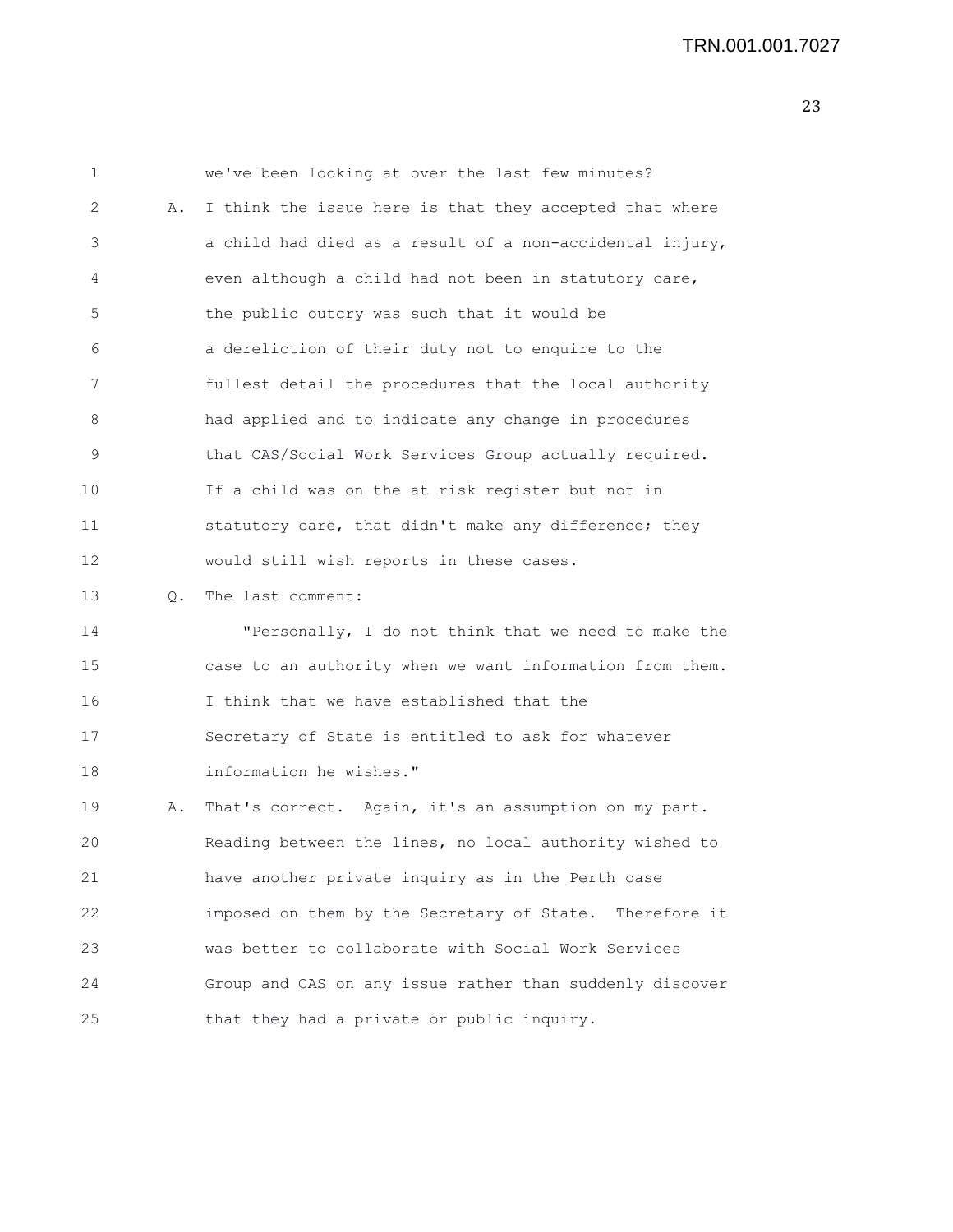```
1 Q. Do you set out at paragraph 4.21 three issues that came
2 out of the death of this 3 year-old girl?
3 A. Yes. The case conference between all the relevant
4 authorities should have all the necessary paperwork in
5 front of them. The issue isn't necessarily about
6 registration, which actually means putting a child
7 within statutory care. And it was important that the
8 key worker, the primary social worker who had overview
9 of the case, should not disregard the case conference
10 decision.
11 Q. Because that seems to be what happened here?
12 A. Yes.
13 Q. That the key worker disregarded the decision of the case
14 conference.
15 A. Yes.
16 LADY SMITH: Just to summarise what you're saying in a very
17 brief way, Professor Levitt, did we reach a period that
18 you could see local authorities wanting to forestall
19 another inquiry or themselves being criticised by
20 keeping the Secretary of State fully advised about
21 everything, even if the children weren't in care who
22 were involved in a harmful incident that could result in
23 death?
24 A. That is my assumption, reading the phraseology being
25 used within the Social Work Services Group and CAS
```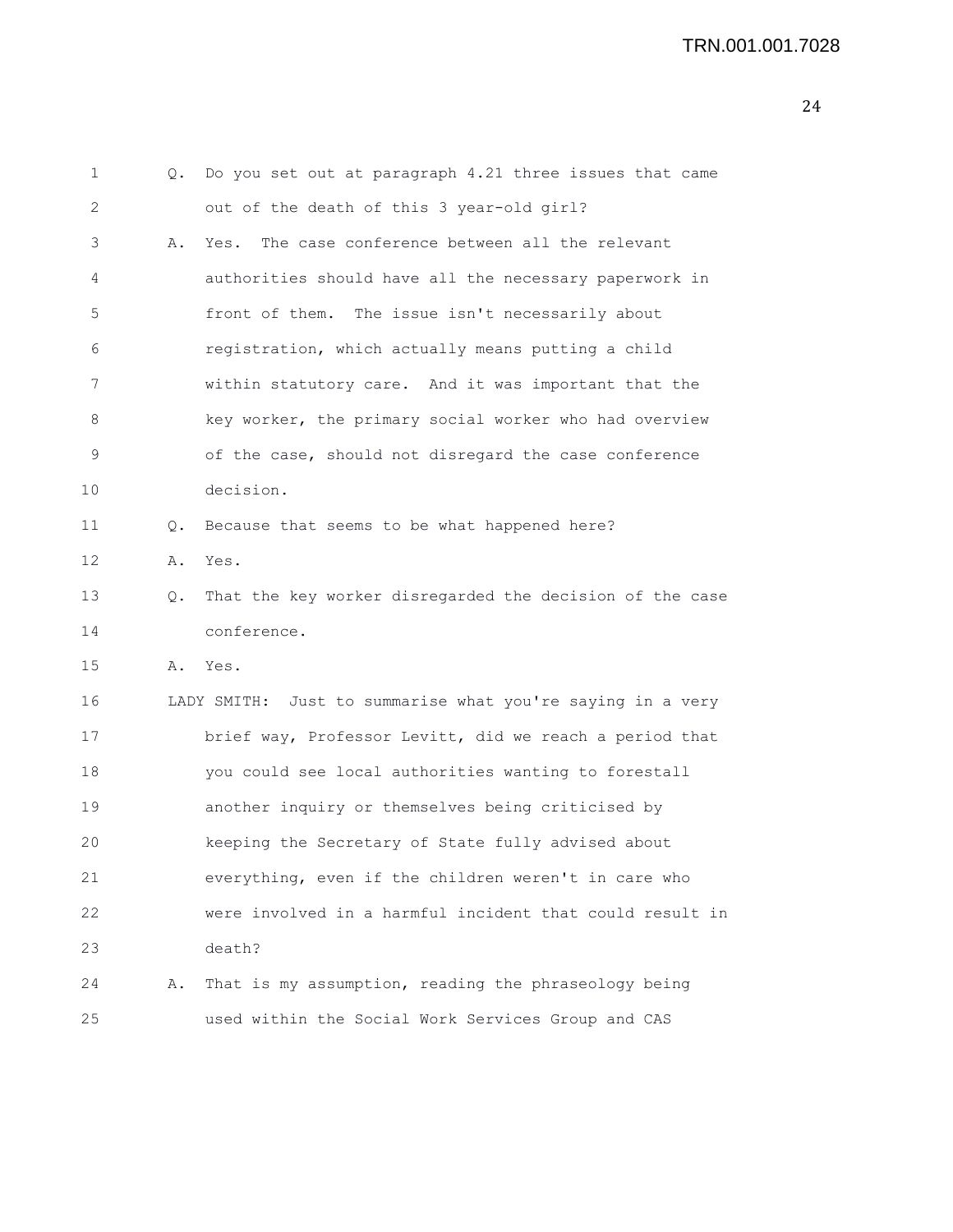| 1  |    | minutes and letters, that Strathclyde were concerned         |
|----|----|--------------------------------------------------------------|
| 2  |    | that the Secretary of State might insist on an inquiry       |
| 3  |    | and they didn't really want a public document floating       |
| 4  |    | around as a result of the inquiry, which criticised          |
| 5  |    | their conduct of childcare.                                  |
| 6  |    | LADY SMITH: Of course, I fully understand you haven't been   |
| 7  |    | able to access all reports there may have been of this       |
| 8  |    | type, but would it be a fair assumption to make that         |
| 9  |    | they would have contained not just information about         |
| 10 |    | what had happened but what their own analysis was of how     |
| 11 |    | it had happened and what steps they had taken to try and     |
| 12 |    | improve protection for the future?                           |
| 13 | Α. | That would seem to be the case in regard to the case         |
| 14 |    | I have just mentioned, this young girl who died after        |
| 15 |    | leaving the hospital.                                        |
| 16 |    | LADY SMITH:<br>Yes.                                          |
| 17 | Α. | That's a fairly large file that has been retained and it     |
| 18 |    | has been retained, I think, I assume, because it's           |
| 19 |    | a change in procedure.                                       |
| 20 |    | LADY SMITH: Yes, it makes sense. They wouldn't want to       |
| 21 |    | just tell the Secretary of State, to use                     |
| 22 |    | a colloquialism, "There's been a disaster in our area".      |
| 23 | Α. | Precisely, yes.                                              |
| 24 |    | They would want to then go on to reassure him<br>LADY SMITH: |
| 25 |    | that they were, to use another colloquialism, on the         |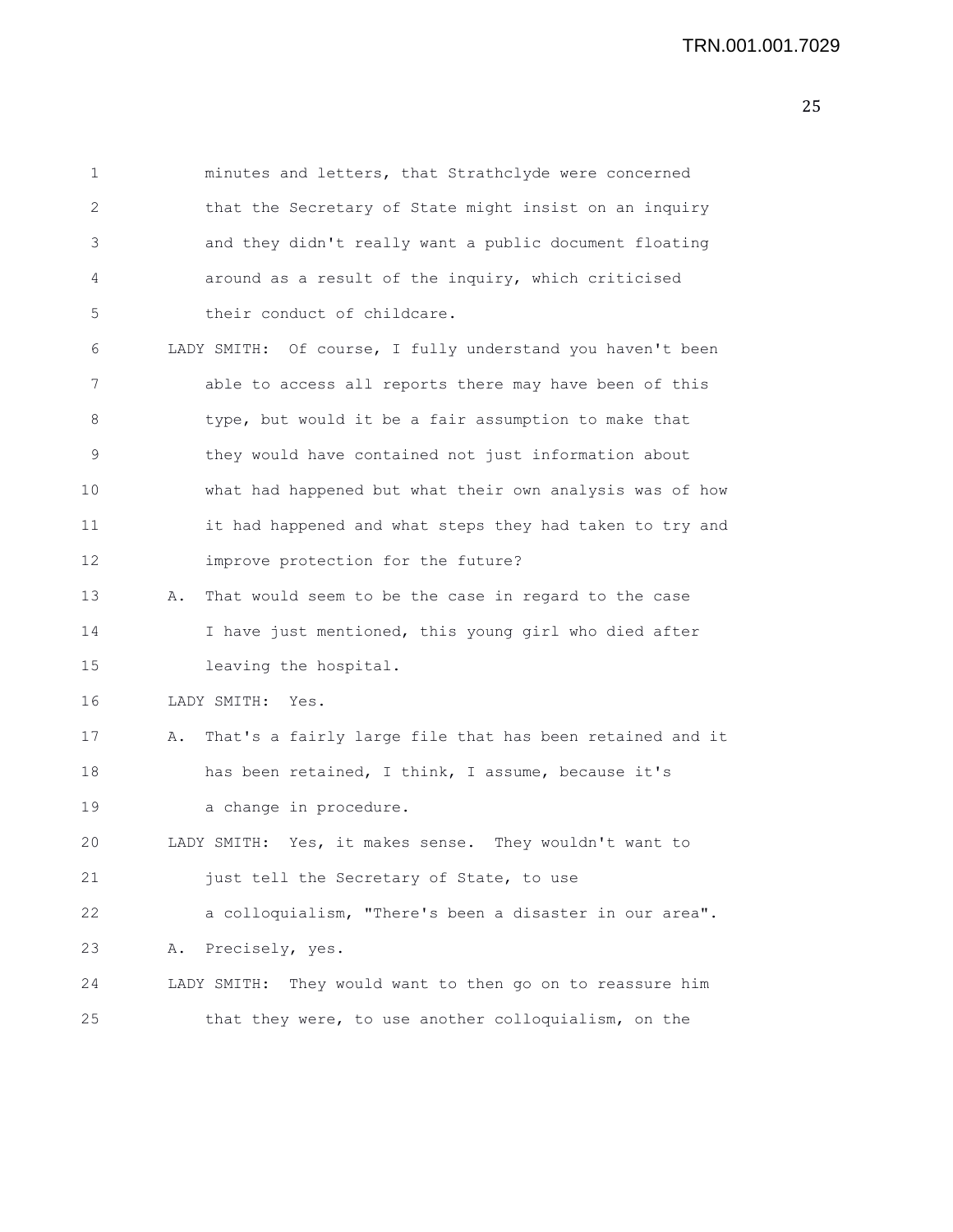```
1 case, being professional, thoughtful, and planning for
2 better things in the future?
3 A. Even although a child was not in statutory care and
4 therefore technically outside the 1968 Act.
5 LADY SMITH: Yes. Thank you.
6 MR MacAULAY: I think another point emerges from this point,
7 the importance of there being transparency between
8 different disciplines.
9 A. Yes.
10 Q. For example, if you look at paragraph 4.23 on that page,
11 again dealing with this 3 year-old, the family's GP
12 confirmed to the social work team that he had been
13 consulted about the girl's loss of hair and poor
14 appetite, but he said he had lost his records.
15 A. Yes.
16 Q. I think you also tell us that different doctors gave
17 different opinions at different points in time?
18 A. Yes, different doctors gave different opinions, and in
19 at least one of them, the social worker at the centre
20 had no knowledge that that particular consultant or
21 hospital doctor had reviewed the case.
22 Q. And paragraph 4.24, this is having regard to evidence
23 given at the stepfather's trial, that the girl, when
24 in the hospital, had:
25 "Hit her doll in the ward with some object and had
```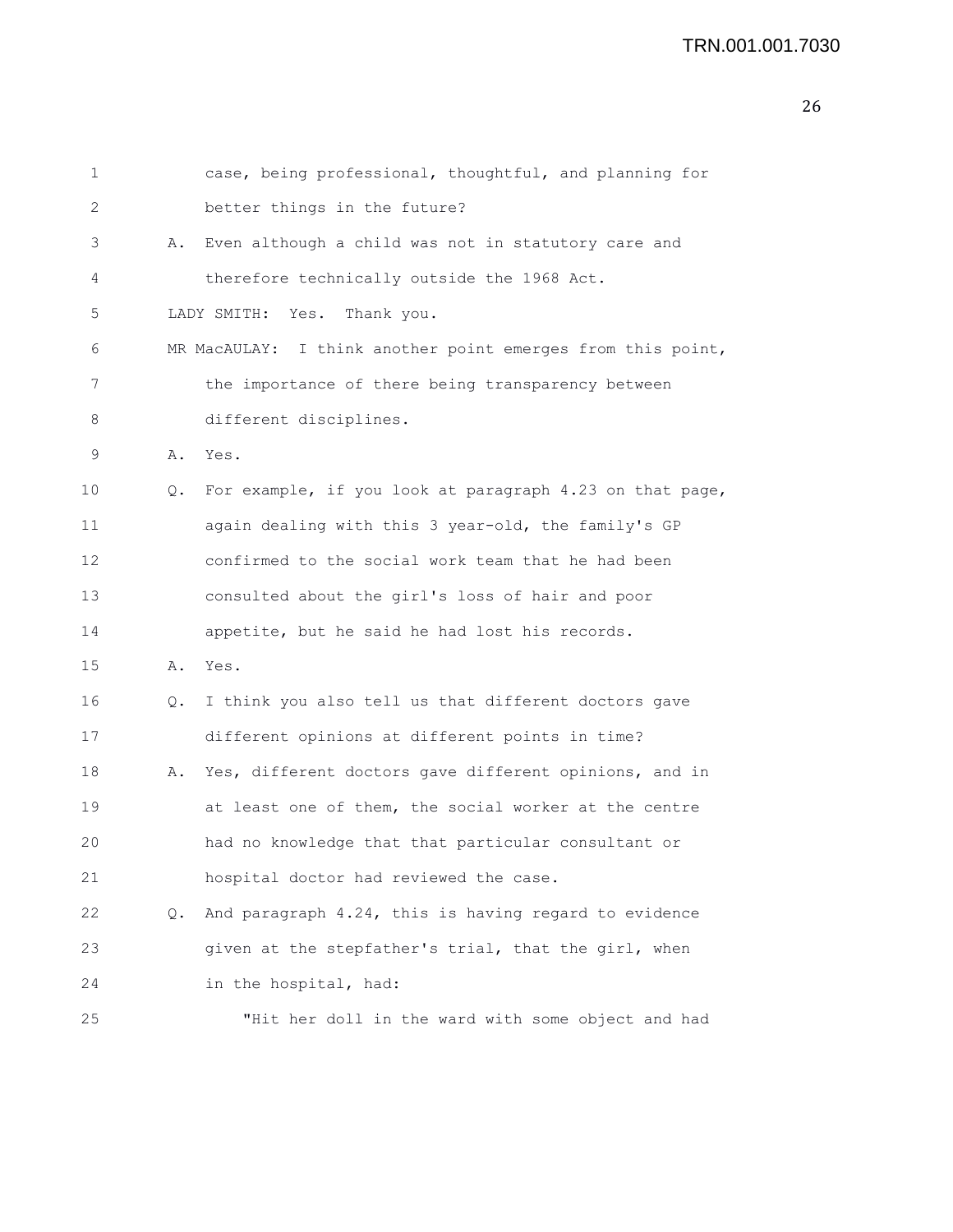| 1  |    | then said to one of the nurses, those are her bruises."  |
|----|----|----------------------------------------------------------|
| 2  | Α. | That's correct, yes, and that came from one of the       |
| 3  |    | nurses, but again that information had not been minuted  |
| 4  |    | in any direct way to the key social worker.              |
| 5  | Q. | So then if we look at paragraph 4.25:                    |
| 6  |    | "To CAS [this is the conclusion] the case                |
| 7  |    | illustrated that the errors of judgment were due         |
| 8  |    | principally to poor agency procedures."                  |
| 9  |    | Can you elaborate what is meant by that?                 |
| 10 | Α. | That there had been a transfer of responsibility for the |
| 11 |    | child between different social work teams within         |
| 12 |    | Strathclyde, that the role of the hospital social worker |
| 13 |    | was not tied in closely to, if you like, the community   |
| 14 |    | family based social work team. There was an issue        |
| 15 |    | surrounding case conferences, where, as I've said, not   |
| 16 |    | all information was conveyed to everybody. There were    |
| 17 |    | issues concerning the procedure of referral to the       |
| 18 |    | reporter. That is the registration to ensure the child   |
| 19 |    | was placed within statutory care. And generally          |
| 20 |    | speaking, there were issues of the supervision and       |
| 21 |    | support of staff, both within and outside the hospital.  |
| 22 | Q. | Do you go on to tell us that in June 1982, SWSG issued   |
| 23 |    | a new circular --                                        |
| 24 | Α. | Yes.                                                     |
| 25 | Q. | -- on child abuse, which amended the previous circular?  |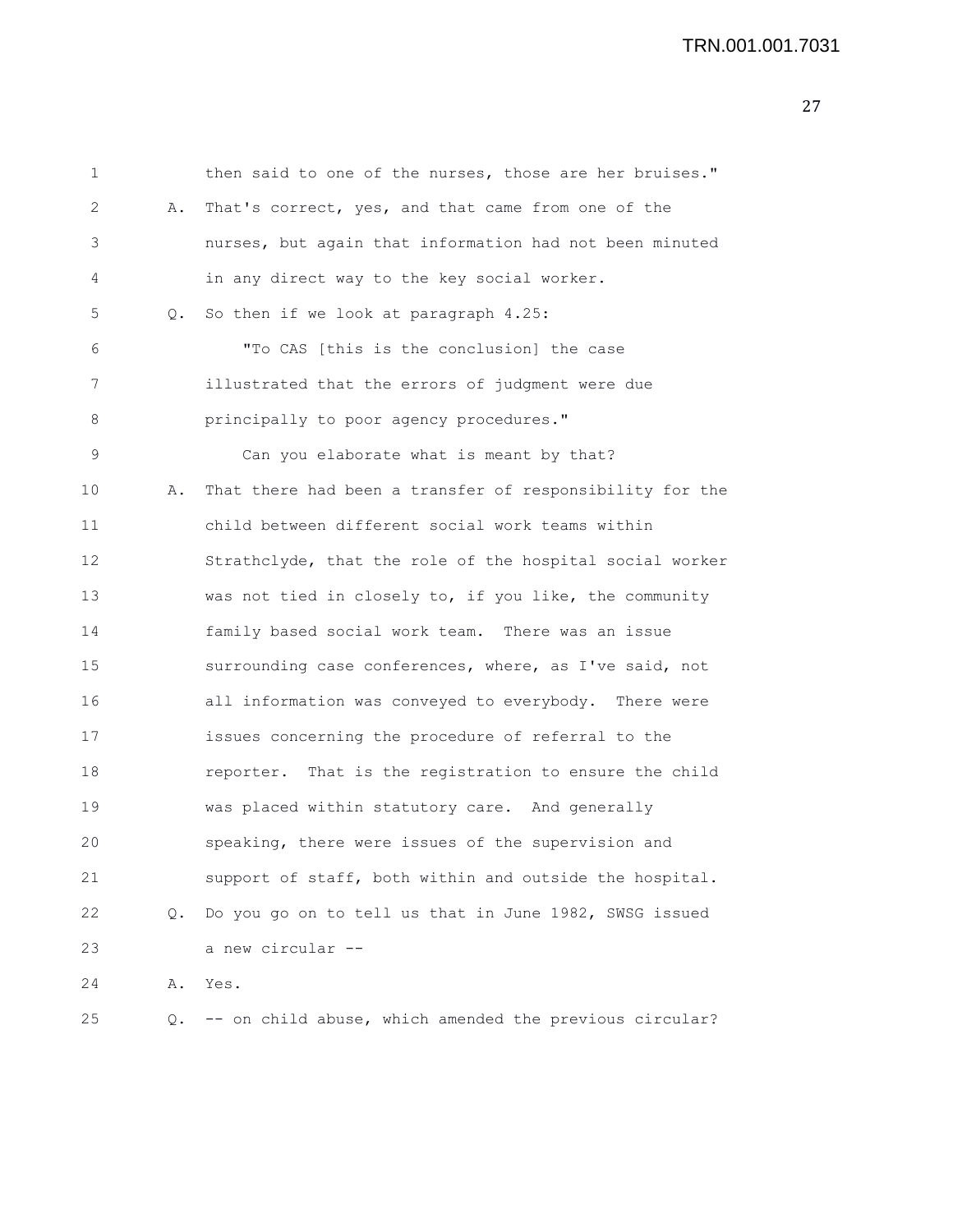| 1  | Α. | That essentially underlined the necessity for            |
|----|----|----------------------------------------------------------|
| 2  |    | inter-agency and inter-professional coordination and     |
| 3  |    | collaboration.                                           |
| 4  | Q. | In the next section, paragraph 4.28 on page 9581, you go |
| 5  |    | on to look at residential establishments.                |
| 6  | Α. | Yes.                                                     |
| 7  | Q. | As we touched upon earlier this morning, under the 1968  |
| 8  |    | Act the registration of residential homes came under the |
| 9  |    | responsibility of the local authority.                   |
| 10 | Α. | Yes.                                                     |
| 11 | Q. | You then tell us that in 1972, SWSG clarified that the   |
| 12 |    | inspection of such homes became the responsibility of    |
| 13 |    | the local authority and, after 1975, the social work     |
| 14 |    | department of the respective regional authorities.       |
| 15 | Α. | That's correct, yes.                                     |
| 16 | Q. | So do I take it from that that 1972 was when this new    |
| 17 |    | regime was put in place and it was continued once after  |
| 18 |    | local authority reorganisation had taken place?          |
| 19 | Α. | Yes, that's correct. The decision on the Lochvale Boys'  |
| 20 |    | Home in Dumfries stood.                                  |
| 21 | Q. | As you mentioned before, Aberlour Child Care Trust,      |
| 22 |    | although no longer within the inspectorial jurisdiction  |
| 23 |    | of CAS and SED, nevertheless was examined, if I can use  |
| 24 |    | that neutral word?                                       |
| 25 | Α. | That's right, I think CAS were invited to review the     |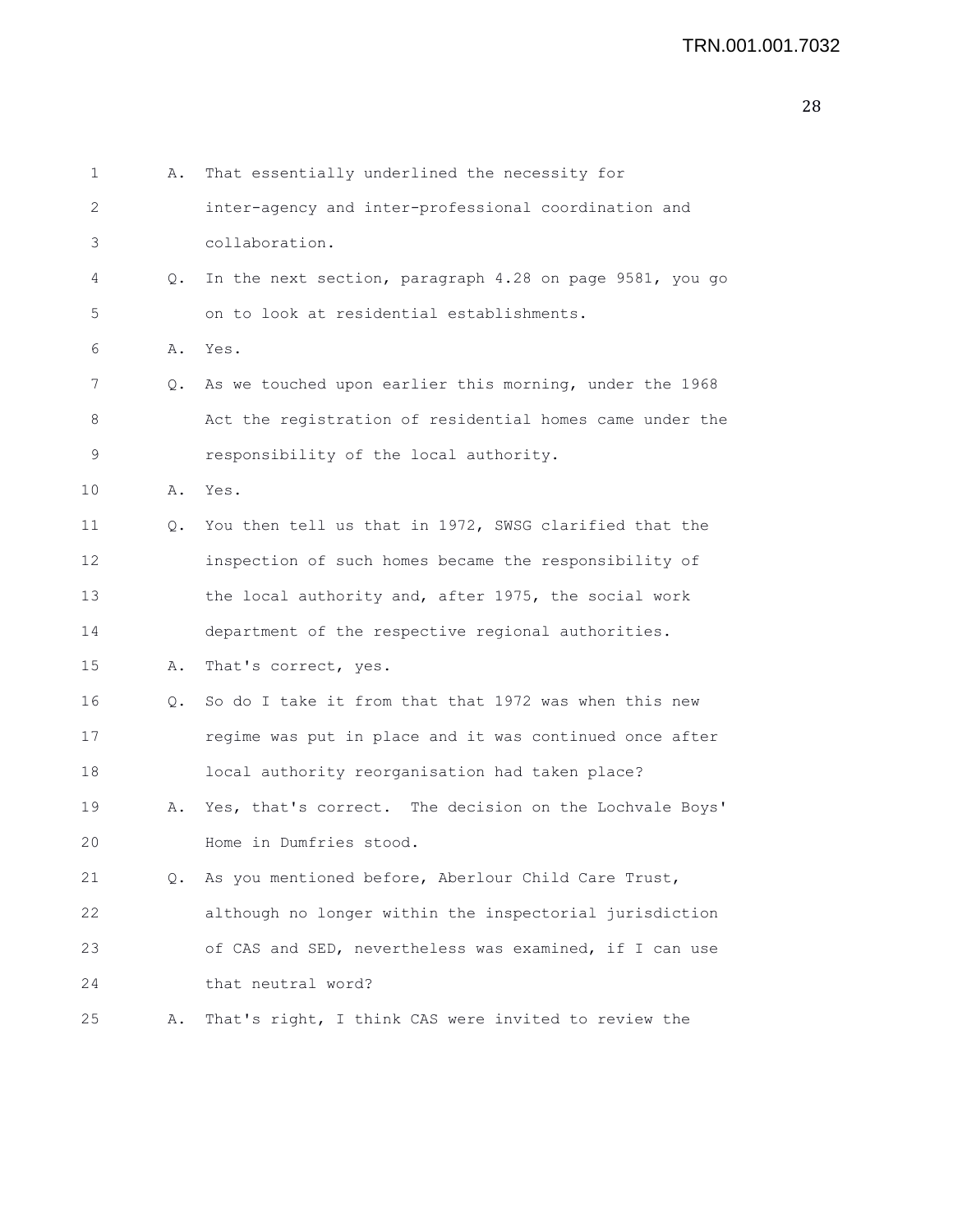| 1  |           | issues surrounding this particular incident, and if you  |
|----|-----------|----------------------------------------------------------|
| 2  |           | like in a non-directive way produce a set of conclusions |
| 3  |           | to take the issue forward.                               |
| 4  | $\circ$ . | What was the issue at Aberlour this time?                |
| 5  | Α.        | It would appear to have been that there was a breakdown  |
| 6  |           | in communication between the trust and one or two of its |
| 7  |           | employees, which resulted in an industrial tribunal      |
| 8  |           | taking place. That seemed to be the kernel, but then,    |
| 9  |           | behind that, there were issues of the quality of         |
| 10 |           | childcare within Aberlour Trust itself in this           |
| 11 |           | particular area.                                         |
| 12 | Q.        | Again, this was not an inspection by CAS.                |
| 13 | Α.        | Not an inspection, it was simply non-directive review    |
| 14 |           | that CAS were providing to assist the Aberlour Child     |
| 15 |           | Care Trust forward in the way it organised its childcare |
| 16 |           | system.                                                  |
| 17 | $\circ$ . | And we see this with other voluntary organisations, but  |
| 18 |           | at this point in time in 1980, there was a decline in    |
| 19 |           | residential placements?                                  |
| 20 | Α.        | There was clearly a reluctance of the local authority to |
| 21 |           | place children within any form of residential care and   |
| 22 |           | the numbers began to decline quite markedly.             |
| 23 | Q.        | What advice at this point in time was being provided by  |
| 24 |           | CAS then to the Aberlour Trust?                          |
| 25 | Α.        | CAS was essentially saying that they should seek to      |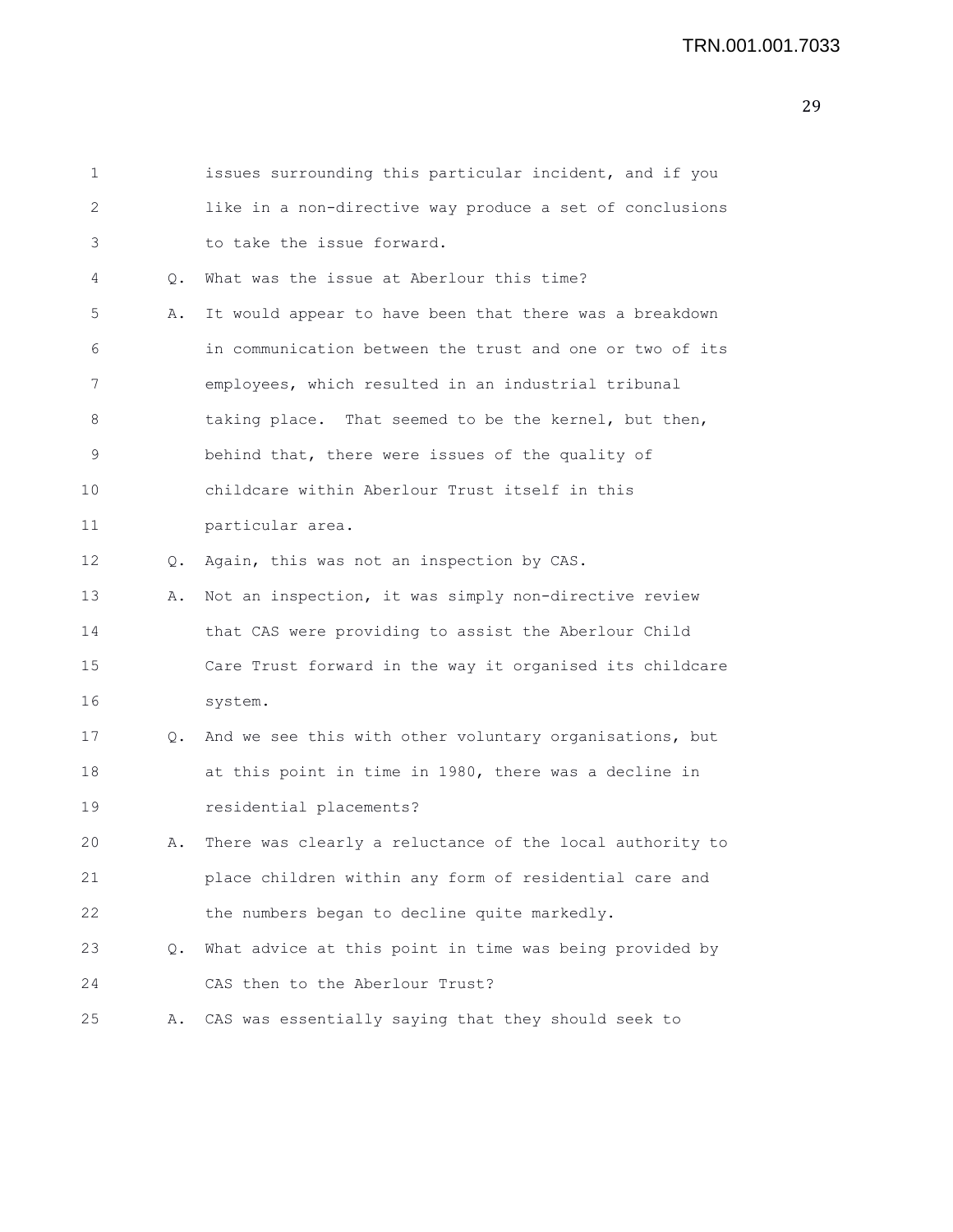| 1  |    | convert their existing regimes into new forms of care    |
|----|----|----------------------------------------------------------|
| 2  |    | that the local authorities concerned would wish to take  |
| 3  |    | for their children. If it did not, then Aberlour Child   |
| 4  |    | Care Trust would probably cease to exist.                |
| 5  | Q. | You indicated that this discussion parallelled           |
| 6  |    | discussions with Quarriers.                              |
| 7  | Α. | Yes.                                                     |
| 8  | Q. | Were Quarriers in a similar position?                    |
| 9  | Α. | Quarriers were in a similar position. Strathclyde        |
| 10 |    | certainly did not like the provision that was being      |
| 11 |    | offered at Quarriers. I think at one stage they decided  |
| 12 |    | that it would no longer send children to Quarriers and   |
| 13 |    | that resulted in Quarriers seeking the advice of CAS as  |
| 14 |    | to its future direction.                                 |
| 15 | Q. | On page 9583, you set out the options, the first option  |
| 16 |    | being to keep children in their own homes with their own |
| 17 |    | families if at all possible.                             |
| 18 | Α. | Yes.                                                     |
| 19 | Q. | The second option was to put the child in care in        |
| 20 |    | a substitute family.                                     |
| 21 | Α. | Foster care, yes.                                        |
| 22 | Q. | And the third option, residential care, would be seen as |
| 23 |    | a last resort.                                           |
| 24 | Α. | That's correct. I think this indicates the impact the    |

25 1968 Act was having on the provision of childcare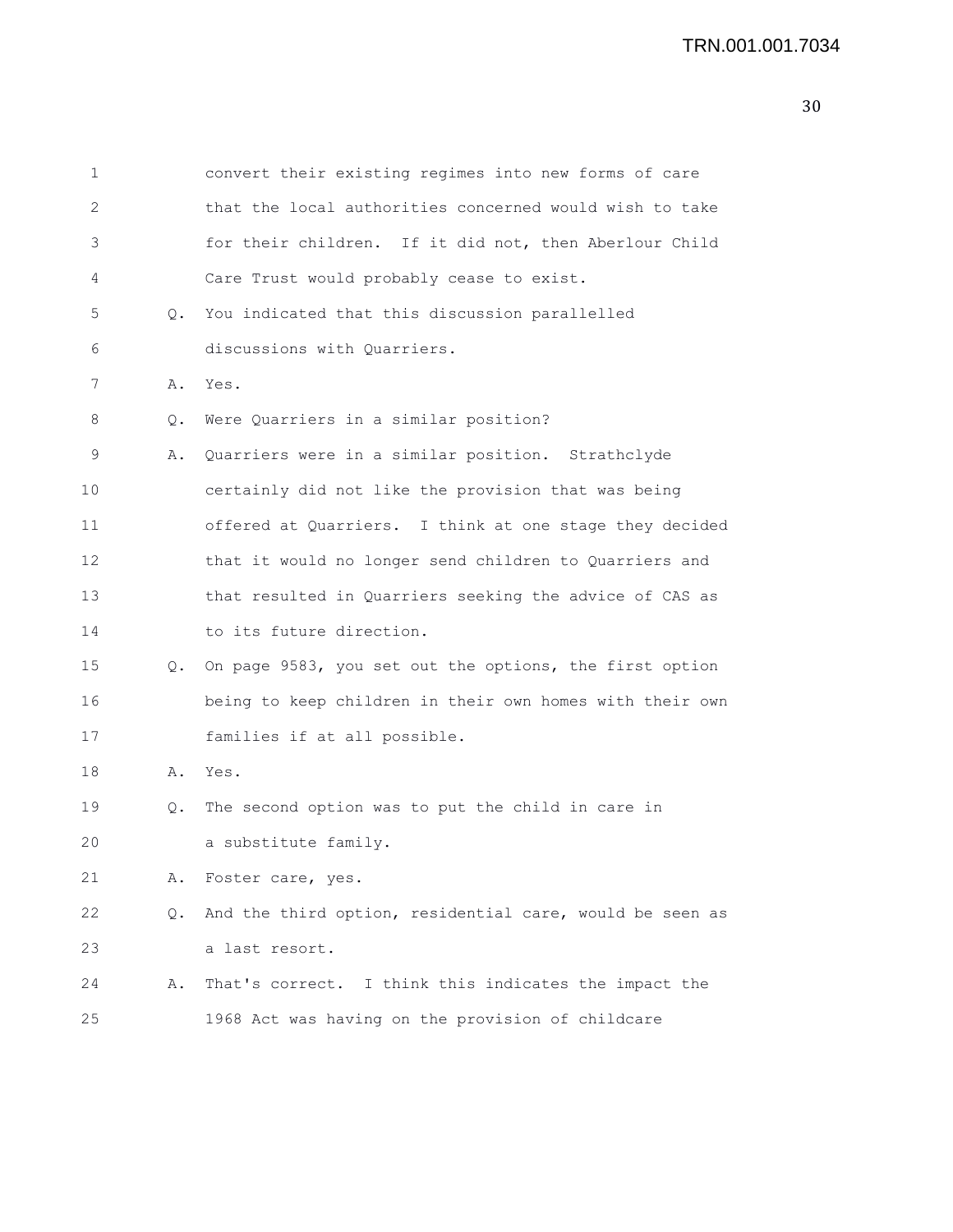| 1  |    | services. The now reorganised local authority social     |
|----|----|----------------------------------------------------------|
| 2  |    | services with professionally qualified social workers    |
| 3  |    | sought to keep a child within their own family. If not,  |
| 4  |    | then fostered, and as a last resort, if the conditions   |
| 5  |    | were such, some form of residential care.                |
| 6  | Q. | On page 9583, at paragraph 4.30, do you draw attention   |
| 7  |    | there to information in connection with Quarriers and    |
| 8  |    | what their decision was?                                 |
| 9  | Α. | The decision was that Quarriers would seek to provide    |
| 10 |    | alternative childcare services on the basis that         |
| 11 |    | Strathclyde no longer wished to use its village          |
| 12 |    | services, its residential services as such.              |
| 13 | Q. | Do you note there that a record to indicate that         |
| 14 |    | in February 1981 Strathclyde indicated that it had not   |
| 15 |    | placed a child at a Quarriers residential home           |
| 16 |    | since July 1980?                                         |
| 17 | Α. | That's correct, yes.                                     |
| 18 | Q. | You go on to mention another children's home, this is at |
| 19 |    | Catkin in Glasgow, quite recently opened, in some sense, |
| 20 |    | in that it had opened in 1956?                           |
| 21 | Α. | Yes.                                                     |
| 22 | Q. | But again, encountering the same sort of difficulties as |
| 23 |    | Quarriers and Aberlour in the early 1980s?               |
| 24 | Α. | And it decided that it would close and sell the home and |
| 25 |    | seek to develop non-residential care services for the    |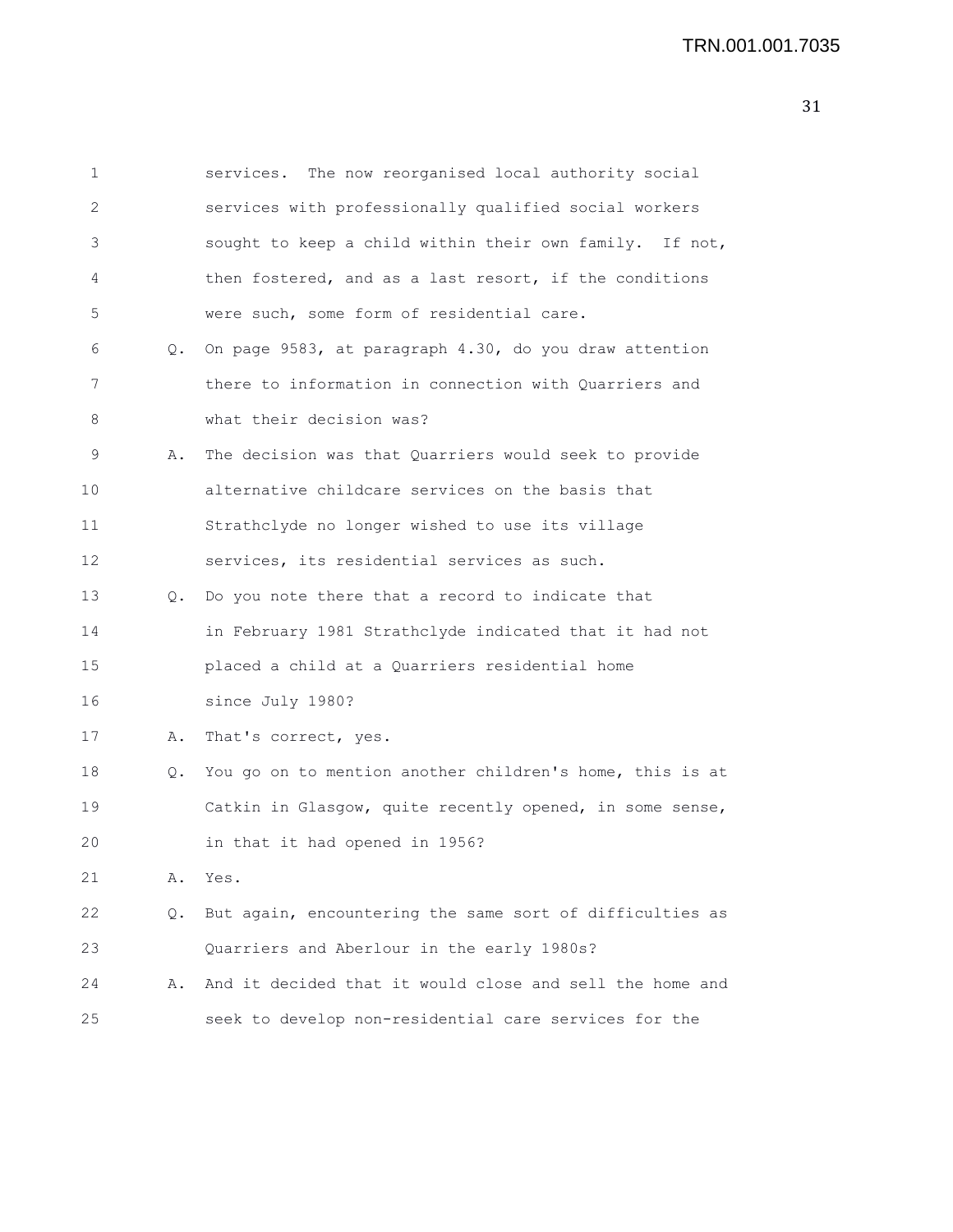| 1  |    | various local authorities in Scotland.                   |
|----|----|----------------------------------------------------------|
| 2  | Q. | You provide a statistic towards the bottom of page 9583  |
| 3  |    | that in Scotland, as a whole, between 1979 and 1986, the |
| 4  |    | number of children's homes fell by almost 50%, from      |
| 5  |    | 5,062 to 2,661?                                          |
| 6  | Α. | That's correct.                                          |
| 7  | Q. | A fairly dramatic fall.                                  |
| 8  | Α. | Halved, yes.                                             |
| 9  | Q. | Can we then look at List D schools. We can remind        |
| 10 |    | ourselves that they did remain within the jurisdiction   |
| 11 |    | of the inspectorial jurisdiction of CAS?                 |
| 12 | Α. | That's correct, yes.                                     |
| 13 | Q. | But at paragraph 4.32, 9584, you draw attention to       |
| 14 |    | a statement made by the Secretary of State in the House  |
| 15 |    | of Commons in August 1976.                               |
| 16 | Α. | That's correct, yes.                                     |
| 17 | Q. | What message was being conveyed here?                    |
| 18 | Α. | Well, that was simply the same message as was indicated  |
| 19 |    | in 1971 to local authorities and the then approved       |
| 20 |    | school managers, that there were significant financial   |
| 21 |    | issues attached to the transference of List D schools to |
| 22 |    | the local authorities and there were administrative      |
| 23 |    | issues as to its future management, particularly local   |
| 24 |    | authority control of voluntary management boards.        |
| 25 | Q. | Again, I'll put this on the screen. It's a bit more      |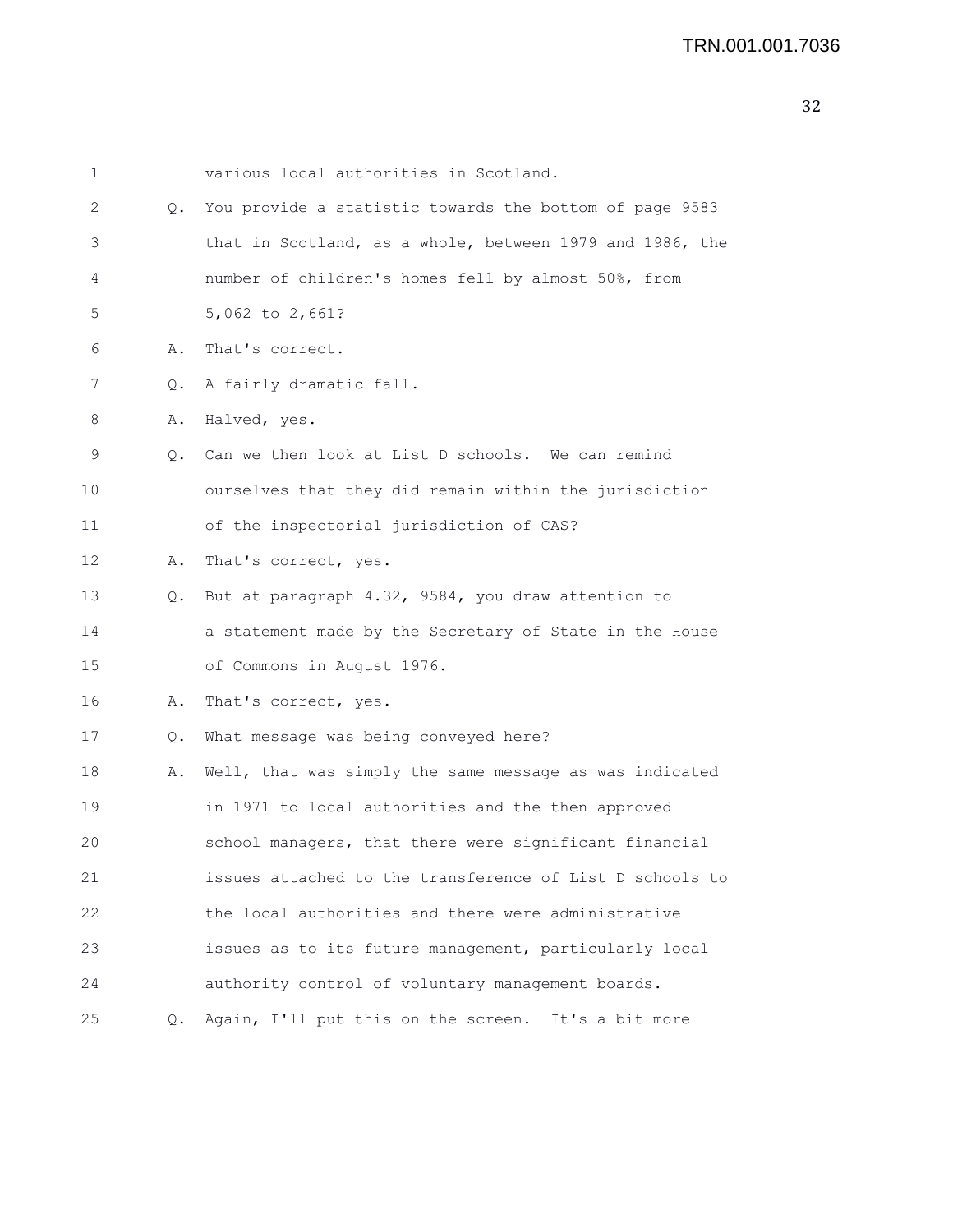| 1  |    | legible than some of the other documents. It's           |
|----|----|----------------------------------------------------------|
| 2  |    | SGV.001.002.3954.                                        |
| 3  |    | I don't know if we can make that a little bit            |
| 4  |    | bigger. We see the date is 4 August 1976. The            |
| 5  |    | Secretary of State is Mr Millan. It begins by saying:    |
| 6  |    | "In November 1972 the then Secretary of State for        |
| 7  |    | Scotland announced his decision that arrangements should |
| 8  |    | be put in hand to bring to an end, as soon after local   |
| 9  |    | government reorganisation as was reasonably practicable, |
| 10 |    | the present system under which exchequer grant is paid   |
| 11 |    | to the List D schools."                                  |
| 12 |    | Just so I can understand the financing, does that        |
| 13 |    | indicate that it's coming from a central authority as    |
| 14 |    | opposed to local authority?                              |
| 15 | Α. | What it is indicating is that there is a direct grant    |
| 16 |    | from the UK Treasury through SED Social Services Group   |
| 17 |    | to List D schools, both for the maintenance of pupils    |
| 18 |    | in the schools and also for any capital costs that the   |
| 19 |    | school might require to improve its facilities and       |
| 20 |    | premises.                                                |
| 21 | Q. | Does that provide a rationale for the inspection         |
| 22 |    | jurisdiction resting with SED?                           |
| 23 | Α. | The issue, really, if one looks at it very<br>Yes.       |
| 24 |    | closely, is that no formula had been devised for         |
| 25 |    | adjusting the then rate support grant that local         |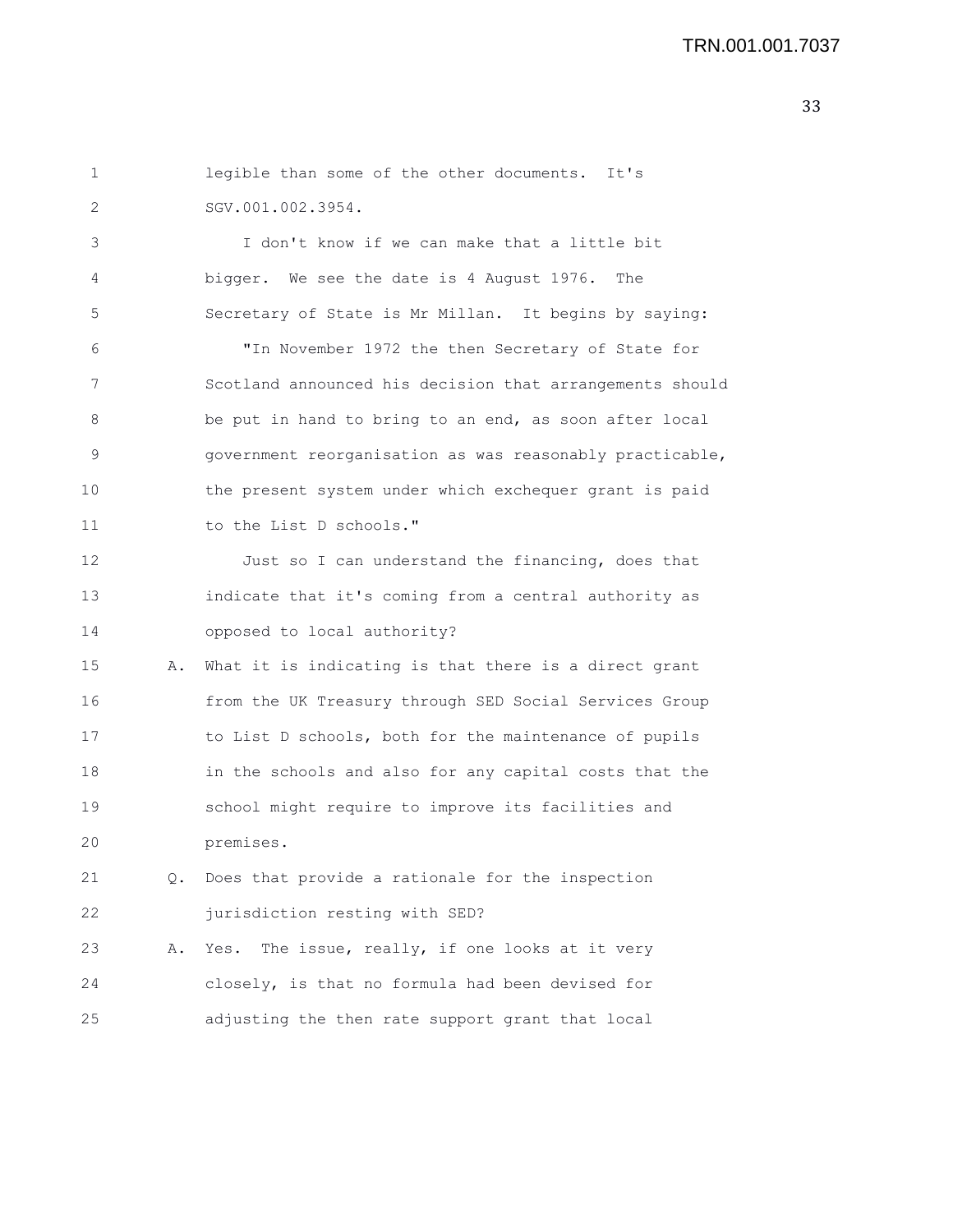```
1 authorities would receive if they took over financing
2 from their own funds, the List D schools. That was the
3 issue, that was one of the central issues involved in
4 1971/72, and again in 1976: how were the local
5 authorities to finance or what mechanism was put in
6 place to compensate local authorities for this new
7 additional responsibility?
8 Q. The additional responsibility, if it were to be
9 transferred to local authorities, would also involve
10 inspection?
11 A. It would also involve registration and inspection.
12 Q. He goes on to say that he indicated that in his view,
13 there would be a continuing need in this field for both
14 denominational and other schools and that the schools
15 would gain from a closer association with the new
16 regional authorities and from continuing participation
17 in management by voluntary managers, including the
18 churches. Can I just understand what's the message
19 there?
20 A. The message, if one reads it again in a particular way,
21 is that there is no assumption at this stage that List D
```
22 schools would cease to exist, that List D schools still 23 had a function within the terms of the 1968 Act. The 24 issue concerned the finance and the management of these 25 particular facilities within Scotland.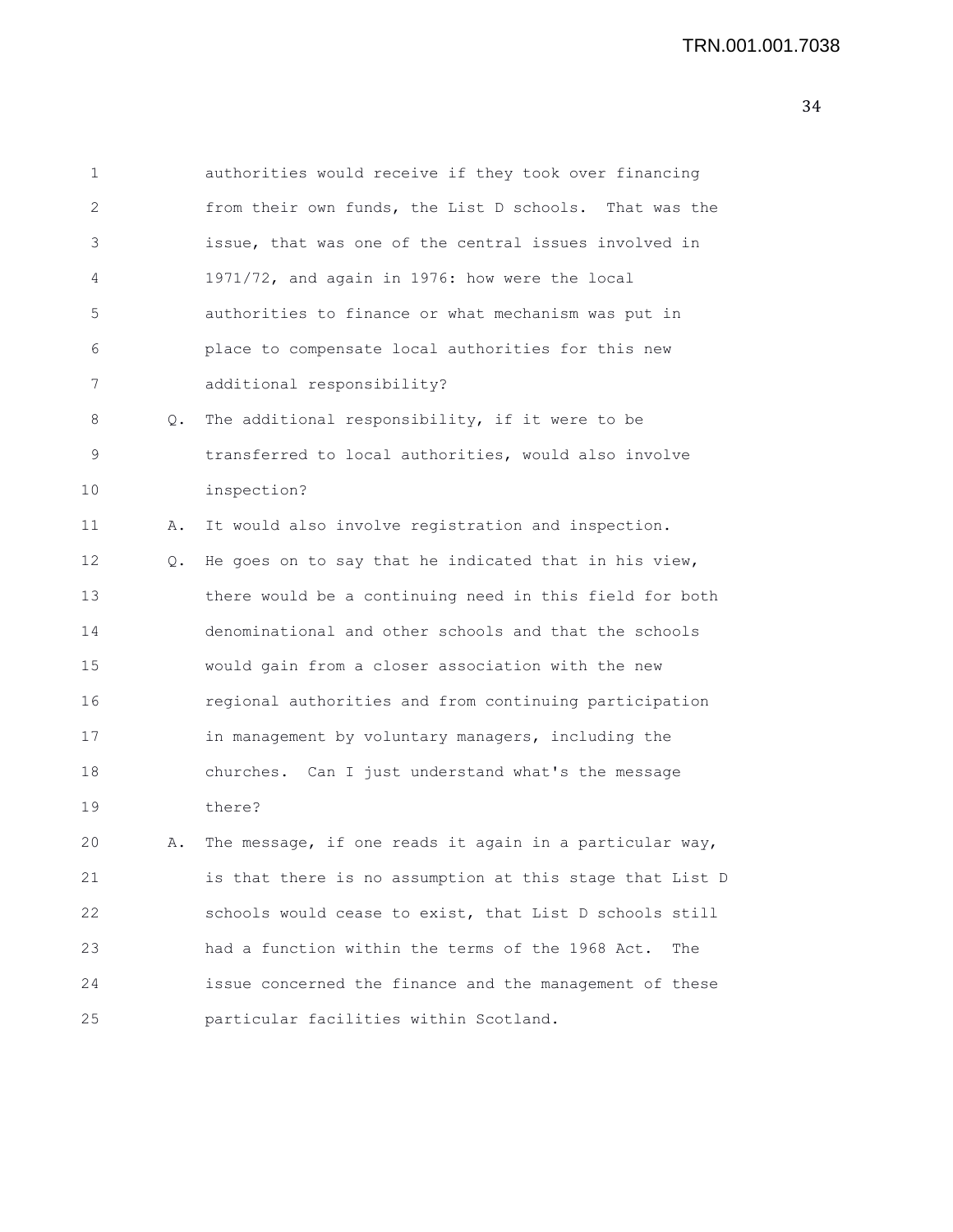1 Q. And I think he makes reference to a report by 2 Professor Mitchell on how the arrangements for List D 3 schools would be put in place once the Exchequer grant 4 had ceased. 5 A. Yes. As I've just indicated, there were serious 6 financial issues attached to a local authority assuming 7 financial control and that there would have to be some 8 form of assurance from the centre, from Central 9 Government, effectively through the then rate support 10 grant, that a local authority would not be embarrassed 11 if in fact running costs exceeded expectations. 12 Q. The main conclusions of the Mitchell Committee, firstly, 13 were: 14 "In view of the regional authorities' statutory 15 responsibilities and their future role as the providers 16 of financing, it would be unrealistic to contemplate for 17 the future a form of national control of List D 18 schools." 19 Are we moving away from central control? 20 A. They're seeking to move away, but recognising if one 21 looks at it again that serious issues remain in 22 transferring financial and administrative responsibility 23 to a local authority. So the Secretary of State is 24 saying, yes, I want to go down that particular line, but 25 I have not reached a formula which would be acceptable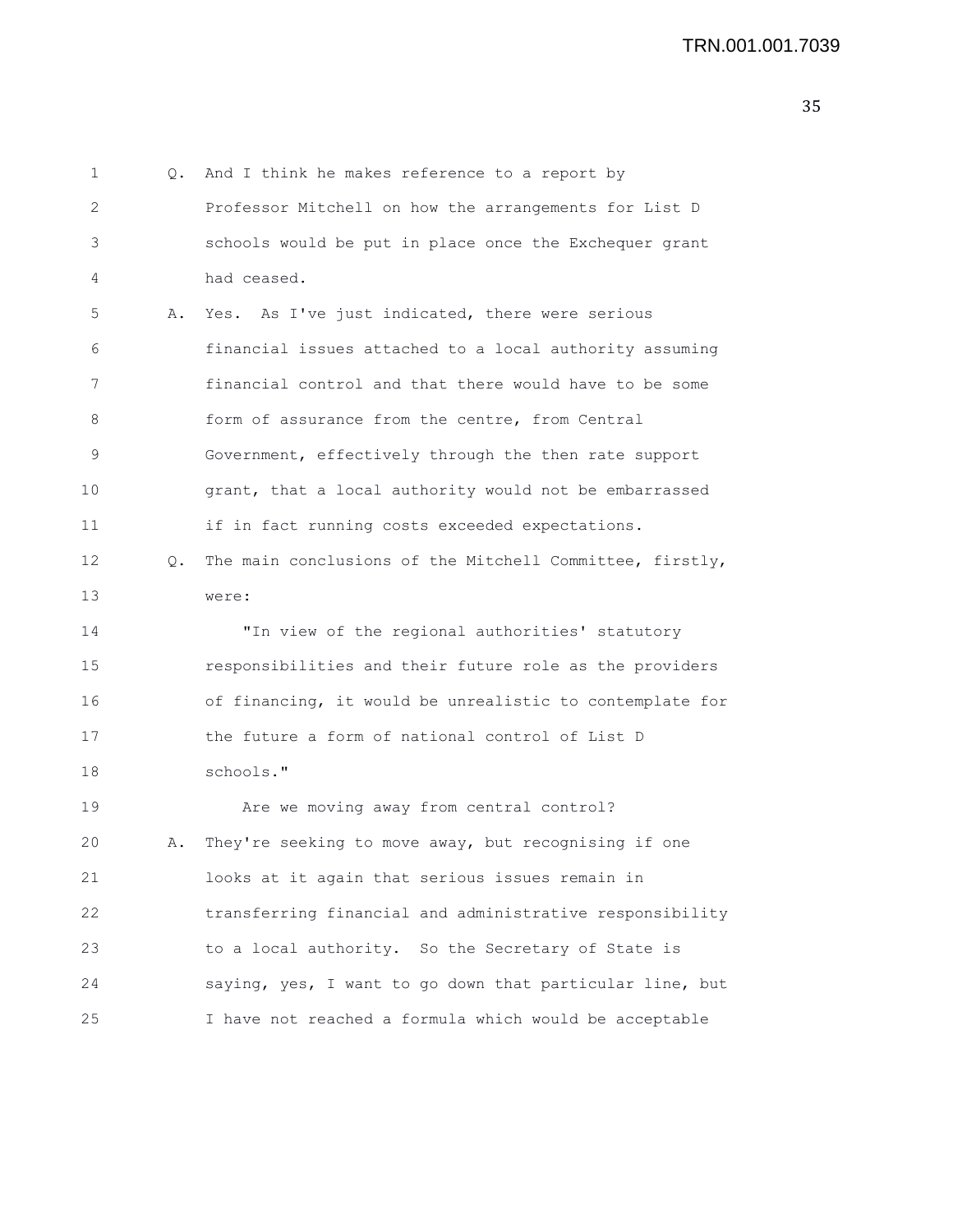| 1  |    | to all parties.                                            |
|----|----|------------------------------------------------------------|
| 2  | Q. | And I think on the next page, 9355, although there's       |
| 3  |    | a recognition that ultimately regional authorities would   |
| 4  |    | take control --                                            |
| 5  | Α. | Yes.                                                       |
| 6  |    | Q. -- halfway down the first paragraph on the page he goes |
| 7  |    | on to say:                                                 |
| 8  |    | "My department will for a time have to maintain some       |
| 9  |    | oversight of the situation."                               |
| 10 | Α. | That's a recognition that the financial and                |
| 11 |    | administrative difficulties, as outlined in 1971 and       |
| 12 |    | 1972, remained, and therefore there was no question of     |
| 13 |    | transferring financial and administrative supervision to   |
| 14 |    | the local authorities in 1976.                             |
| 15 | Q. | But was there an undertaking given that he would report    |
| 16 |    | back to $-$ -                                              |
| 17 | Α. | In due time, at some future time.                          |
| 18 | Q. | It's quite a way down the line, I think?                   |
| 19 | Α. | That is a parliamentary statement, I think indicating      |
| 20 |    | that the Secretary of State has some issues and            |
| 21 |    | difficulties in implementing the full extent of the 1968   |
| 22 |    | Act.                                                       |
| 23 | Q. | We'll come later, I think to, another statement in         |
| 24 |    | Hansard to the House of Commons in June 1985.<br>Is that   |
| 25 |    | when we get a decision on this?                            |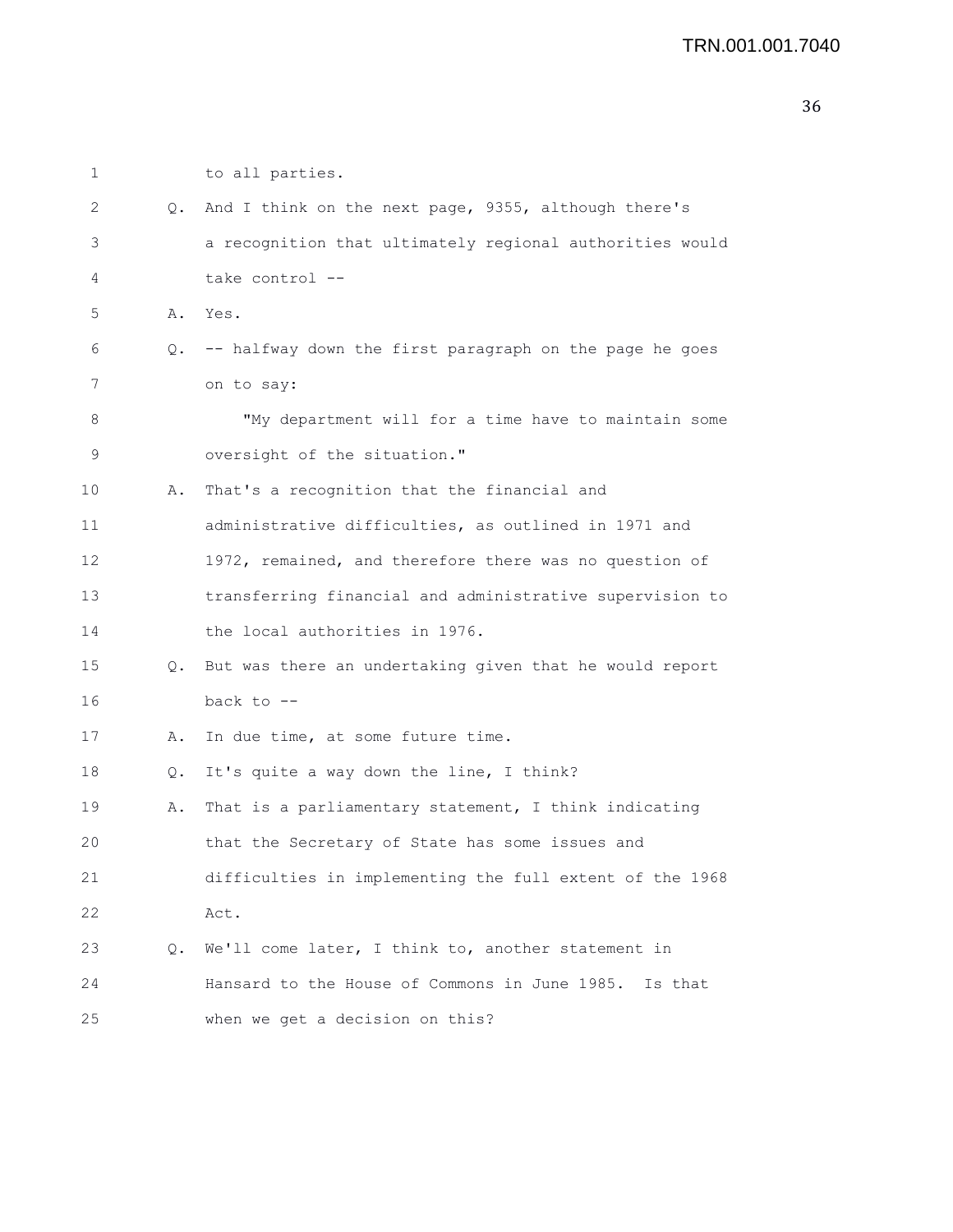1 A. That's when we get a decision, but the circumstances and 2 usefulness of List D schools had altered by then. 3 Q. Yes. 4 LADY SMITH: What do you think the Secretary of State or his 5 officials, I suppose, to be more accurate, had in mind 6 when they said, "My department will for a time have to 7 maintain some oversight of the situation"? What type of 8 oversight, is there any indication? 9 A. That meant inspections. 10 LADY SMITH: Because, of course, he was worried about money 11 and the transfer of funds as well as administrative 12 responsibilities, as it was put, but you think that was 13 being expressed in terms of inspections of what was 14 going on? Is that right? 15 A. Inspections and the issues surrounding the allocation of 16 a pupil to a particular school, which, as you remember 17 from what I've said in earlier sections, was still under 18 the control of the Social Work Services Group, and there 19 were clearly issues surrounding whether it was 20 appropriate to send a child to one school as opposed to 21 another school, transferring a child from one school to 22 another school because of particular circumstances, and 23 also the financing improvements in those particular 24 schools. There was capital expenditure involved and 25 that was coming from the centre.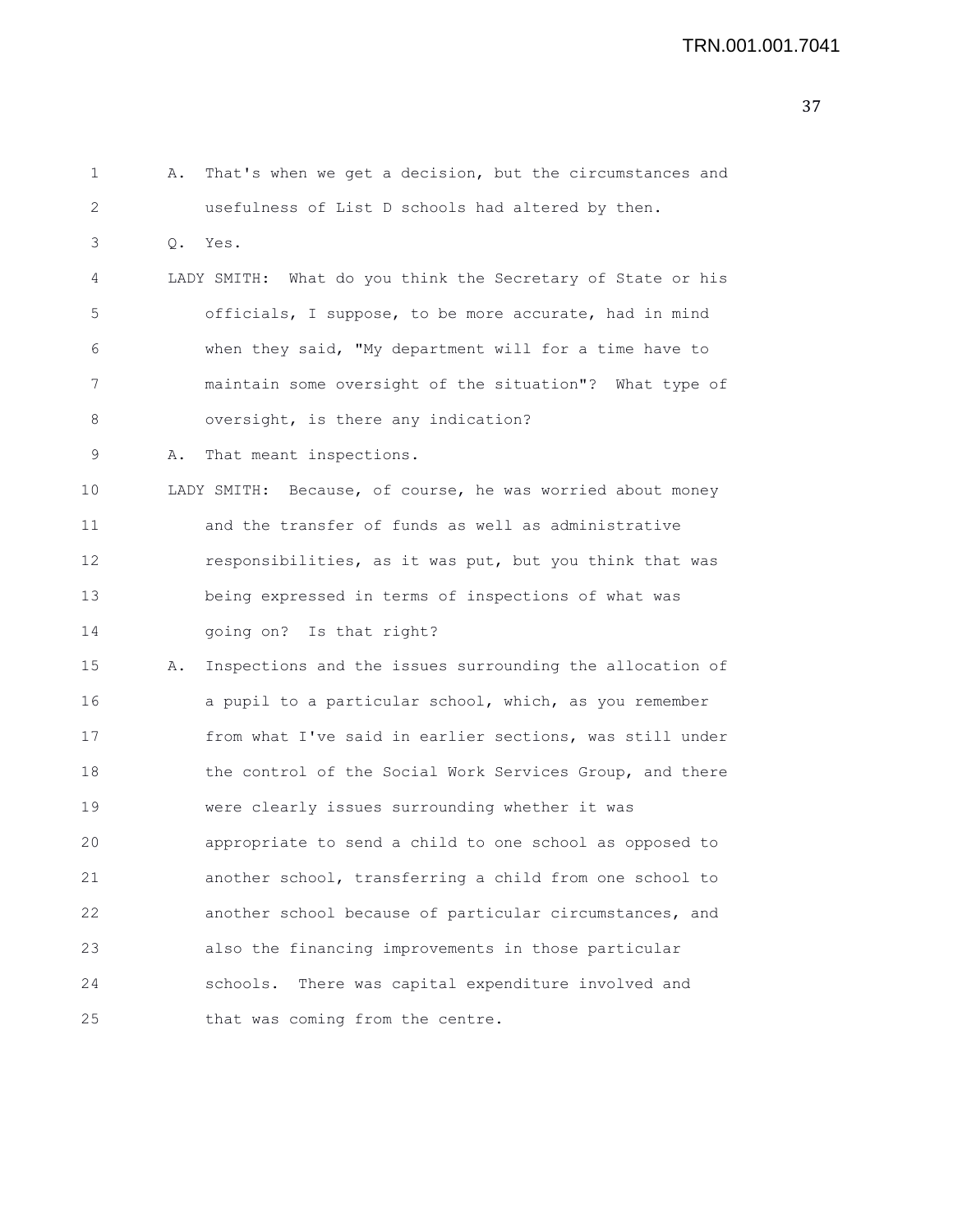1 LADY SMITH: Yes, thank you. 2 MR MacAULAY: The List D schools were in different regions 3 but not in every region? 4 A. Not in every region. There wasn't one in the Borders. 5 I don't think there was one in Dumfries & Galloway, nor 6 do I think there was one in the Highland region. 7 Q. We can check all of that by looking at this map, 8 paragraph. SGV.001.002.4113. Can that be made a bit 9 bigger? 10 Can I just say, this is a map that's an attachment 11 to a report on List D schools. I think you are quite 12 right, professor, in that we see the little black dots. 13 A. Yes. 14 Q. And we see no black dot in the Borders, Dumfries & 15 Galloway and Highland, and we only have one in Grampian 16 according to this map. The List D schools themselves 17 are listed at the top of the map and I think at this 18 time there may have been about 24 or 25 List D schools. 19 In fact, approved accommodation, 23 at this time. 20 So if a child from Highland or borders were to be 21 placed in a List D school, it would have to be outwith 22 the region? 23 A. Yes, that's correct. 24 Q. In the main, they seem to be clustered in a central 25 area. Tayside also has its fair share.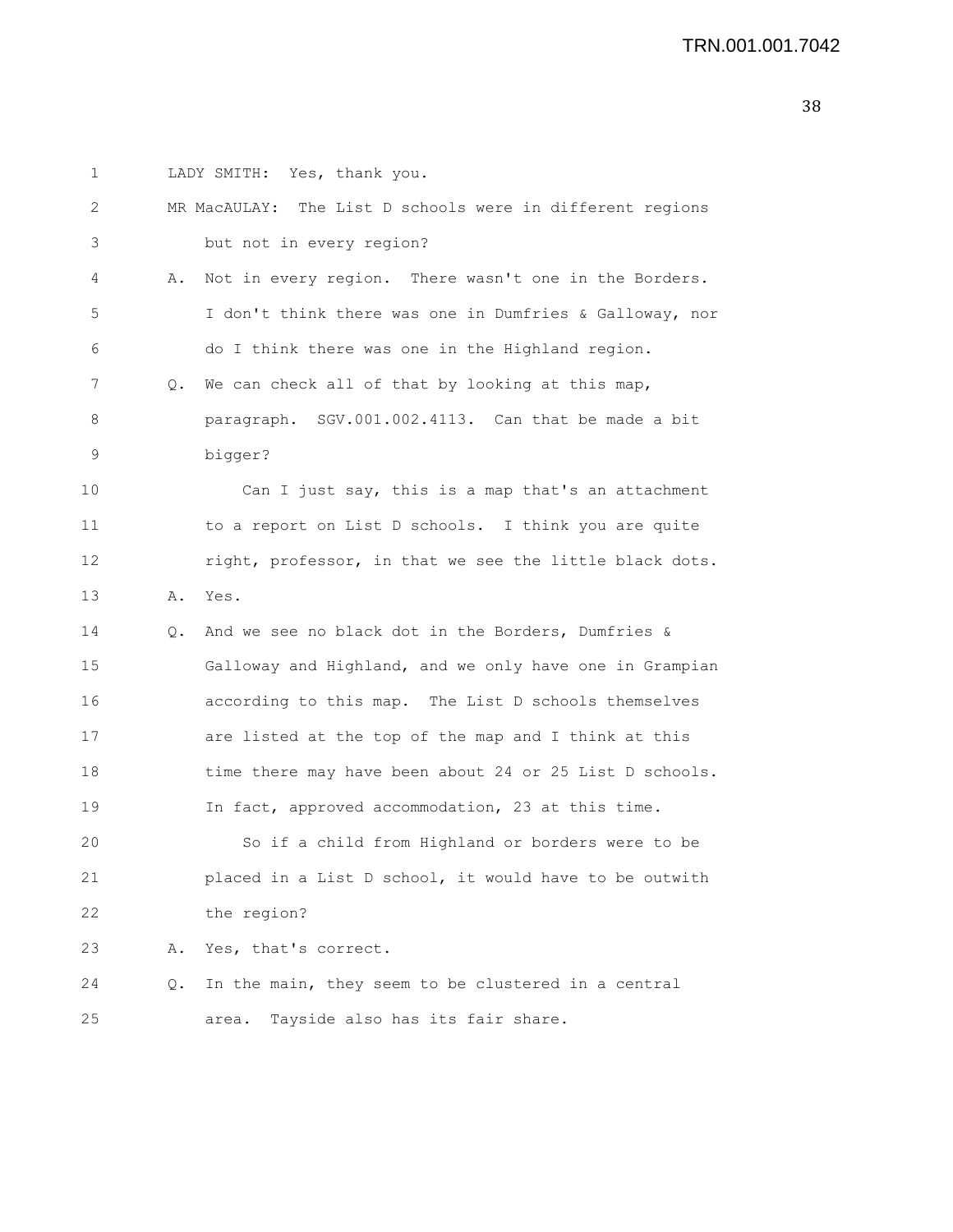```
1 A. Tayside had its fair share, but historically the
2 majority of approved schools were located in and around
3 Glasgow.
4 Q. I think thereafter in your report, you look at a number
5 of incidents involving List D schools and under
6 reference to records that you've been able to identify.
7 Still, of course, these are schools that are coming
8 under the inspectorial regime of CAS.
9 A. Yes.
10 Q. And these records are within NRS?
11 A. Yes.
12 Q. The first you mention is an issue over Wellington List D
13 school in 1973, when the then headmaster resigned and
14 a new headmaster took over and introduced a new regime.
15 A. That's correct.
16 Q. What was this regime?
17 A. I think one could probably encapsulate it as being more
18 libertarian, that the child themselves would take
19 decisions about their appearance, about their
20 educational programme, the sharing of tasks, evenings
21 out and so on. And the child was an adolescent and
22 should not be regarded as a delinquent.
23 Q. What then happened as a consequence?
24 A. The consequence would appear that there was a breakdown,
25 if you like, in the regime at school. Vandalism
```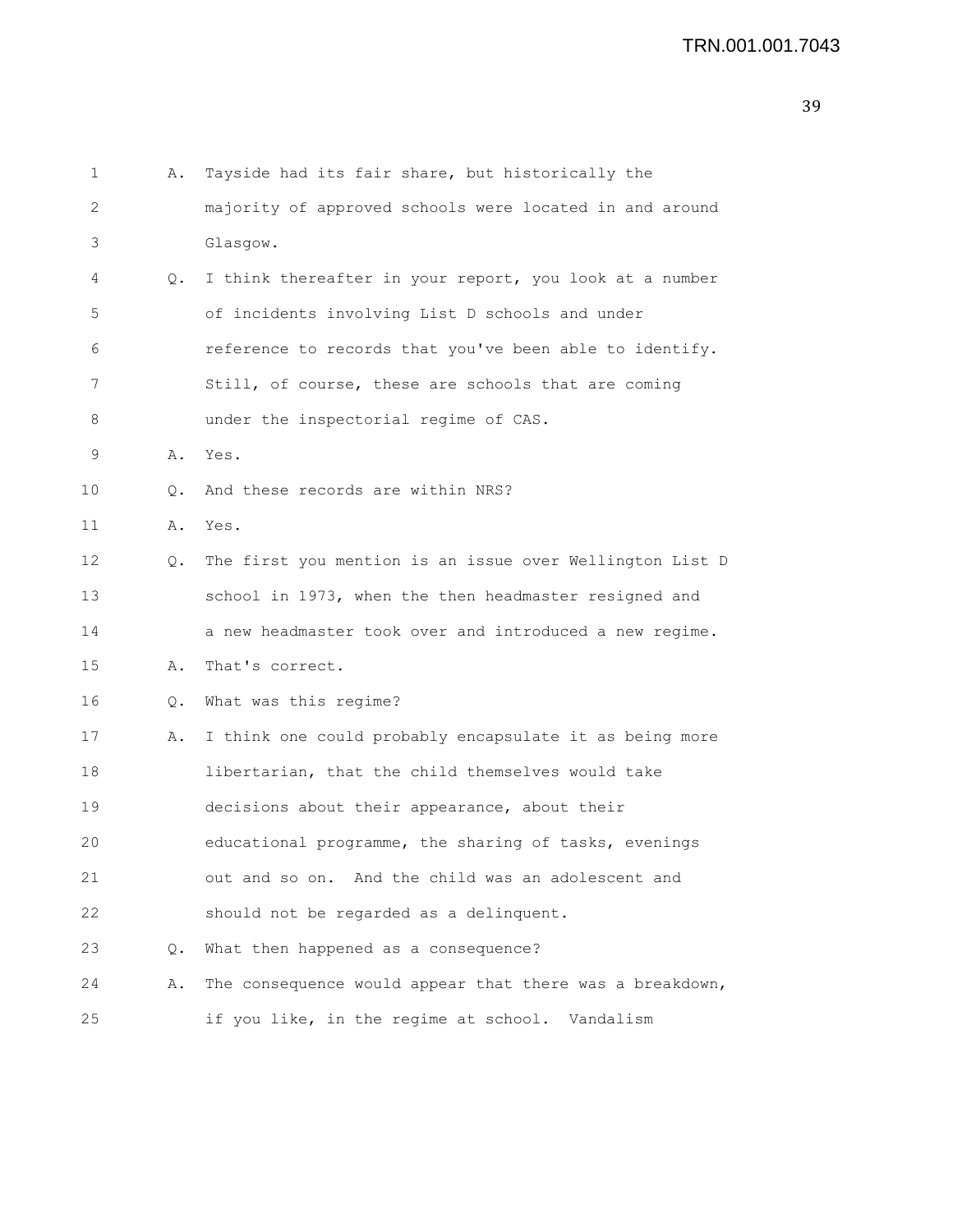| 1  |    | increased, abscondings increased, the relationships      |
|----|----|----------------------------------------------------------|
| 2  |    | within the school between the staff also decreased, and  |
| 3  |    | educational provision seemed to be highly questionable.  |
| 4  |    | The headmaster was informed that his contract would not  |
| 5  |    | be renewed.                                              |
| 6  | Q. | That was what happened, I think?                         |
| 7  | Α. | Yes.                                                     |
| 8  | Q. | A new headmaster was put in place?                       |
| 9  | Α. | Yes, that's right.                                       |
| 10 | Q. | So the more liberal regime just did not work in this     |
| 11 |    | situation?                                               |
| 12 | Α. | That's right. It would appear that there was             |
| 13 |    | considerable interest in the regime from outside of the  |
| 14 |    | List D school environment, probably in relation to the   |
| 15 |    | times, in a sense, that a more child-centred approach    |
| 16 |    | was coming to the fore, the issue being essentially that |
| 17 |    | it wasn't just a question of instituting a new regime,   |
| 18 |    | you also had to have a different level of support and    |
| 19 |    | different forms of support staff for children in that    |
| 20 |    | kind of regime. That's essentially, I think, what CAS's  |
| 21 |    | review of the situation was.                             |
| 22 | Q. | It would appear that CAS had quite significant           |
| 23 |    | involvement with this particular school once these       |
| 24 |    | issues arose?                                            |

25 A. Yes. The issue was, given that there was clearly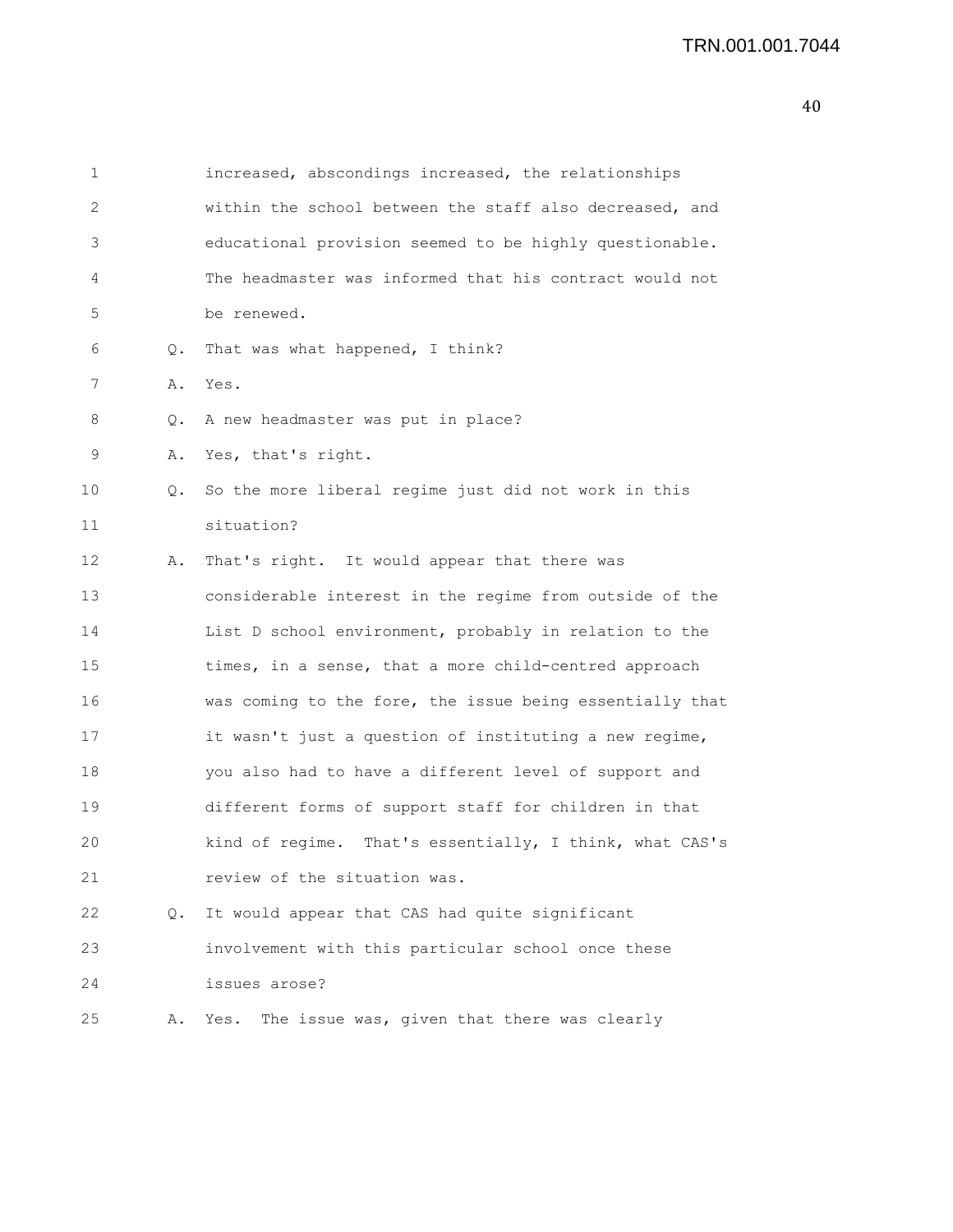1 considerable interest from the local communities, 2 I think an MP was involved, how would you explain it to 3 everyone? And the Chief Social Work Adviser indicated, 4 yes, this is the way, if we are seeking to develop 5 residential accommodation in the future, this is the way 6 we should be developing. That it was important to look 7 at children within terms of their general educational 8 development, not just in terms of treating them as 9 a delinquent, but that the eventual letter that was 10 issued was considerably altered to ensure no defamation 11 of any individual concerned. 12 Q. I think you talk about that in your report at 9586. 13 A. Yes. 14 Q. Was that a letter to the minister? 15 A. That was a letter, I think, going out to the local MP 16 and also to the board of managers. 17 Q. Part of the regime involved, if we go back to page 9585, 18 that for example the children could choose what subjects 19 they wished to study and indeed when. 20 A. That's right, yes. As I say, it was child-centred, 21 seeking to ensure that the child took control much more 22 of the development that was around them, that they would 23 take control of the facilities that the school offered, 24 and make positive choices. 25 LADY SMITH: Are we seeing some signs here of the Social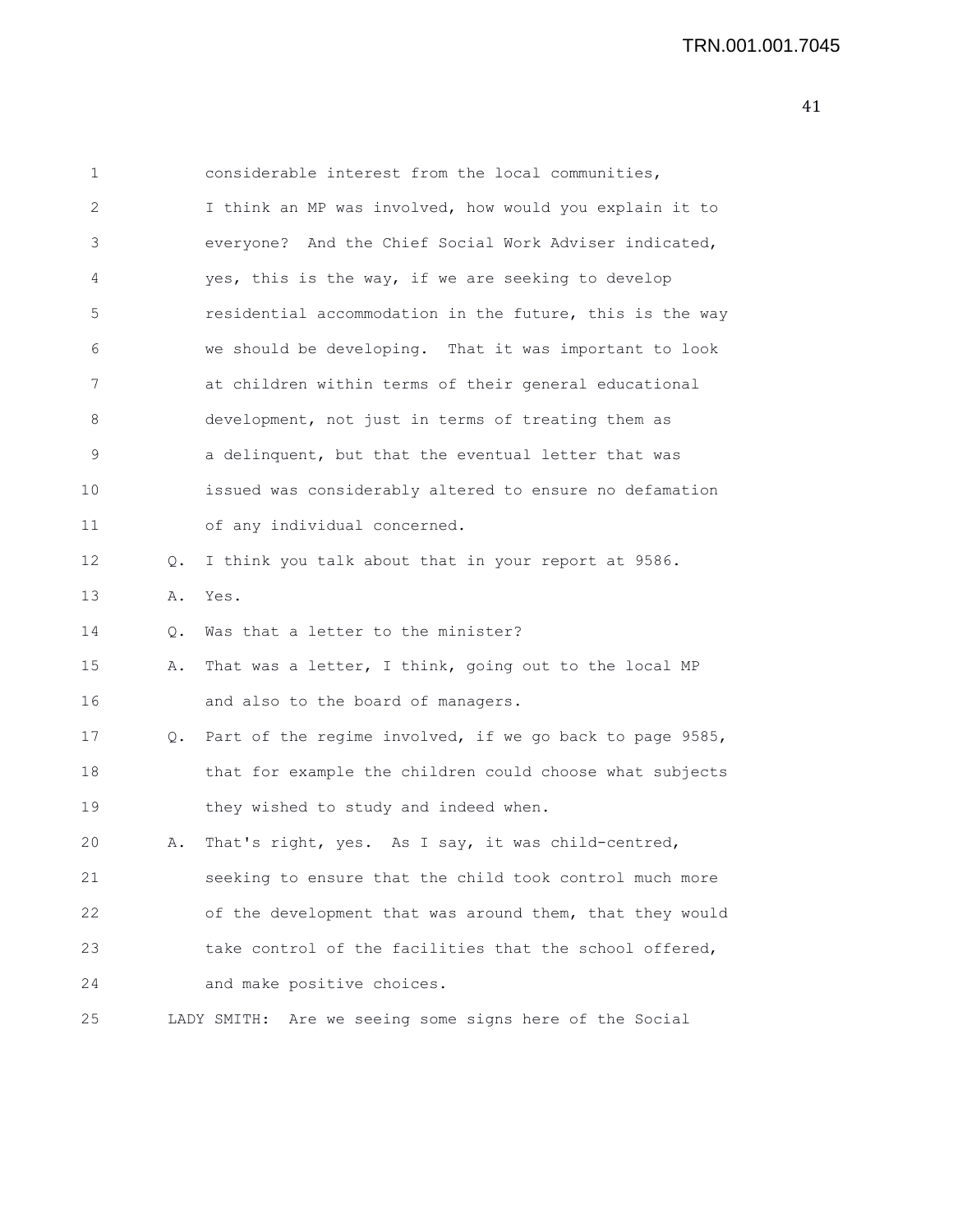| 1  |    | Work Services Group, the CAS as well, picking up an idea |
|----|----|----------------------------------------------------------|
| 2  |    | which had been badly implemented?                        |
| 3  | Α. | Yes.                                                     |
| 4  |    | LADY SMITH: And recognising that actually the kernel of  |
| 5  |    | that idea is a good one, that we ought to run with and   |
| 6  |    | learn from?                                              |
| 7  | Α. | That's what I get from the Chief Social Work Adviser,    |
| 8  |    | that this is the way forward, but that at Wellington the |
| 9  |    | element of staff support and facility support was not at |
| 10 |    | a level that could support that kind of child-centred    |
| 11 |    | development.                                             |
| 12 |    | MR MacAULAY: You do say at paragraph 4.35 that the       |
| 13 |    | innovations that had been introduced had been widely     |
| 14 |    | recognised within the professional field and Wellington  |
| 15 |    | had received many visits from universities and training  |
| 16 |    | institutions keen to learn from the methods applied.     |
| 17 | Α. | That's correct, yes.                                     |
| 18 | Q. | But notwithstanding that, the methods in this instance   |
| 19 |    | simply did not work.                                     |
| 20 | Α. | That's correct. I think there were a number of           |
| 21 |    | publications as a result of that particular experiment,  |
| 22 |    | that university staff and CQSW training staff took on    |
| 23 |    | board.                                                   |
| 24 |    | Q. As we touched upon earlier, the outcome was that the  |
| 25 |    | headmaster left and a new headmaster was appointed.      |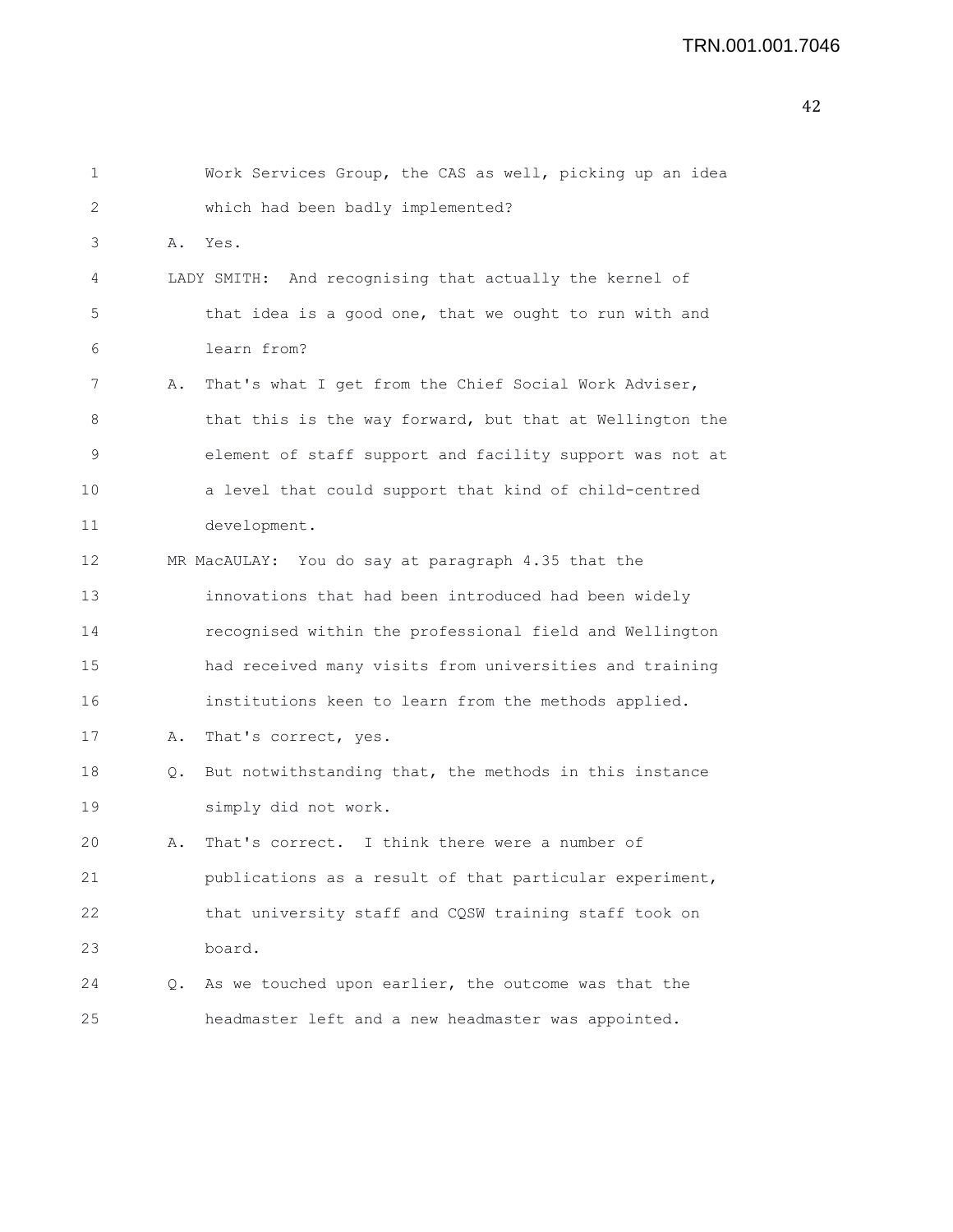| 1  | Α. | That's right, who introduced a fairly traditional        |
|----|----|----------------------------------------------------------|
| 2  |    | regime, effectively turning the clock back.              |
| 3  | Q. | I think it's described from one of the social work       |
| 4  |    | adviser's reports that you quote on the top of page 9587 |
| 5  |    | as "classic management approach".                        |
| 6  | Α. | That's correct, yes. Very traditional approved           |
| 7  |    | school/List D school approach.                           |
| 8  | Q. | One point you do make here, and you have taken from the  |
| 9  |    | records, is that Wellington was a school that had        |
| 10 |    | a tradition of not using corporal punishment.            |
| 11 | Α. | Yes, that's correct.                                     |
| 12 | Q. | So we're talking in the late 1970s here, so that was     |
| 13 |    | a fairly enlightened approach to corporal punishment?    |
| 14 | Α. | Yes. I'm not sure when corporal punishment was           |
| 15 |    | abolished within Wellington School itself, but it would  |
| 16 |    | certainly seem to be 10 or 15 years it had not been      |
| 17 |    | used.                                                    |
| 18 | Q. | So that's taking us into the 1960s?                      |
| 19 | Α. | That's correct, yes.                                     |
| 20 | Q. | I think the headmaster was able to explain that that     |
| 21 |    | policy of not having corporal punishment was the product |
| 22 |    | of a generous staff/pupil ratio.                         |
| 23 | Α. | But that's not the same as staff who had the<br>Yes.     |
| 24 |    | facility and the capability of operating a more          |
| 25 |    | child-centred regime.                                    |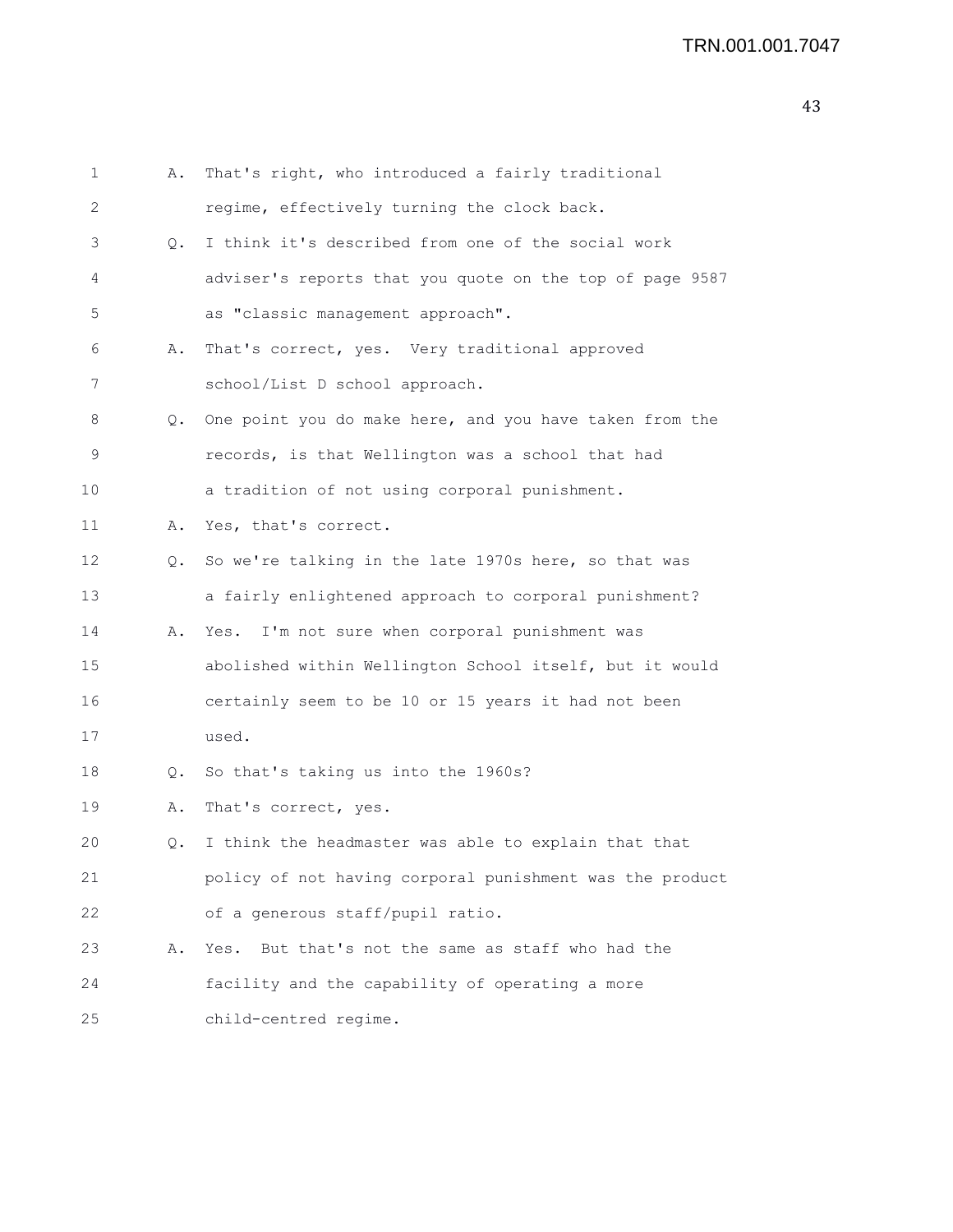| 1  | Q. | I understand that, but it at least tells us that if      |
|----|----|----------------------------------------------------------|
| 2  |    | you have enough staff, you're able to implement          |
| 3  |    | a non-corporal punishment policy?                        |
| 4  | Α. | Yes, that's right, yes.                                  |
| 5  | Q. | And it now seems that absconding had been minimal only,  |
| 6  |    | with one local incident; is that correct?                |
| 7  | Α. | Yes.                                                     |
| 8  | Q. | So it had been turned round by $-$ -                     |
| 9  | Α. | It had been turned round, yes.                           |
| 10 | Q. | You then talk about a List D school, I think in Dundee,  |
| 11 |    | Balgay, and what the joint report by the HM Inspector of |
| 12 |    | Schools and the social work adviser reported upon.       |
| 13 | Α. | Yes. This seemed to be taking the previous Wellington    |
| 14 |    | regime on further and that the girls -- and it was       |
| 15 |    | a girls' List D school -- had an element of choice as    |
| 16 |    | to, again, what they should do, including what they      |
| 17 |    | should study and when they should study.                 |
| 18 | Q. | Was it working in this particular establishment at this  |
| 19 |    | time?                                                    |
| 20 | Α. | The suggestion is it was working, although there were    |
| 21 |    | concerns over the degree of freedom and the extent to    |
| 22 |    | which any curriculum was being followed by the girls.    |
| 23 | Q. | But I think, as you indicate at paragraph 4.39 on        |
| 24 |    | page 9588, the joint report was broadly positive of the  |
| 25 |    | school?                                                  |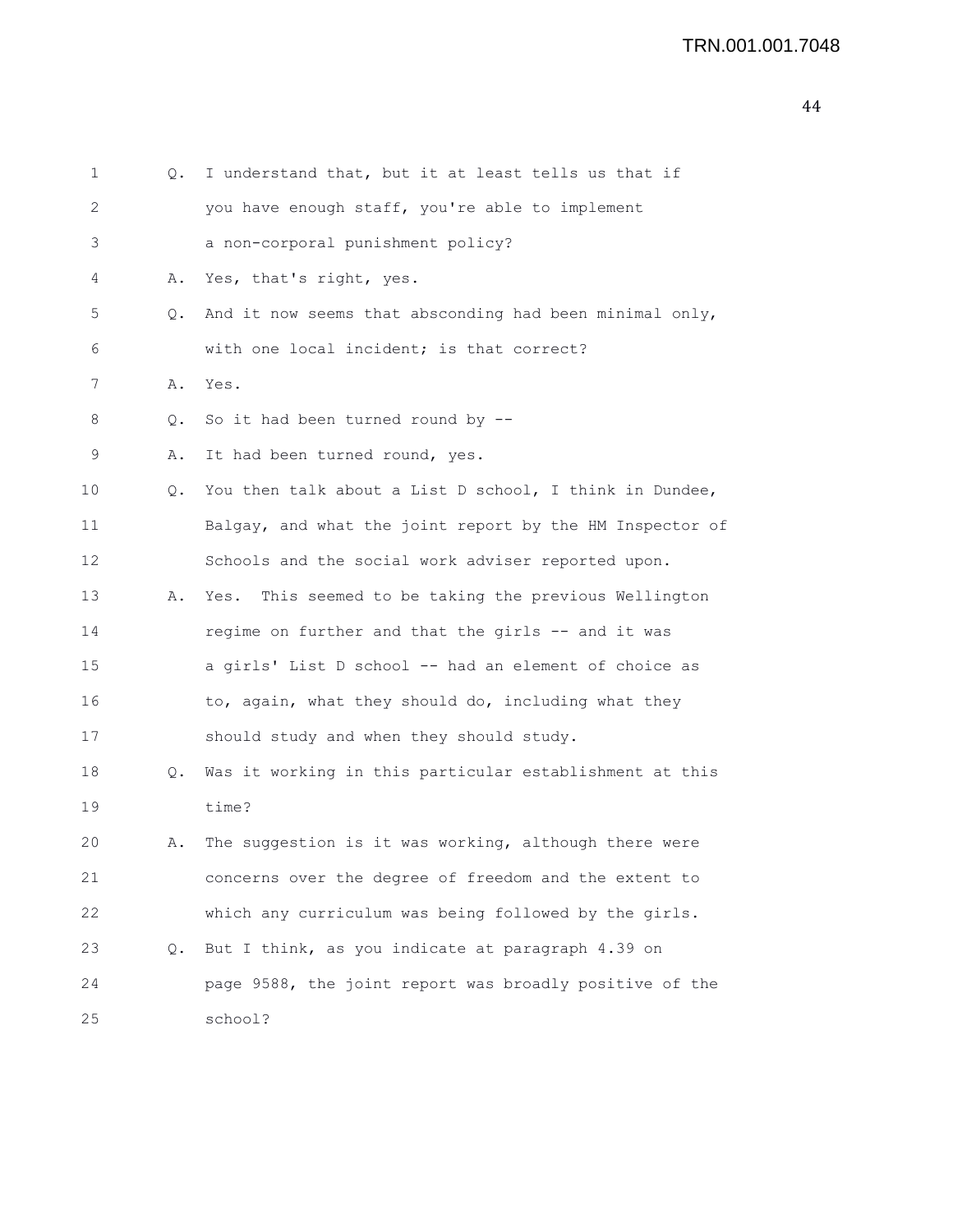1 A. It was.

2 0. At this time?

3 A. Yes. I think what they were suggesting was a degree of 4 choice within certain parameters. 5 Q. You also look at Snowdon School in Stirling on page 9589 6 under reference to an inspection that was carried out by 7 the HM Inspector of Schools and CAS. Was Snowdon 8 a List D school at this time? 9 A. Yes, it was. 10 Q. And what was the conclusion of the joint report? 11 A. They appeared to be somewhat appalled by the physical 12 conditions and the staff support within the school and 13 if it had sought registration as a children's home under 14 the 1968 Act, there would be some difficulties. 15 Q. This is a 1977 report? 16 A. Yes. 17 Q. Well, some of the comments you've taken from the report, 18 I think you indicate that the bathroom and toilet

19 facilities were "a disgrace".

20 A. Yes.

21 Q. With three of the latter lacking a door. The report was 22 particularly scathing on the provision of care? 23 A. Yes. There was a considerable distance between the

24 staff and the girls involved and there was no attempt to 25 engage with them in any childcare social work facility.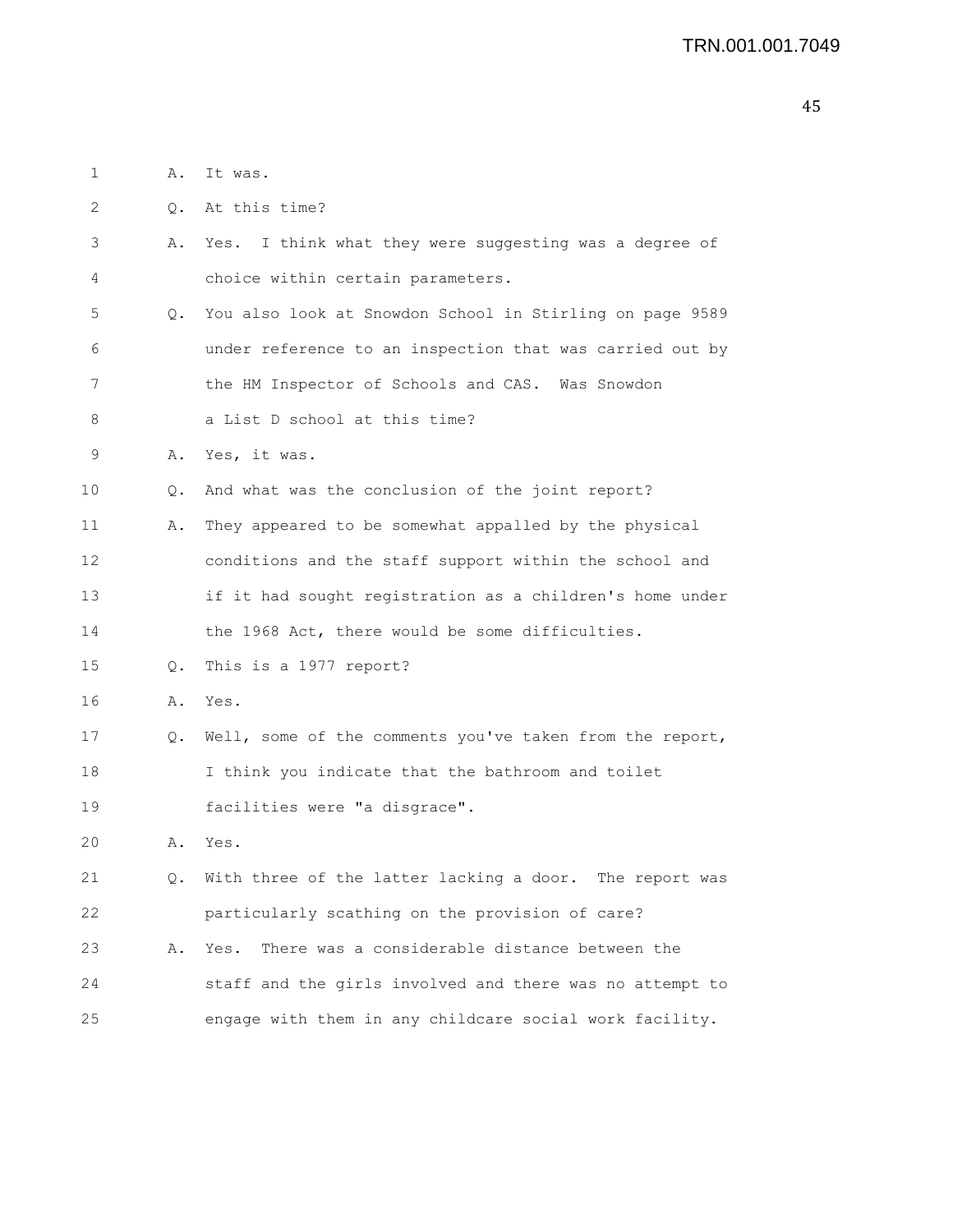| 1  |               | Q. We see that one of the children in the school was aged |
|----|---------------|-----------------------------------------------------------|
| 2  |               | only 10.                                                  |
| 3  | Α.            | Yes.                                                      |
| 4  | Q.            | Although admitted at the age of 9. Is that correct?       |
| 5  | Α.            | That's correct, yes.                                      |
| 6  | $Q_{\bullet}$ | The social workers' concern at the state of the child     |
| 7  |               | was mentioned and the response seemed to have been that   |
| 8  |               | she was just a dirty wee thing.                           |
| 9  | Α.            | That's correct, yes, which indicates the attitude that    |
| 10 |               | the staff had towards the children, I think. That's why   |
| 11 |               | I think it's there.                                       |
| 12 | Q.            | So what was the response to this particular inspection?   |
| 13 |               | Do we know from the records what happened?                |
| 14 | Α.            | No, we don't, no.                                         |
| 15 | Q.            | From what we've seen from other CAS-type inspections,     |
| 16 |               | there do appear to be follow-ups once they have an        |
| 17 |               | initial inspection?                                       |
| 18 |               | A. Once they have an initial inspection where they appear |
| 19 |               | to have considerable concerns then they appear to review  |
| 20 |               | the situation within a short space of time.               |
| 21 | Q.            | But in any event, you found no records to indicate what   |
| 22 |               | happened next?                                            |
| 23 | Α.            | No, no. I don't think Snowdon was a particularly large    |
| 24 |               | school at the time.                                       |
| 25 | Q.            | Then you turn your attention in the report to             |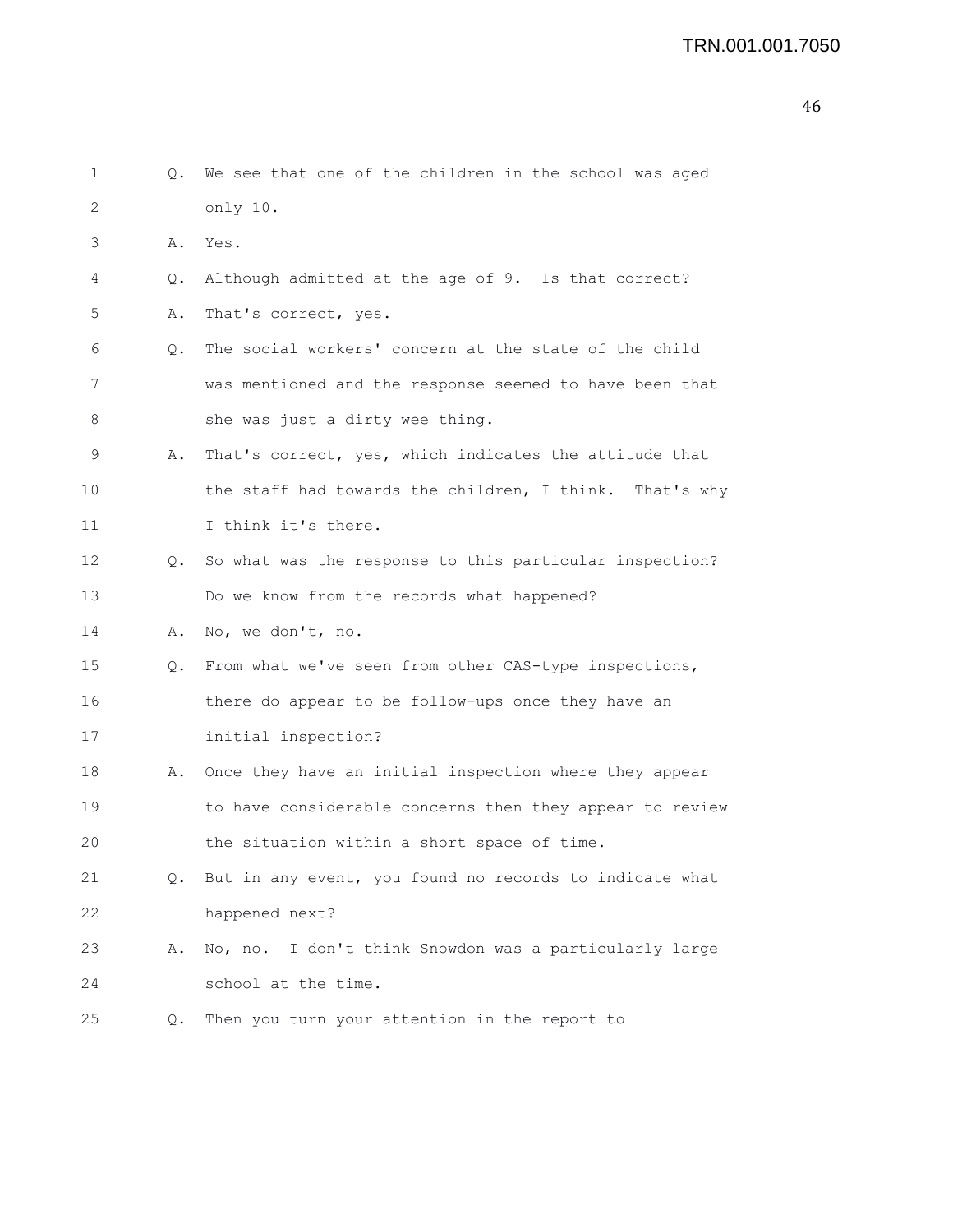```
1 Dr Guthrie's Girls School at paragraph 4.41 into the
2 next page, 9590, and here you identify a series of
3 inspections between November 1975 and February 1976,
4 which disclosed concerns. Is that correct?
5 A. That's correct. I think reading the reports, it would
6 appear they thought that Dr Guthrie's Girls School had
7 not moved in line with the 1968 Act or its conversion
8 from an approved school to a List D school.
9 Q. There's some criticism of the facilities at the school
10 and also the education?
11 A. The facilities for physical education, games and
12 recreation were poor, and that, again, reflecting
13 pre-1968 Act attitudes, the activities for the girls
14 were linked to sewing, laundry and workshop activities,
15 reminiscent of similar schools prior to the raising of
16 the school leaving age in 1970.
17 Q. But here we have an incidence where there was
18 a follow-up report?
19 A. Yes. An indication that the school had taken on board
20 the criticisms and that more experienced teachers had
21 been recruited and arrangements put in place for
22 shifting the curriculum away from the laundry-type of
23 facility to one geared to education.
24 Q. So the inspection had provoked a response from the
25 school?
```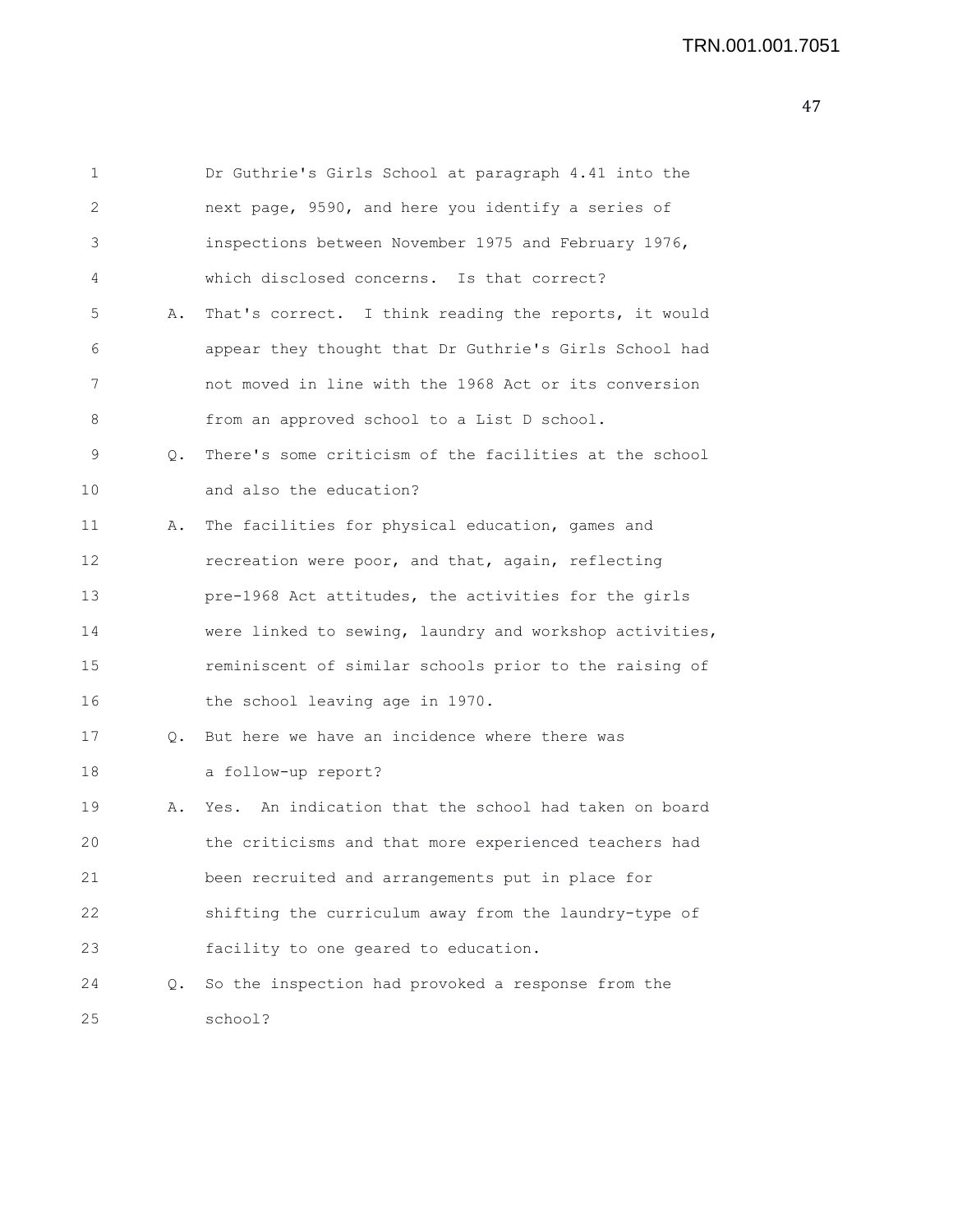| 1  | Α.            | Yes.                                                     |
|----|---------------|----------------------------------------------------------|
| 2  | Q.            | As you point out in paragraph 4.42, none of the reports  |
| 3  |               | that we've been looking at, Balgay, Snowdon and          |
| 4  |               | Dr Guthrie's schools, raised any issue in connection     |
| 5  |               | with physical abuse of the pupils?                       |
| 6  | Α.            | Yes.                                                     |
| 7  | Q.            | And as we've noted, in Wellington the school avoided the |
| 8  |               | use of corporal punishment in any event?                 |
| 9  | Α.            | That's correct.<br>Yes.                                  |
| 10 | Q.            | Do you draw attention to a report in April 1976 where    |
| 11 |               | the police were carrying out an investigation into       |
| 12 |               | Wellington School?                                       |
| 13 | Α.            | That's right, a former member of staff, I assume         |
| 14 |               | a teacher, had committed misconduct and had engaged in   |
| 15 |               | homosexual activities with some of the boys.             |
| 16 | Q.            | And do the records indicate what happened?               |
| 17 | Α.            | No, no.                                                  |
| 18 | Q.            | Or what happened to the teacher?                         |
| 19 | Α.            | A former member of staff, that's all it says, so he's    |
| 20 |               | obviously left service. But there's no report of any     |
| 21 |               | criminal procedure being taken.                          |
| 22 | $Q_{\bullet}$ | Then you focus on what you have discovered from records  |
| 23 |               | in connection with Rossie, and again Rossie is a List D  |
| 24 |               | school.                                                  |
| 25 | Α.            | Yes.                                                     |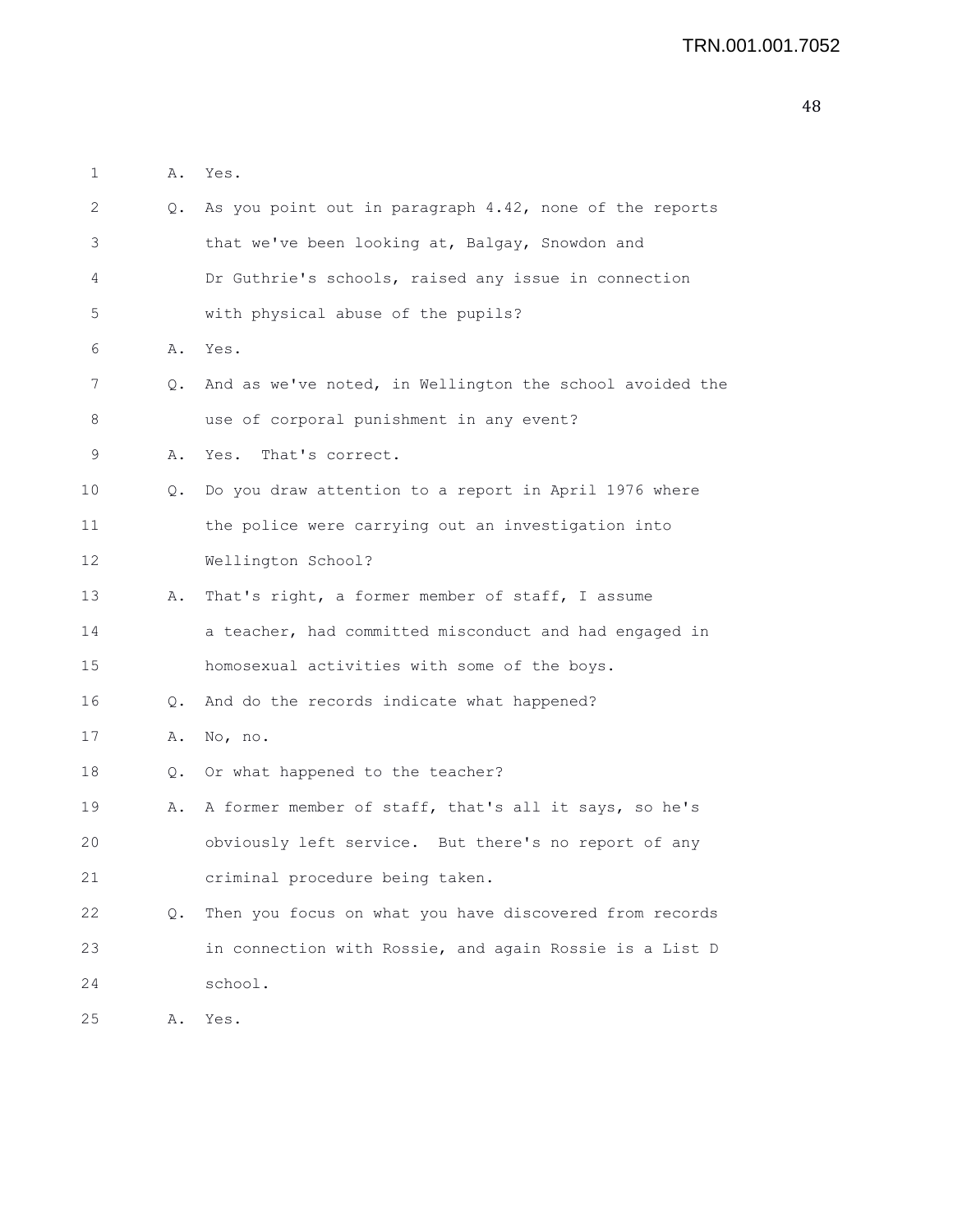| 1  | Q. | What was the concern here?                               |
|----|----|----------------------------------------------------------|
| 2  | Α. | The concern had been, to use their phrase, irregular     |
| 3  |    | punishments, that is there had been excessive and        |
| 4  |    | irregular punishments on some of the boys, that a boy    |
| 5  |    | had been punished, the tawse had been used before        |
| 6  |    | admission to hospital for a back problem, and that       |
| 7  |    | clearly that did concern CAS and a senior social work    |
| 8  |    | adviser was requested to visit the school and discuss    |
| 9  |    | the situation.                                           |
| 10 | Q. | The time frame here is towards the latter part of 1974?  |
| 11 | Α. | Yes.                                                     |
| 12 | Q. | The description, I think you've taken from the records,  |
| 13 |    | is that of excessive and irregular punishments?          |
| 14 | Α. | Yes.                                                     |
| 15 | Q. | Although it would appear that the parents of the boys    |
| 16 |    | did not want to make a formal complaint?                 |
| 17 | Α. | That's correct, yes. I think the phrase "irregular       |
| 18 |    | punishment" means that under the 1961 regulations that   |
| 19 |    | if there was a health issue, the boy should not have     |
| 20 |    | been punished in the way he was punished.                |
| 21 | Q. | Do I understand from that that the admission to hospital |
| 22 |    | for a back problem was not related to the tawse having   |
| 23 |    | been applied to the boy's posterior, as you set out?     |
| 24 | Α. | Yes, that was the issue. It was under the 1961           |
| 25 |    | regulations still permissible to apply a tawse to the    |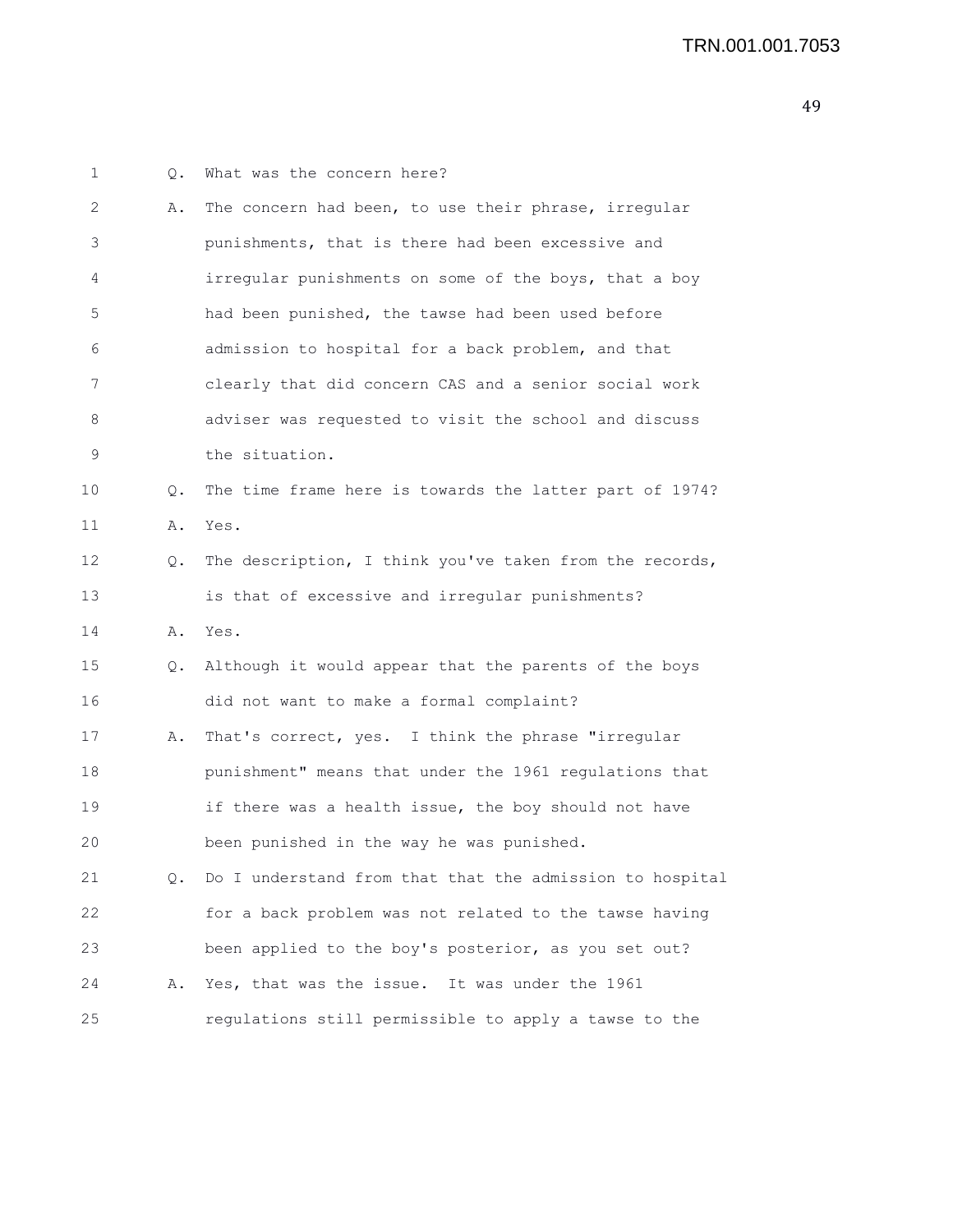| 1  |    | posterior, but not if there was a health issue.           |
|----|----|-----------------------------------------------------------|
| 2  | Q. | So what was the outcome of this investigation?            |
| 3  | Α. | The school logbook for punishments indicated that the     |
| 4  |    | complaint was unfounded and that was the end of the       |
| 5  |    | matter.                                                   |
| 6  | Q. | But I think when the headmaster was spoken to, he did     |
| 7  |    | confirm that both boys had been punished, but according   |
| 8  |    | to the rules?                                             |
| 9  | Α. | According to the rules, yes.                              |
| 10 | Q. | So is it the allegation of the use of the tawse on the    |
| 11 |    | posterior when the boy had a back problem what was being  |
| 12 |    | denied?                                                   |
| 13 | Α. | That was being denied, yes, that the punishment had       |
| 14 |    | conformed to the 1961 rules.                              |
| 15 | Q. | And it appears from what's being said here that           |
| 16 |    | a punishment logbook was being kept by the school?        |
| 17 | Α. | Yes. According to the regulations, a logbook was being    |
| 18 |    | kept. But the issue here was Rossie had one of the        |
| 19 |    | highest rates of the use of corporal punishment within    |
| 20 |    | all the List D schools for boys at that time.             |
| 21 |    | LADY SMITH: Was there any discussion of that finding that |
| 22 |    | Rossie stood out as having a higher rate?                 |
| 23 | Α. | I think later on, the report here indicates that          |
| 24 |    | CAS/Social Work Services Group had constant and           |
| 25 |    | continual concern about excessive corporal punishment     |
|    |    |                                                           |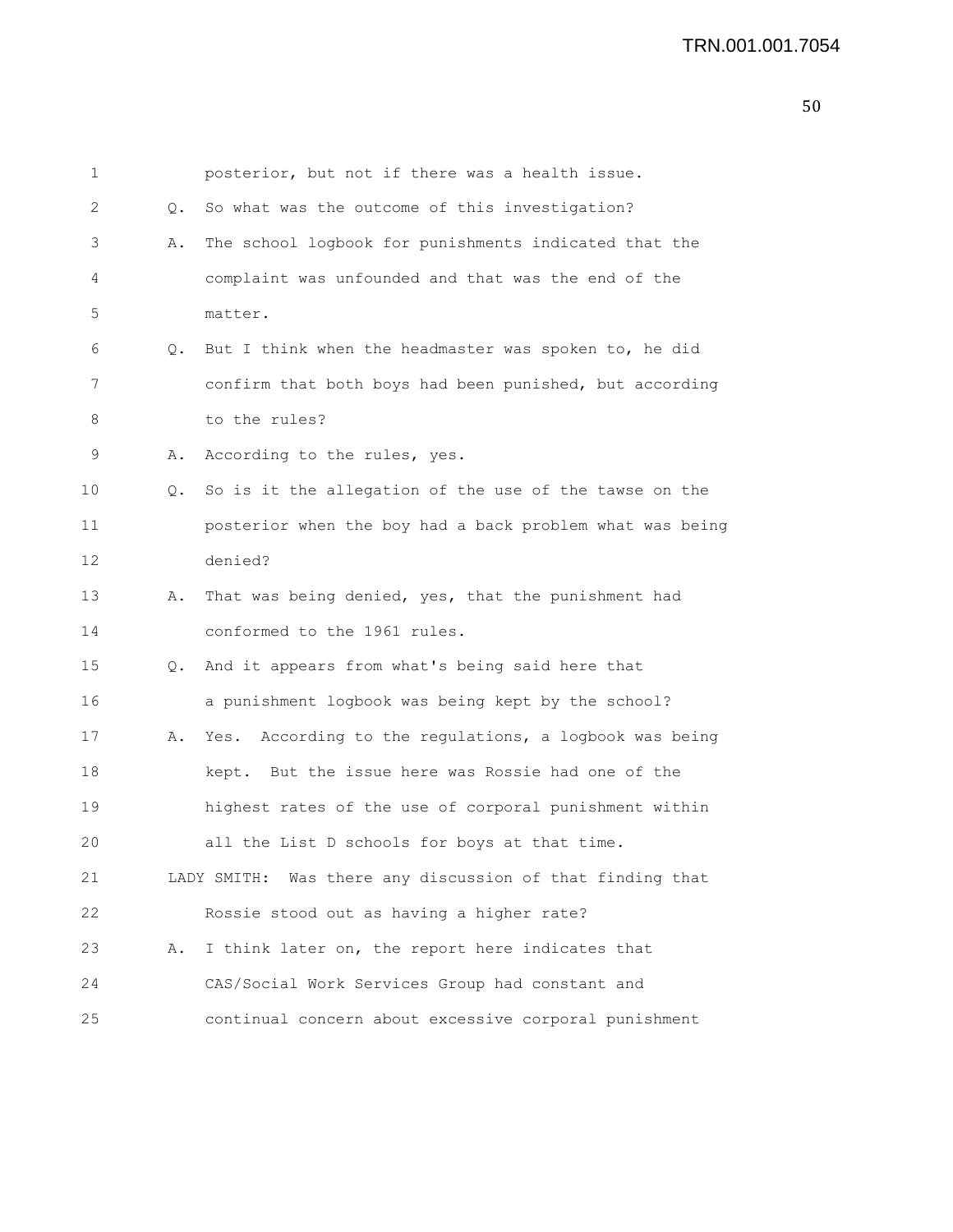| 1  |           | across the board in List D schools, including Rossie.    |
|----|-----------|----------------------------------------------------------|
| 2  |           | MR MacAULAY: But not Wellington, as you have told us?    |
| 3  | Α.        | Not Wellington, no.                                      |
| 4  | Q.        | The records, I think we talked about this the other day, |
| 5  |           | these would be the reports made, for example, by Rossie  |
| 6  |           | to SWSG?                                                 |
| 7  |           | A. Yes.                                                  |
| 8  | $\circ$ . | As to what punishments were being meted out?             |
| 9  | Α.        | That's right. They were required to send in their        |
| 10 |           | logbook every, I think, quarter or every half year.      |
| 11 | Q.        | So one would imagine the process would be a punishment   |
| 12 |           | is recorded in the punishment book, and every half year  |
| 13 |           | extracted from there and put into this log?              |
| 14 | Α.        | That's right.                                            |
| 15 | $\circ$ . | And then sent to SWSG?                                   |
| 16 | Α.        | Yes.                                                     |
| 17 | $\circ$ . | So what would appear before SWSG would depend on the     |
| 18 |           | punishment having been logged at source?                 |
| 19 | Α.        | That's correct, yes.                                     |
| 20 | Q.        | I think you do mention that there was some suggestion of |
| 21 |           | an unrecorded punishment in the Rossie logbook.          |
| 22 | Α.        | Yes, but no detail is provided as to what that           |
| 23 |           | punishment was or to who it was. It's simply             |
| 24 |           | a statement that yes, they accept that they hadn't       |
| 25 |           | completed the logbook as appropriate. It might well      |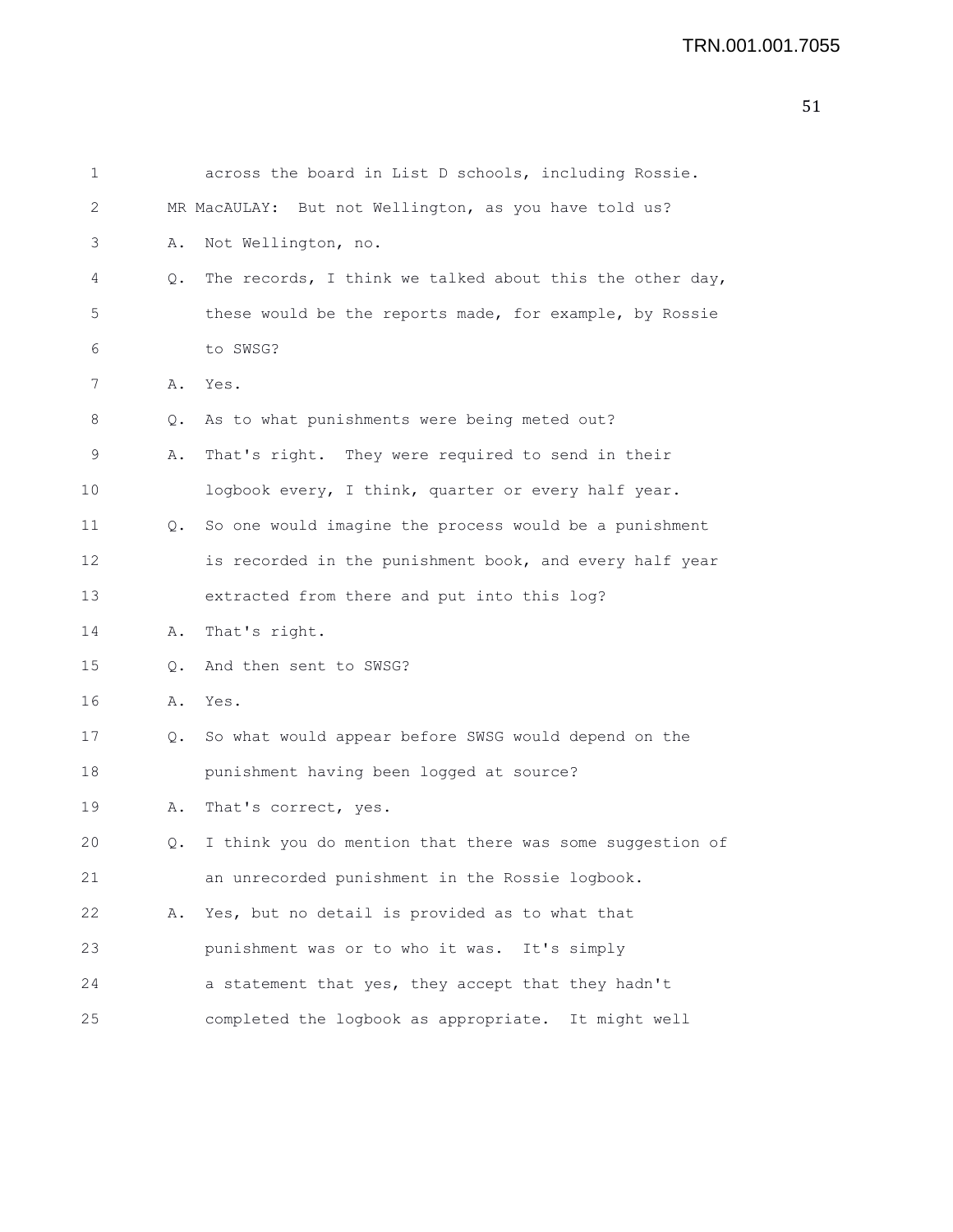```
1 have been a punishment that met with the 1961
2 regulations, but it had not been logged. It's
3 impossible to say.
 4 Q. If it hasn't been logged, it hasn't been logged?
5 A. Yes.
 6 Q. You go on to tell us that a new headmaster was appointed
7 to Rossie in 1977. But nevertheless, the use of
8 corporal punishment continued at Rossie; is that
9 correct?
10 A. That's right, yes. It continued at a high level of
11 corporal punishment -- still existed.
12 Q. Had there been an inspection after the appointment of
13 that new headmaster?
14 A. The record indicates the suggestion that they waited
15 until the new headmaster had established himself before
16 reviewing Rossie again.
17 Q. But you have noted here that the proposal was that both
18 CAS and the HM Inspector of Schools would continue to
19 engage in joint inspections?
20 A. Yes.
21 Q. "to stimulate" change?
22 A. That's right. The view clearly was that this was
23 a school that required a high level of support and
24 supervision to reduce the incidence of corporal
25 punishment.
```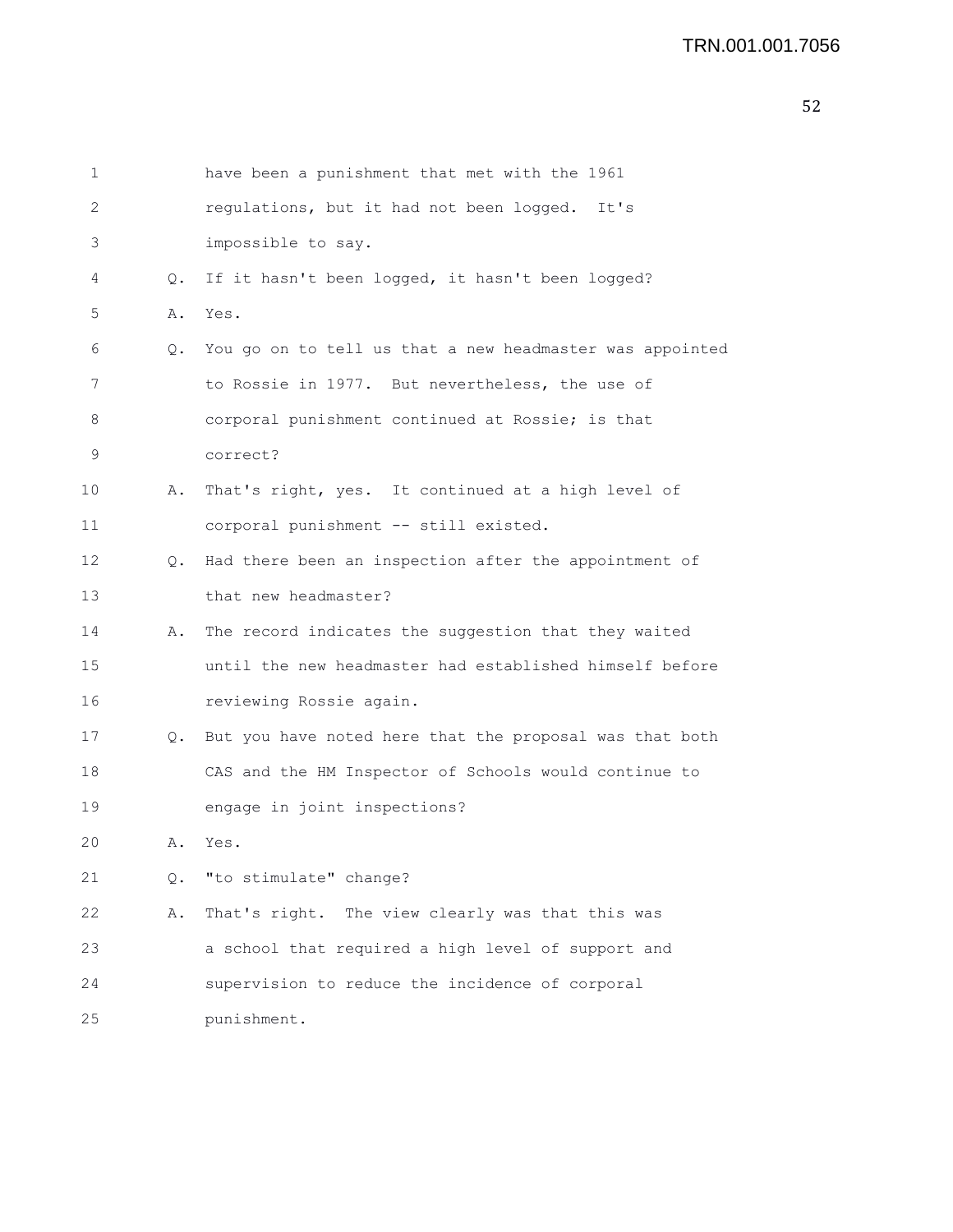1 LADY SMITH: Just taking this picture that emerged from 2 Rossie as being a place where you were at higher risk of 3 corporal punishment than other places, is there any sign 4 of the inspectors actually speaking to the children 5 about it? 6 A. They were permitted, I think under the 1961 regulations, 7 to speak to the boys and girls as they thought 8 appropriate. There's some indication that they did 9 speak to the boys and girls, and I think I note that 10 later on in another report. But again, one is dependant 11 on what is stated in the reports that are submitted. 12 LADY SMITH: Of course, yes. I'm sure you guess what's 13 going through my mind is the punishment book may neatly 14 be entered in a way that describes the punishment so as 15 to match the regulations. 16 A. Yes. 17 LADY SMITH: But it would be interesting to know what the 18 children said about it. 19 A. Yes, precisely. 20 LADY SMITH: Very helpful. 21 A. As I say, it's not ... If there had been, I would have 22 inserted it.as I say, there is no indication that they 23 are talking directly to the children about corporal 24 punishment, they're just simply noting it. 25 LADY SMITH: Even going back to the case of the boy who was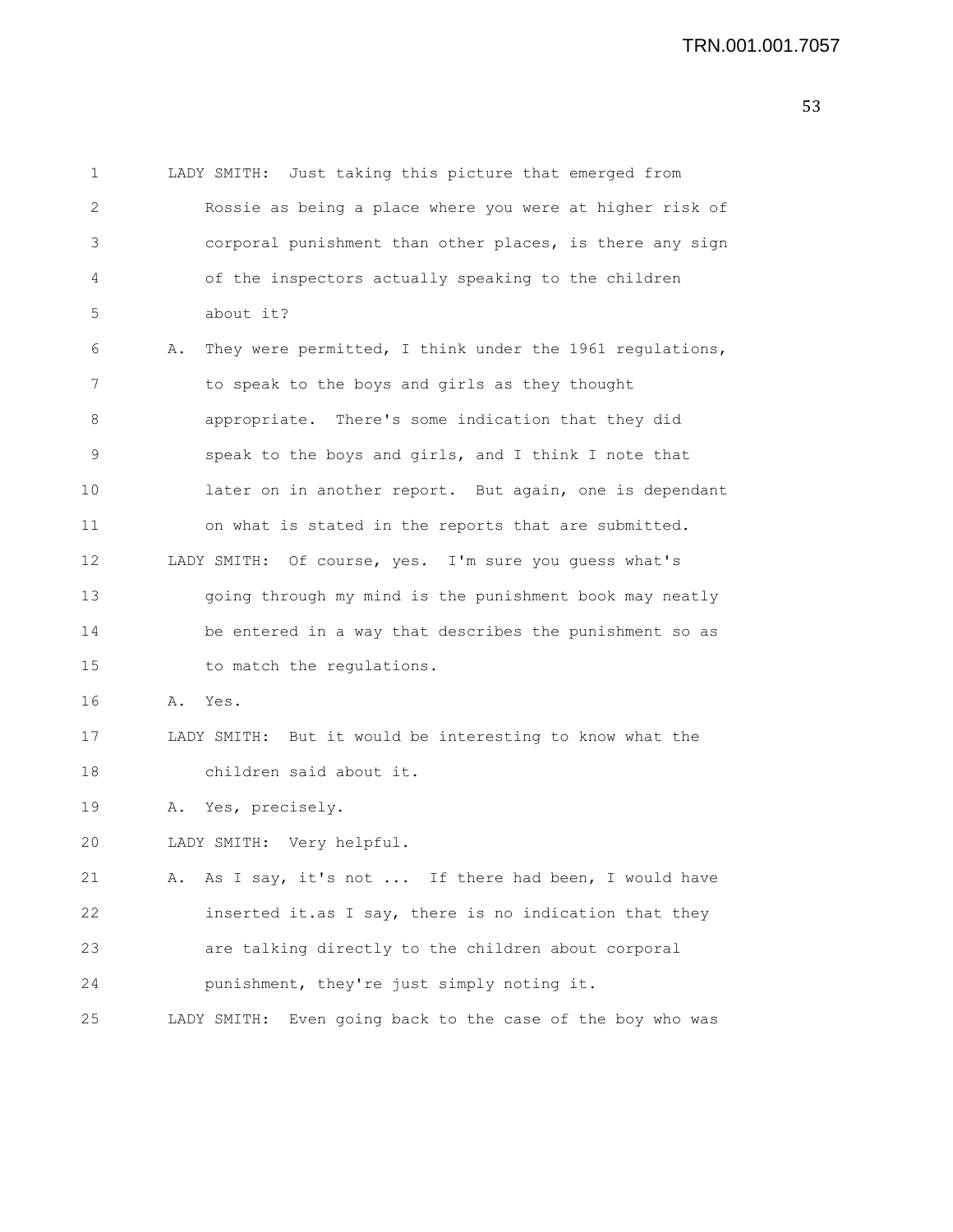1 going into hospital because of his back, there's 2 indication that they got information about the parents' 3 attitude. We don't know whether they spoke to the 4 parents or not, I take it, do we? Spoke themselves? 5 A. Off the top of my head, I don't think that the adviser 6 spoke to the parents. The parents simply told the 7 school that they would not take it forward. 8 LADY SMITH: But one might have thought that they would 9 separately speak to the boys, particularly the boy who 10 was going into hospital. 11 A. Yes. 12 LADY SMITH: No sign of that? 13 A. There's no indication that they did speak to the boy. 14 But of course, by the time that this arose, the boy 15 might have left the List D school. 16 LADY SMITH: Of course, yes. Thank you. 17 MR MacAULAY: As we noted before, the explanation for the 18 non-corporal punishment policy at Wellington was related 19 to the high staff/pupil ratio. 20 A. Yes. 21 Q. Was there any indication here that this was something 22 that was being explored by CAS with the headmaster at 23 Rossie? 24 A. They certainly were aware of the staff/pupil ratio. 25 There's no indication that they thought that Rossie was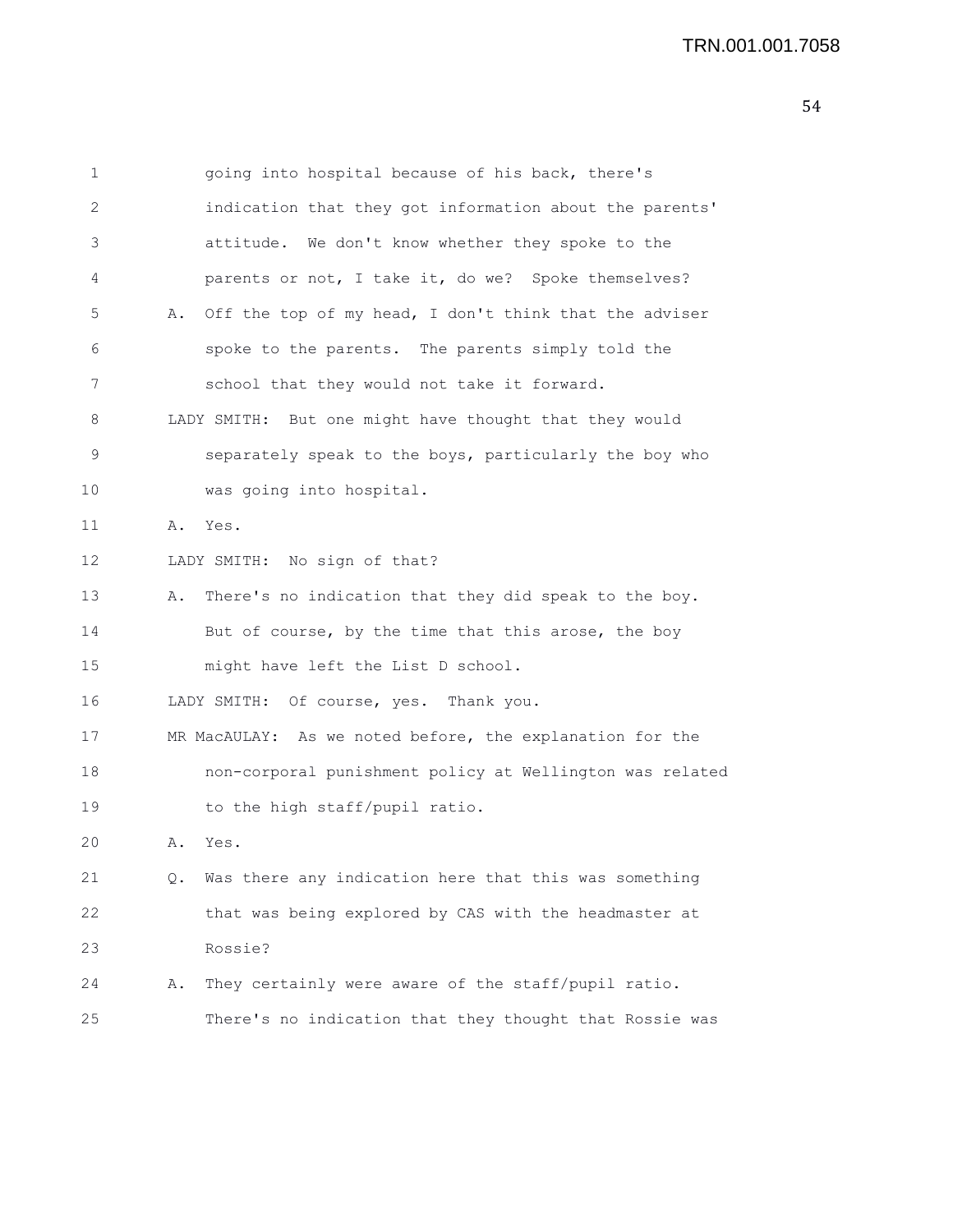| 1  |    | understaffed. I think the issue here is that they        |
|----|----|----------------------------------------------------------|
| 2  |    | didn't like the regime, full stop.                       |
| 3  | Q. | In these schools, clearly the headmaster would have      |
| 4  |    | a central role to play in the regimes?                   |
| 5  | Α. | The assumption was that the headmaster would institute   |
| 6  |    | a particular kind of regime, as had occurred at          |
| 7  |    | Wellington, which had collapsed, and a new regime        |
| 8  |    | established at Wellington, which reverted back to the    |
| 9  |    | traditional form. At Rossie, the assumption was that it  |
| 10 |    | was the headmaster's personal view of keeping control    |
| 11 |    | that dictated the punishment regime.                     |
| 12 | Q. | It's a difficult report to read because of the type, but |
| 13 |    | I think the headmaster's described in the report as      |
| 14 |    | being an insensitive headmaster. Does that ring a bell   |
| 15 |    | with you?                                                |
| 16 | Α. | That's right, yes. That's a polite way of saying that    |
| 17 |    | he was a disciplinarian.                                 |
| 18 | Q. | You go on to tell us on paragraph 4.43 on page 9592 that |
| 19 |    | a new headmaster was appointed to Rossie in 1977 and     |
| 20 |    | that there was a subsequent inspection in late 1978.     |
| 21 | Α. | Yes.                                                     |
| 22 | Q. | So again, we see here that at least Rossie is very much  |
| 23 |    | being looked at by CAS.                                  |
| 24 | Α. | It's on the radar, it's clearly one of a set of schools  |
| 25 |    | which there's considerable concern about on the regime   |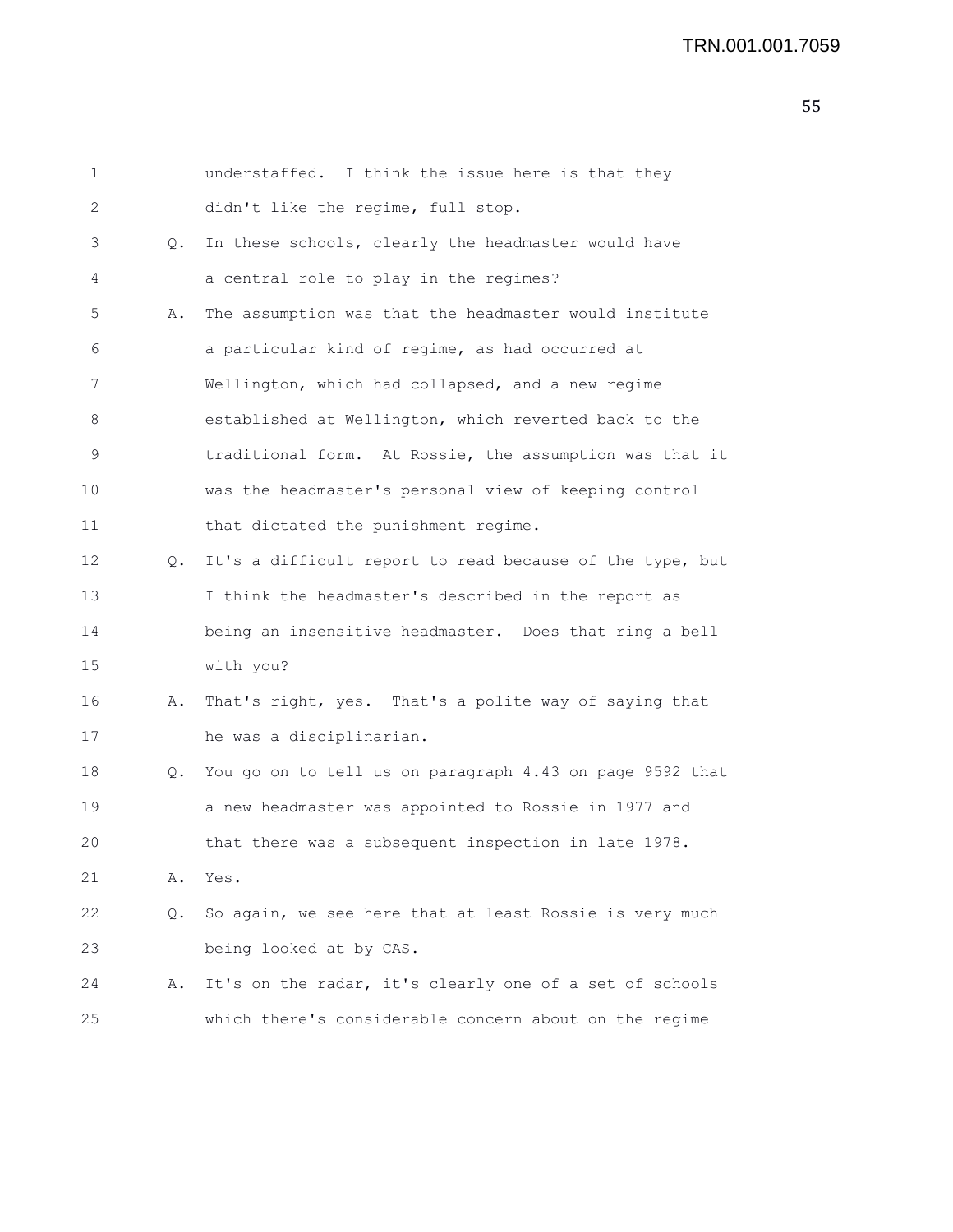| $\mathbf 1$ |               | that existed within it.                                 |
|-------------|---------------|---------------------------------------------------------|
| 2           | Q.            | That concern remained with CAS or SWSG and went no      |
| 3           |               | further than that?                                      |
| 4           | Α.            | It went no further in terms of some material going to   |
| 5           |               | one of the ministers, you mean?                         |
| 6           | $Q_{\bullet}$ | Yes.                                                    |
| 7           | Α.            | They clearly believed that by constantly reviewing      |
| 8           |               | Rossie and inspecting Rossie that the administrative    |
| 9           |               | actions they were taking would stimulate change, as it  |
| 10          |               | indicates.                                              |
| 11          | Q.            | What you have set out in your report, professor, what   |
| 12          |               | you have taken from the report is that the senior       |
| 13          |               | social work adviser's report commented that there was:  |
| 14          |               | "A very high level of corporal punishment, which can    |
| 15          |               | only result eventually in a total alienation of the     |
| 16          |               | children."                                              |
| 17          | Α.            | That's correct.                                         |
| 18          | Q.            | That's fairly strong language?                          |
| 19          | Α.            | That's fairly strong and it's putting a marker down,    |
| 20          |               | I would suggest, in case if something did reach         |
| 21          |               | a minister, ie a parent or an MP complained to          |
| 22          |               | a minister, that they would have a note on file, that   |
| 23          |               | there was a concern but they were seeking to change the |
| 24          |               | regime.                                                 |
| 25          | Q.            | And their thinking at that time was that they would     |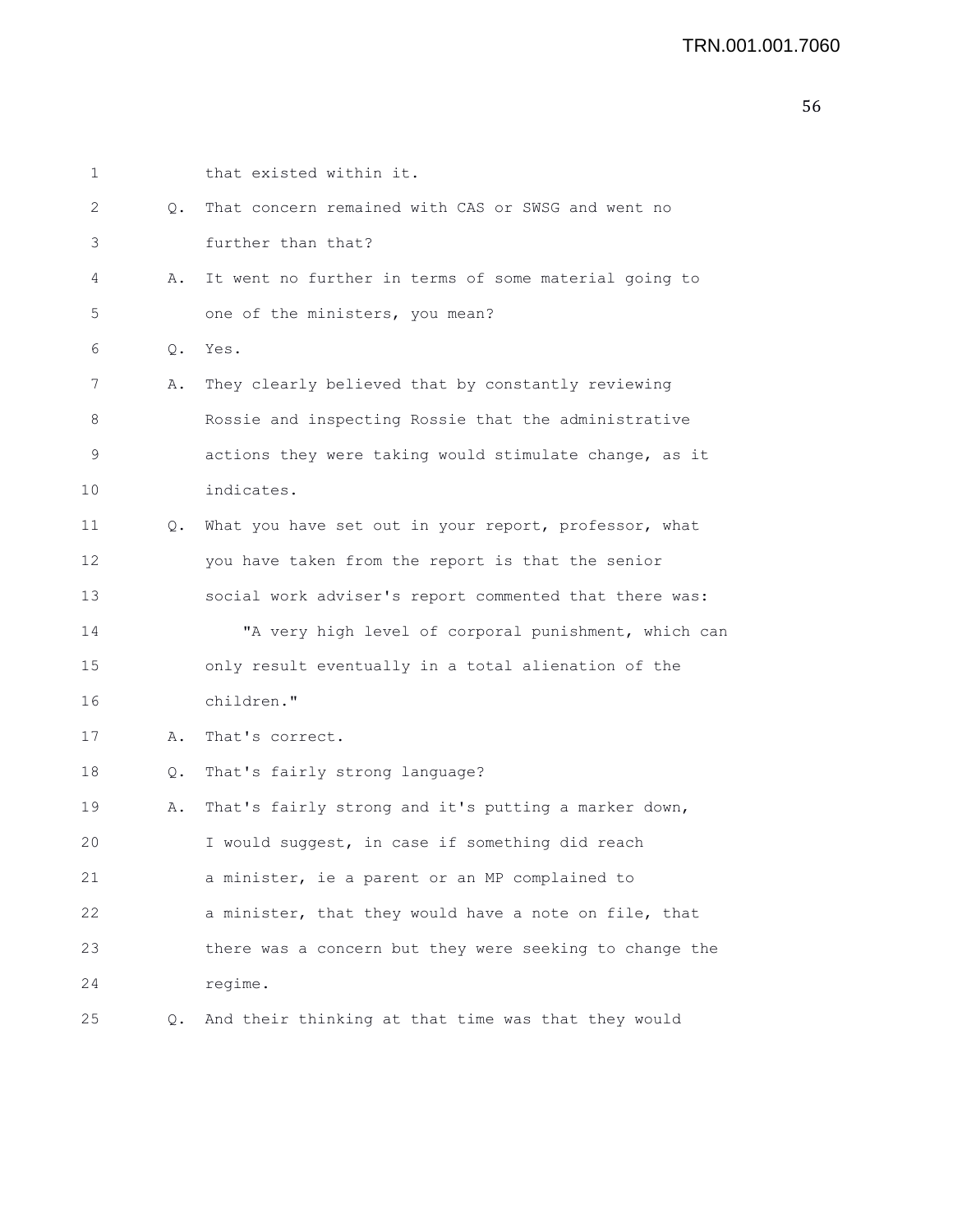| $\mathbf 1$ | continue to engage in joint inspections?                        |
|-------------|-----------------------------------------------------------------|
| 2           | A. Yes.                                                         |
| 3           | As you've said, to stimulate change of the regime?<br>$\circ$ . |
| 4           | Α.<br>Yes.                                                      |
| 5           | MR MacAULAY: My Lady, that's just coming up to 11.30.<br>It's   |
| 6           | a good point to stop.                                           |
| 7           | LADY SMITH: Very well. We'll stop now for the morning           |
| 8           | break and take about 15 minutes.                                |
| 9           | (11.30 am)                                                      |
| 10          | (A short break)                                                 |
| 11          | (11.45 am)                                                      |
| 12          | LADY SMITH: Are you ready to continue, professor?               |
| 13          | A. Yes.                                                         |
| 14          | LADY SMITH: Thank you.                                          |
| 15          | Mr MacAulay.                                                    |
| 16          | MR MacAULAY: Can I take you then, professor, to page 9593       |
| 17          | of the report. Here you begin looking at what you've            |
| 18          | managed to ascertain from the records in relation to            |
| 19          | Geilsland List D school. At paragraph 4.44 you also             |
| 20          | point out that this was another school which had                |
| 21          | a reputation for the use of corporal punishment.                |
| 22          | Yes.<br>Α.                                                      |
| 23          | The issue that concerned SWSG and CAS after 1974 was the<br>Q.  |
| 24          | use of handcuffs. Is that correct?                              |
| 25          | That's correct.<br>Α.                                           |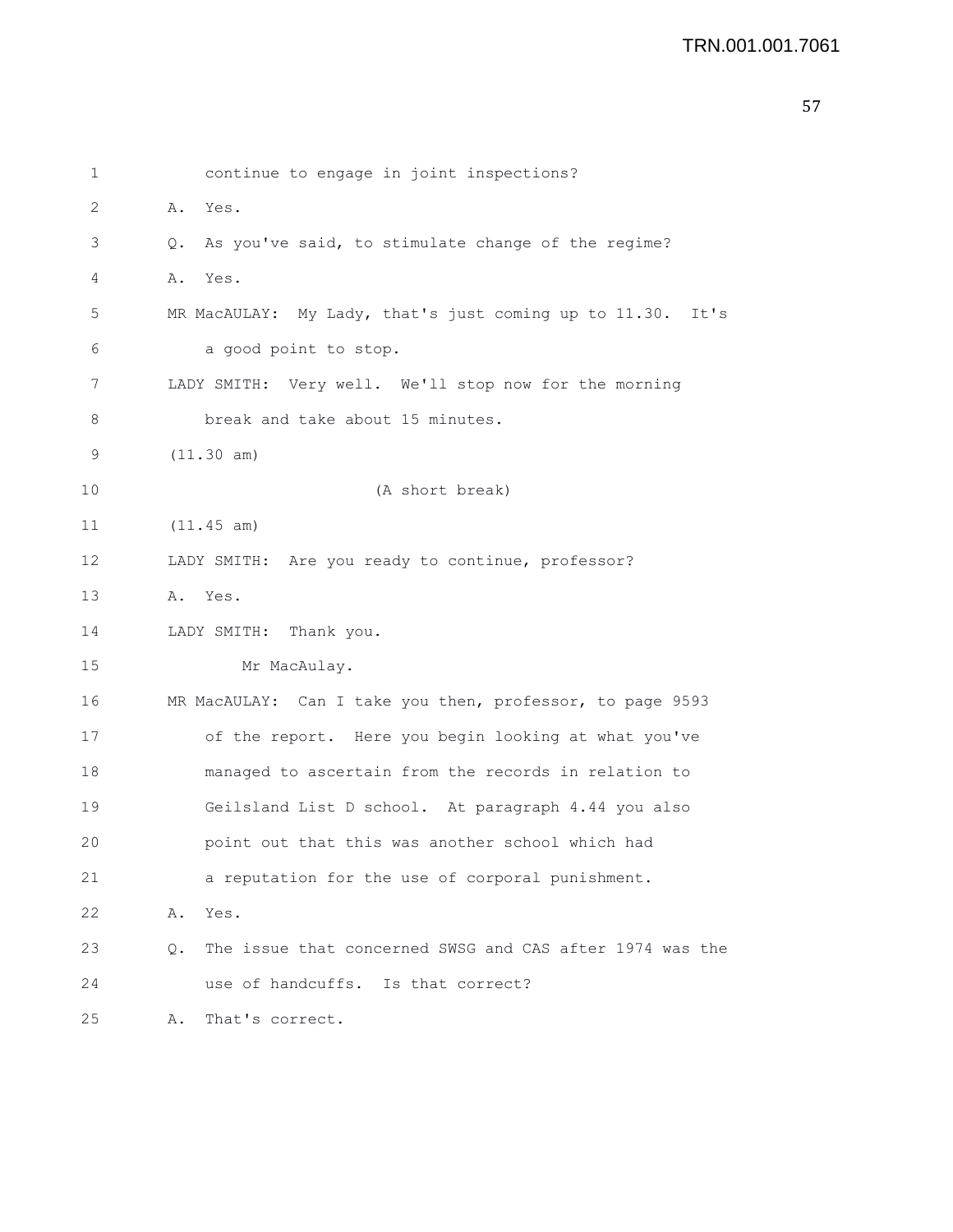| 1  | Q. | Can you fill us in on the background to that?               |
|----|----|-------------------------------------------------------------|
| 2  | Α. | The background was that although they had received no       |
| 3  |    | reports of unrecorded or excessive use of the tawse, it     |
| 4  |    | was the use of handcuffs as a measure of restraint,         |
| 5  |    | particularly to absconders, that concerned them greatly;    |
| 6  |    | that on one occasion, the headmaster had admitted that      |
| 7  |    | he had taken a boy, a pupil, to a panel in handcuffs,       |
| 8  |    | and that boys going to the secure unit at Rossie,           |
| 9  |    | what was termed the MacDonald wing, were also handcuffed    |
| 10 |    | when necessary.                                             |
| 11 |    | Q. Did this transpire from a visit to the school in May     |
| 12 |    | 1977 by a social work adviser?                              |
| 13 | Α. | Yes, that's right. A particular incident occurred.          |
| 14 |    | LADY SMITH: Can you remind me, professor, of the age group  |
| 15 |    | of children at Geilsland at that time?                      |
| 16 | Α. | I think they were 12 to 16. It wasn't a junior school.      |
| 17 |    | LADY SMITH: No, but a 12 year-old in handcuffs?             |
| 18 |    | A. Yes.                                                     |
| 19 |    | LADY SMITH: A possibility?                                  |
| 20 | Α. | Yes.                                                        |
| 21 |    | Thank you.<br>LADY SMITH:                                   |
| 22 |    | MR MacAULAY: So far as taking a boy to the panel hearing in |
| 23 |    | handcuffs would be concerned, was there any legal           |
| 24 |    | justification for that?                                     |
| 25 | Α. | $\hbox{No}$ .                                               |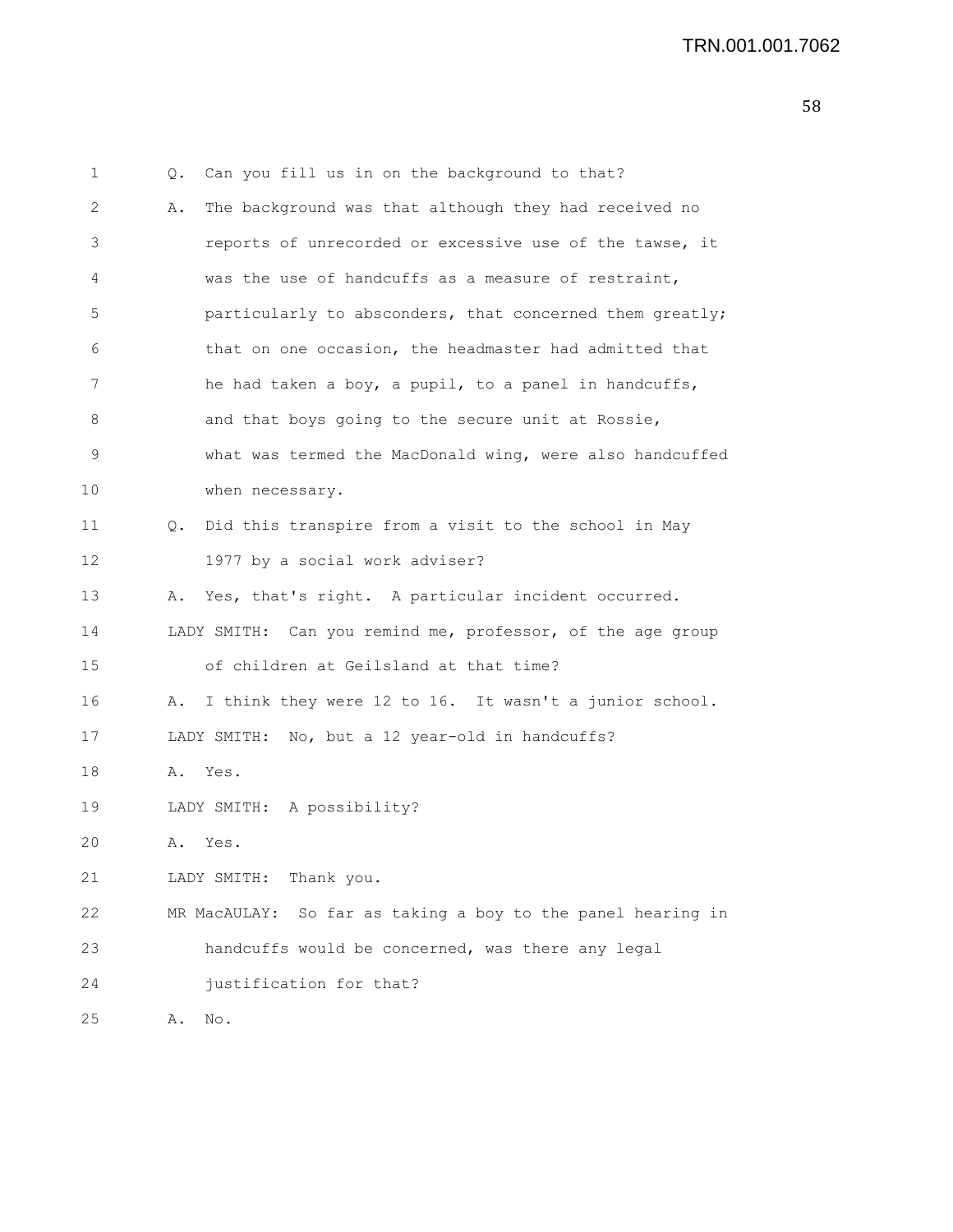| 1           |    | Q. Or indeed taking boys to the MacDonald secure wing at |
|-------------|----|----------------------------------------------------------|
| 2           |    | Rossie. Again, so far as you're aware, was there any     |
| 3           |    | legal basis for that?                                    |
| 4           | Α. | No.                                                      |
| 5           | Q. | You then, I think, draw attention to what the            |
| 6           |    | social work adviser's report said about two particular   |
| 7           |    | pupils who had absconded in February 1977 and how they   |
| 8           |    | were treated once they were apprehended. Can you tell    |
| $\mathsf 9$ |    | us about that?                                           |
| 10          | Α. | Yes. One was put in the segregation room, the majority   |
| 11          |    | of List D schools, as previously, had what was termed    |
| 12          |    | a secure unit, a room where a pupil could be held        |
| 13          |    | securely. But as they only had one secure room, unit,    |
| 14          |    | the second boy was handcuffed and kept in the general    |
| 15          |    | office overnight and handcuffed to the radiator          |
| 16          |    | overnight on the assumption that the night supervisor    |
| 17          |    | would presumably wander round and make sure he was okay. |
| 18          | Q. | And I think a mattress was provided on the floor for     |
| 19          |    | him?                                                     |
| 20          | Α. | Yes.                                                     |
| 21          | Q. | Do the records show what age this boy was at the time?   |
| 22          | Α. | Off the top of my head, I can't say, but certainly not   |
| 23          |    | less than 12.                                            |
| 24          | Q. | What was the headmaster's attitude to the social work    |
| 25          |    | adviser as to why he had taken this particular course of |
|             |    |                                                          |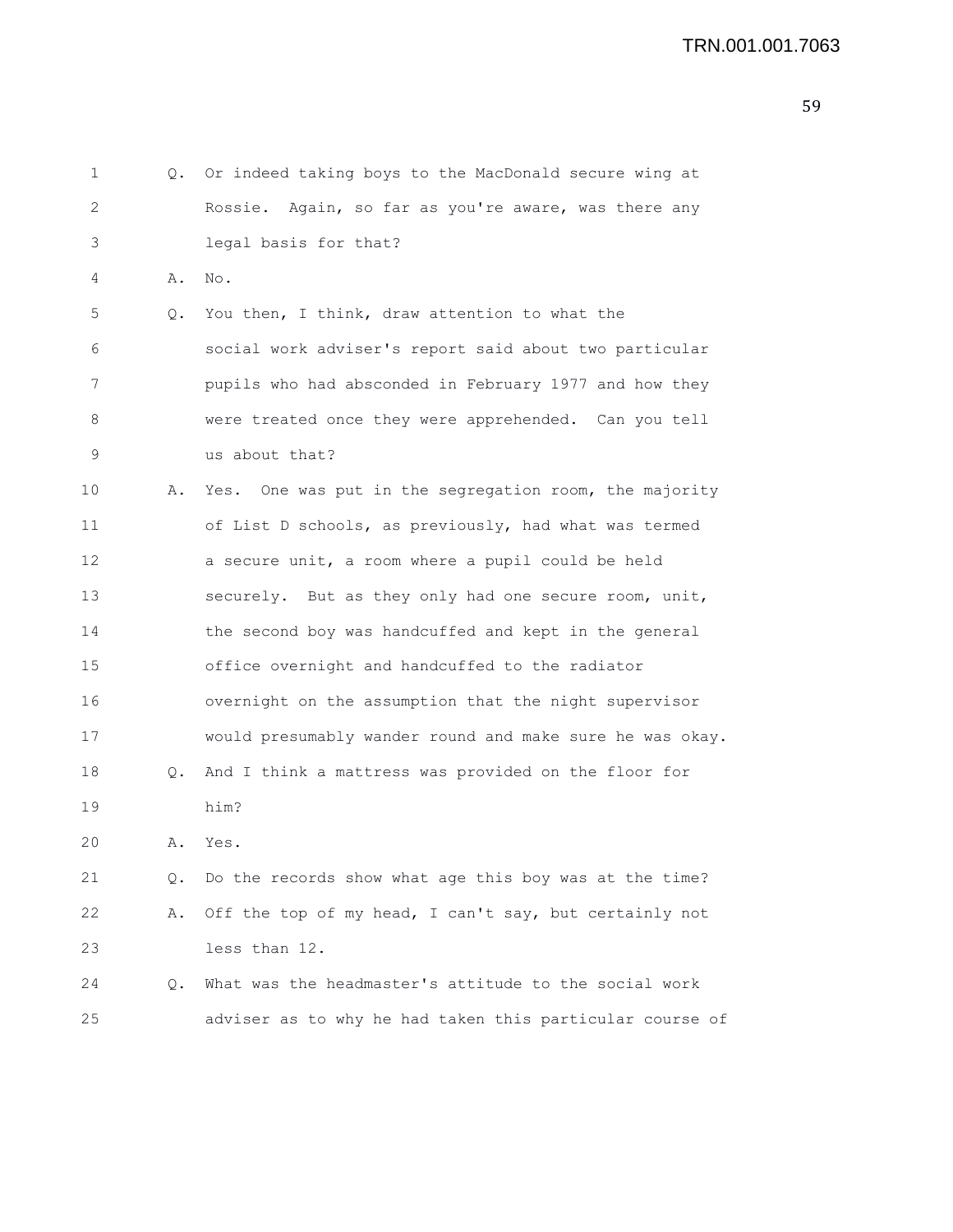1 action?

| 2  | Α.        | I think you could say on one level, defensive. On       |
|----|-----------|---------------------------------------------------------|
| 3  |           | another level, quite assertive. He did not like the     |
| 4  |           | idea of boys absconding and getting away with it.       |
| 5  |           | Therefore he would use whatever means he had available  |
| 6  |           | to prevent that and justified it by saying that other   |
| 7  |           | schools had handcuffs.                                  |
| 8  | $\circ$ . | And I think we'll see, as we move on, that there is at  |
| 9  |           | least another one school that used handcuffs?           |
| 10 | Α.        | Yes, that's correct.                                    |
| 11 | Q.        | So far as the social work adviser was concerned, have   |
| 12 |           | you set out in your report in 9594 that:                |
| 13 |           | "I expressed my disapproval of the practice of          |
| 14 |           | handcuffing boys, but had to admit that as far as       |
| 15 |           | I knew, the practice was not forbidden by regulation,   |
| 16 |           | though technically handcuffing might well be a form of  |
| 17 |           | personal assault."                                      |
| 18 | Α.        | Yes. There was nothing in the 1961 regulations which    |
| 19 |           | prevented the use of handcuffs, although he thought --  |
| 20 |           | LADY SMITH: Maybe it was never foreseen when they were  |
| 21 |           | drafted.                                                |
| 22 | Α.        | Well, I think that's probably the case, yes.            |
| 23 |           | I think putting it another way, there's<br>MR MacAULAY: |
| 24 |           | nothing in the regulations that would justify           |
| 25 |           | handcuffing a child, for example, to a radiator?        |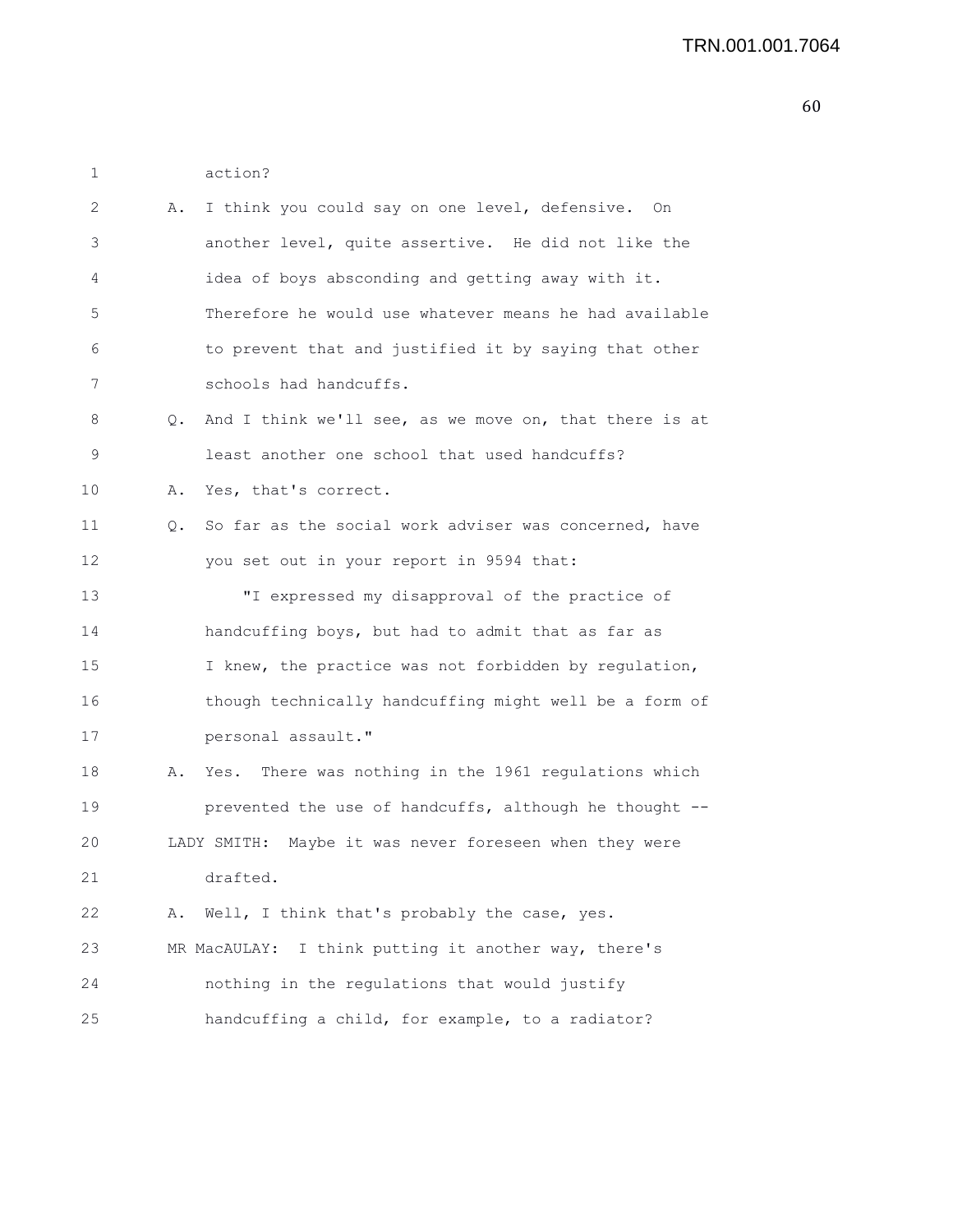```
1 A. No, not to a radiator at night. I have double-checked
2 and there was some embarrassment within Social Work
3 Services Group that some time previously, the handcuffs
4 were issued as part of their annual allocation.
5 LADY SMITH: You have just anticipated my next question,
6 which is: where were these handcuffs coming from?
7 A. They were part of the annual -- probably some time after
8 1965, and there was an obvious embarrassment that they
9 had been issued as part of the supplies requested by
10 this particular List D school.
11 MR MacAULAY: Yes, this particular school and possibly one
12 other or one or more had requested handcuffs.
13 A. Yes.
14 Q. This school was not a secure unit, did not have a secure
15 unit?
16 A. No, no, no. It had a secure room, a secure unit, but
17 not secure accommodation as we would later term it.
18 Q. So how did this develop then in relation to the
19 Geilsland policy on handcuffing?
20 A. The initial reaction was that the social work adviser
21 thought that CAS should seek to educate the headmaster
22 away from such restraint, but that it then went up to
23 the Chief Social Work Adviser, who indicated that there
24 could be severe political repercussions if in fact this
25 got into the public arena, and indicated that from the
```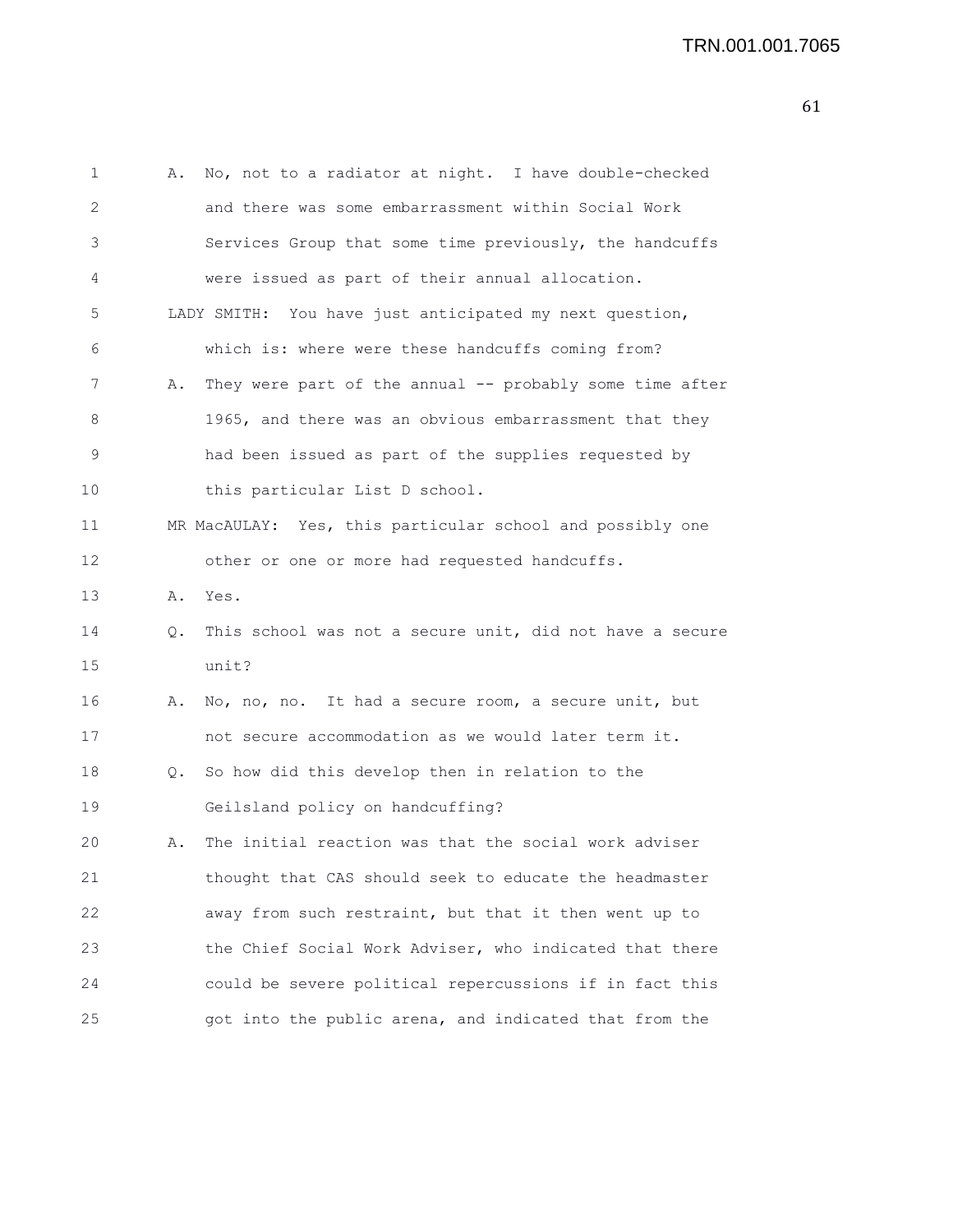## TRN.001.001.7066

|    | review that the advisers had, at least one other school  |
|----|----------------------------------------------------------|
|    | continued to use handcuffs.                              |
|    | Just looking towards the bottom of page 9594, this is    |
|    | from the Chief Social Work Adviser's note:               |
|    | "One thing is certain. As the registering authority      |
|    | we cannot let the situation go unremarked and neither    |
|    | can we as an organ of Central Government permit the      |
|    | continuation of a belief in the right of power over      |
|    | youngsters as evidenced by the use of handcuffs, which   |
|    | should at the very least only be used by the law         |
|    | enforcement officers backed by the court ie the police." |
|    | That's correct. So they certainly believed that only     |
|    | the police could do that, but I think the previous       |
|    | paragraph is quite important where the senior            |
|    | social work adviser suggests that such punishments,      |
|    | instead of being unusual, should be considered usual in  |
|    | some of the List D schools. So there's a recognition     |
|    | that some punishments may not go recorded.               |
|    | Q. Sorry, so --                                          |
| Α. | It's that paragraph:                                     |
|    | "Unusual punishment in the Geilsland report, but, as     |
|    | he rather gloomily says, it may not justify the word     |
|    | 'unusual'."                                              |
|    | Yes. To go unrecorded, even an unusual punishment ought  |
|    | to be recorded?                                          |
|    | 0.<br>Α.<br>Q.                                           |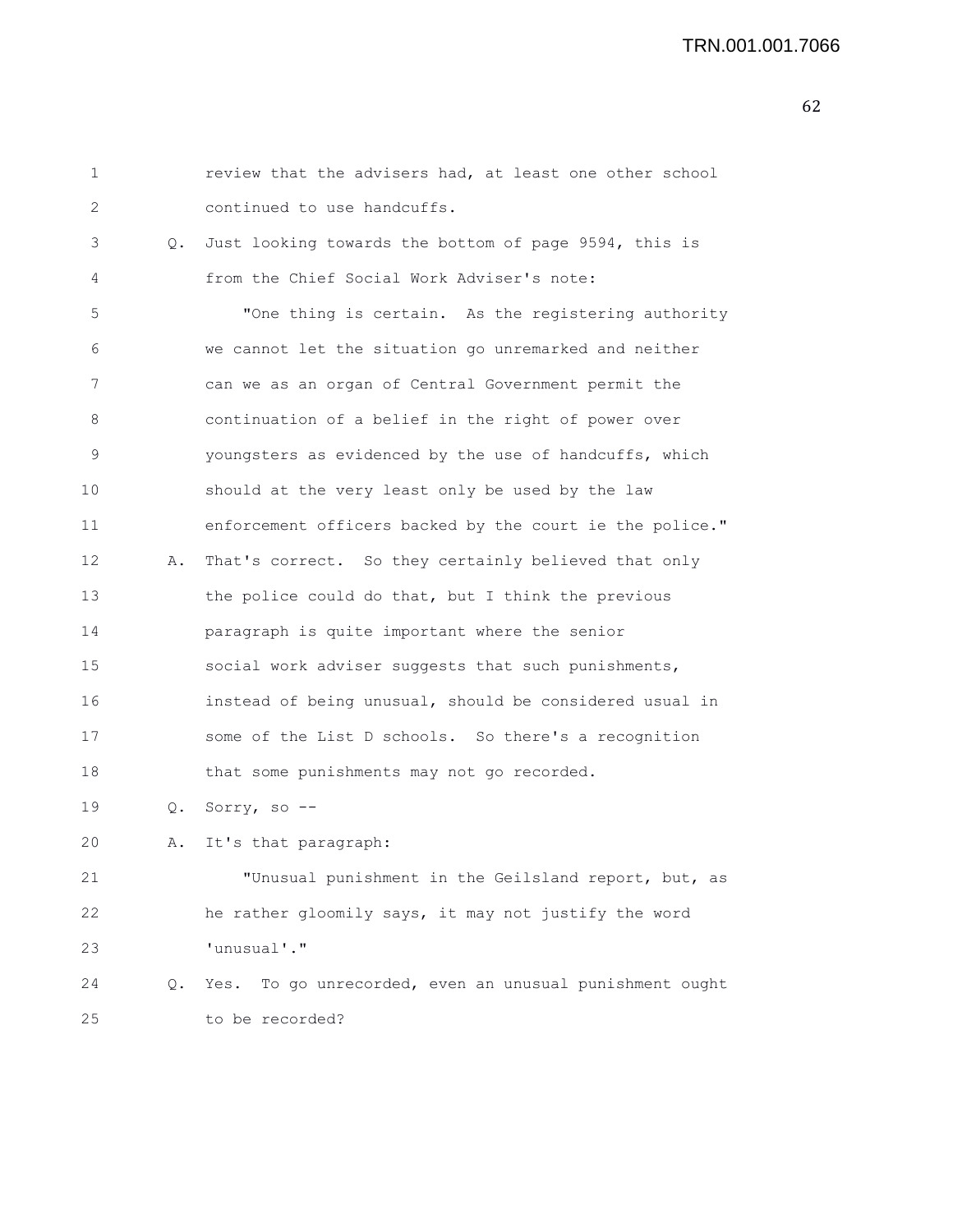| 1  | Α. | What he's suggesting is that there are sets of               |
|----|----|--------------------------------------------------------------|
| 2  |    | punishments which are not recorded, but nevertheless one     |
| 3  |    | could regard them as usual.                                  |
| 4  | Q. | So is he saying therefore, if you use handcuffs, even if     |
| 5  |    | you describe it as unusual, it should be looked upon as      |
| 6  |    | usual and recorded?                                          |
| 7  | Α. | I think he's indicating that the regulations are being       |
| 8  |    | broken.                                                      |
| 9  | Q. | Yes.                                                         |
| 10 | Α. | And that unrecorded punishments, which include the use       |
| 11 |    | of handcuffs, might be more widespread than are              |
| 12 |    | indicated in the official reports.                           |
| 13 |    | LADY SMITH: So this is a rather coy way of observing that    |
| 14 |    | there may be common practice in some schools involving       |
| 15 |    | the use of handcuffs?                                        |
| 16 | Α. | Or other forms of punishment.                                |
| 17 |    | LADY SMITH: Or other forms of punishment, yes.               |
| 18 | Α. | I think they're quite clear that there's only one other      |
| 19 |    | school which admits to the use of handcuffs and I think      |
| 20 |    | they're relatively assured on that, but that other forms     |
| 21 |    | of punishment exist, which are unrecorded, which might       |
| 22 |    | be regarded as usual rather than unusual.                    |
| 23 |    | So judging by those comments, it doesn't seem<br>LADY SMITH: |
| 24 |    | as though the inspectors felt that they had the power to     |
| 25 |    | just remove the handcuffs there and then?                    |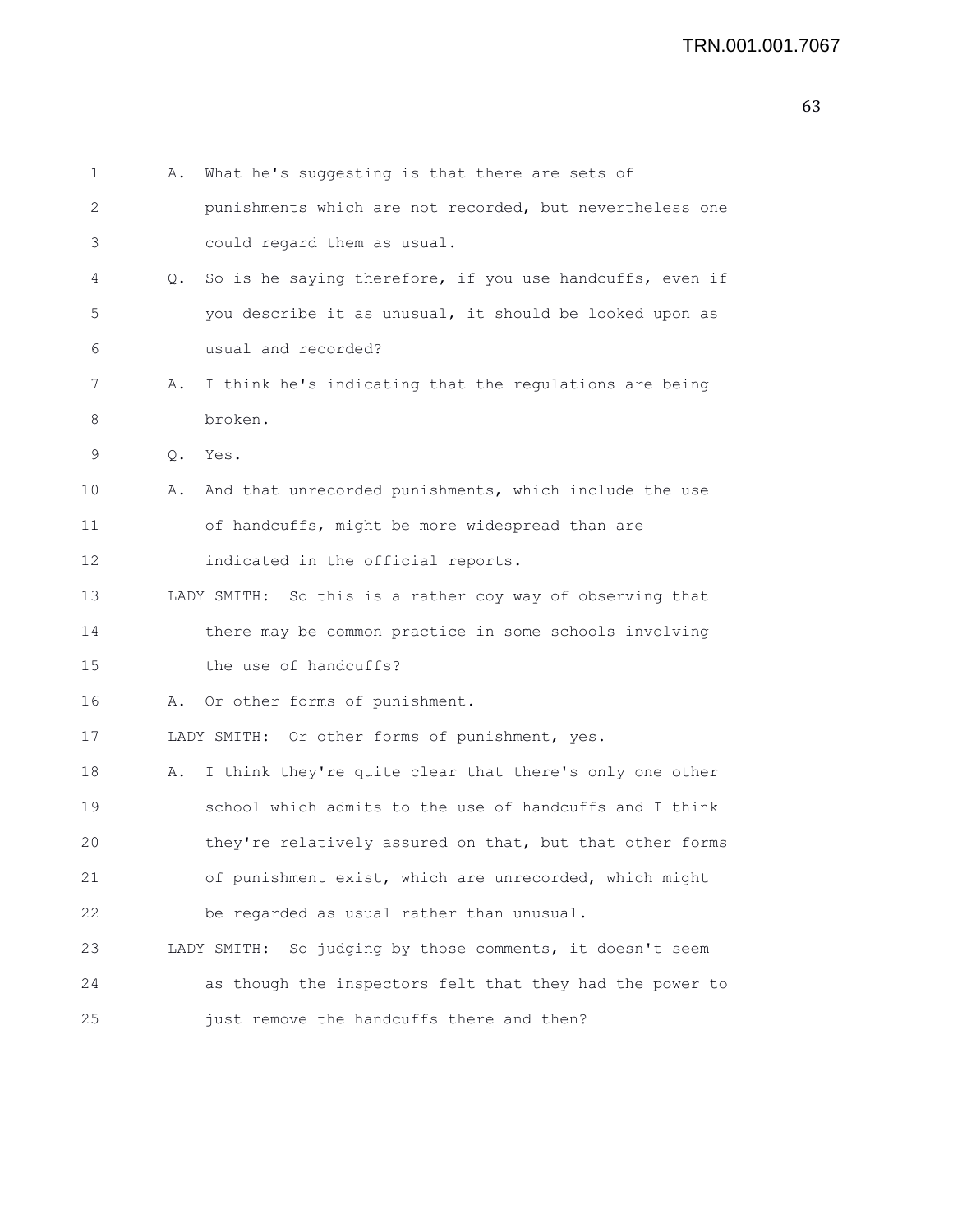```
1 A. They were then the property of the school, even although
2 they had been issued by the Social Work Services Group
3 or its predecessor.
4 LADY SMITH: And on that basis, despite deep disapproval and
5 concern on the inspectors' part, it seems they left them
6 in situ?
7 A. Yes. And I think later on, or previously, I have
8 indicated that the power of the Secretary of State to
9 intervene in day-to-day management was severely
10 restricted.
11 LADY SMITH: Of course, yes.a child-centred approach? Well,
12 I don't expect an answer to that. It just doesn't sound
13 very satisfactory, looking at it through the children's
14 eyes.
15 A. No.
16 MR MacAULAY: Even the undersecretary, you have set out his
17 view towards the top of page 9595, and that is that:
18 "I agree that it is no credit to the List D system
19 to find traces of a technique of physical restraint,
20 which nowadays is mainly heard in relation to IRA
21 terrorists appearing in court. It is not used even in
22 junior establishments in the penal system, nor in more
23 immediately practical terms would I have cared to
24 explain to ministers in the event of a publicised
25 incident why a boy was left chained to a heating pipe
```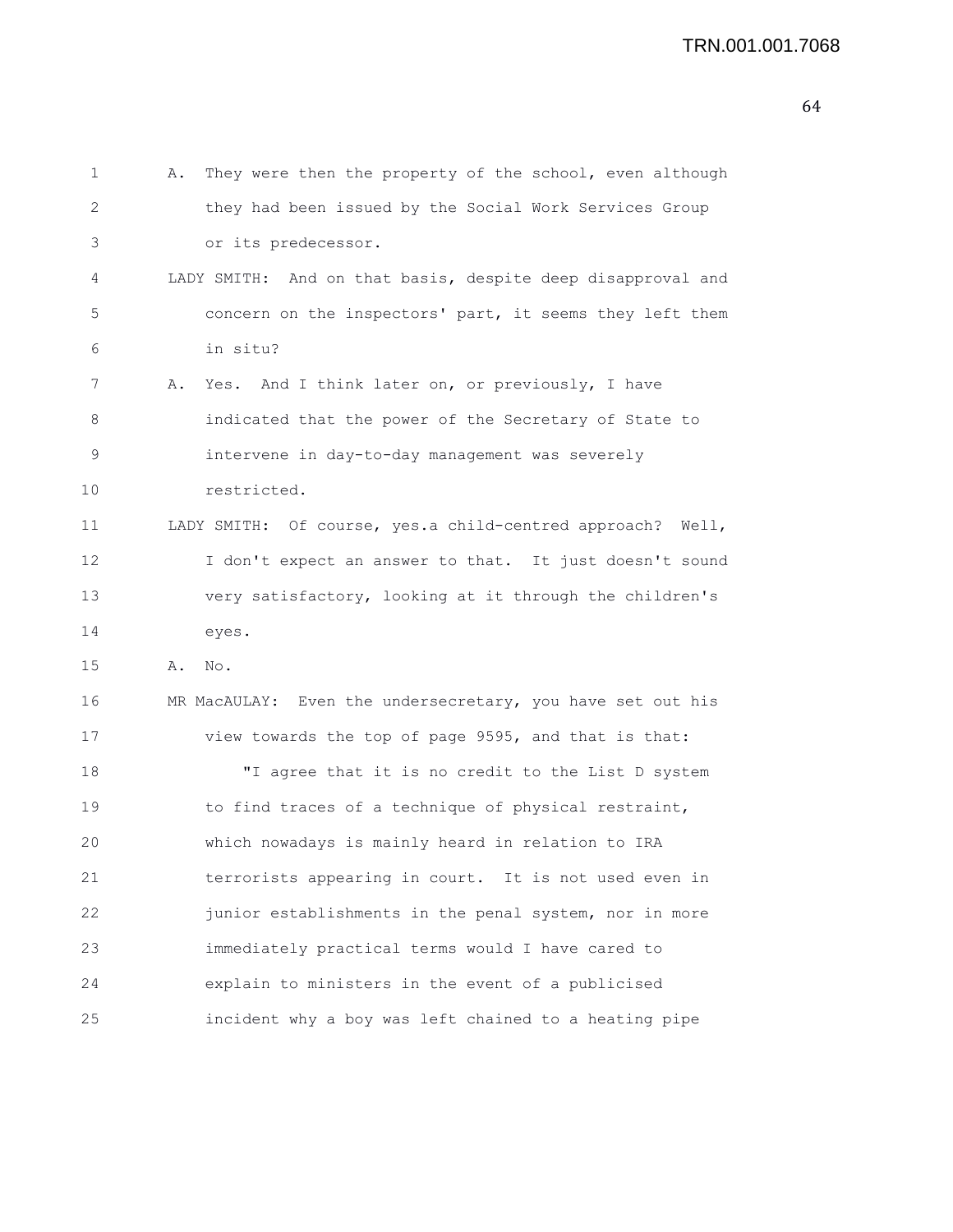1 overnight."

| 2  |    | One could see how that could be rather embarrassing        |
|----|----|------------------------------------------------------------|
| 3  |    | from the minister's perspective?                           |
| 4  | Α. | Yes, that the inspection system had not picked up this     |
| 5  |    | before.                                                    |
| 6  |    | Q. Or somehow immediately brought it to an end when it was |
| 7  |    | picked up?                                                 |
| 8  |    | A. Yes, but given that the power of the Secretary of State |
| 9  |    | to intervene in the day-to-day management of approved      |
| 10 |    | schools, List D schools, was limited, it would be even     |
| 11 |    | more embarrassing to explain to a minister what they       |
| 12 |    | could do.                                                  |
| 13 | Q. | So what happened then here in relation to Geilsland, and   |
| 14 |    | I think we'll look at Rossie in a moment, but what         |
| 15 |    | happened?                                                  |
| 16 | Α. | The Chief Social Work Adviser would discuss the issue      |
| 17 |    | with the director of the Church of Scotland social work    |
| 18 |    | department, which was the responsible authority for        |
| 19 |    | Geilsland, to indicate the deep concern that Social Work   |
| 20 |    | Services Group and CAS had. It was reported that the       |
| 21 |    | director wished the matter to be discussed with him        |
| 22 |    | first because he had a concern over his management         |
| 23 |    | committee that was perhaps rather old-fashioned in terms   |
| 24 |    | of rigid authoritarianism.                                 |
| 25 | Q. | That's the director of the Church of Scotland social       |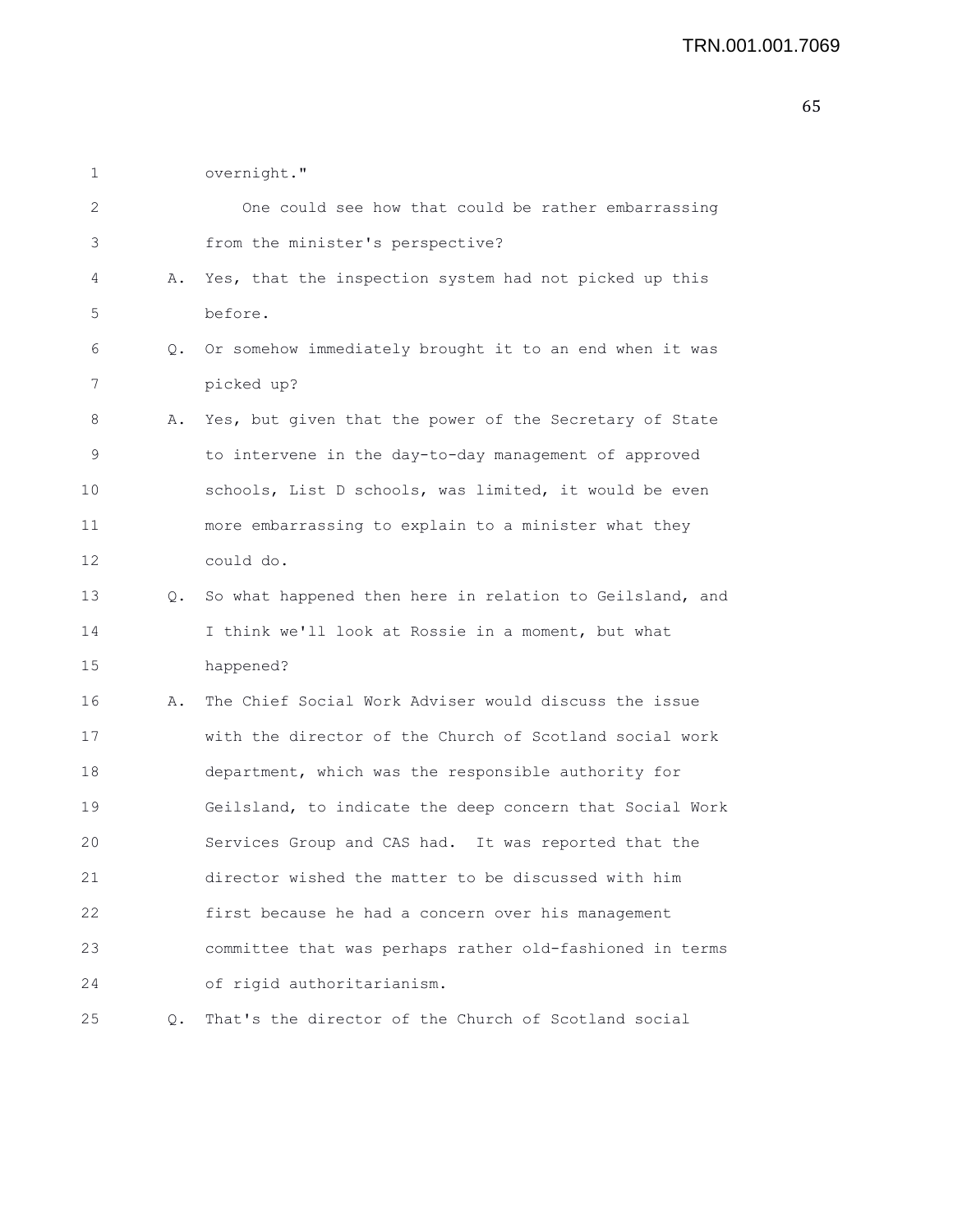| 1  |    | work department?                                         |
|----|----|----------------------------------------------------------|
| 2  | Α. | Yes.                                                     |
| 3  | Q. | He, clearly, then, was made aware of the practice?       |
| 4  | Α. | Yes, that's right.                                       |
| 5  | О. | And they were the managers of the school?                |
| 6  | Α. | He was the day-to-day manager, overseer of the school,   |
| 7  |    | yes.                                                     |
| 8  | Q. | But the managers would have the jurisdiction to bring to |
| 9  |    | an end at a stroke this practice?                        |
| 10 | Α. | The managing authority, which would be his committee,    |
| 11 |    | would have the authority to ensure that the handcuffs    |
| 12 |    | were not used again.                                     |
| 13 |    | Q. So that would be the obvious route then as to how to  |
| 14 |    | bring the practice to an end?                            |
| 15 | Α. | But the director said he didn't wish his committee to    |
| 16 |    | have any involvement as they might not see eye to eye    |
| 17 |    | with the view of CAS.                                    |
| 18 | Q. | In respect of --                                         |
| 19 | Α. | The use of handcuffs.                                    |
| 20 | Q. | Are you suggesting that the committee might have         |
| 21 |    | approved of the use of handcuffs?                        |
| 22 | Α. | Well, all that's minuted is: because the nature of the   |
| 23 |    | Church of Scotland's management committee that held      |
| 24 |    | oversight of Geilsland was of a very rigid,              |
| 25 |    | authoritarian kind, and the inference is there might be  |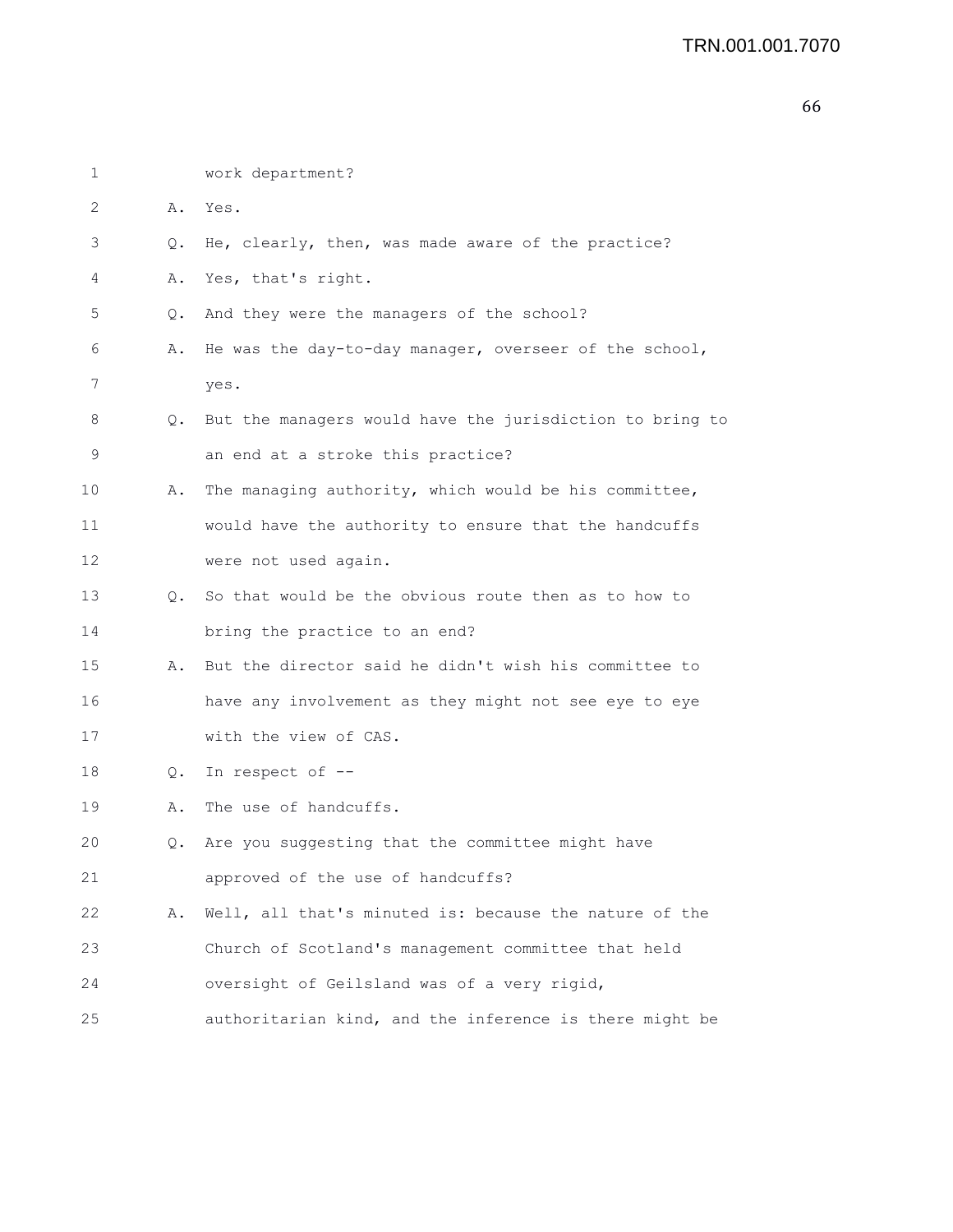| 1  |    | some issues with seeking to get their approval to the       |
|----|----|-------------------------------------------------------------|
| 2  |    | course of action that CAS wanted and that I assume the      |
| 3  |    | director also wanted.                                       |
| 4  |    | Q. So what then happened here in relation to this           |
| 5  |    | particular practice?                                        |
| 6  | Α. | The social work adviser again visited the school and        |
| 7  |    | reported that the headmaster had not used the handcuffs     |
| 8  |    | since his previous visit and the adviser thought it was     |
| 9  |    | unlikely he would do so again. CAS's view was that it       |
| 10 |    | was contrary to good childcare practice and that this       |
| 11 |    | was followed up by a phone call from the senior             |
| 12 |    | social work adviser, who indicated the position of the      |
| 13 |    | Social Work Services Group undersecretary, and the          |
| 14 |    | headmaster had clearly felt uncomfortable given his         |
| 15 |    | position in the use of handcuffs.                           |
| 16 |    | Q. Does this come to an end, where the headmaster, although |
| 17 |    | he continued to defend the use of handcuffs, he had         |
| 18 |    | given an understanding that they would not be used          |
| 19 |    | in the future?                                              |
| 20 | Α. | That's correct, yes.                                        |
| 21 |    | Q. And that was minuted in September 1977.                  |
| 22 | Α. | That's correct, yes.                                        |
| 23 | 0. | We then look at Rossie.                                     |
| 24 |    | LADY SMITH: Sorry, how long was that after their use had    |
| 25 |    | first been uncovered?                                       |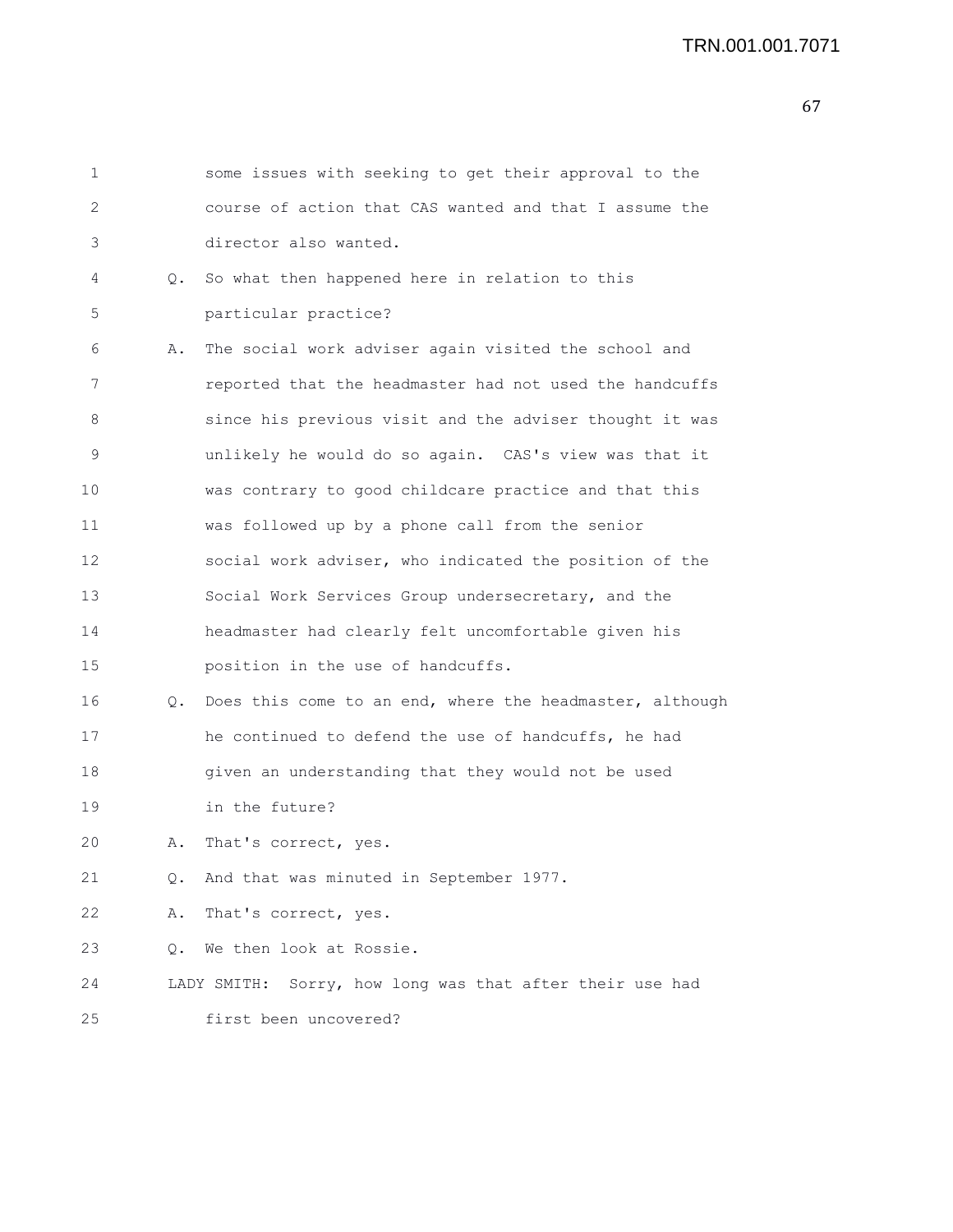1 MR MacAULAY: I think May 1977. 2 A. So within a month. 3 LADY SMITH: Well, May to September. 4 A. Sorry, yes, but the senior social work adviser follow-up 5 was within a month of the initial ... 6 LADY SMITH: Yes, I get that. I'm thinking in terms of an 7 ideal world where the person who finds they're being 8 used can remove them there and then. But the reality 9 is that it took between five and six months to get to 10 that stage that they were banned. 11 A. Yes. 12 MR MacAULAY: Just to be clear, in paragraph 4.44 on 13 page 9593, you discuss the visit under reference to the 14 social work adviser's report of 11 May 1977. 15 A. Yes, that's right. 16 Q. So it's taken several months from that point until the 17 headmaster agrees that he would not use handcuffs again. 18 A. That may simply be because of the contact that they had. 19 Q. What we don't know is how prevalent the use of handcuffs 20 was prior to May 1977. 21 A. No, we don't. 22 Q. Can I then look at Rossie, 9596, paragraph 4.50. This, 23 you tell us -- the use of handcuffs at Rossie was raised 24 at a visit by two social work advisers, and this visit 25 seems to have been in June 1977. Is that correct?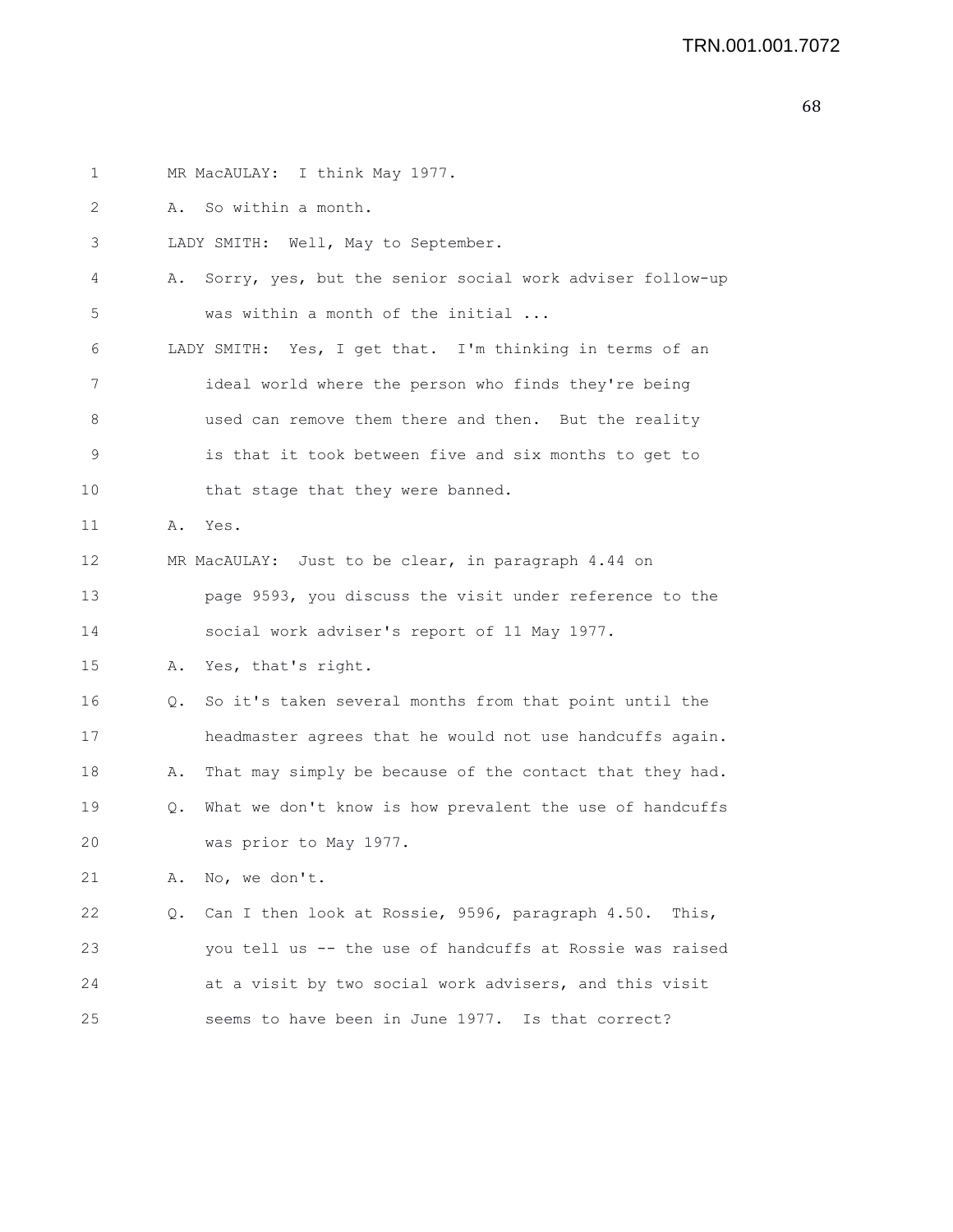| 1  | Α. | Yes, that's correct.                                    |
|----|----|---------------------------------------------------------|
| 2  | Q. | What was the position here?                             |
| 3  | Α. | The headmaster who was a newly appointed headmaster,    |
| 4  |    | previously deputy at Geilsland, had used them to take   |
| 5  |    | children to Children's Panels.                          |
| 6  | Q. | As you point out, his previous post had been the deputy |
| 7  |    | at Geilsland, which we've just been talking about.      |
| 8  | Α. | That's right.                                           |
| 9  | Q. | In relation to the use of handcuffs, did anything come  |
| 10 |    | out of that as to whether or not this practice would    |
| 11 |    | continue?                                               |
| 12 | Α. | The headmaster was informed as the headmaster at        |
| 13 |    | Geilsland that CAS disapproved of them and would not    |
| 14 |    | wish to know of their use in future.                    |
| 15 | Q. | There was also some reference to a complaint at         |
| 16 |    | paragraph 4.51 by a newly appointed social work member  |
| 17 |    | of staff at Geilsland.                                  |
| 18 | Α. | Yes.                                                    |
| 19 | Q. | What was that about?                                    |
| 20 | Α. | That would appear to have been some mild form of        |
| 21 |    | physical punishment for not completing domestic duties, |
| 22 |    | and that was confirmed by the headmaster.               |
| 23 | О. | Was that something that should have happened?           |
| 24 | Α. | I think it was in a grey area in terms of the Approved  |
| 25 |    | School Regulations, but probably not.                   |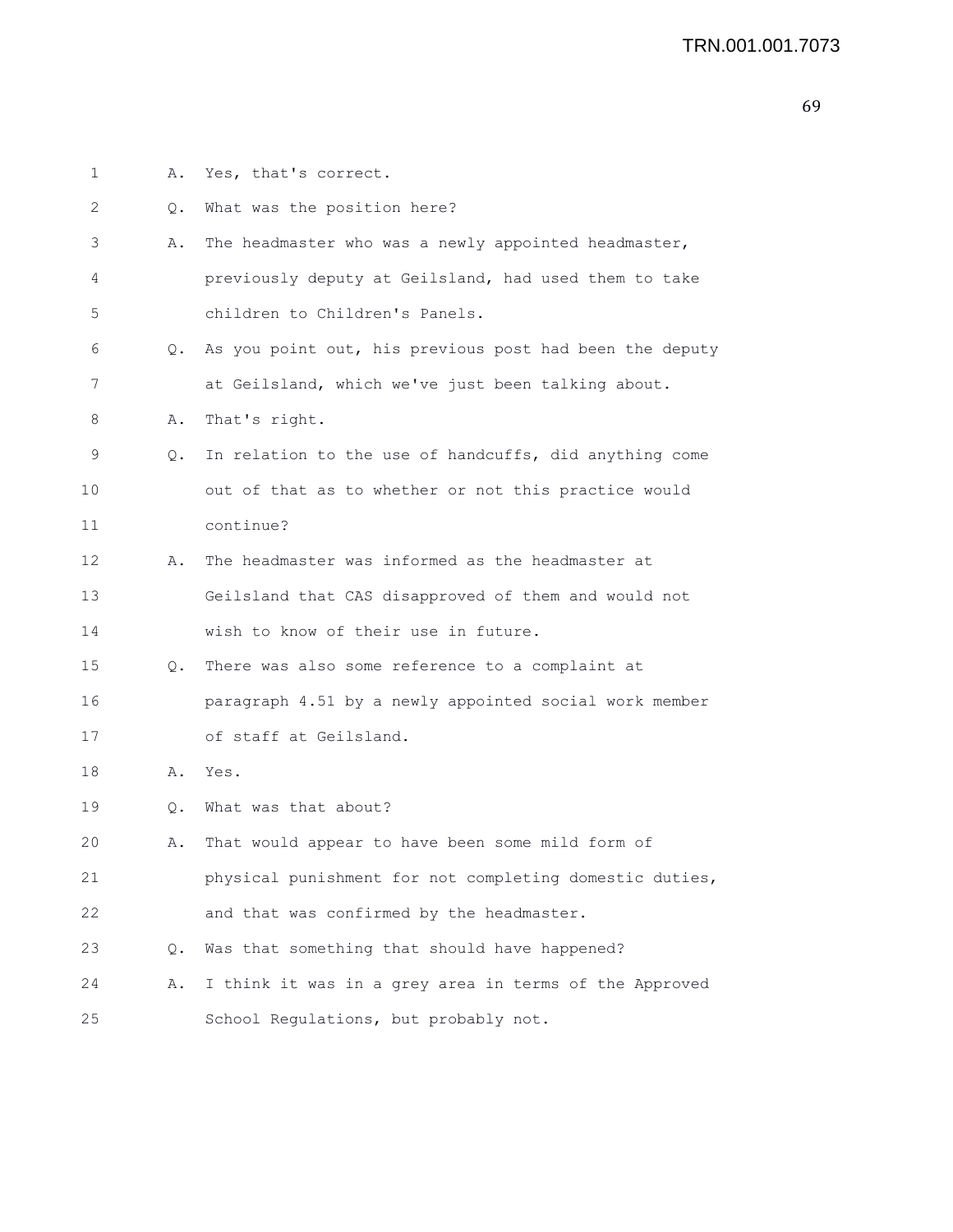| v | I<br>۰, |
|---|---------|
|---|---------|

| 1           | Q. | I think we understand from the regulations that, really, |
|-------------|----|----------------------------------------------------------|
| 2           |    | corporal punishment should be a doctrine of last resort? |
| 3           | Α. | Yes. But we don't know whether this was corporal         |
| 4           |    | punishment or not. It just says physical punishment.     |
| 5           | Q. | Yes.                                                     |
| 6           | Α. | It could be a slap on the wrists, a slap on the --       |
| 7           |    | whatever.                                                |
| 8           | Q. | But as we noted earlier, at this time Rossie had for its |
| $\mathsf 9$ |    | roll proportionately the highest level of the use of     |
| 10          |    | corporal punishment of all List D schools?               |
| 11          | Α. | Yes, that's correct. That's from the returns submitted.  |
| 12          | Q. | I said Rossie, I meant Geilsland, of course. We're       |
| 13          |    | looking at Geilsland now.                                |
| 14          | Α. | Yes.                                                     |
| 15          | Q. | At this time. And this time, we're looking at 1977 to    |
| 16          |    | 1979.                                                    |
| 17          | Α. | Yes, that's right.                                       |
| 18          | Q. | There was some liaison with the Church of Scotland's     |
| 19          |    | director of the social work department and he seems to   |
| 20          |    | have accepted the complaint in relation to the mild form |
| 21          |    | of physical punishment, whatever that may have been.     |
| 22          | Α. | That's correct, and that unauthorised punishment outside |
| 23          |    | the regulations would not be permitted.                  |
| 24          | Q. | There are also some comments here about the nature of    |
| 25          |    | the education provided at Geilsland under reference to   |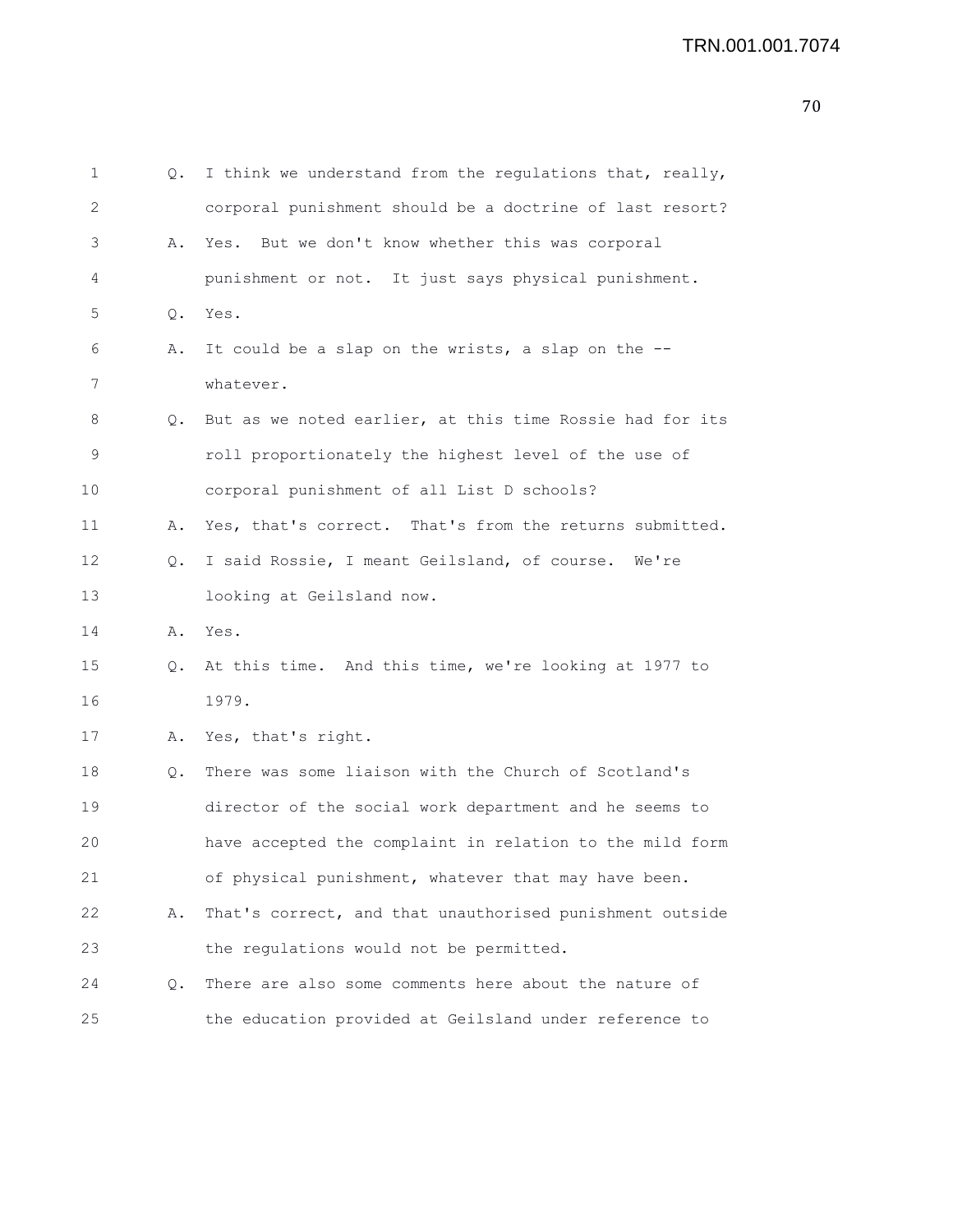## TRN.001.001.7075

| 1  |           | this particular report of 1979. What was being said      |
|----|-----------|----------------------------------------------------------|
| 2  |           | here?                                                    |
| 3  | Α.        | That was essentially saying the continuation of          |
| 4  |           | Geilsland's regime since its establishment in the        |
| 5  |           | mid-1960s -- that there was a high emphasis on           |
| 6  |           | vocational training, vocational education, if you like,  |
| 7  |           | and that schoolroom education was not perhaps given the  |
| 8  |           | emphasis that it should be.                              |
| 9  | Q.        | The paragraph in 4.52 to comical fun chastisements or    |
| 10 |           | joke style relationships which the headmaster had        |
| 11 |           | adopted. What was that about?                            |
| 12 | Α.        | I'm not absolutely sure, but I think what that implies   |
| 13 |           | is that the headmaster said, "You're going to be         |
| 14 |           | punished with the tawse", another teacher, who was then  |
| 15 |           | present on the regulations, indicated "Why don't you let |
| 16 |           | the boy off?", and that's what's meant by "joke style    |
| 17 |           | relationships", that it was putting fear and then        |
| 18 |           | letting the child off.                                   |
| 19 | $\circ$ . | Did you understand from what was being said that this    |
| 20 |           | was a set-up?                                            |
| 21 | Α.        | It was, yes, to try and get compliance.                  |
| 22 | Q.        | The comments made on page 9598 in connection with        |
| 23 |           | corporal punishment, this is, I think, in that same      |
| 24 |           | report, this is the social work adviser talking about    |
| 25 |           | the use of corporal punishment and what he says is:      |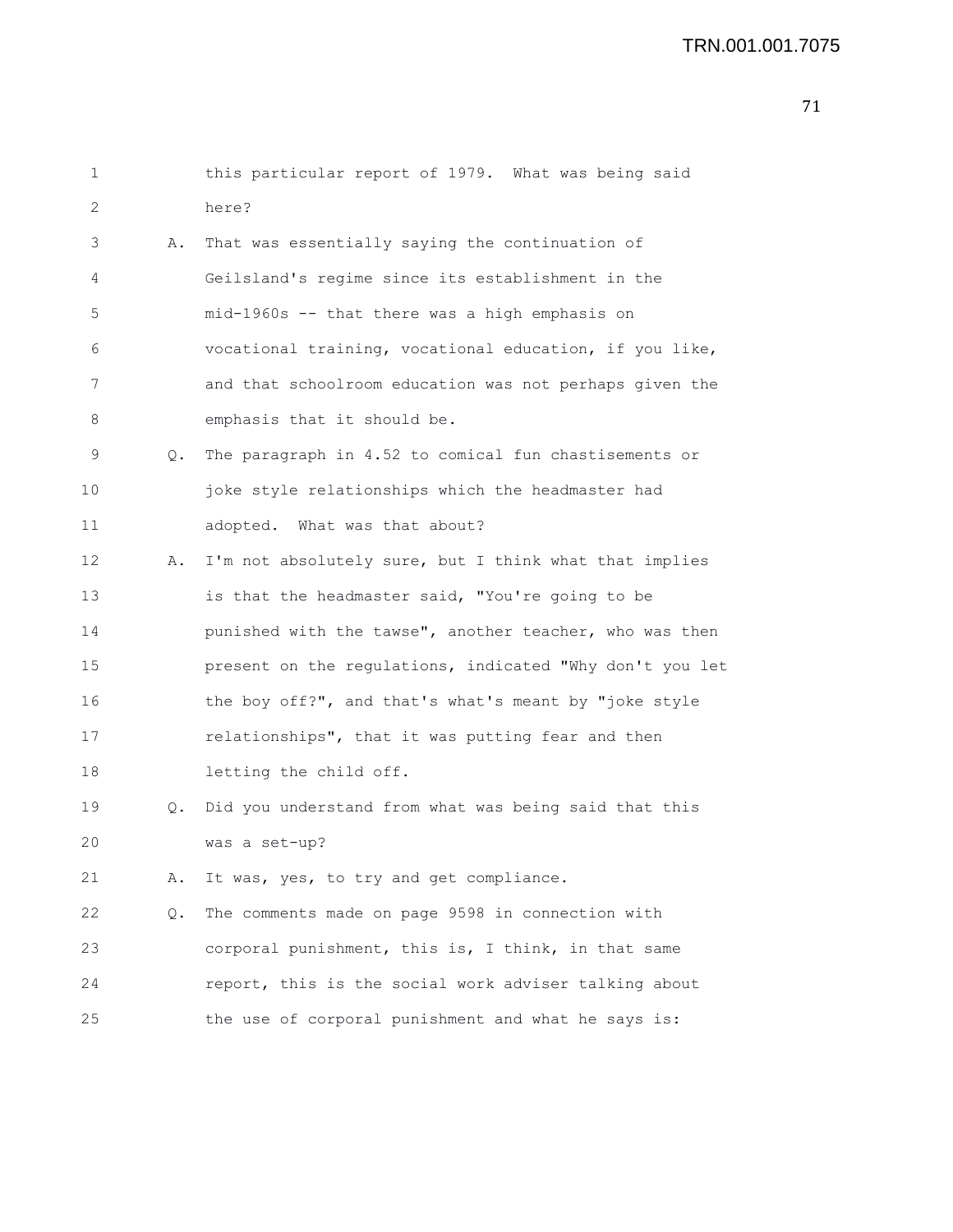```
1 "The use of corporal punishment seems rationalised
2 as a shortcut to establish the status quo ante delictum,
3 but it gives no answer to the question as to why the boy
4 offended in the first place. It permits both parties to
5 avoid the real issue."
6 So that's his view?
7 A. That's his view, which simply reflects the position of
8 the inspections in the mid-1960s, which I think
9 section 2 or section 3 dealt with. So it's
10 a continuation of the same regime at Geilsland as had
11 occurred since its establishment.
12 Q. Do we see from a number of these reports now that the
13 CAS approach essentially is against corporal punishment?
14 A. It's certainly against corporal punishment and it
15 believes that there should be more emphasis on
16 schoolroom-based education rather than vocational
17 training.
18 Q. You have noted at paragraph 4.53 that the Church of
19 Scotland welcomed the advice from the reports by the
20 social work advisers. Is that correct?
21 A. That's right, yes.
22 Q. What happened thereafter insofar as Geilsland was
23 concerned?
24 A. It was a new director that was in the Church of Scotland
25 and he or she was clearly of a different ilk to previous
```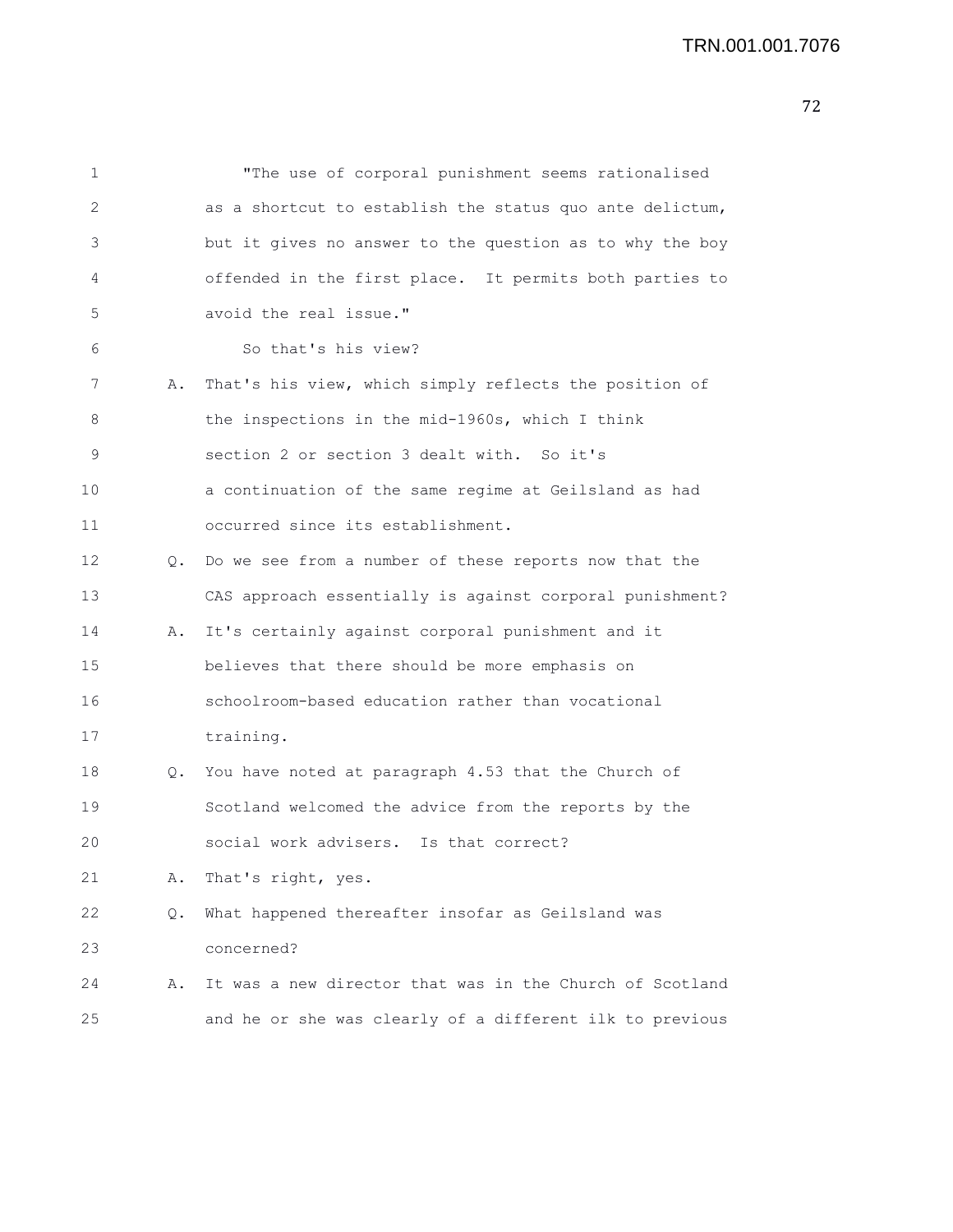| 1  |    | directors, and eventually the headmaster retired and     |
|----|----|----------------------------------------------------------|
| 2  |    | a new one was appointed in 1982. It was noted that the   |
| 3  |    | curriculum was being expanded and that corporal          |
| 4  |    | punishment was gradually being phased out.               |
| 5  | Q. | And that's a report in, I think, 1983?                   |
| 6  | Α. | That's right, yes.                                       |
| 7  | Q. | You then, I think, contrast the position at Dr Guthrie's |
| 8  |    | Boys School to Rossie and Geilsland. What was the        |
| 9  |    | position there according to the social work adviser's    |
| 10 |    | report 1979?                                             |
| 11 | Α. | This was a very detailed 11-page report, which indicated |
| 12 |    | that there was clearly a desire and attempt to be more   |
| 13 |    | child-centred in terms of particular needs of the boys   |
| 14 |    | concerned.                                               |
| 15 | Q. | It is a lengthy report, but the investigation itself     |
| 16 |    | took several days?                                       |
| 17 | Α. | It took several days. They were clearly determined to    |
| 18 |    | look very closely at this particular List D school and   |
| 19 |    | examine every detail of the change in approach that      |
| 20 |    | Dr Guthrie's seemed to be adopting.                      |
| 21 | Q. | And for example, we see that the report in 1979 tells us |
| 22 |    | that each boy was subject to an assessment meeting,      |
| 23 |    | which would take place within three months of            |
| 24 |    | admission.is that correct?                               |
| 25 | Α. | That's correct, yes.                                     |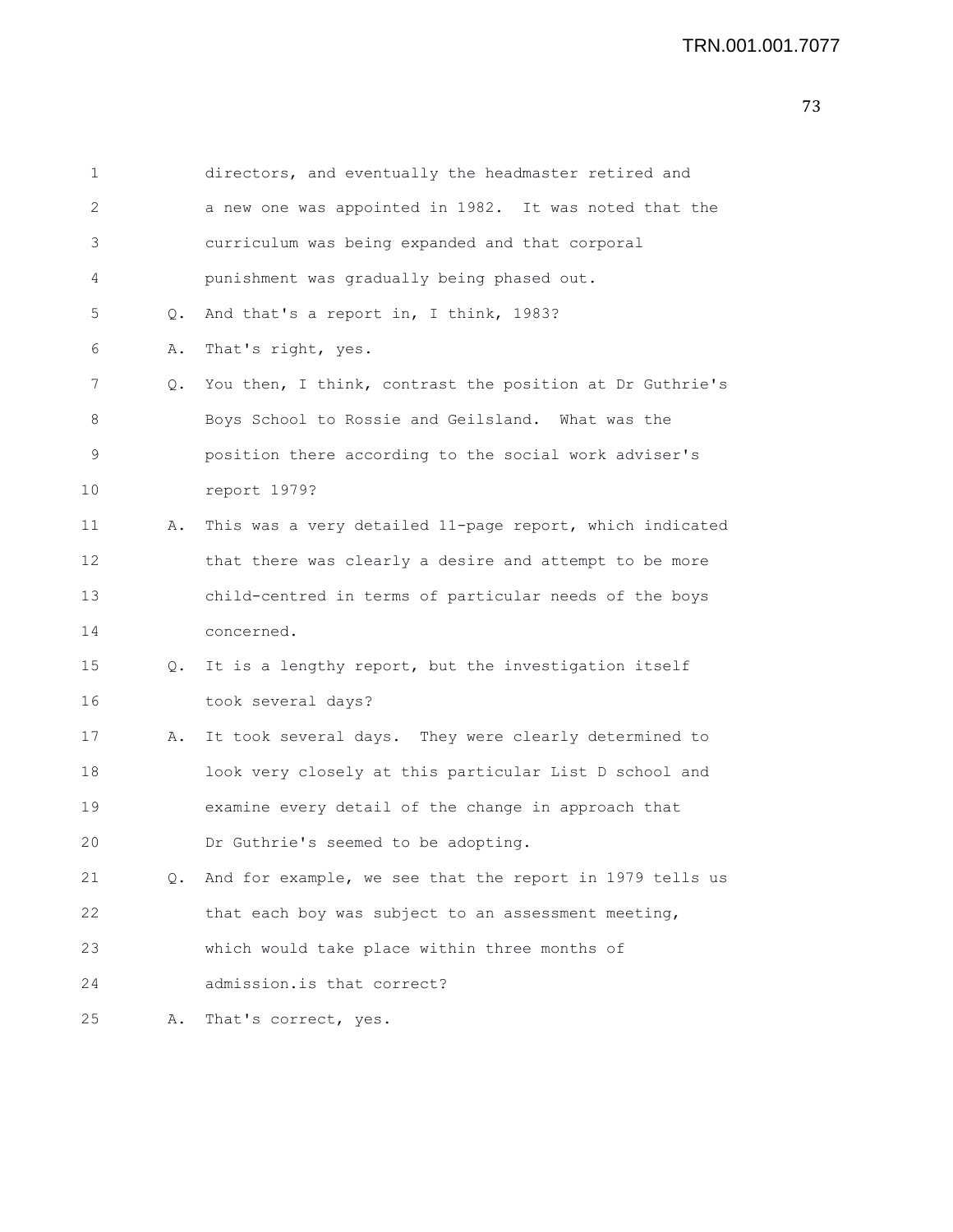| 1  | Q. | Indeed, the social work adviser examined case records of |
|----|----|----------------------------------------------------------|
| 2  |    | a sample of ten boys at the school. So again, it tells   |
| 3  |    | us it's a fairly detailed inspection of the school.      |
| 4  | Α. | It is, yes. Certainly one of the few of the retained     |
| 5  |    | files where I see that level of investigation and        |
| 6  |    | inspection.                                              |
| 7  | Q. | Was there any particular background as to why it was     |
| 8  |    | thought necessary to engage in that type of detailed     |
| 9  |    | inspection?                                              |
| 10 | Α. | There's no indication why. I suspect that it was         |
| 11 |    | a change of policy, that they would now begin to look    |
| 12 |    | more closely at the paperwork attached to each boy or    |
| 13 |    | girl, depending on what List D school it was, and seek   |
| 14 |    | to assess how far these particular schools had moved in  |
| 15 |    | line with previous Social Work Services Group/CAS policy |
| 16 |    | in terms of joint assessment of children and involvement |
| 17 |    | of outside social work health agencies.                  |
| 18 | Q. | And psychiatrists?                                       |
| 19 | Α. | Yes.                                                     |
| 20 | Q. | We're told there that a psychiatrist would also attend   |
| 21 |    | the school from time to time?                            |
| 22 | Α. | Yes.                                                     |
| 23 | Q. | Moving on to page 9600, the report records three lines   |
| 24 |    | from the top:                                            |
| 25 |    | "A major emphasis in recent years has been the           |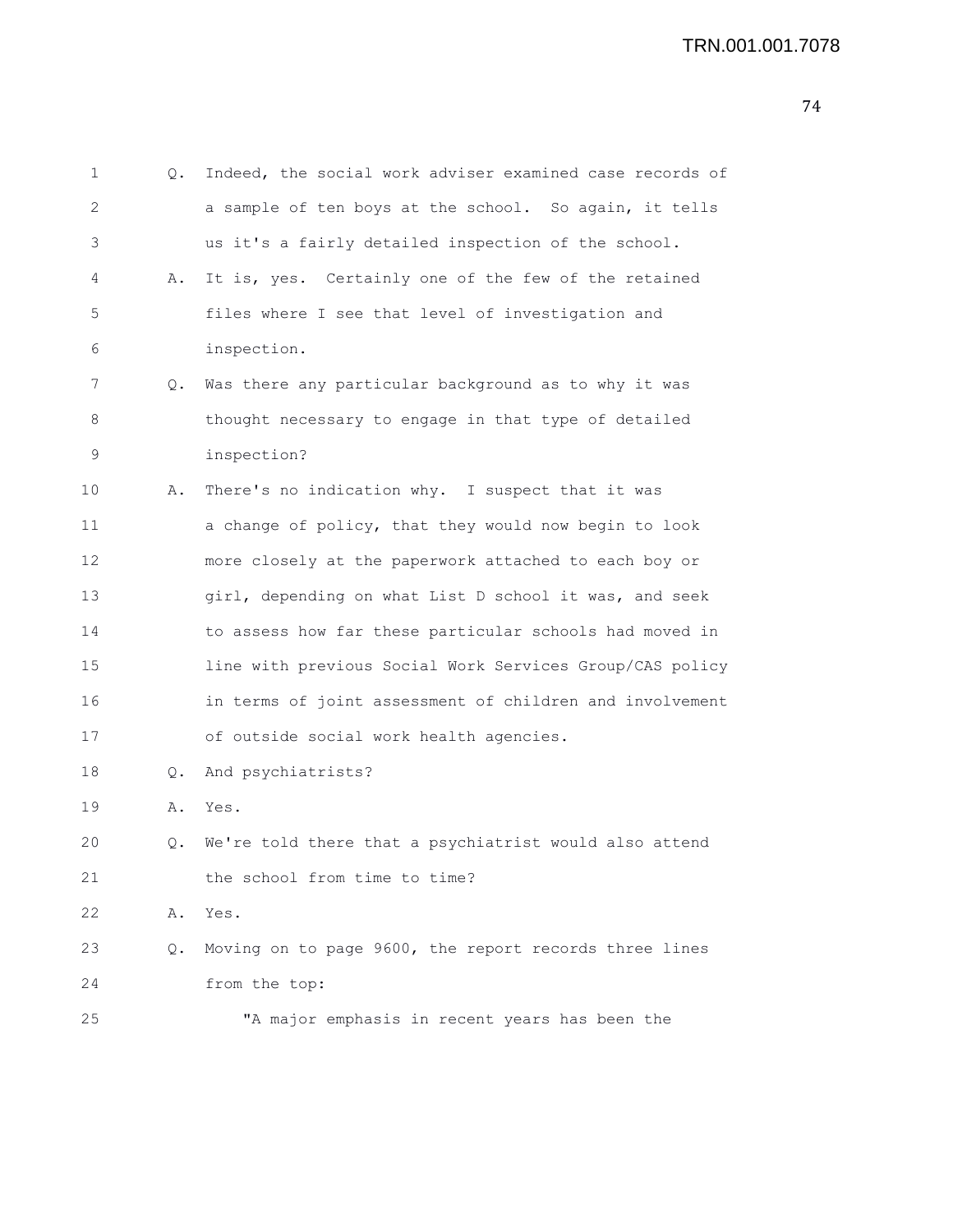| 1  |    | attempt to establish as close contacts as possible       |
|----|----|----------------------------------------------------------|
| 2  |    | between a boy and his home, and this extends in some     |
| 3  |    | cases to his home community."                            |
| 4  |    | This reflects the policy that we have discussed          |
| 5  |    | already in keeping the child in care in contact with his |
| 6  |    | own family and community?                                |
| 7  | Α. | That's right, yes. It was seeking to go beyond,          |
| 8  |    | effectively, what the 1961 regulations had indicated,    |
| 9  |    | that the boy or girl would not be completely removed     |
| 10 |    | from their home environment.                             |
| 11 | Q. | But the report goes on to talk about constraints as well |
| 12 |    | in relation to the provision of care.                    |
| 13 | Α. | Yes.                                                     |
| 14 | Q. | And focus on staff issues.                               |
| 15 | Α. | That's right, yes. I think the issues that emerged from  |
| 16 |    | this inspection surrounded the ability of a List D       |
| 17 |    | school to provide the child-centred care, if you like    |
| 18 |    | round the clock, given the fact that it was a List D     |
| 19 |    | school, there were difficulties in recruiting staff and  |
| 20 |    | recruiting staff of sufficient professional quality to   |
| 21 |    | meet the needs of the children.                          |
| 22 | О. | Also problems caused by the structure of the buildings   |
| 23 |    | themselves?                                              |
| 24 | Α. | Yes.                                                     |
| 25 | Q. | Not being conducive to smaller units?                    |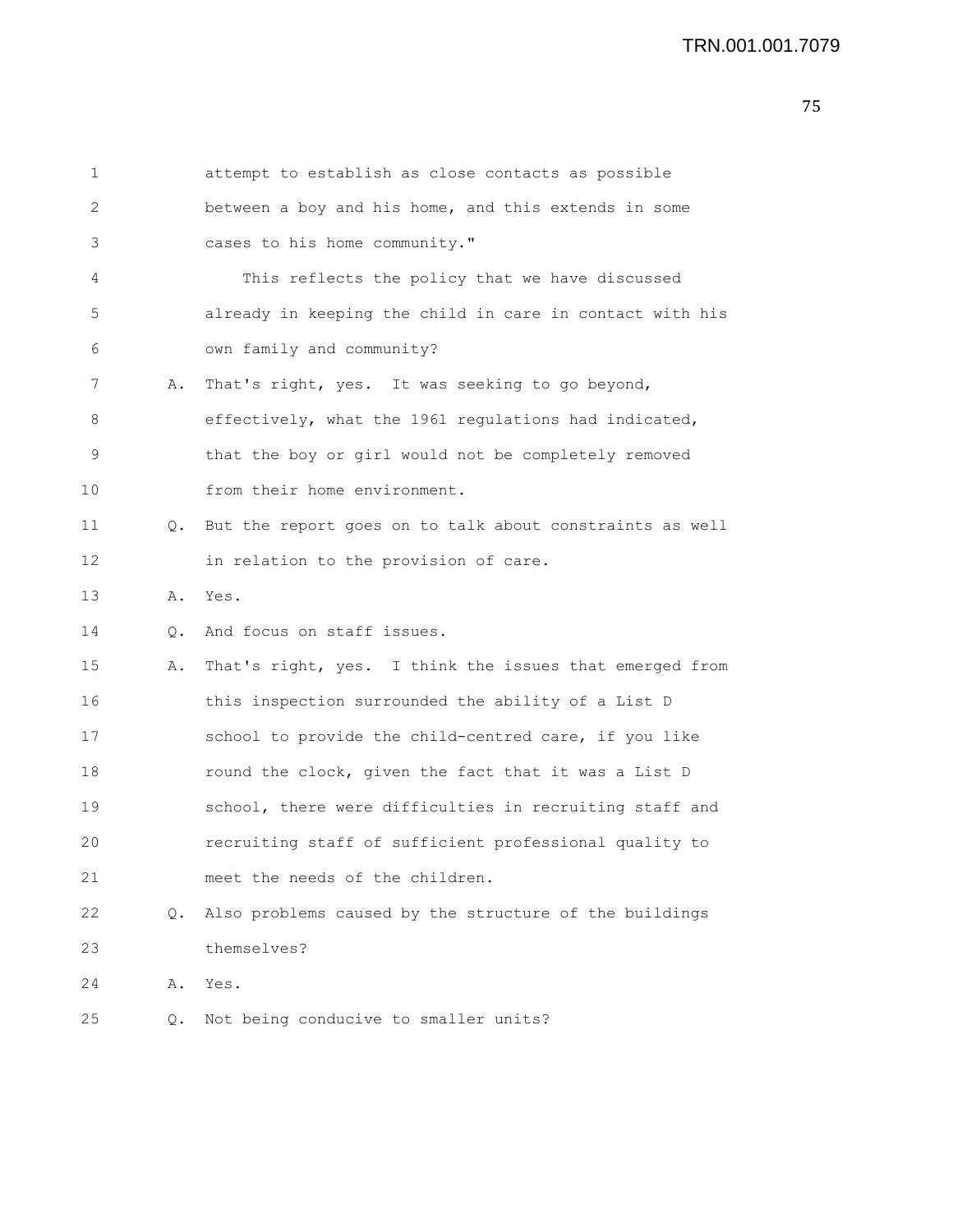1 A. That's right. They could not break that particular 2 school building down into the units that children's 3 homes had been advised to follow. 4 Q. I think that report that we've been looking at, which 5 seems quite positive, was in March 1979. 6 LADY SMITH: Was it May or March? 7 MR MacAULAY: Footnote 503 ... 8 LADY SMITH: We come on to the May report after that, sorry. 9 MR MacAULAY: And indeed, there is another inspection 10 in May 1979, not long after that. 11 A. Yes. 12 Q. What was the position now? 13 A. Again, this was from the HM Inspector of Schools, 14 effectively restating the issues concerning staff 15 turnover and the quality of education that could be 16 provided. There were certain issues concerning the 17 pupils' ability to select or help choose the curriculum 18 that they wished. Although there was an attempt by 19 Dr Guthrie's to move to a more child-centred approach, 20 there were structural and organisational issues which 21 inhibited its development. 22 Q. You then come back to a point you made before at 23 paragraph 4.57, page 9601, that by 1979 it had become 24 apparent that the number of children being committed to 25 List D schools was in decline.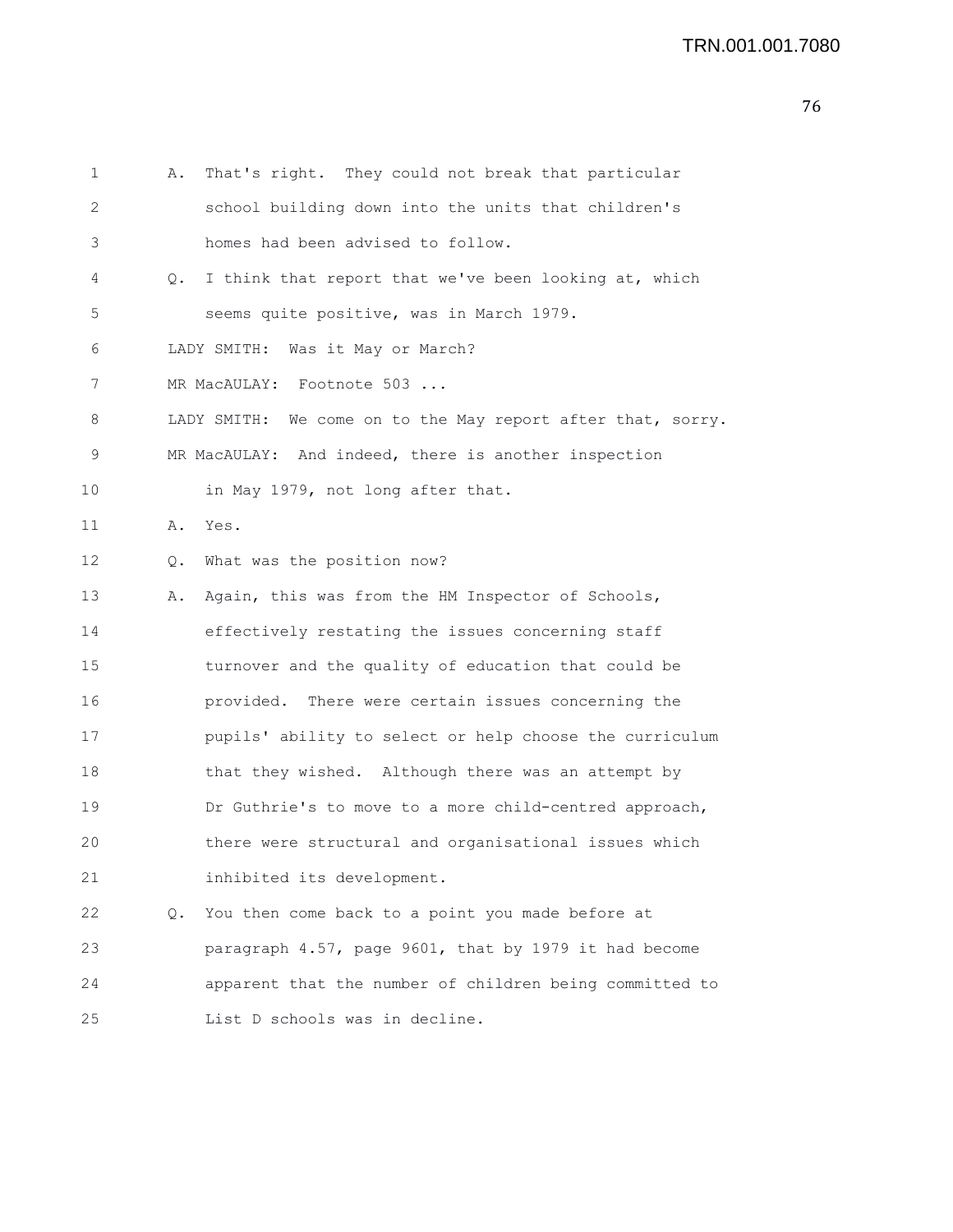```
1 A. Yes.
2 Q. You draw attention to a particular project initiated by
3 Strathclyde, known as the Community Parents Project. In
4 particular, Strathclyde were pursuing a policy of
5 attempting to keep their children with difficulties
6 in the community.
7 A. Yes.
8 Q. As long as possible.
9 A. That reflects, if you like, the change of attitude that
10 was in the professional community at the time.
11 Q. Was this then at least of concern to the staff in List D
12 schools as to what their positions, looking ahead, might
13 be?
14 A. It certainly seemed to become apparent that if such
15 a policy was pursued, then whether or not List D schools
16 would survive in their then present format was in doubt.
17 Q. If you look at page 9602, at 4.58, I think we have
18 a report from the social work adviser to the effect that
19 school staff had every right to be concerned as there
20 will certainly be some rationalisation of the schools.
21 A. That's right, yes. The numbers being committed to
22 a List D school were being to decline quite markedly.
23 Q. You give us in the next paragraph figures for the
24 reduction in May, I think. This was to lead the
25 Secretary of State to consider the implications of the
```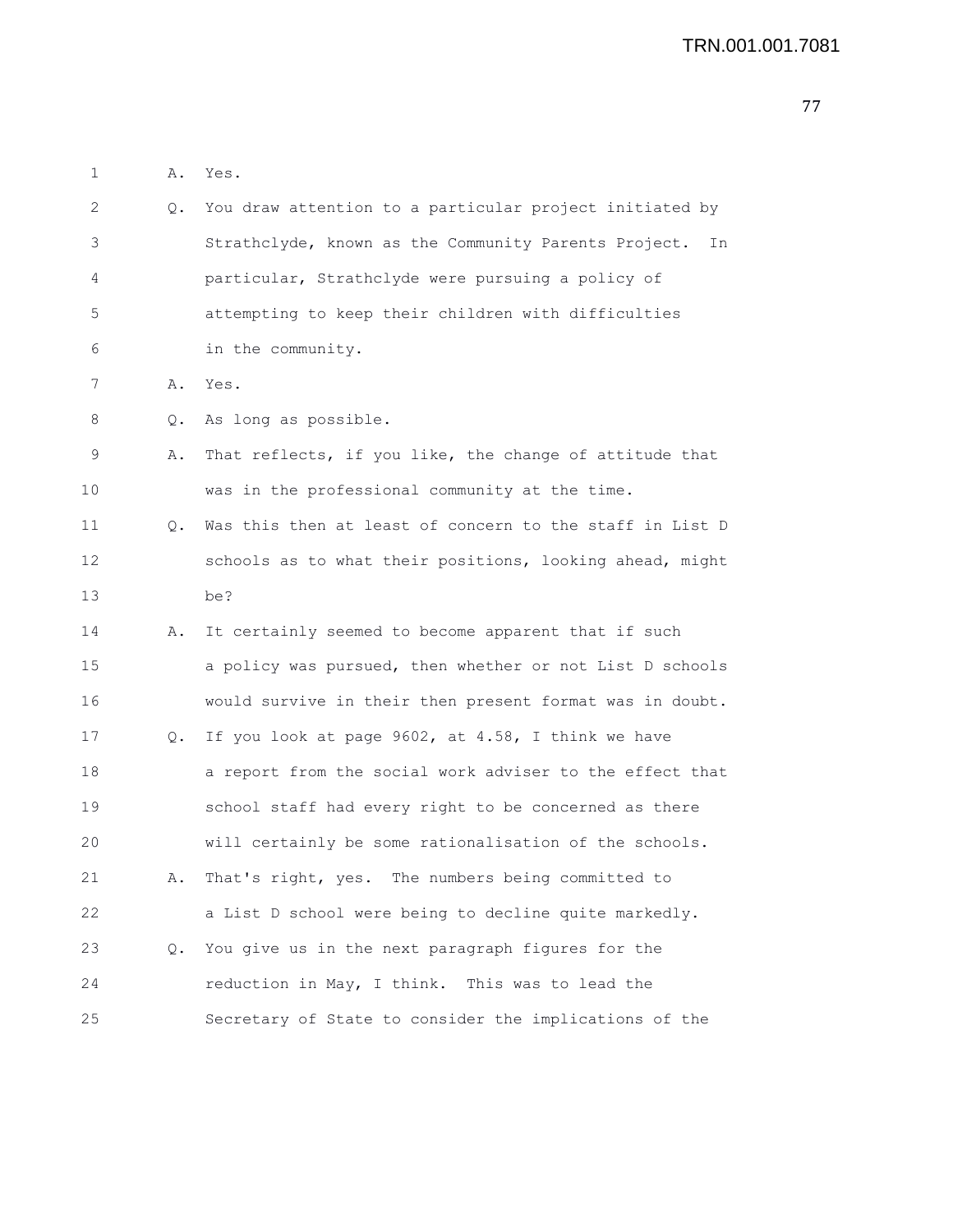| 1  |    | supply of places.                                        |
|----|----|----------------------------------------------------------|
| 2  | Α. | Clearly there were Exchequer issues attached to the      |
| 3  |    | reduction of the number of pupils being sent because     |
| 4  |    | they had these 20 plus schools, which were certainly     |
| 5  |    | costing the Treasury quite a lot of money, and there was |
| 6  |    | an issue then: should there be some rationalisation?     |
| 7  |    | Simply on a cost basis if for no other reason.           |
| 8  | Q. | And at paragraph 4.60, do we see that the                |
| 9  |    | Secretary of State agreed to close St John Bosco's and   |
| 10 |    | St Ninian's?                                             |
| 11 | Α. | That's correct, yes.                                     |
| 12 | Q. | That was in 1981?                                        |
| 13 | Α. | That's right. Certainly, St John Bosco's regional        |
| 14 |    | authority had no wish to use it.                         |
| 15 | Q. | And St Ninian's, that's Fife. Is that Gartmore?          |
| 16 | Α. | Gartmore, Stirling, yes. The Central Regional Council    |
| 17 |    | had made little use of the school.                       |
| 18 | Q. | On page 9603, you provide us with some information       |
| 19 |    | you've obtained from the records in connection with two  |
| 20 |    | List D schools we have looked at before, that's Balgay   |
| 21 |    | and Balgowan, both in Dundee?                            |
| 22 | Α. | Yes.                                                     |
| 23 | Q. | Again, the background is that the roll of both schools   |
| 24 |    | had fallen quite significantly for the reasons you've    |
| 25 |    | discussed?                                               |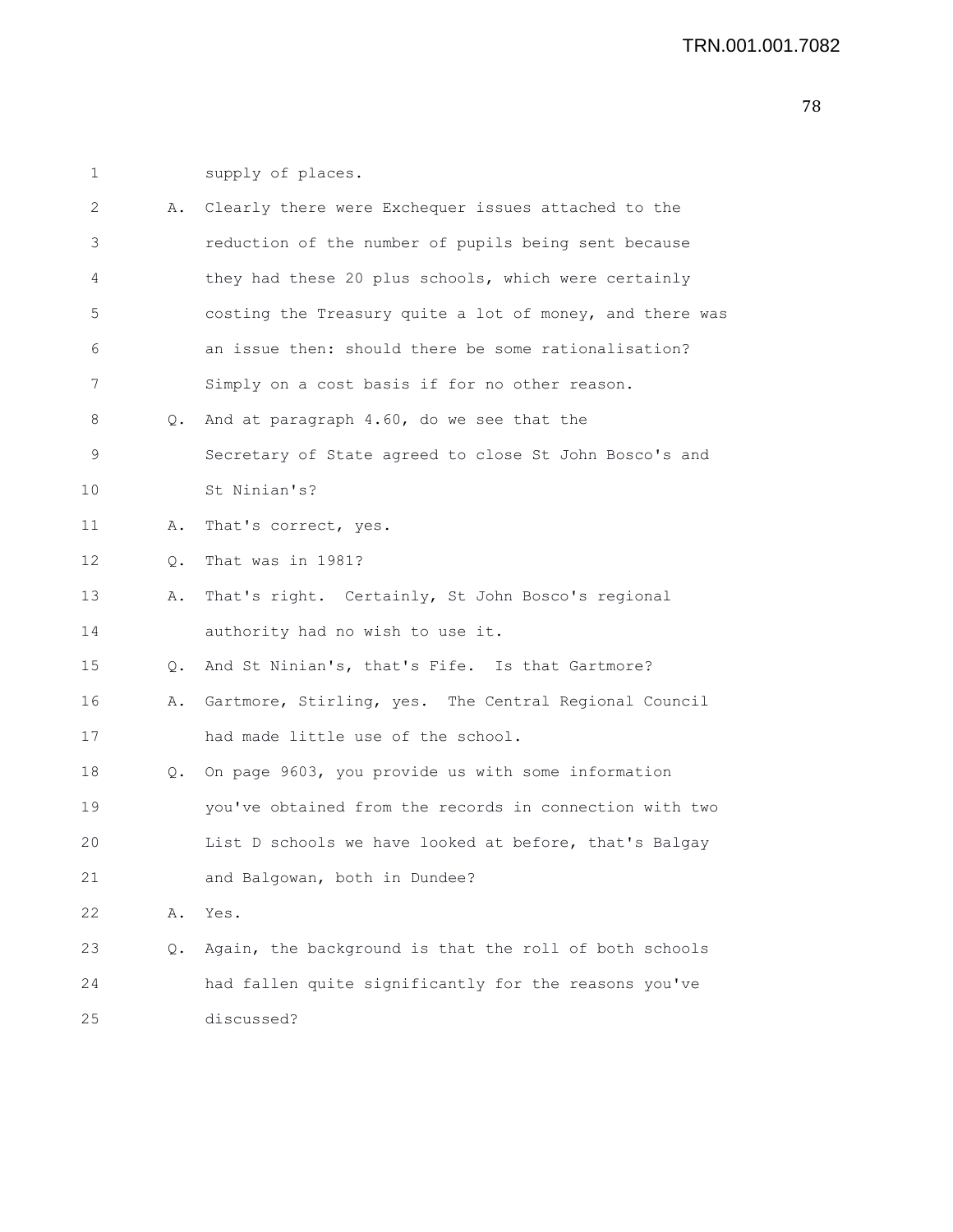| 1  | Α.    | Yes.                                                     |
|----|-------|----------------------------------------------------------|
| 2  | $Q$ . | You also indicate that Balgowan was another school where |
| 3  |       | the issue of corporal punishment had remained high;      |
| 4  |       | is that right?                                           |
| 5  | Α.    | Yes. From the official returns, one has to say.          |
| 6  | Q.    | And do you tell us that in January 1981, after           |
| 7  |       | a disturbance, the deputy Chief Social Work Adviser,     |
| 8  |       | accompanied by a senior social work adviser and an HM    |
| 9  |       | Inspector of Schools, visited Balgowan and provided      |
| 10 |       | certain information as to the conditions?                |
| 11 | Α.    | Yes.                                                     |
| 12 | Q.    | What did they discover?                                  |
| 13 | Α.    | The condition of the bedrooms was extremely drab.        |
| 14 |       | Dreary association rooms. The decaying nature of the     |
| 15 |       | wash and shower rooms. The windows had been smashed.     |
| 16 |       | Even though boards had been put up to protect them, they |
| 17 |       | had been damaged. A door that absconders used had been   |
| 18 |       | nailed up and the general atmosphere was depressive, if  |
| 19 |       | not oppressive, in terms of the relationship between the |
| 20 |       | staff and the young boys.                                |
| 21 | Q.    | I think it's described as a "them and us" attitude?      |
| 22 | Α.    | Yes.                                                     |
| 23 | Q.    | Generally, the report begins by saying:                  |
| 24 |       | "The physical conditions at Balgowan were                |
| 25 |       | appalling."                                              |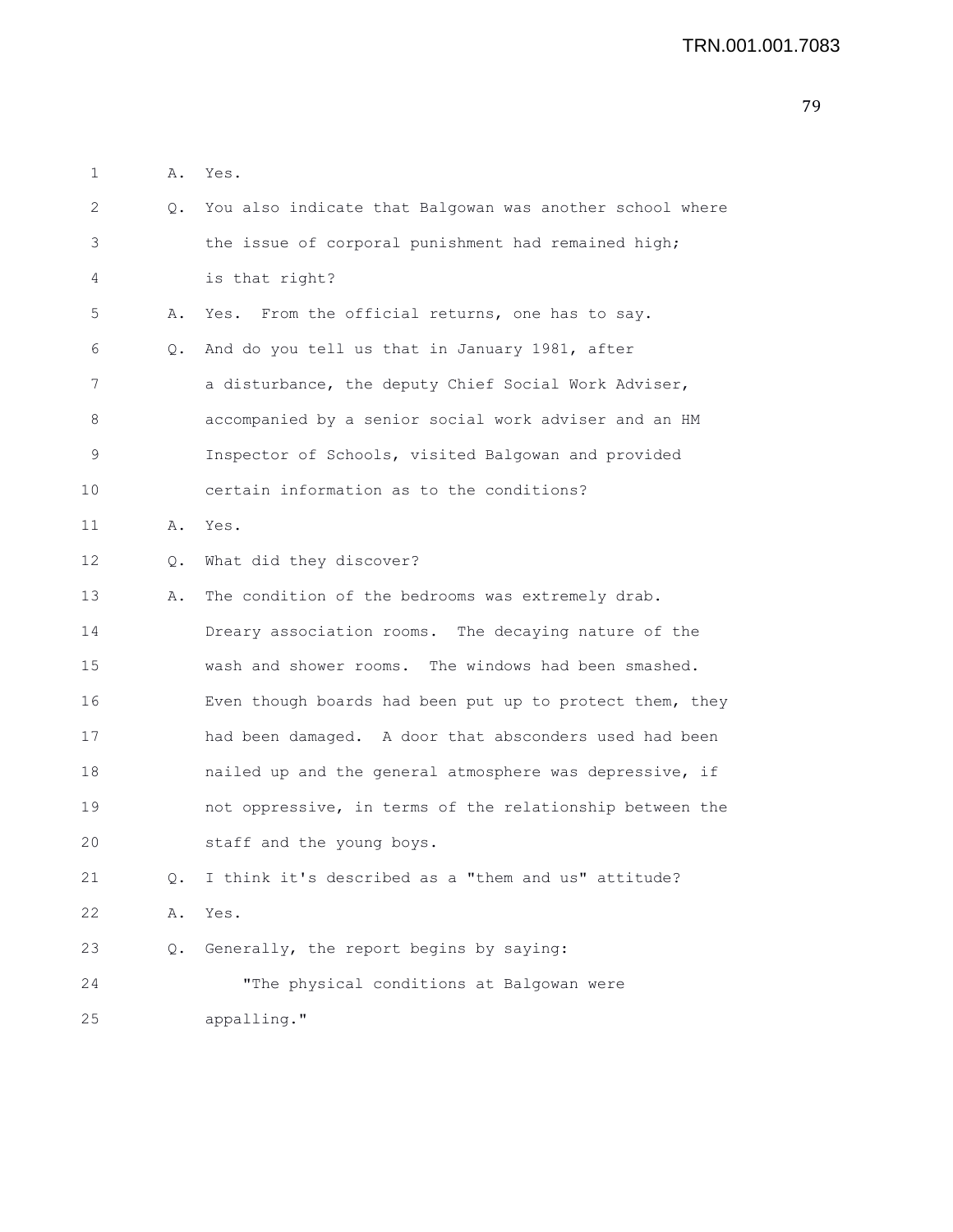| 1  | Α. | Yes.                                                     |
|----|----|----------------------------------------------------------|
| 2  | Q. | So clearly, the physical conditions had been allowed to  |
| 3  |    | become appalling?                                        |
| 4  | Α. | It would appear to be the case. Again, one is dependant  |
| 5  |    | on the retained files at NRS to be able to track back    |
| 6  |    | and establish what a previous report may or may not have |
| 7  |    | indicated.                                               |
| 8  | Q. | This report is a report in January 1981, but there had   |
| 9  |    | been a previous report in 1978.                          |
| 10 | Α. | Yes.                                                     |
| 11 | Q. | And what had that discovered?                            |
| 12 | Α. | That's three years previously. Again, it's not clear     |
| 13 |    | when there had been an earlier report. There was         |
| 14 |    | a degree of satisfaction that there had been some        |
| 15 |    | movement in terms of the provision and the level of      |
| 16 |    | resources, but it would appear that they weren't         |
| 17 |    | entirely satisfied even in 1978.                         |
| 18 | Q. | On the face of it, in 1981, with appalling conditions,   |
| 19 |    | there seems to have been a deterioration, at least in    |
| 20 |    | the physical condition of the school?                    |
| 21 | Α. | Yes.                                                     |
| 22 | Q. | You then look at Balgay and this is in relation to       |
| 23 |    | a report in November 1981, when two HM inspectors        |
| 24 |    | visited the school; is that right?                       |
| 25 | Α. | That's right.                                            |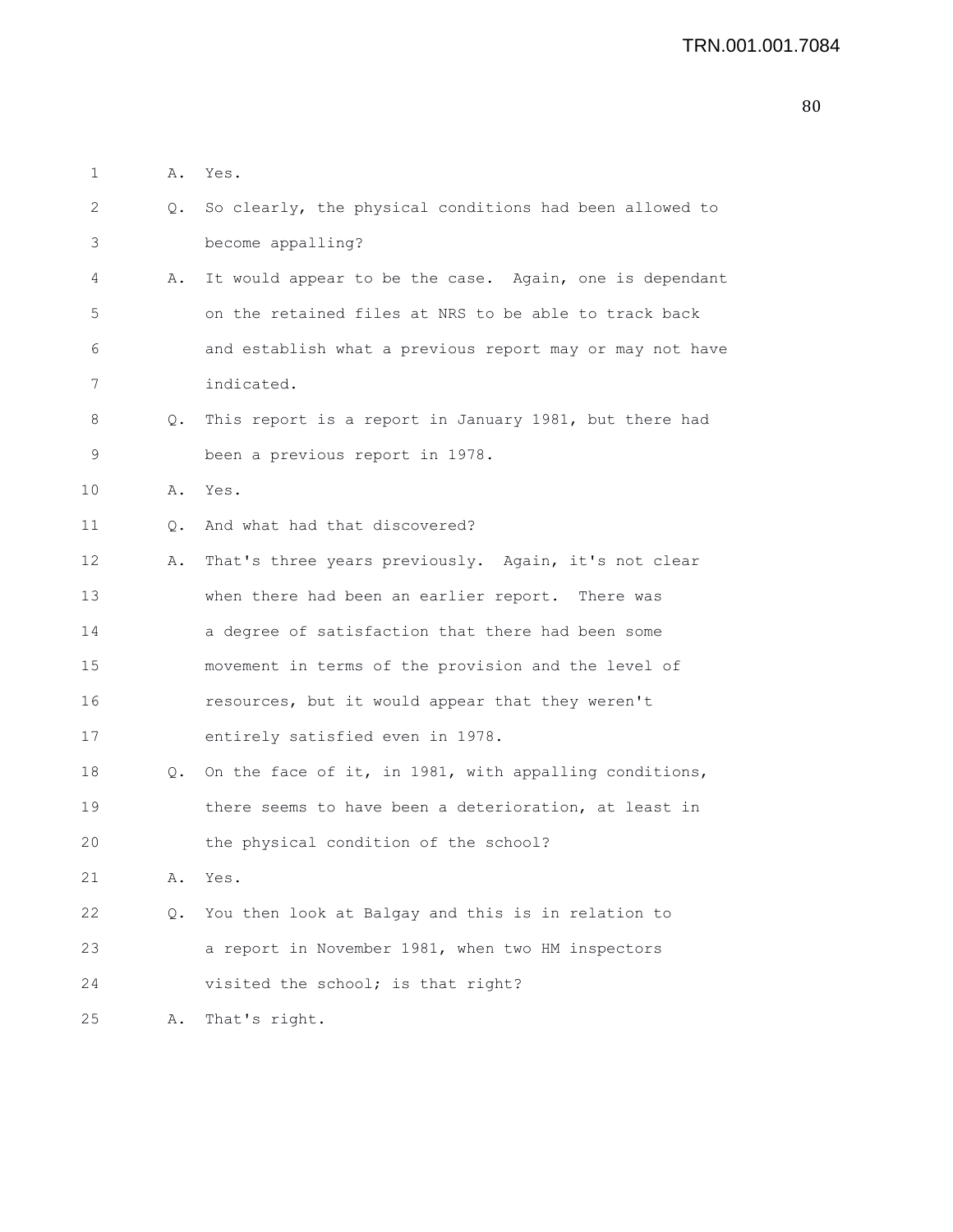1 Q. What did they find when they -- 2 A. They withdrew on the second day as there was 3 a heightened state of unrest amongst the girls. They 4 restated the position that CAS had found in 1976, there 5 was no curriculum plan, and attendance at the majority 6 of classes never rose above 50%. So there appeared to 7 be a complete breakdown, if you like. 8 Q. And this comes out of the report of November 1981? 9 A. Yes. 10 Q. I just want to look at one paragraph in that report. 11 Again, it's not very clear on the screen. 12 SGV.001.002.4155. If I turn to the next page, 4156. 13 There's a list of the worrying features, including 14 attendance at classes, which you have just mentioned, 15 and girls expressing their dissatisfaction and storming 16 out of classes, and they were allowed to go, I think is 17 what's been recorded? 18 A. Yes. 19 Q. At 4.2.3 we read: 20 "Behaviour in all classes, except the three 21 practical ones seen, was poor. Girls threw tantrums, 22 shouted out, used obscene language freely, grabbed books 23 from each other and threw things around. In one class 24 the inspector had to retire when rubbers and rulers 25 began to fall around him."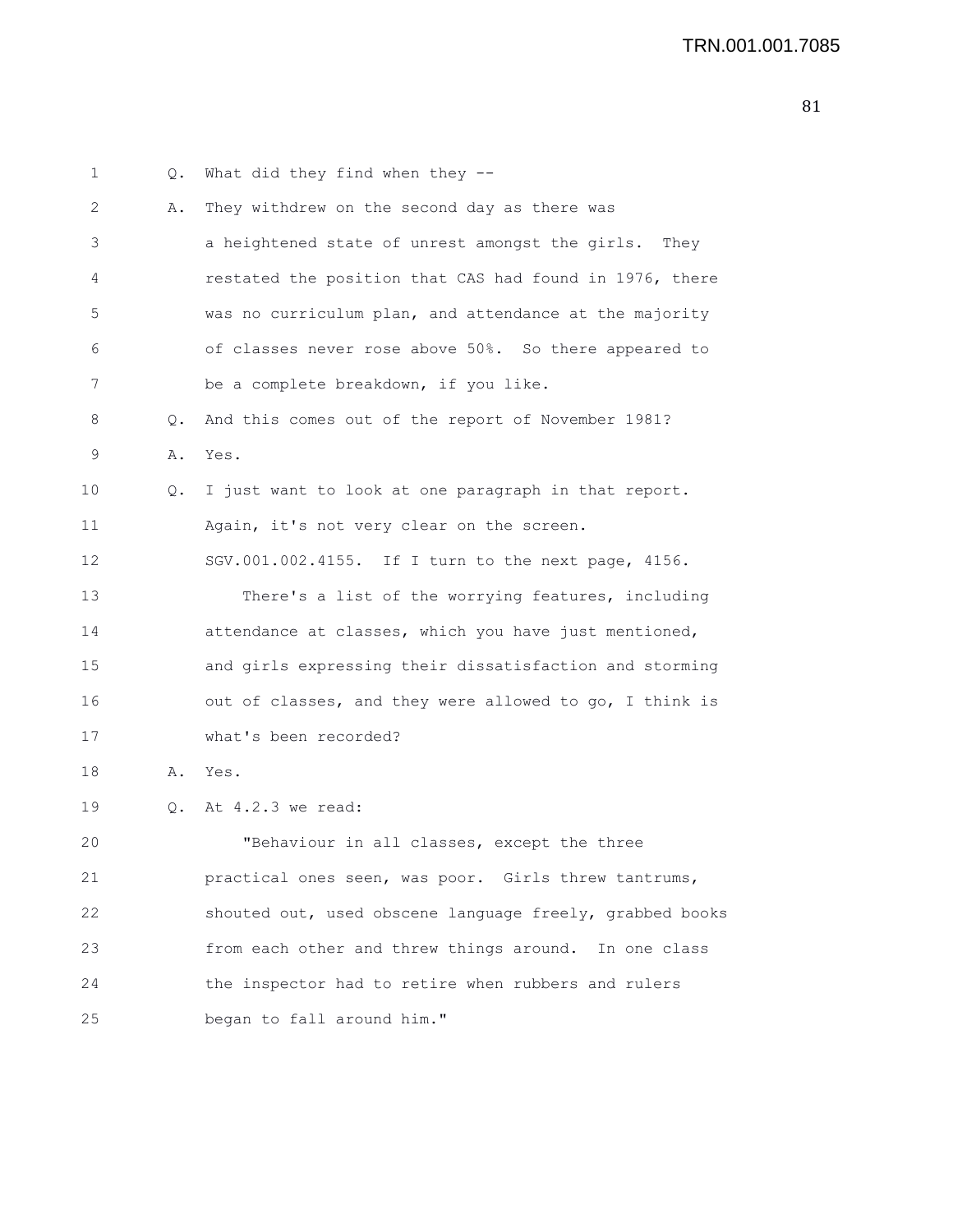| 1  |    | I think that's the background to why they had to         |
|----|----|----------------------------------------------------------|
| 2  |    | withdraw from the school?                                |
| 3  | Α. | Yes.                                                     |
| 4  | Q. | It's a fairly depressing picture?                        |
| 5  | Α. | It's extremely depressing.                               |
| 6  | Q. | And what happened then? Because I think you tell us      |
| 7  |    | that there was some plan that Balgowan and Balgay would  |
| 8  |    | merge?                                                   |
| 9  | Α. | Yes. The parliamentary Undersecretary of State was       |
| 10 |    | advised to tone down any announcement of a merger, that  |
| 11 |    | the regime was not tolerable, and the parliamentary      |
| 12 |    | Undersecretary of State at that time agreed that there   |
| 13 |    | should be no movement to bring matters to a head, but    |
| 14 |    | that, if you like, CAS, Social Work Services Group and   |
| 15 |    | education inspectors should not allow matters to drift.  |
| 16 | Q. | Yes. What then happened subsequently?                    |
| 17 | Α. | The Social Work Services Group met the Balgay managers,  |
| 18 |    | the headmaster. The HM Inspector of Schools accepted     |
| 19 |    | that numbers had fallen, clearly, and that it was        |
| 20 |    | obvious that social work departments, Children's Panels, |
| 21 |    | were sending children who were more highly disturbed to  |
| 22 |    | List D schools than previously and that it was generally |
| 23 |    | an older age group than 10 years previously.             |
| 24 | О. | Did matters come to some sort of a head when the         |
| 25 |    | headmaster at Balgay assumed the headship of Balgowan?   |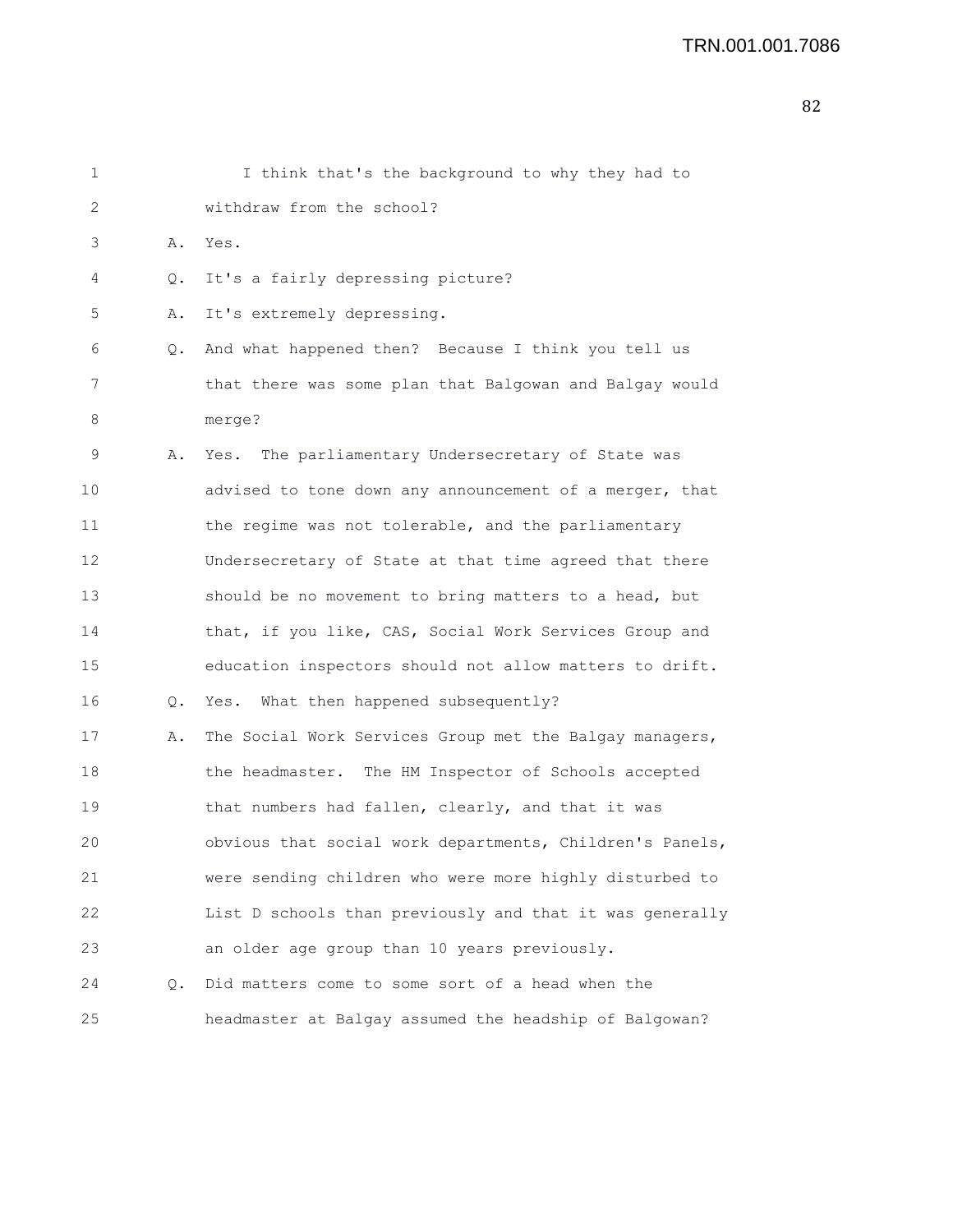| 1  |    | You talk about this at paragraph 4.65?                   |
|----|----|----------------------------------------------------------|
| 2  | Α. | Yes.                                                     |
| 3  | Q. | The previous headmaster at Balgowan had been declared    |
| 4  |    | redundant?                                               |
| 5  | Α. | That's right, yes. The two boards had been disbanded,    |
| 6  |    | a new board for both schools established, though the     |
| 7  |    | schools remained physically separate. The issue then     |
| 8  |    | arose that at Balgowan the boys were on the roof,        |
| 9  |    | causing considerable damage. A social work adviser was   |
| 10 |    | authorised to visit the school, though, as he heard from |
| 11 |    | his own sources that the boys were on the roof, had      |
| 12 |    | already decided to travel, without being authorised to   |
| 13 |    | travel.                                                  |
| 14 | Q. | What did he say in his report?                           |
| 15 | Α. | He clearly was extremely depressed by what he saw, that  |
| 16 |    | the school building, the physical state of it, would do  |
| 17 |    | nothing to improve their view of life. Large bedroom     |
| 18 |    | facility. Ugly partitions. An attempt to introduce       |
| 19 |    | a unit-style accommodation that clearly failed. He felt  |
| 20 |    | that it was the result of the managers themselves not    |
| 21 |    | really appreciating perhaps how care of children had     |
| 22 |    | altered in the previous decade.                          |
| 23 | Q. | What he says in the report, and this is a report         |
| 24 |    | of October 1982, on page 9606 is:                        |
| 25 |    | "I saw little in the main school building that would     |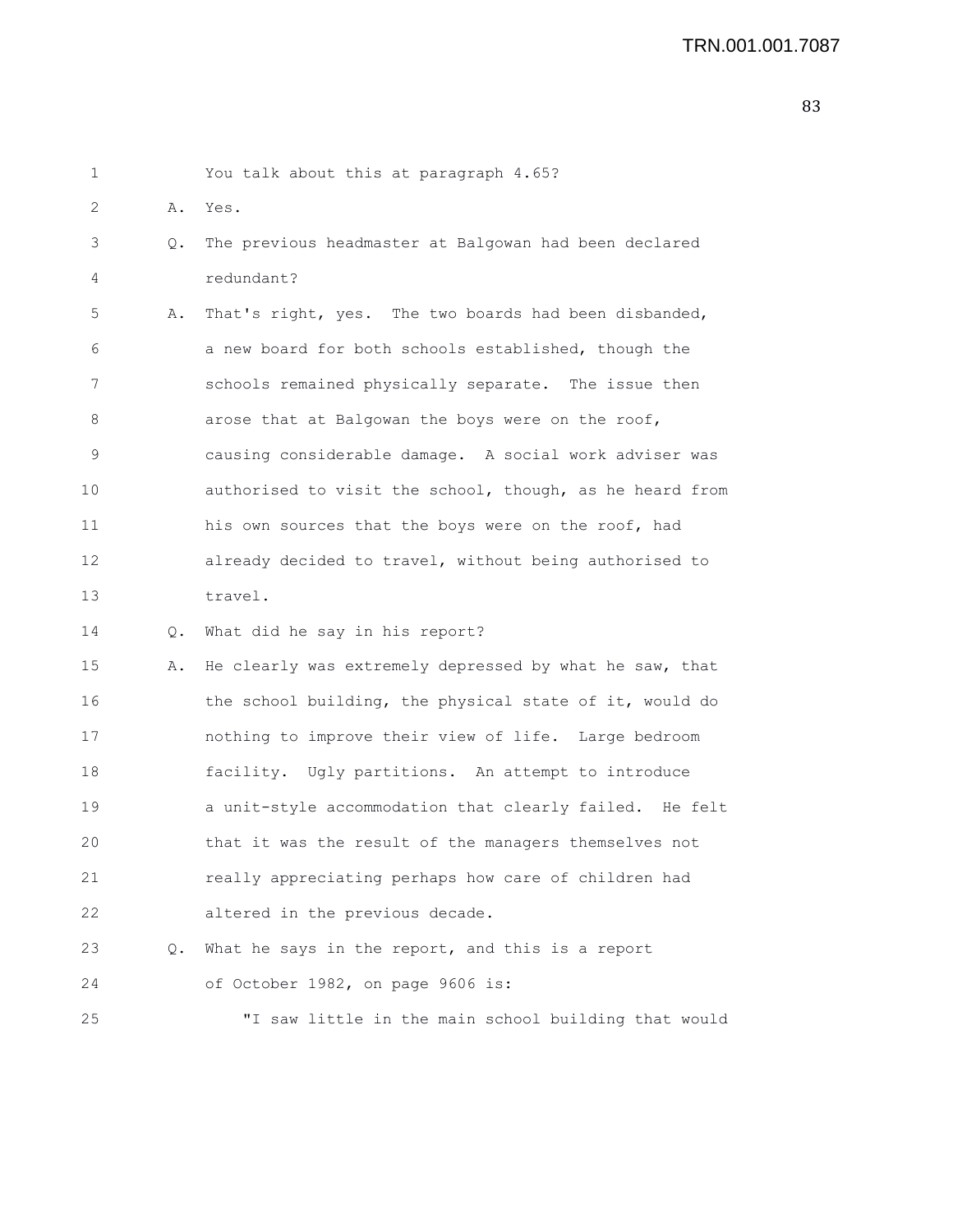| 1  |    | do anything for children other than diminish their sense |
|----|----|----------------------------------------------------------|
| 2  |    | of worth."                                               |
| 3  | Α. | That's right, yes.                                       |
| 4  | Q. | He goes on to say how he made other comments:            |
| 5  |    | "This type of provision is a condemnation of the         |
| 6  |    | managers who could tolerate it."                         |
| 7  | Α. | Yes.                                                     |
| 8  | Q. | He goes on to say:                                       |
| 9  |    | "I had little impression of participation by staff       |
| 10 |    | and when later some of the boys went on the roof, there  |
| 11 |    | seemed to be an inability to do much about it."          |
| 12 | Α. | This is certainly not the Wellington type<br>Yes.        |
| 13 |    | approach, as we've seen previously, which may have       |
| 14 |    | failed but at least was child-centred.                   |
| 15 | Q. | Again we see here, as we have seen previously, that on   |
| 16 |    | the face of it, the school building or environment has   |
| 17 |    | been allowed to deteriorate to the extent seen by the    |
| 18 |    | inspector?                                               |
| 19 | Α. | Yes. I'm afraid the records don't provide enough         |
| 20 |    | information on the extent to which this particular       |
| 21 |    | institution, its managers, sought capital grants to      |
| 22 |    | alter the school and introduce new forms of              |
| 23 |    | accommodation.                                           |
| 24 |    | Is it the case that, otherwise, they were<br>LADY SMITH: |
| 25 |    | dependant on the per capita money coming in? A payment   |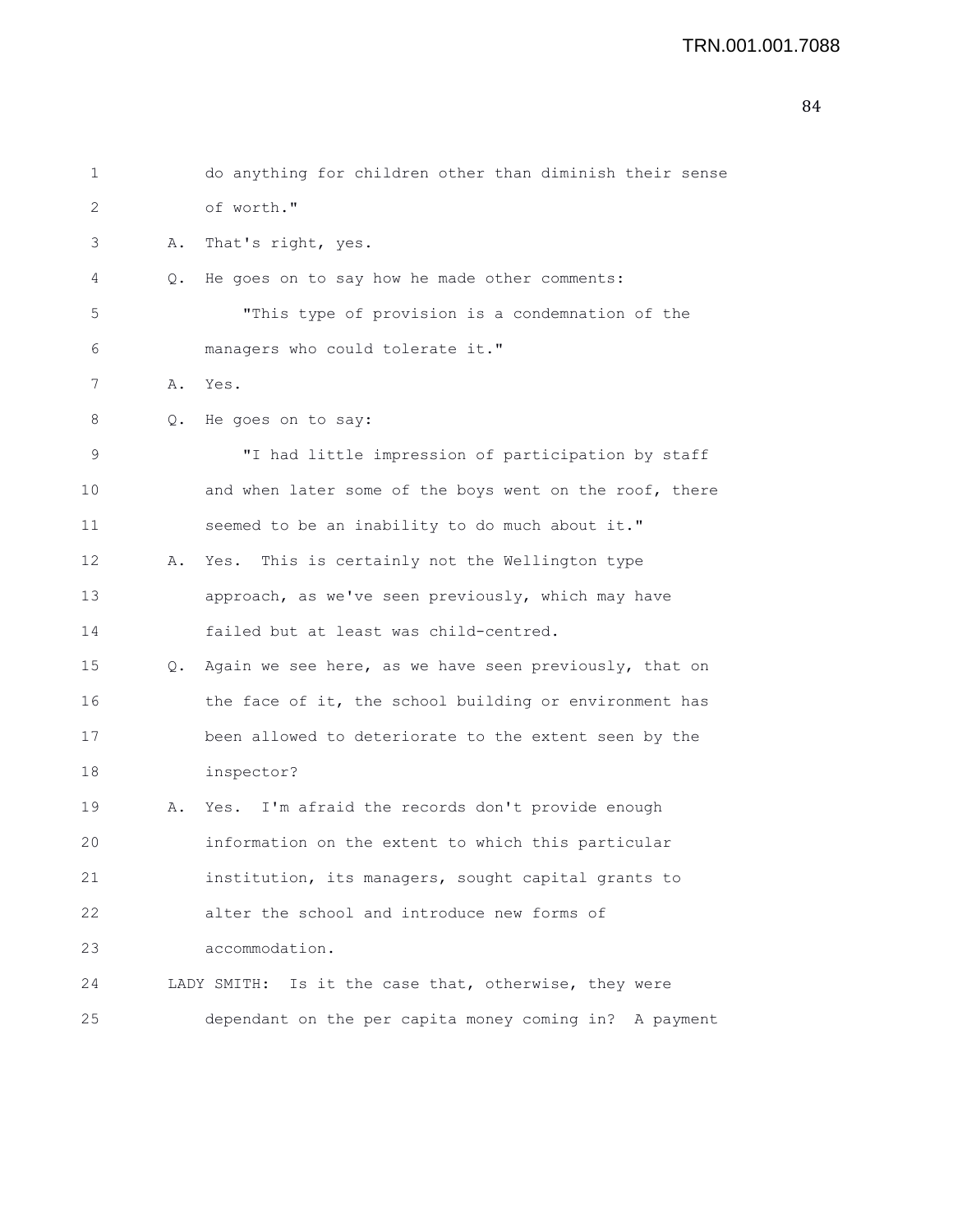1 per child?

| 2  | Α. | Per capita money coming in would pay for running costs,   |
|----|----|-----------------------------------------------------------|
| 3  |    | it would not necessarily pay for capital improvements.    |
| 4  |    | LADY SMITH: And if the number of children being placed in |
| 5  |    | the school was reducing, that source of income would in   |
| 6  |    | turn be reducing?                                         |
| 7  | Α. | That source of income would impact on your ability to     |
| 8  |    | recruit staff.                                            |
| 9  |    | LADY SMITH: Yes.                                          |
| 10 |    | MR MacAULAY: The headmaster is referred to on page 9607,  |
| 11 |    | where, according to what he said to the inspectors, some  |
| 12 |    | of the staff were potentially good, others who had long   |
| 13 |    | experience in working in a hierarchical situation where   |
| 14 |    | discipline problems were passed up the line found it      |
| 15 |    | difficult when left to fall back on their own resources.  |
| 16 | Α. | Yes.                                                      |
| 17 | Q. | In dealing with acting out children. And he goes on to    |
| 18 |    | say:                                                      |
| 19 |    | "One or two members of staff he felt were quite           |
| 20 |    | unsuitable and showed a dislike and contempt for the      |
| 21 |    | boys."                                                    |
| 22 |    | One just wonders, if that were the case, why did          |
| 23 |    | they remain in their positions.                           |
| 24 | Α. | Well, we're not told. He or she clearly believes          |
| 25 |    | there's some dissonance between understanding childcare   |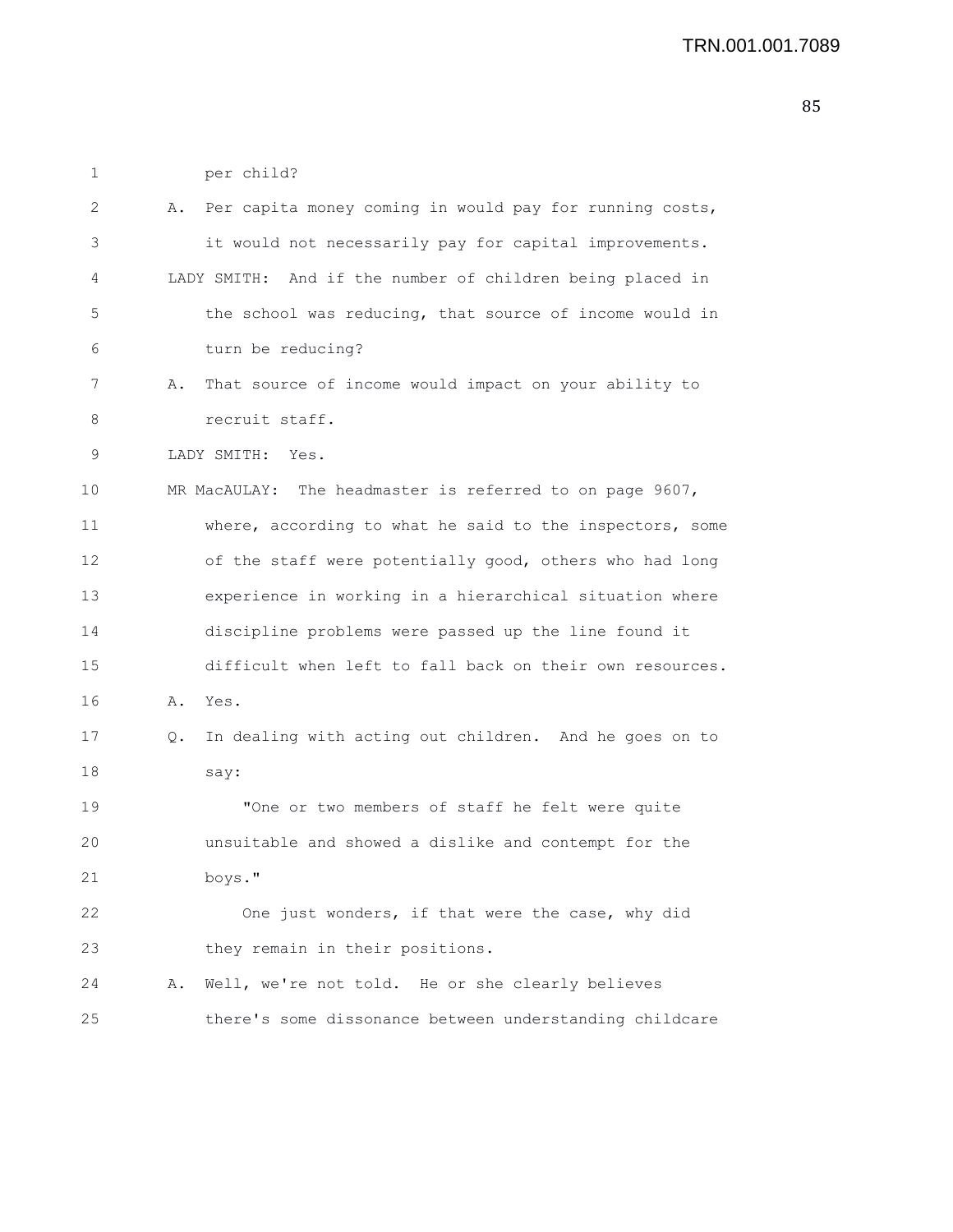1 practice in the 1980s as opposed to perhaps in the 2 1960s, and I think to me, there's an inference that that 3 school had not moved on and was recruiting staff whose 4 experience and understanding was of a more authoritarian 5 regime. 6 Q. The headmaster cites one member of staff who overtly 7 sterilised cutlery before eating with the boys? 8 A. Yes, I think that indicates the dissonance between the 9 staff and the boys. 10 Q. I think there was another rooftop incident during the 11 inspection and the report goes on to say that: 12 "The roof has provided a traditional method of 13 protest for the boys." 14 Is that correct? 15 A. Yes. 16 Q. I think the inspector met two of the boys, as he put it, 17 in a rather nasty lavatory. Do you see that? 18 A. Yes. So he is clearly talking to the boys in this 19 particular school. And the headmaster indicated that 20 their home visit would still be on, even although they 21 had demonstrated their unhappiness, and that the 22 headmaster's view was that corporal punishment did not 23 deter the rooftop tradition. 24 Q. Do we then learn at paragraph 4.67 that Tayside Regional 25 Council, the local authority, had refused to place boys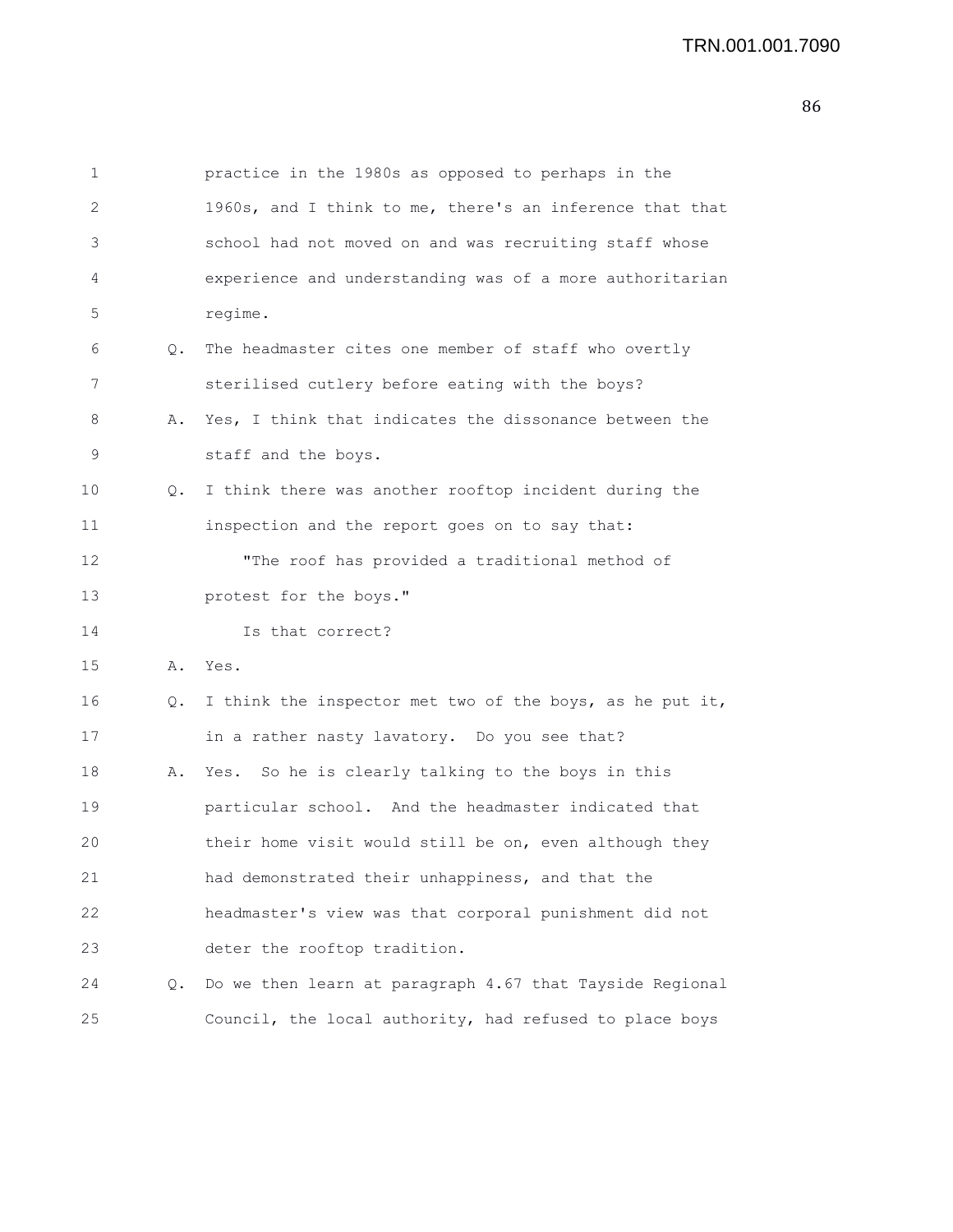| 1  |    | at Balgowan?                                             |
|----|----|----------------------------------------------------------|
| 2  | Α. | Yes, that's right.                                       |
| 3  | Q. | And do we then read at paragraph 4.68 on page 9608 that  |
| 4  |    | the Secretary of State announced his decision to         |
| 5  |    | withdraw Balgowan's certificate of approval in February  |
| 6  |    | 1983?                                                    |
| 7  | Α. | That's right.                                            |
| 8  | Q. | Was that in response to what was discovered in the       |
| 9  |    | report that we've just been looking at?                  |
| 10 | Α. | I think Balgowan was added to the list of<br>Yes.        |
| 11 |    | suggested withdrawals of registration as a result of the |
| 12 |    | decline in numbers.                                      |
| 13 | Q. | You have at paragraph 4.69, professor, a discussion on   |
| 14 |    | the use of corporal punishment in List D schools.<br>You |
| 15 |    | then make reference to the Campbell and Cosans case.     |
| 16 | Α. | Yes.                                                     |
| 17 | Q. | That in due course corporal punishment was abolished in  |
| 18 |    | Scottish schools.                                        |
| 19 | Α. | That's right.                                            |
| 20 | Q. | What happened in approved schools?                       |
| 21 | Α. | There was clearly some discussion as to whether the      |
| 22 |    | decision also affected List D schools. The advice was    |
| 23 |    | that even although you could regard it as                |
| 24 |    | children's homes, because they are educational           |
| 25 |    | establishments and offering schooling, the ruling also   |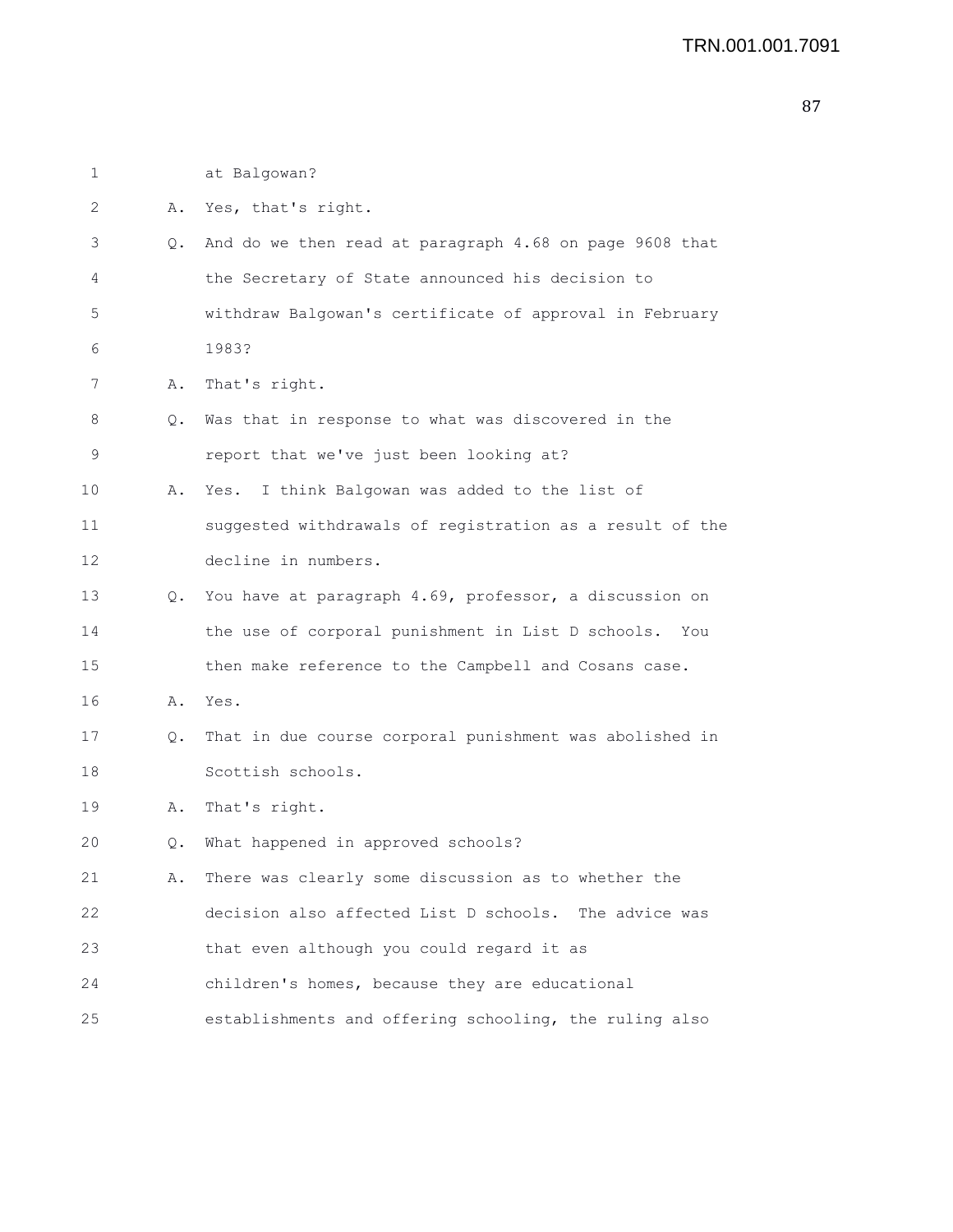1 applied to List D schools. 2 Q. And what was the consequence of that advice? 3 A. The consequence was that a survey was undertaken at the 4 time as to the extent of corporal punishment in List D 5 schools and that only three by 1983 were still using 6 corporal punishment, Rossie, St Andrew's and 7 St Philip's, and that the reduction in corporal 8 punishment appeared to be the result of the work of the 9 senior social work adviser, who had responsibility for 10 residential establishments, impressing on headmasters 11 and managers on moving towards the abolition of corporal 12 punishment. This was the same senior social work 13 adviser who was brought in from the English classifying 14 school in 1970. So this was someone who had a long 15 experience of working in approved schools before coming 16 to Scotland. 17 Q. And do you note at paragraph 4.70, 9609 to 9610, that as 18 a result of further social work adviser work, the SWSG 19 reported later in 1983 that all List D schools had 20 agreed to cease the use of corporal punishment? 21 A. Yes, that's correct. So it had been abolished before it 22 was formally abolished in ordinary state schools in 23 Scotland. 24 Q. Do we note on top of page 9609 that Strathclyde Regional 25 Council, and this is a reference to 1983, had already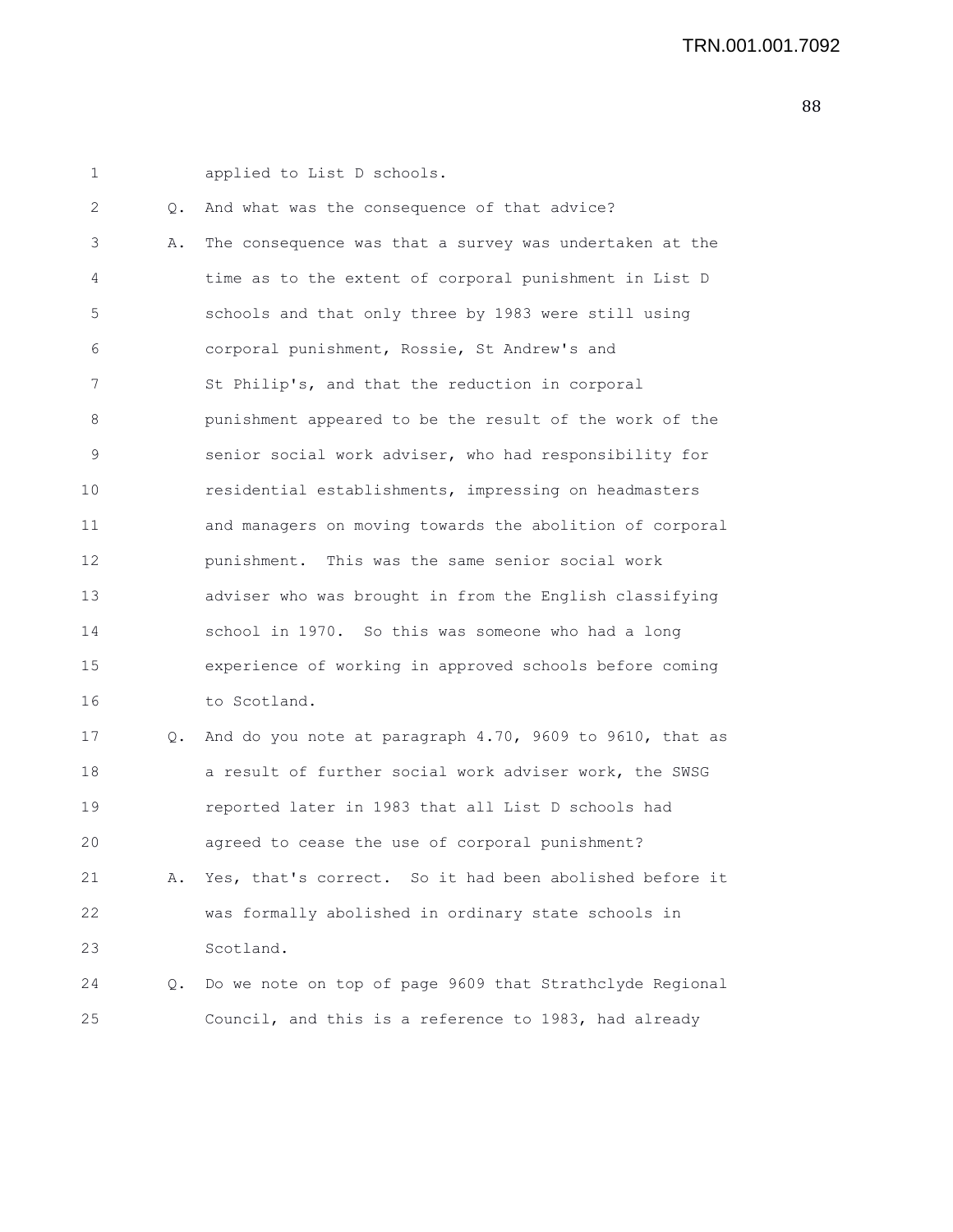| 1  |       | formally abolished its use in its children's homes,      |
|----|-------|----------------------------------------------------------|
| 2  |       | assessment centres, and two List D schools, and the      |
| 3  |       | majority of other regional authorities except Tayside    |
| 4  |       | had either similarity abolished or, in practice,         |
| 5  |       | refrained from its use?                                  |
| 6  | Α.    | That's right, yes.                                       |
| 7  | Q.    | Can I then take you to your review of this particular    |
| 8  |       | section. Can you take us through that?                   |
| 9  | Α.    | What's important, I think, to realise from the post-1975 |
| 10 |       | position is the establishment of much larger social work |
| 11 |       | departments within local authorities than had previously |
| 12 |       | existed. You no longer had your small, rather large      |
| 13 |       | boroughs, which were quite actually small, such as       |
| 14 |       | Arbroath, responsible for childcare practice, and that   |
| 15 |       | all but the two island communities in the Western Isles  |
| 16 |       | were a substantial size, and therefore they could and    |
| 17 |       | did seek to restructure their social work services,      |
| 18 |       | including social work services for children, according   |
| 19 |       | to more professional understanding of childcare.         |
| 20 |       | At the same time, the number of professionally           |
| 21 |       | qualified social workers increased to the extent that    |
| 22 |       | virtually everybody who was engaged in the provision of  |
| 23 |       | childcare by 1984 was a qualified social worker.         |
| 24 | $Q$ . | Deaths in care, you talk about --                        |
| 25 | Α.    | Deaths in care, yes. As a result of that particular      |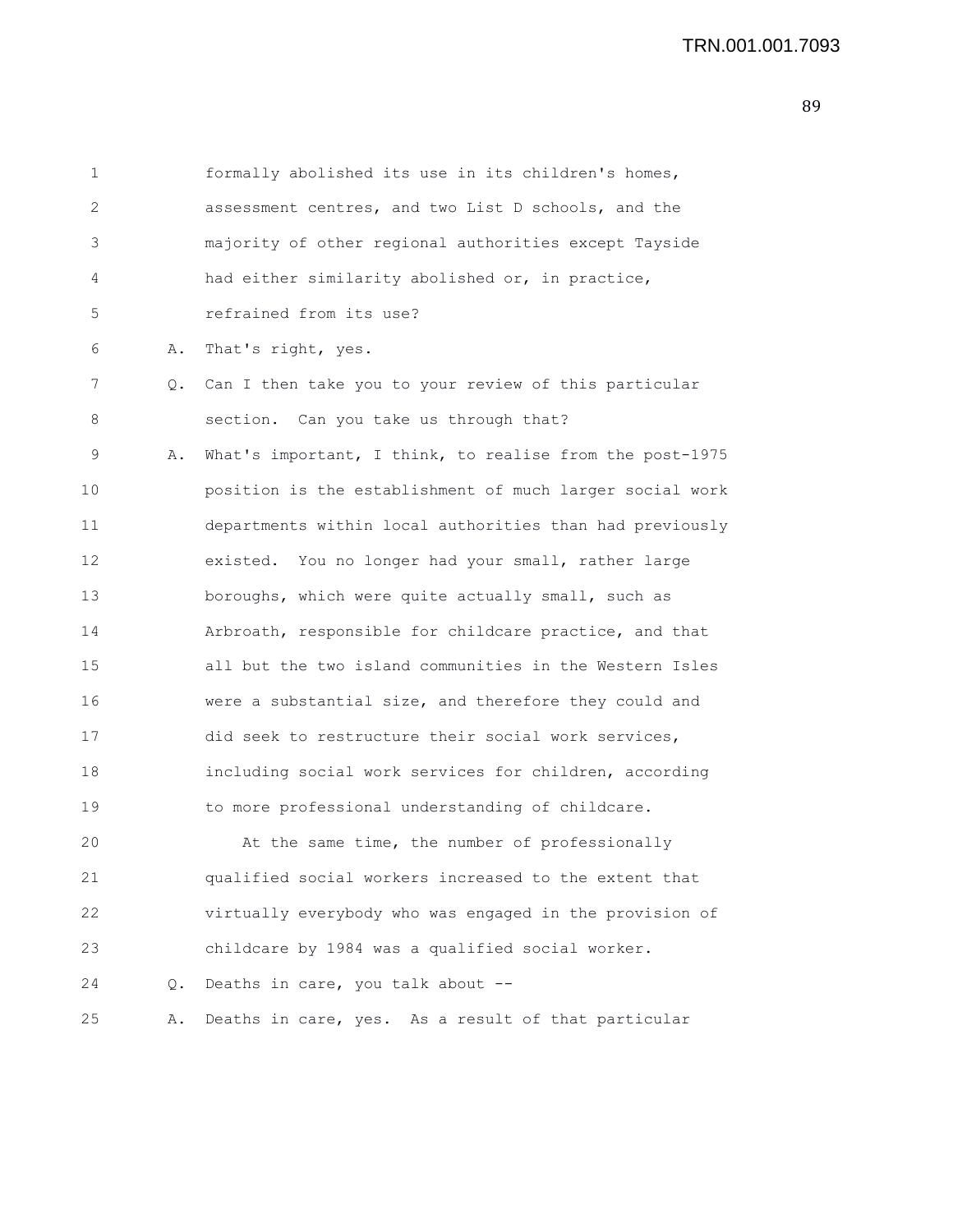1 Perth inquiry, the 1970 procedures were reemphasised 2 with an emphasis on inter-professional and inter-agency 3 collaboration and that local authority social work 4 departments should establish an at risk register, which 5 would appear to be the case from the retained files at 6 NRS.

7 The aim of CAS was to continue to improve the 8 quality of service by providing high quality advice. 9 It's also the case that CAS was no longer involved 10 in the inspection of voluntary children's homes or even 11 local authority children's homes and it was assuming 12 a more coordinated role in discussing with the national 13 children's charities how they could take their services 14 forward, such as at Quarriers. And from what 15 I understand, the other national agencies for children 16 at that period.

17 Certainly it was noted that in Aberlour, and it's 18 the only case I have discovered so far, so I just don't 19 know whether it was typical, the CAS advisers confirmed 20 that the registering authority did inspect on an annual 21 basis and would appear to have been satisfied with the 22 provision of care that Aberlour actually provided. 23 Q. And we touched upon this at the beginning, but the other 24 voluntary homes or children's homes or local authority 25 homes that we might be interested in, you have found no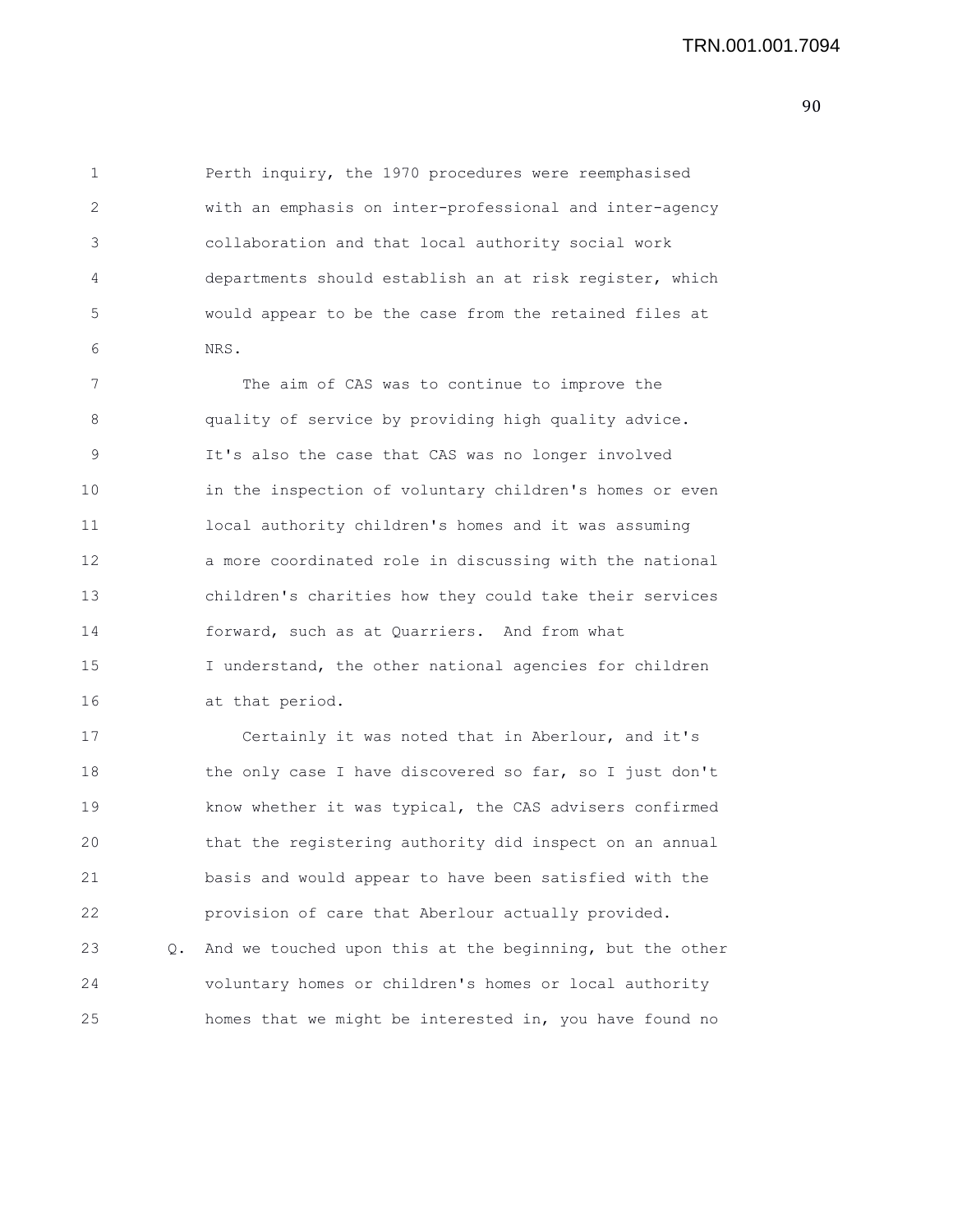| 1  |    | inspection reports in the records you've looked at?       |
|----|----|-----------------------------------------------------------|
| 2  | Α. | There's no indication from any of the records that<br>No. |
| 3  |    | such reports were being received centrally, at least as   |
| 4  |    | a matter of course.                                       |
| 5  | Q. | As you point out, CAS did remain responsible for the      |
| 6  |    | inspection of List D schools as they had in the previous  |
| 7  |    | period?                                                   |
| 8  | Α. | Yes, that's right, and continued to inspect them and      |
| 9  |    | continued to inspect them in some detail, as you've       |
| 10 |    | seen, sometimes in joint collaboration with the           |
| 11 |    | HM Inspector of Schools.                                  |
| 12 | Q. | We've certainly seen reports for places like              |
| 13 |    | Dr Guthrie's, Balgowan, Balgay, Geilsland, Rossie.        |
| 14 | Α. | Yes.                                                      |
| 15 | Q. | Of course, over this period there was 25 or thereabouts,  |
| 16 |    | 26, List D schools?                                       |
| 17 | Α. | That's right.                                             |
| 18 | Q. | Clearly there are List D schools in relation to which no  |
| 19 |    | inspection reports are to be found in the records?        |
| 20 | Α. | I think there are, but they don't reveal any particular   |
| 21 |    | issues.                                                   |
| 22 | Q. | I see.                                                    |
| 23 | Α. | One could pull up other inspection reports from some of   |
| 24 |    | the other schools, but they don't reveal the issues that  |
| 25 |    | are being revealed here, particularly the use of          |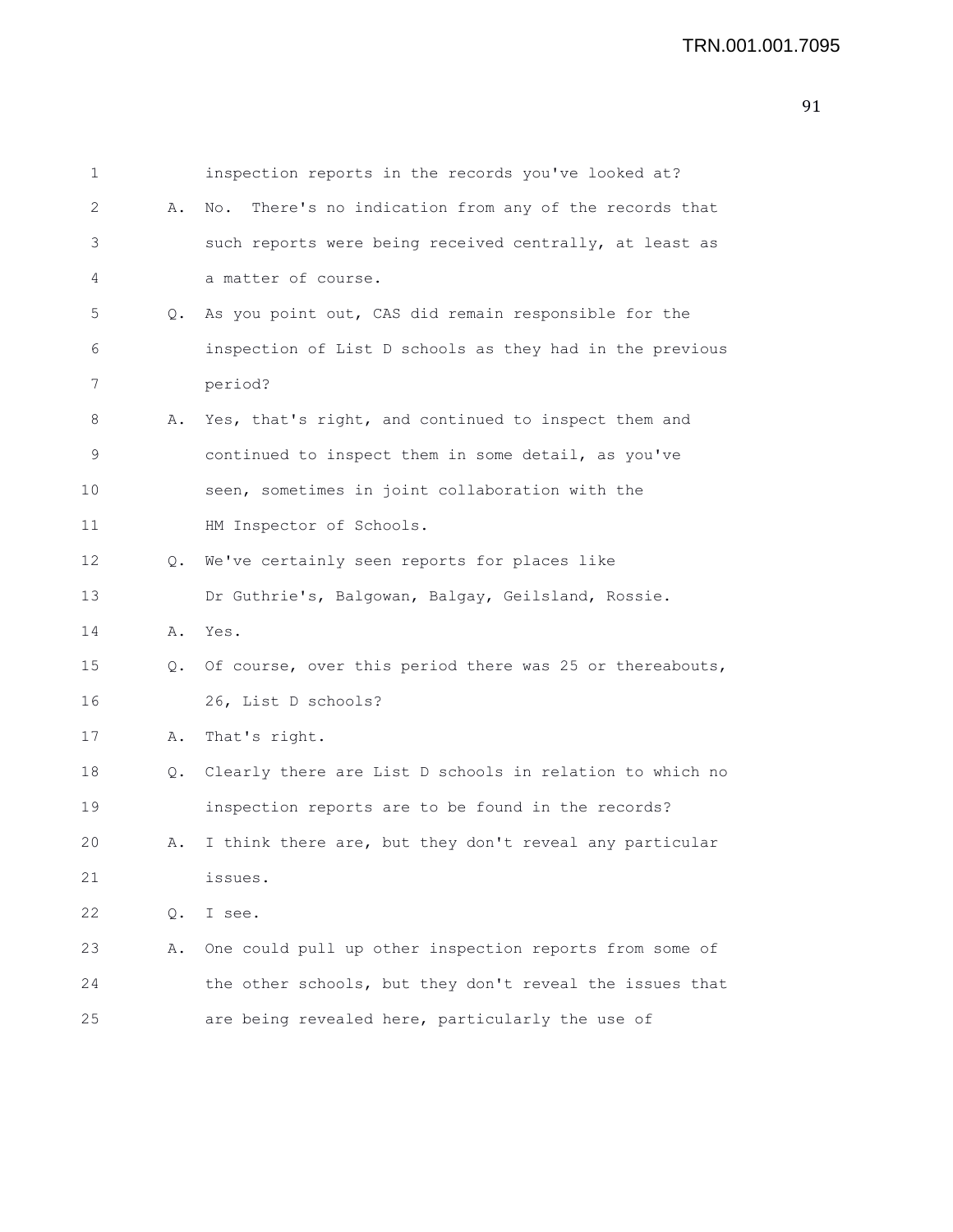| ۰. |  |
|----|--|
|    |  |
|    |  |
|    |  |

corporal punishment.

| 2  | Q.            | I think that clarifies the position.                     |
|----|---------------|----------------------------------------------------------|
| 3  |               | Then you talk about the philosophy adopted by the        |
| 4  |               | headmaster at Wellington and the liberal approach that   |
| 5  |               | you mentioned.                                           |
| 6  | Α.            | That clearly caught the eye of CAS and the Chief<br>Yes. |
| 7  |               | Social Work Adviser and that that was the direction of   |
| 8  |               | change that they wished any residential accommodation    |
| 9  |               | should move towards: a child-centred approach, even      |
| 10 |               | although it would appear that the staffing arrangements  |
| 11 |               | and perhaps the building itself were not conducive       |
| 12 |               | towards that more child-centred approach.                |
| 13 | Q.            | Conversely, of course, we had what was discovered in the |
| 14 |               | records about the use of handcuffs.                      |
| 15 | Α.            | Yes.                                                     |
| 16 | Q.            | And I think you use the word disbelief, total disbelief, |
| 17 |               | among CAS that this practice would be in existence.      |
| 18 | Α.            | That's right. As to why they hadn't known that           |
| 19 |               | handcuffs were being used, there's no particular         |
| 20 |               | explanation, but it was certainly the case that          |
| 21 |               | certainly by that particular period, the late 1970s,     |
| 22 |               | they felt that the majority of List D schools should be  |
| 23 |               | moving towards a more child-centred approach, away from  |
| 24 |               | the authoritarian regimes that had existed previously.   |
| 25 | $Q_{\bullet}$ | Can we then move on to section 5 of the report, the      |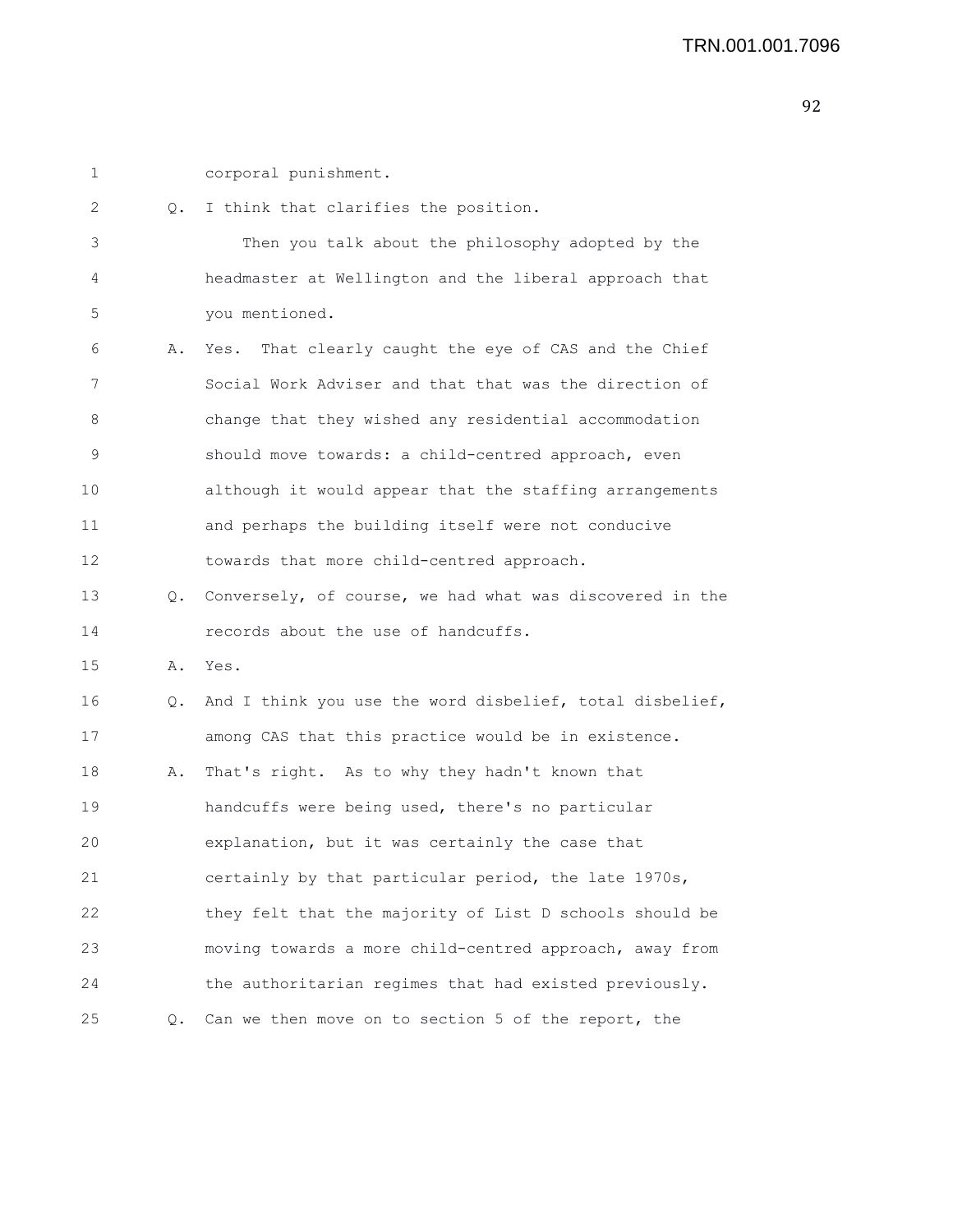| 1  |       | period involving the Central Advisory Service from 1985 |
|----|-------|---------------------------------------------------------|
| 2  |       | to 1992. As you tell us in the introduction, this       |
| 3  |       | section covers the work of CAS after the decision to    |
| 4  |       | transfer responsibility for funding legislation and     |
| 5  |       | inspection of the List D schools to local authorities.  |
| 6  | Α.    | Yes.                                                    |
| 7  | Q.    | So we've moved on from where we were, and we'll look at |
| 8  |       | this in a moment. You'll say it also covers its work    |
| 9  |       | in relation to residential establishments, deaths of    |
| 10 |       | children in care, and the provision of non-residential  |
| 11 |       | care, especially in relation to child abuse. You also   |
| 12 |       | review limitations of the existing social work          |
| 13 |       | legislation on the central authority's ability to       |
| 14 |       | conduct inspections and reviews of local authority      |
| 15 |       | children's services.                                    |
| 16 | Α.    | Yes.                                                    |
| 17 | Q.    | So that gives us an indication of where you're going    |
| 18 |       | here.                                                   |
| 19 | Α.    | The last section is designed to ensure the inquiry is   |
| 20 |       | aware that the officials at the time were aware of the  |
| 21 |       | limitations of their inspectorial duties and their      |
| 22 |       | ability to induce change that they thought necessary.   |
| 23 | $Q$ . | Well, under the heading "Residential Establishments",   |
| 24 |       | you again mention the decline in the use of residential |
| 25 |       | accommodation for the care of children, and once again  |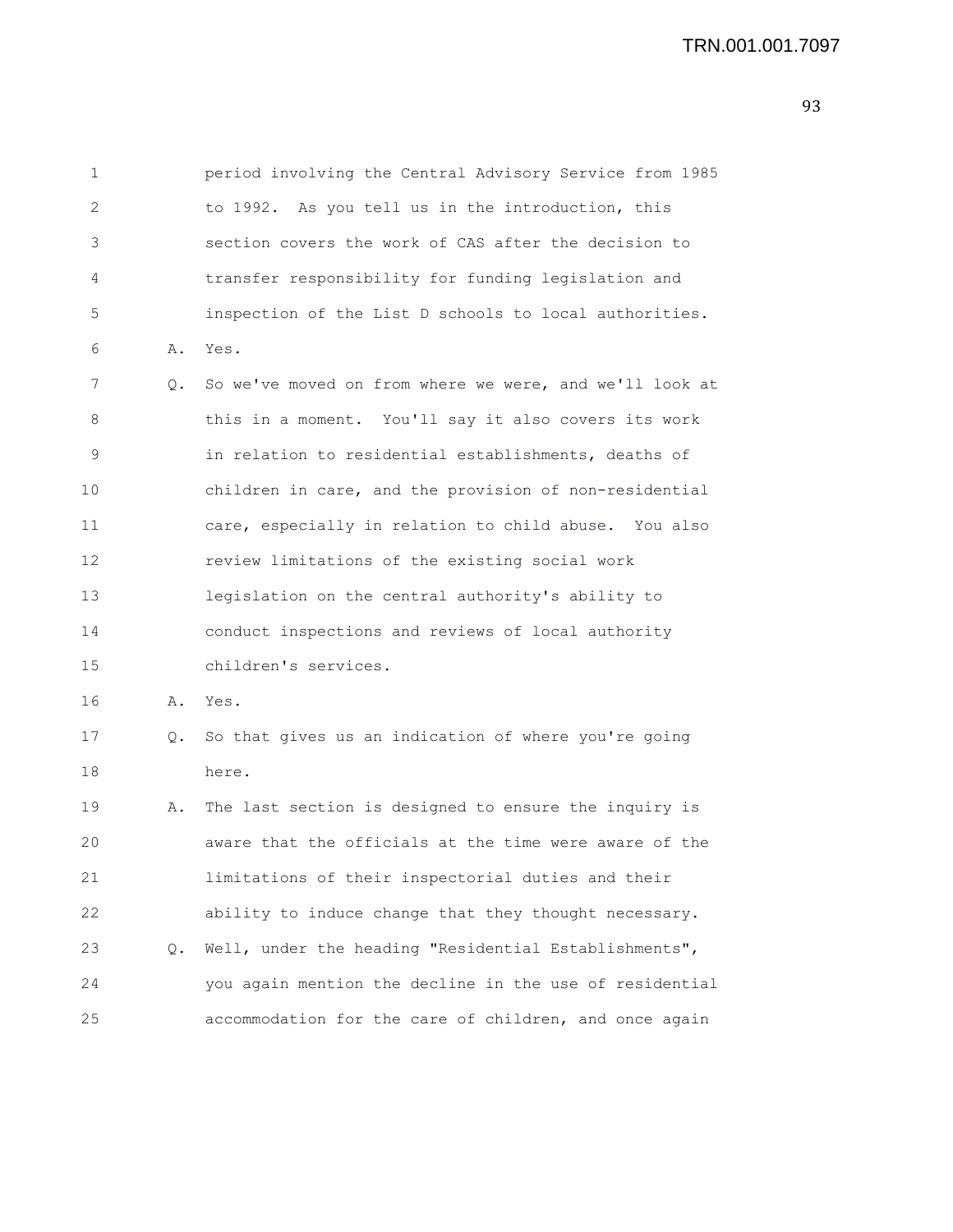| 1  |    | you provide some figures. So by 1986, the registered     |
|----|----|----------------------------------------------------------|
| 2  |    | accommodation in List D schools had fallen from 1,585    |
| 3  |    | places to 857, with a 75% occupancy. So again, the       |
| 4  |    | numbers are coming down quite significantly.             |
| 5  | Α. | Significantly, yes.                                      |
| 6  | Q. | And then you come to the Secretary of State's            |
| 7  |    | announcement in 1985, at 5.2, page 9613. Can you         |
| 8  |    | summarise what was being said now?                       |
| 9  | Α. | Essentially, the issues that were raised in 1971/72, and |
| 10 |    | as you've seen in 1976 with the Secretary of State's     |
| 11 |    | response in Parliament, had been answered to some        |
| 12 |    | extent, that in fact List D schools effectively no       |
| 13 |    | longer existed in the way that they had. Therefore the   |
| 14 |    | financial issues attached to the transference of control |
| 15 |    | could pass from the Treasury to local authorities, and   |
| 16 |    | given the small number of places available it was only   |
| 17 |    | a slight adjustment of the rate support grant that was   |
| 18 |    | required, and the local authority associations at the    |
| 19 |    | time really didn't have a problem with the additional    |
| 20 |    | guarantee that was being provided.                       |
| 21 | Q. | I'll put the excerpt from Hansard on the screen again    |
| 22 |    | because it's reasonably legible. That's at               |
| 23 |    | SGV.001.002.4305.                                        |
| 24 |    | It's dated 6 June 1985 and in the second paragraph,      |
| 25 |    | after having considered the views in previous            |
|    |    |                                                          |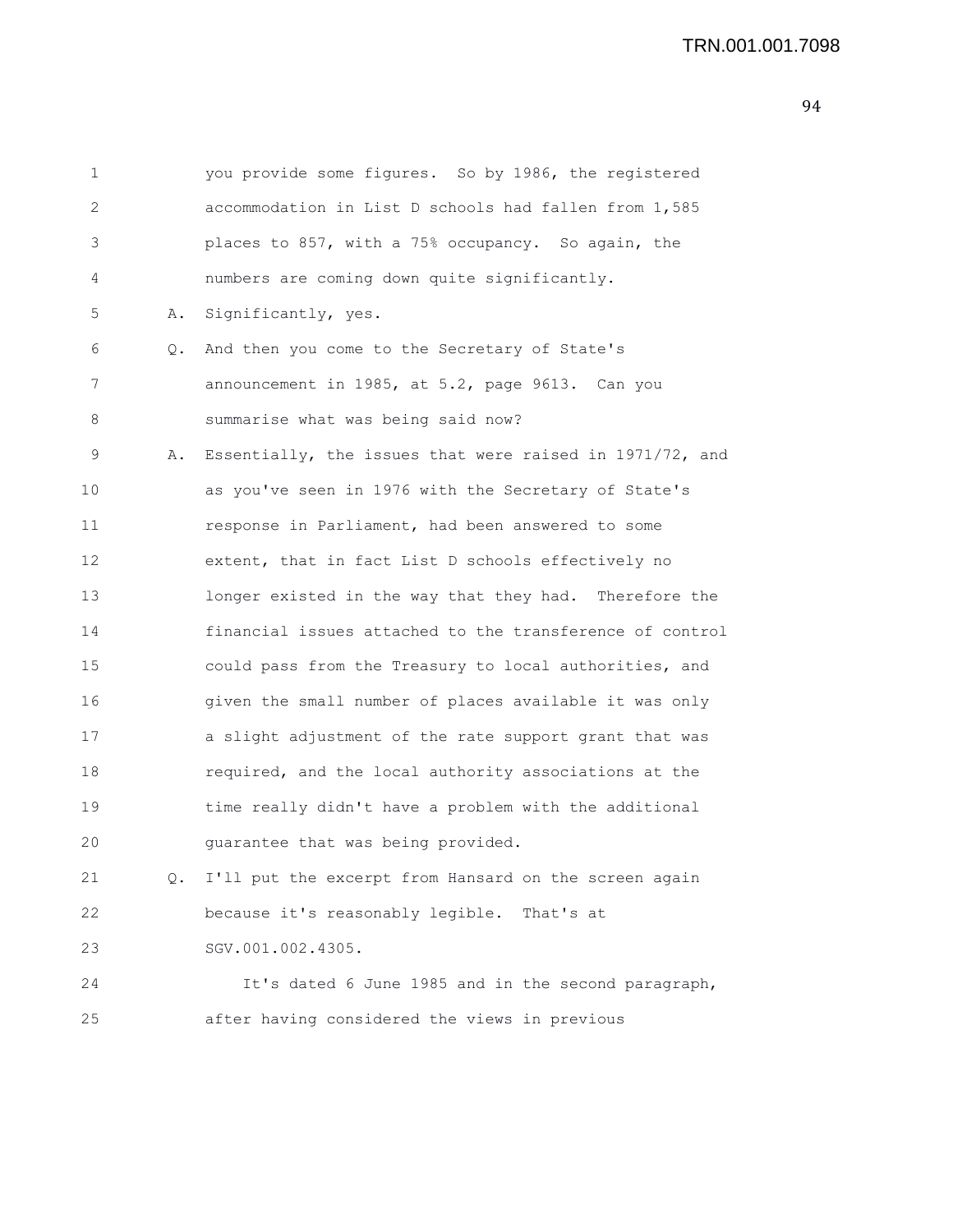1 discussions, he goes on to say:

2 "I have reached the conclusion that the schools 3 should continue to remain under their present voluntary 4 management but that closer association with local 5 authorities would be advantageous. Progress in this 6 direction will be impeded so long as my department is 7 involved directly in funding and day-to-day operation of 8 the schools. I have decided that regional and islands 9 authorities should assume full responsibility for 10 meeting the costs of maintaining at the schools children 11 for whom they are directly responsible and at that 12 grants representing half those costs currently paid by 13 my department to the schools should be withdrawn with 14 effect from 31 March 1986." 15 So that's his decision, it's over to you, local 16 authorities, to manage these schools? 17 A. Yes. This is what is termed a placed question that the 18 Secretary of State wished to announce the decision and 19 it had clearly taken some months of discussion with the 20 local authorities and the voluntary managers as to the 21 future direction. But given as the number in the List D 22 schools had declined significantly, the position of the 23 voluntary managers had significantly weakened. 24 Q. You mentioned funding and he goes on to say in the 25 second paragraph that he did propose to take that into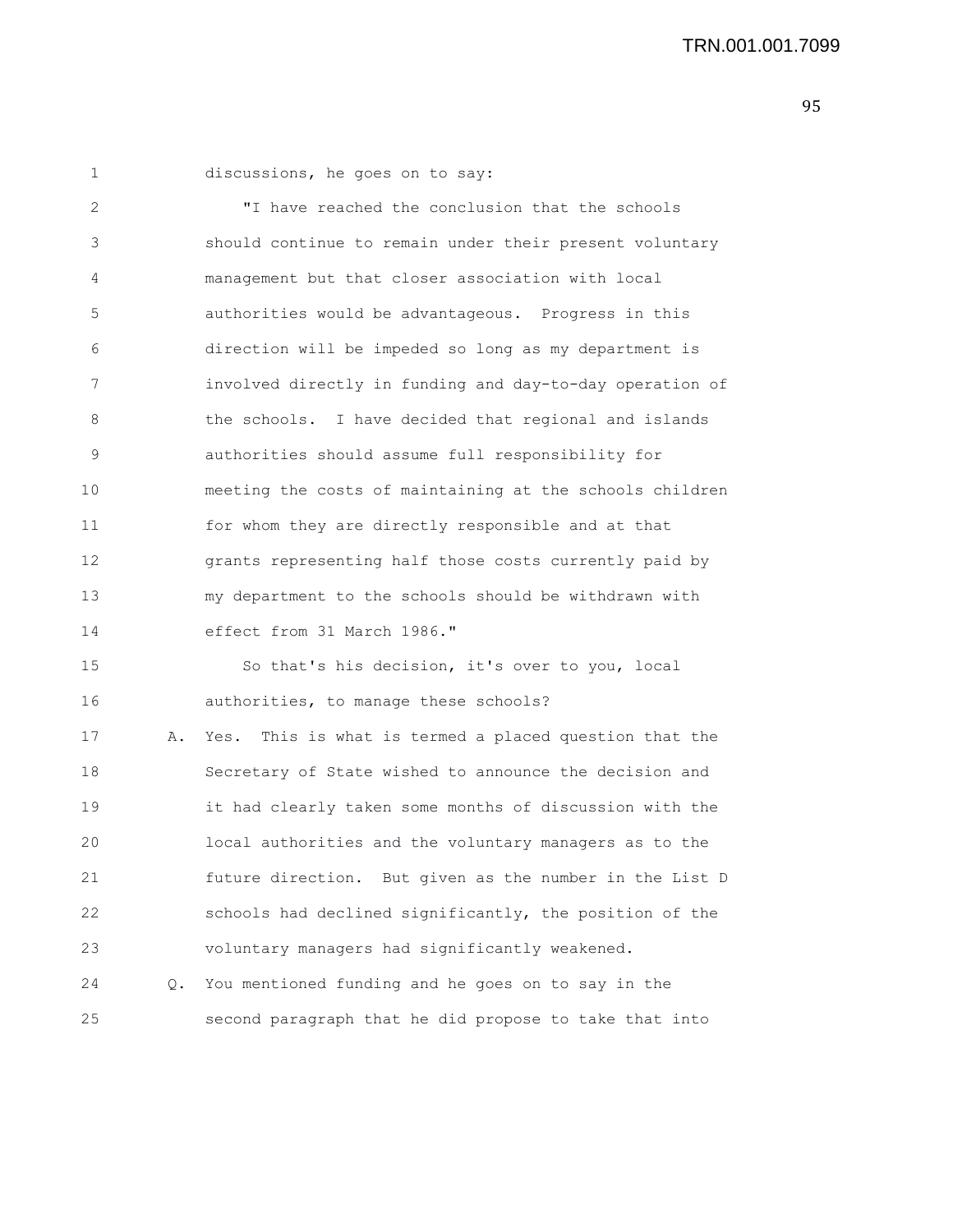1 account in the next rate support grant settlement by 2 increasing both aggregate Exchequer grant and relevant 3 expenditure by the full amount of the estimated increase 4 in their expenditure. 5 A. That's right, yes. 6 Q. But he goes on to say: 7 "I also propose to continue direct funding to the 8 managers of Rossie School Montrose, and St Mary's 9 Kenmure, Bishopbriggs, under section 10 of the 1968 Act 10 since these schools are mainly secure establishments and 11 have a specialised function as well as accepting 12 children from the whole of Scotland." 13 Now, do we take from that that although the 14 inspectorial functions in respect of List D schools 15 generally had passed over to local authorities, that CAS 16 retained an inspectorial function for secure units? 17 A. That's right, and they were no longer called List D 18 schools, they were called secure units, or in fact they 19 were just called schools. 20 Q. Yes, residential schools? 21 A. Residential schools under the control of Central 22 Government. That is because, as I say in the report, 23 they had a specialised function, in some cases under, 24 I think it's section 413 of the 1975 -- one of the 1975 25 Acts, as an alternative to imprisonment.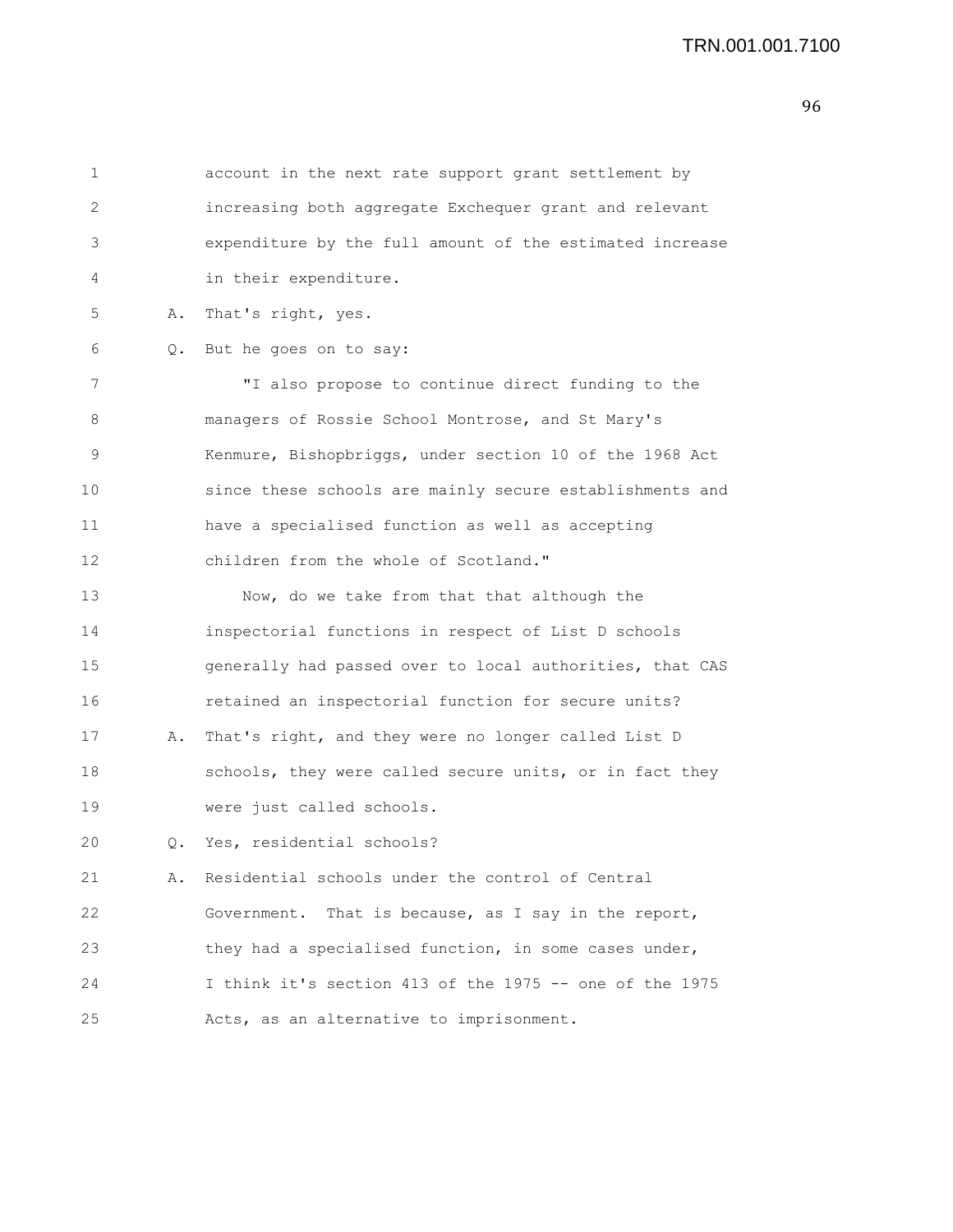| 1  | 0. | Yes. Section 413 is the section that deals with the      |
|----|----|----------------------------------------------------------|
| 2  |    | courts dealing with children other than sending them to  |
| 3  |    | prison.                                                  |
| 4  | Α. | That's right, yes. They could send them to Rossie or to  |
| 5  |    | St Mary's Kenmure.                                       |
| 6  | Q. | Were these the only two secure units of this type?       |
| 7  | Α. | At that time they were the only two secure units,        |
| 8  |    | although I think Kerelaw had a very small secure unit    |
| 9  |    | facility.                                                |
| 10 | Q. | What about Larchgrove? That was a remand home?           |
| 11 | Α. | That was an assessment centre.                           |
| 12 | Q. | Yes.                                                     |
| 13 | Α. | I'm not sure that existed by this time, or at least I've |
| 14 |    | got no reference to it. But that significant difference  |
| 15 |    | is that they were children who required specialist care. |
| 16 | Q. | Do you note at the end of paragraph 5.2 at page 9614     |
| 17 |    | that by 1991, only 14 of the previous List D schools     |
| 18 |    | remained open?                                           |
| 19 | Α. | Yes, that's right.                                       |
| 20 | Q. | Again, one assumes that these would be in different      |
| 21 |    | regional authorities, but clearly List D schools that    |
| 22 |    | had been there previously in previous regional           |
| 23 |    | authorities are not there?                               |
| 24 | Α. | Were no longer there.                                    |
| 25 | Q. | So we are limited to the authorities, are we, that would |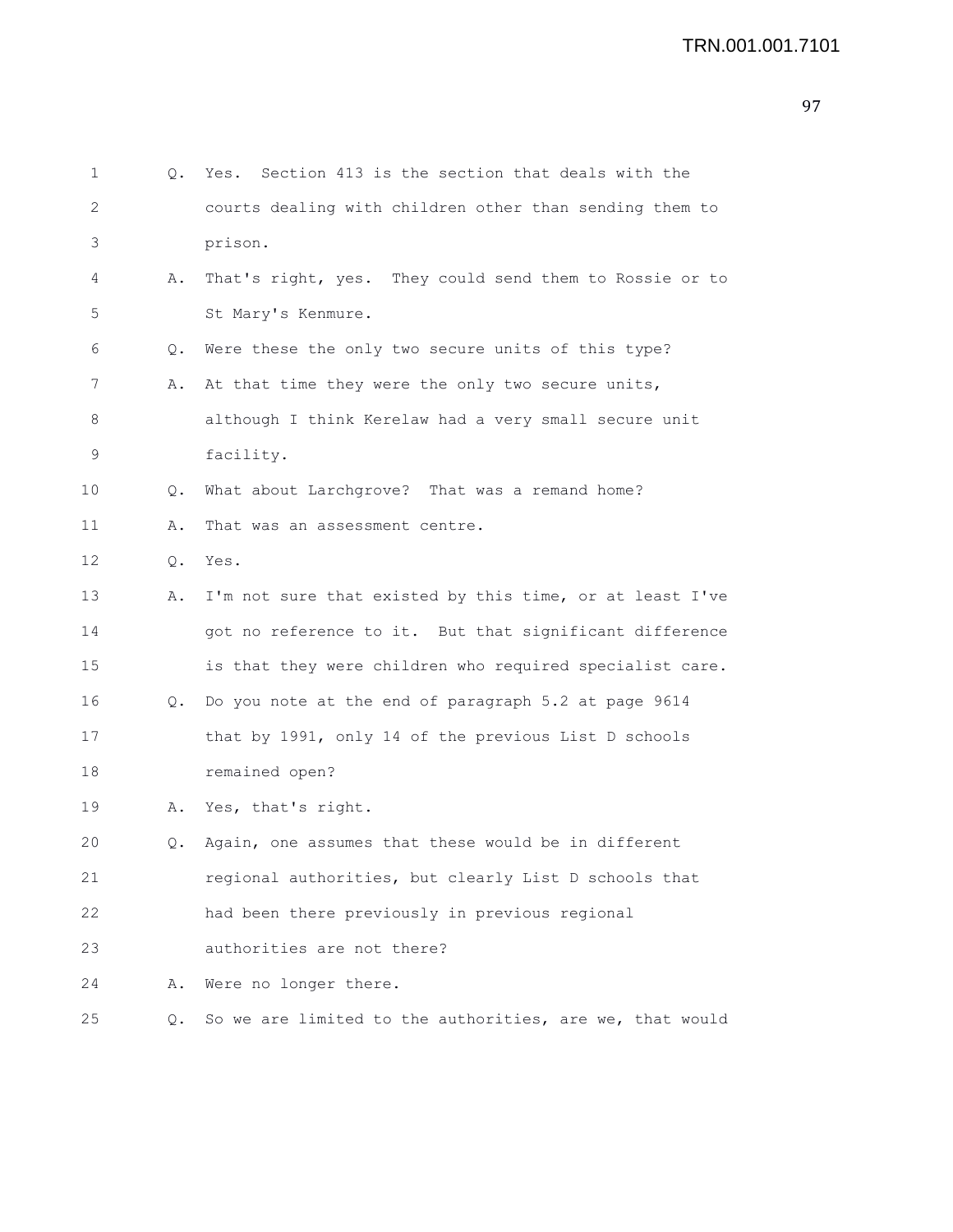1 have List D schools under their jurisdiction? 2 A. I think use of the words "List D schools" is a misnomer, 3 they simply became residential establishments, and the 4 regional authorities by 1991 had decided they had no 5 need for their use and informed the managers. There are 6 sets of papers in NRS which indicate discussions with 7 the managers of the closed List D schools about the sale 8 of the property and there was some agreement in initial 9 capital funding that some of the sale of the property 10 would be returned to the Treasury. But that doesn't 11 concern inspections. 12 0. No. Former List D schools that had existed in some 13 regional authorities no longer existed at all? 14 A. No longer existed at all and some continued to exist, 15 but as residential establishments under different 16 management ethos. 17 Q. But these were generally residential establishments in 18 which children would be placed via the children's 19 hearing process? 20 A. Yes, or might be as a place of safety. 21 Q. Yes. 22 A. In an emergency. 23 Q. You then go on again to look at a report in connection 24 with Rossie. You say at 5.3 that in 1986, Rossie had

25 accommodation for 25 children in its secure unit.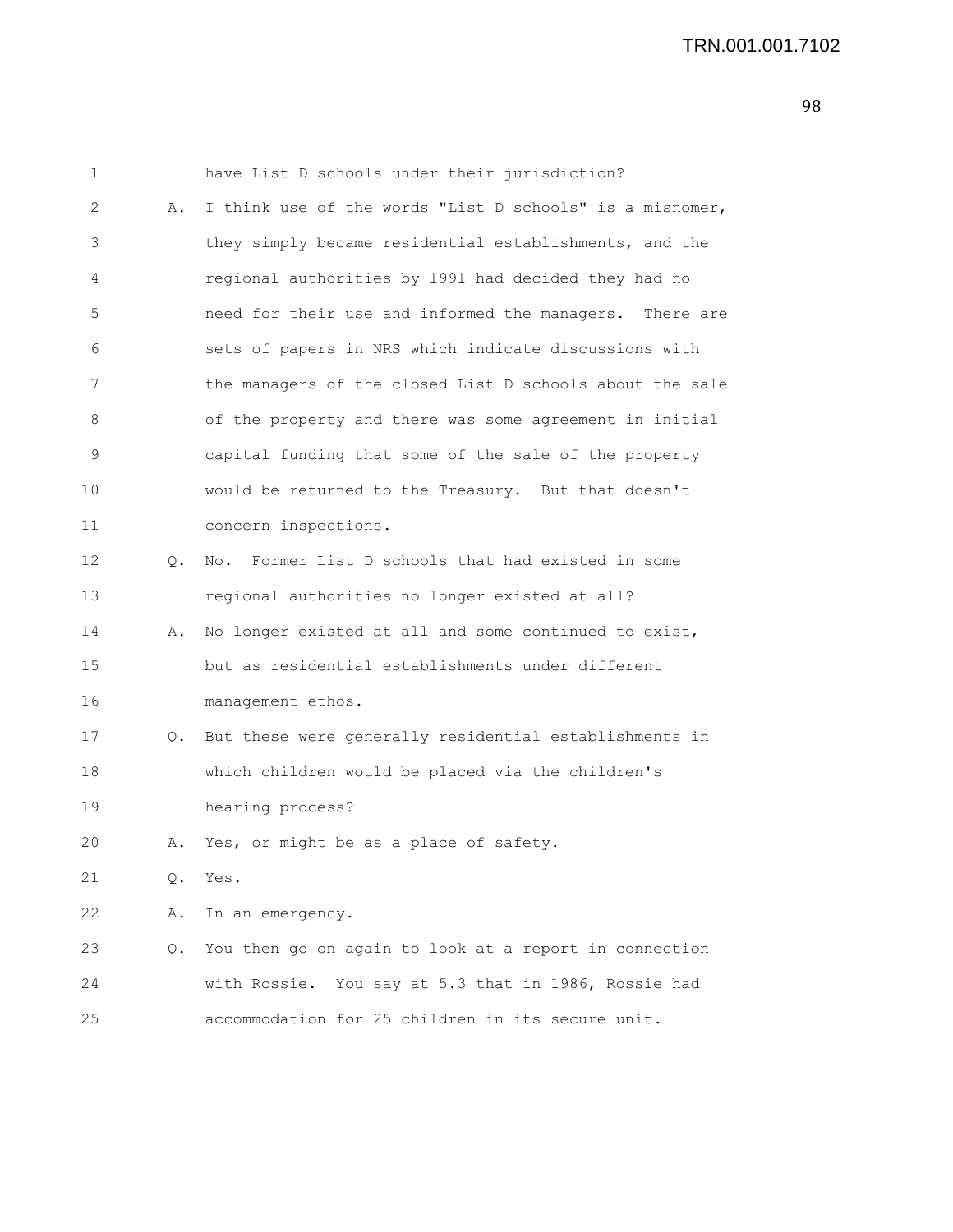2 Q. And there was a visit, you tell us, in December 1986 by 3 the social work adviser and an HM Inspector of Schools. 4 Just to be clear then, the social work adviser, he is 5 representing CAS. 6 A. Yes. 7 Q. Because this is a secure unit and still within CAS 8 jurisdiction? 9 A. That's right. The funding arrangements, as previously, 10 are still in place, ie Central Government funding. 11 Q. What transpired then from this particular visit? 12 A. It indicated that there was a level of appreciation of 13 the support that was provided, but that there was 14 clearly an element of staff training still required to 15 enable the staff to understand and appreciate the 16 methods of behaviour that the children actually 17 exhibited and the amount of -- one really wouldn't want 18 to use the word "control", but the ability of the staff 19 to manage the children in an appropriate way. 20 There was an element where children were encouraged 21 to write and phone home, especially if the family was 22 going through a particularly difficult spell. They 23 weren't entirely happy with the particular use given 24 that this was meant to be secure unit accommodation, as 25 I say in paragraph 5.5. There was an appreciation that

1 A. Yes.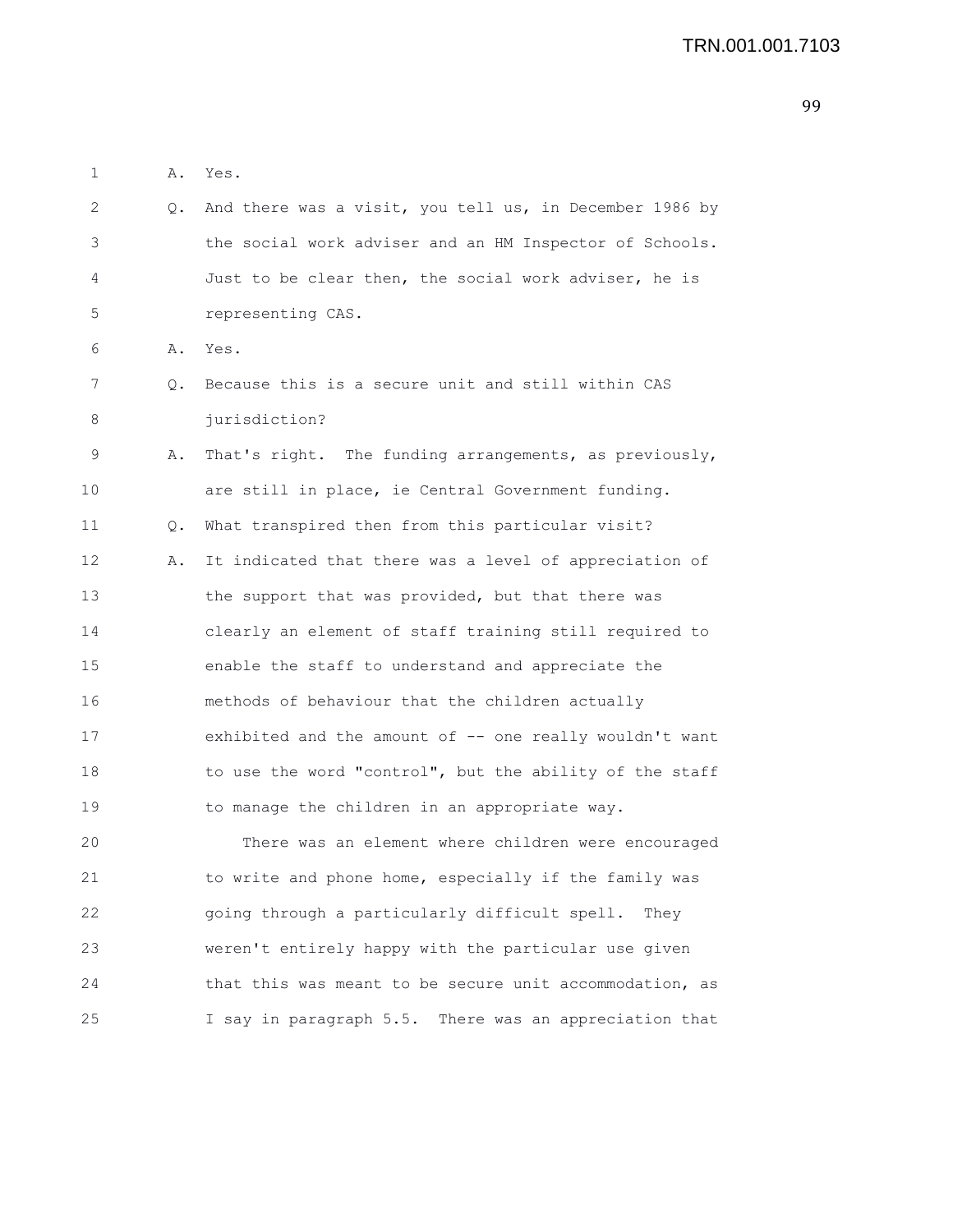| 1  |    | perhaps the regime needed to change in line with the     |
|----|----|----------------------------------------------------------|
| 2  |    | type of child who was being committed there.             |
| 3  |    | Q. Can I just understand -- I think we have seen in the  |
| 4  |    | past that Rossie was both a List D school --             |
| 5  | Α. | Yes.                                                     |
| 6  | Q. | -- and a secure unit -- with a secure unit attached to   |
| 7  |    | it?                                                      |
| 8  | Α. | It had a secure unit attached, and I think I said in one |
| 9  |    | of my earlier reports, in 1961 for disturbed children,   |
| 10 |    | the MacDonald wing. I'm not sure that was the same as    |
| 11 |    | what was being developed in the mid-1980s. That secure   |
| 12 |    | unit was quite a small secure unit, whereas this was     |
| 13 |    | a much larger.                                           |
| 14 | Q. | Rossie now is not a residential school for the reasons   |
| 15 |    | you have said.                                           |
| 16 | Α. | Yes.                                                     |
| 17 | Q. | It is a secure unit and that's what it is?               |
| 18 | Α. | It's a secure unit, which is also providing education.   |
| 19 | Q. | Yes.                                                     |
| 20 | Α. | And also providing care.                                 |
| 21 | Q. | Just to understand, as a secure unit, the children there |
| 22 |    | are kept in secure circumstances, namely under lock and  |
| 23 |    | key?                                                     |
| 24 | Α. | They could be kept under lock and key or they could be   |
| 25 |    | supervised more closely than they would have been if it  |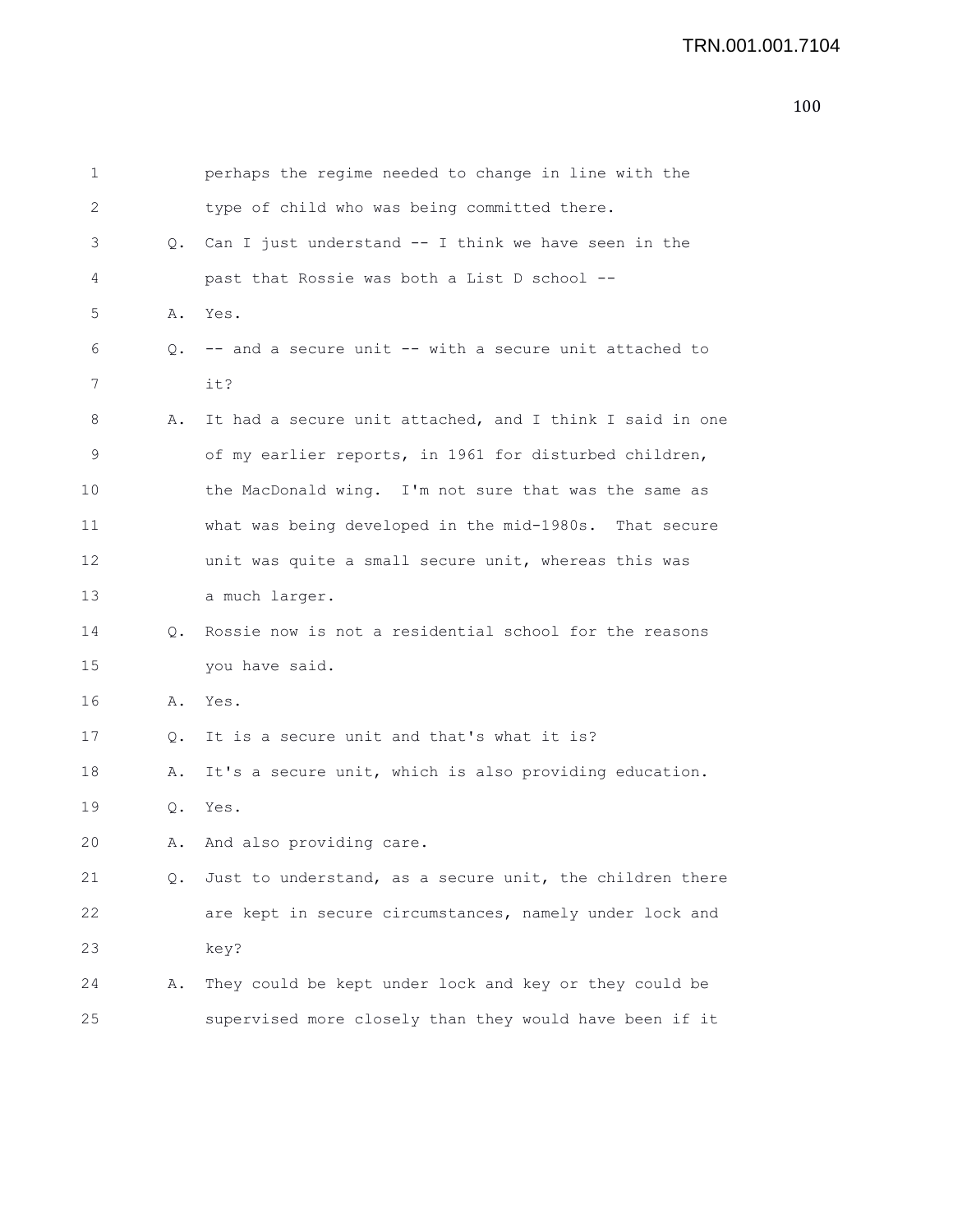| 1  |    | had been an ordinary List D school, or when Rossie was   |
|----|----|----------------------------------------------------------|
| 2  |    | an ordinary List D school. They could wander around      |
| 3  |    | They were much more tightly controlled.<br>here.         |
| 4  | Q. | But we understand from what you say in your report that, |
| 5  |    | as a secure unit, it also had what was described as      |
| 6  |    | a segregation unit?                                      |
| 7  | Α. | Yes.                                                     |
| 8  | Q. | And I think there are some observations made in the      |
| 9  |    | inspection as to the use of the segregation unit.        |
| 10 | Α. | The segregation unit was where children who had<br>Yes.  |
| 11 |    | been insolent or abusive towards staff members were kept |
| 12 |    | for a period of time, a night, two nights a week, or     |
| 13 |    | whatever.                                                |
| 14 | Q. | Were some comments made as to whether or not the use of  |
| 15 |    | the segregation unit was appropriate?                    |
| 16 | Α. | I think that's a reflection of the understanding of good |
| 17 |    | childcare practice, whether or not simply removing       |
| 18 |    | a child for abusive, insolent language to a segregation  |
| 19 |    | unit was actually appropriate and again reflecting what  |
| 20 |    | I have said about the need to constantly change practice |
| 21 |    | to a more child-centred approach.                        |
| 22 | Q. | What's said in the report towards the middle of the      |
| 23 |    | quote, this is the social work adviser, saying:          |
| 24 |    | "I consider that this [that's children being             |
| 25 |    | isolated for being insolent and abusive] is not an       |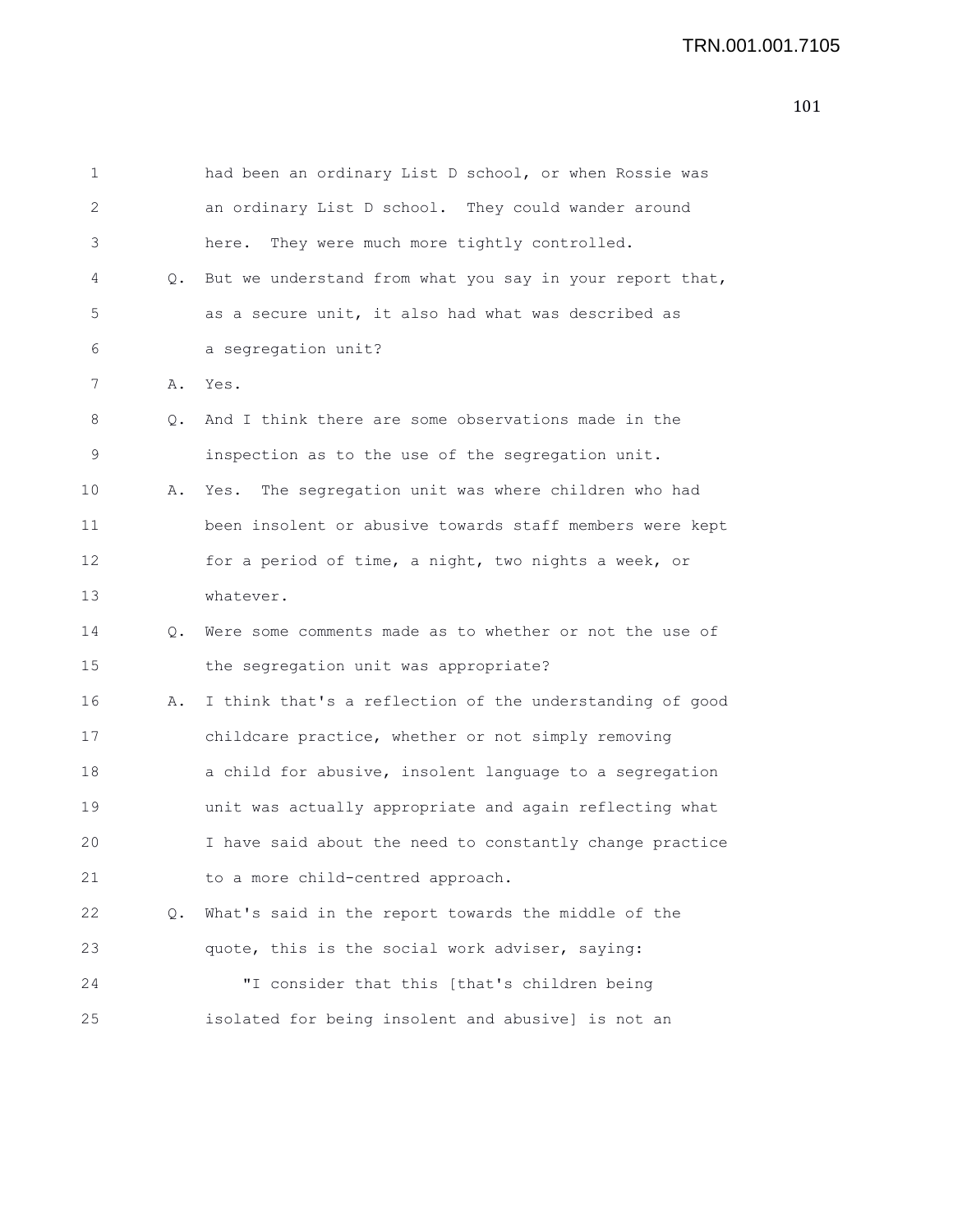| 1  |           | appropriate use of the segregation unit. However,        |
|----|-----------|----------------------------------------------------------|
| 2  |           | I would have to say that most of the entries seem to be  |
| 3  |           | in connection with incidents where children are involved |
| 4  |           | in physical violence, damaging their rooms."             |
| 5  |           | And so on. The inference being that that would be        |
| 6  |           | an appropriate response?                                 |
| 7  | Α.        | Or it could be that the practices in engaging with the   |
| 8  |           | children were perhaps not as appropriate as they could   |
| 9  |           | be in order to reduce the potential for violence or      |
| 10 |           | potential for disturbance. It depends how you read that  |
| 11 |           | particular quote.                                        |
| 12 | $\circ$ . | If we read on at paragraph 5.6, 9616, we certainly see   |
| 13 |           | what the social work adviser's recommendation was as to  |
| 14 |           | how these units should be used. What was that            |
| 15 |           | recommendation?                                          |
| 16 | Α.        | They'd certainly be engaged in earlier assessment of     |
| 17 |           | a child and, if you like, the package of care that       |
| 18 |           | should be provided for that child, that the case records |
| 19 |           | should be comprehensive from the social worker,          |
| 20 |           | psychologists, psychiatrists, in order to, as I say,     |
| 21 |           | provide a more appropriate package of care that would    |
| 22 |           | reduce the need for a segregation unit.                  |
| 23 | $\circ$ . | And I think the social work advisers recommended that    |
| 24 |           | the use of units should be used only for the children    |
| 25 |           | who were "unable to control themselves"?                 |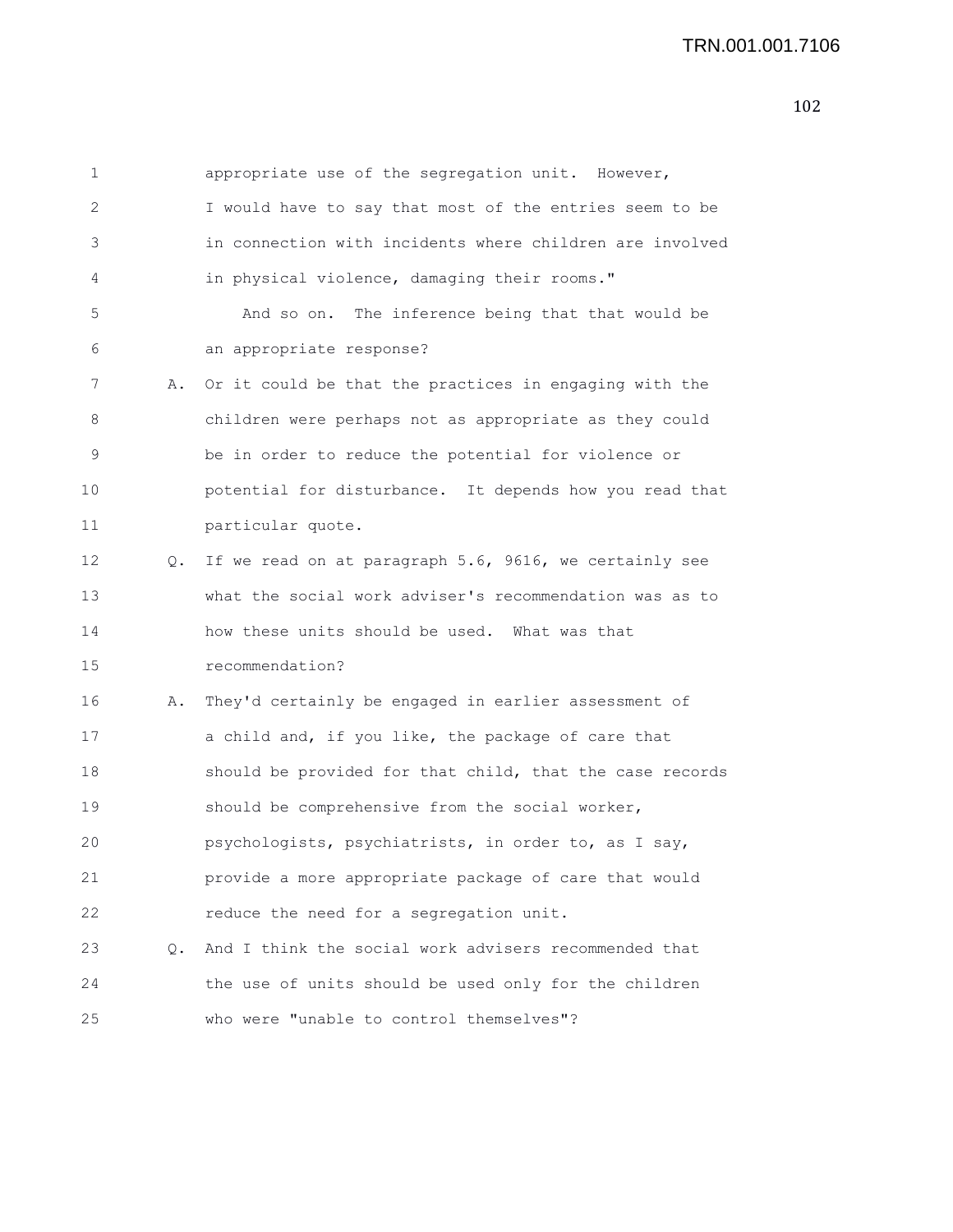| 1  | Α.<br>Yes.                                                           |
|----|----------------------------------------------------------------------|
| 2  | Otherwise they should be removed to their own bedrooms?<br>$\circ$ . |
| 3  | Yes, that's the point I'm trying to make, that Rossie<br>Α.          |
| 4  | needed to engage much more closely with a different                  |
| 5  | style of childcare management.                                       |
| 6  | MR MacAULAY: Very well. That's 1 o'clock, my Lady. We'll             |
| 7  | come back in the afternoon.                                          |
| 8  | LADY SMITH: We certainly will. I will stop now for the               |
| 9  | lunch break and sit again at 2.00.                                   |
| 10 | $(1.00 \text{ pm})$                                                  |
| 11 | (The lunch adjournment)                                              |
| 12 | $(2.00 \text{ pm})$                                                  |
| 13 | LADY SMITH: Good afternoon. I think, if I'm guessing                 |
| 14 | right, professor, we're now about to turn to another                 |
| 15 | section in this last part of the report we have before               |
| 16 | us at the moment; is that right, Mr MacAulay?                        |
| 17 | MR MacAULAY: I think we actually started the section just            |
| 18 | before lunch, that's section 5.                                      |
| 19 | LADY SMITH: Yes, deaths in care. Of course, we were                  |
| 20 | in that section. I was thinking of the deaths in care                |
| 21 | sub-heading there at 5.8.                                            |
| 22 | MR MacAULAY: I had been looking at residential schools               |
| 23 | again. I had taken you, I think, to page 9616. We had                |
| 24 | revisited Rossie.                                                    |
| 25 | Yes.<br>Α.                                                           |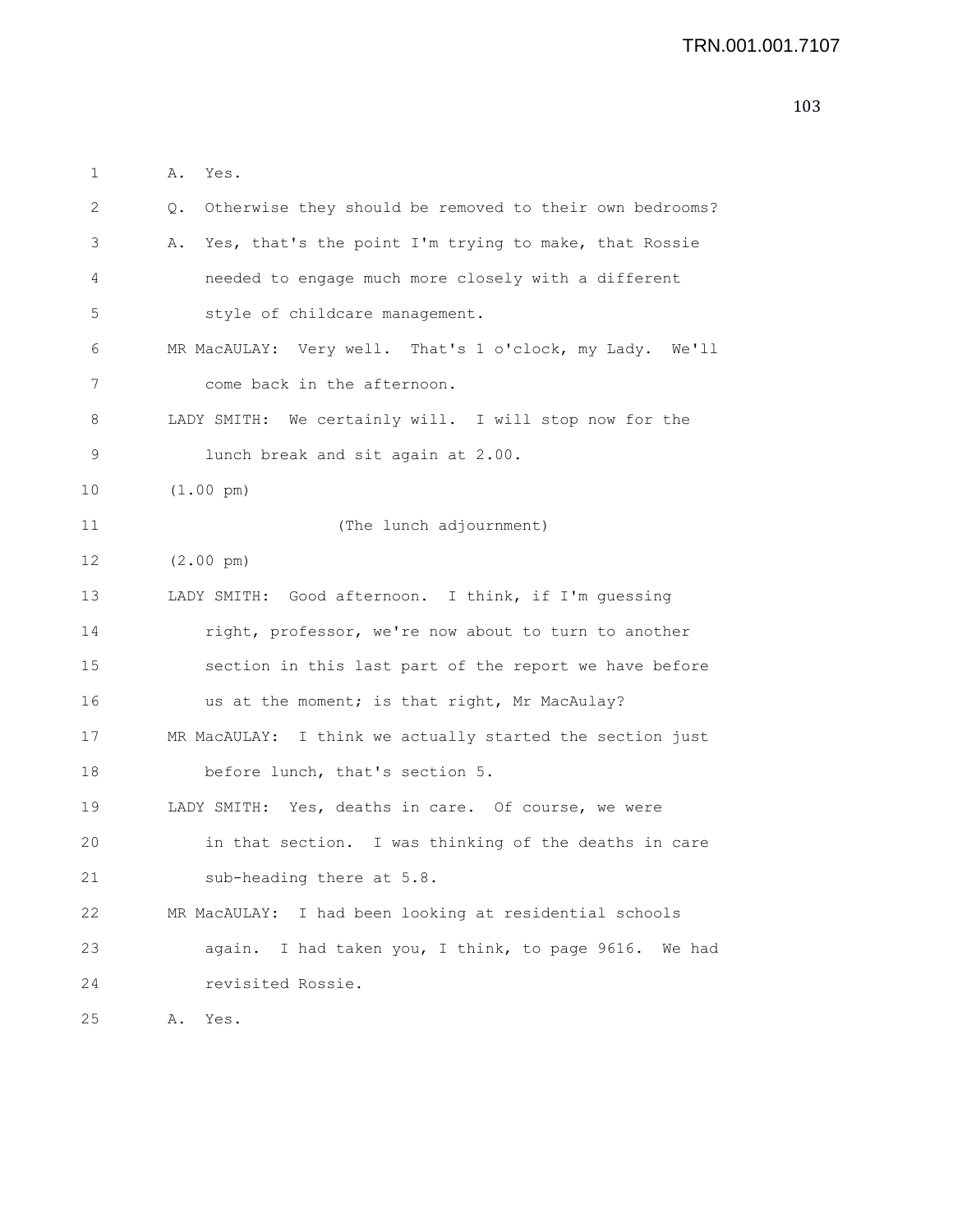| 1  | О. | At paragraph 5.7, you make some comments about St Mary's |
|----|----|----------------------------------------------------------|
| 2  |    | Kenmure, which was one of the other secure units.        |
| 3  | Α. | Yes.                                                     |
| 4  | Q. | It would appear that the social work adviser had some    |
| 5  |    | comments to make in relation to the move from being      |
| 6  |    | a List D school to a secure unit in, I think, 1986.      |
| 7  |    | What did he note?                                        |
| 8  | Α. | I think it was reflecting many of the issues which had   |
| 9  |    | surfaced at Rossie in that the staff were unaccustomed,  |
| 10 |    | as he says, to the demands of working in a secure unit.  |
| 11 |    | They had not really begun an in-service training         |
| 12 |    | programme to ensure that staff were aware that the type  |
| 13 |    | of child who was being admitted to St Mary's Kenmure was |
| 14 |    | perhaps different to what they were used to as a List D  |
| 15 |    | school, but that over a period of 12 months, a training  |
| 16 |    | programme had been introduced and other forms of         |
| 17 |    | training were being organised on an individual basis     |
| 18 |    | with staff being seconded to undertake two-week courses  |
| 19 |    | in family therapy.                                       |
| 20 |    | It was also noted that Strathclyde tended to use         |
| 21 |    | Kenmure as an alternative assessment centre, given its   |
| 22 |    | own assessment centre, presumably at Larchgrove, had     |
| 23 |    | closed, and that itself was causing it administrative    |

25 accommodation.

24 and management problems at the secure unit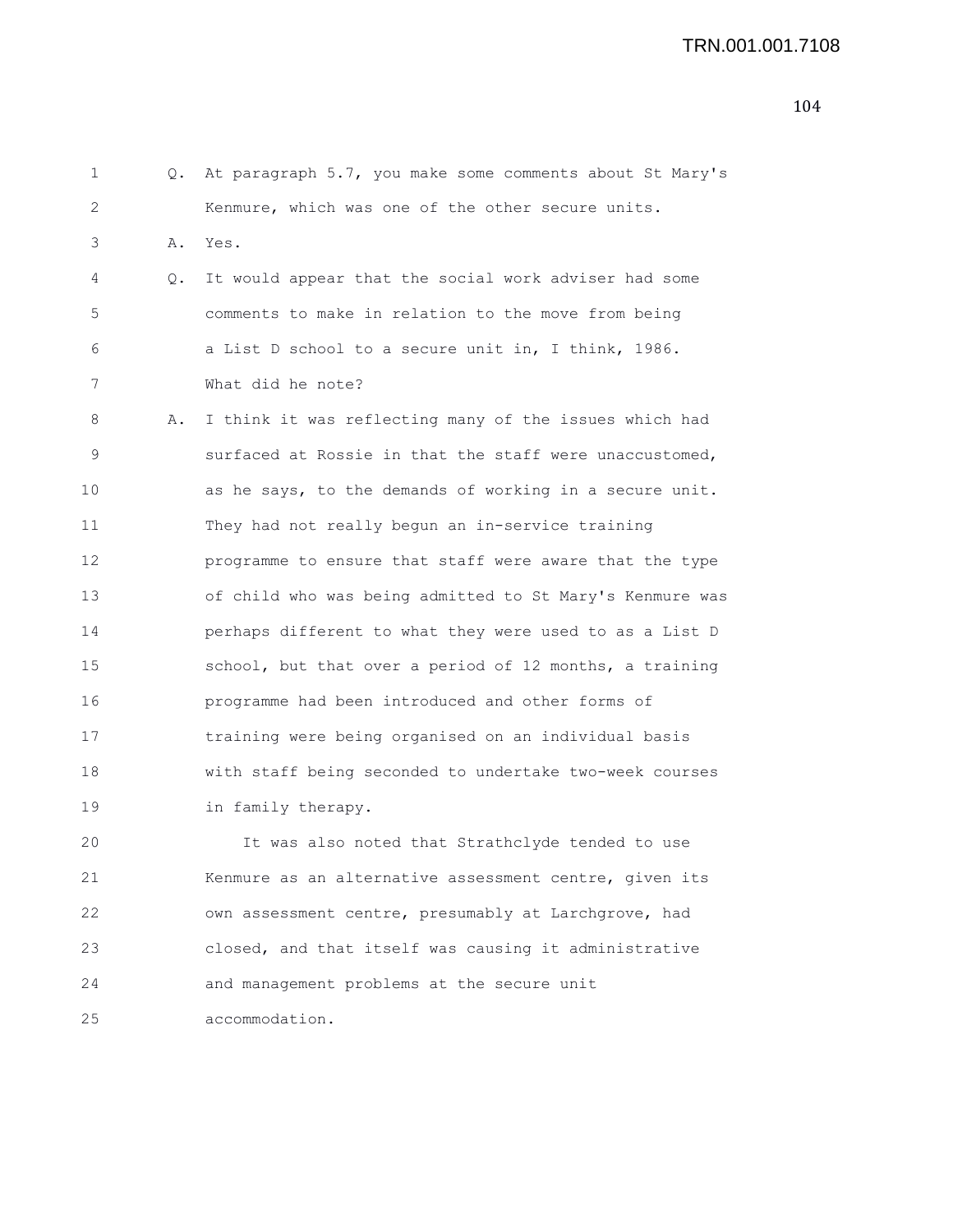| 1  |    | He noted that later in March 1988, significant           |
|----|----|----------------------------------------------------------|
| 2  |    | improvements in care plans had been developed, which was |
| 3  |    | in line with the contemporary thinking in terms of the   |
| 4  |    | use of secure units.                                     |
| 5  | Q. | Then you do have a section here also on deaths in care.  |
| 6  | Α. | Yes.                                                     |
| 7  | Q. | In particular, do you note in paragraph 5.9 that SWSG    |
| 8  |    | in April 1985 informed the parliamentary Undersecretary  |
| 9  |    | of State of two deaths of children in care?              |
| 10 | Α. | Yes.                                                     |
| 11 | Q. | Both under the care of Grampian; is that correct?        |
| 12 | Α. | That's correct, yes.                                     |
| 13 | Q. | Can you tell us about these two cases?                   |
| 14 | Α. | One of the children known to have sniffed glue had been  |
| 15 |    | found unconscious in the bedroom of their                |
| 16 |    | children's home, with a solvent canister beside the bed. |
| 17 |    | A second boy who had a record of psychiatric illness had |
| 18 |    | died in a young offenders' institution.                  |
| 19 | Q. | That would be Glenochil, I think?                        |
| 20 | Α. | The note had been prepared ahead of a meeting of<br>Yes. |
| 21 |    | the Parliamentary Undersecretary of State's meeting with |
| 22 |    | the Director of Social Work, and the issue, I think,     |
| 23 |    | that Social Work Services Group and CAS wanted to ensure |
| 24 |    | was that the directors were aware of the need to         |
| 25 |    | constantly keep in mind that CAS and Social Work         |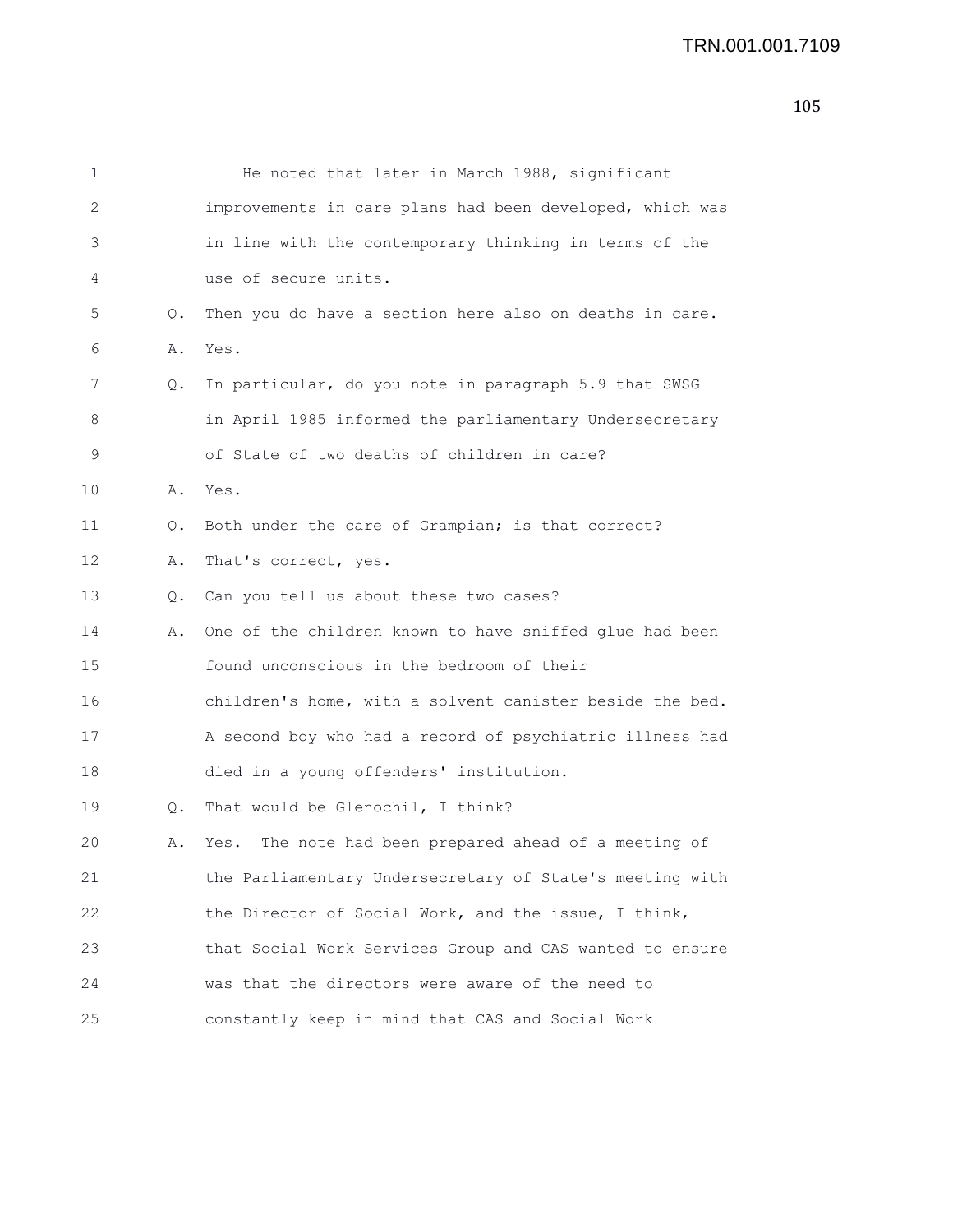## TRN.001.001.7110

| 1  |    | Services Group would want to review any deaths in care   |
|----|----|----------------------------------------------------------|
| 2  |    | in terms of altering the procedures that a local         |
| 3  |    | authority should follow.                                 |
| 4  | Q. | The glue stiffing incident, that was in                  |
| 5  |    | a children's home, and I think that was the Airyhall     |
| 6  |    | Children's Home in Aberdeen, which was not a former      |
| 7  |    | List D school?                                           |
| 8  | Α. | Oh no, no, this was, as it says, a children's home.      |
| 9  | О. | The point that's made about a fatal accident inquiry, do |
| 10 |    | I take it that there was a fatal accident inquiry into   |
| 11 |    | at least one, if not both these cases?                   |
| 12 | Α. | It would appear to be the case, yes.                     |
| 13 | Q. | And that has an impact, does it, on follow-up            |
| 14 |    | procedures?                                              |
| 15 | Α. | It would impact on the way that Social Work Services     |
| 16 |    | Group advisers and the Scottish Home and Health          |
| 17 |    | Department's medical advisers would review the material  |
| 18 |    | coming in.                                               |
| 19 | Q. | Would that be because having such an inquiry would delay |
| 20 |    | such a review?                                           |
| 21 | Α. | It would appear to be the case that there would be some  |
| 22 |    | delay but that they would nevertheless want to have all  |
| 23 |    | the documents as they came in.                           |
| 24 | Q. | Then do you tell us in the next paragraph that CAS       |
| 25 |    | undertook a survey of deaths of children in care between |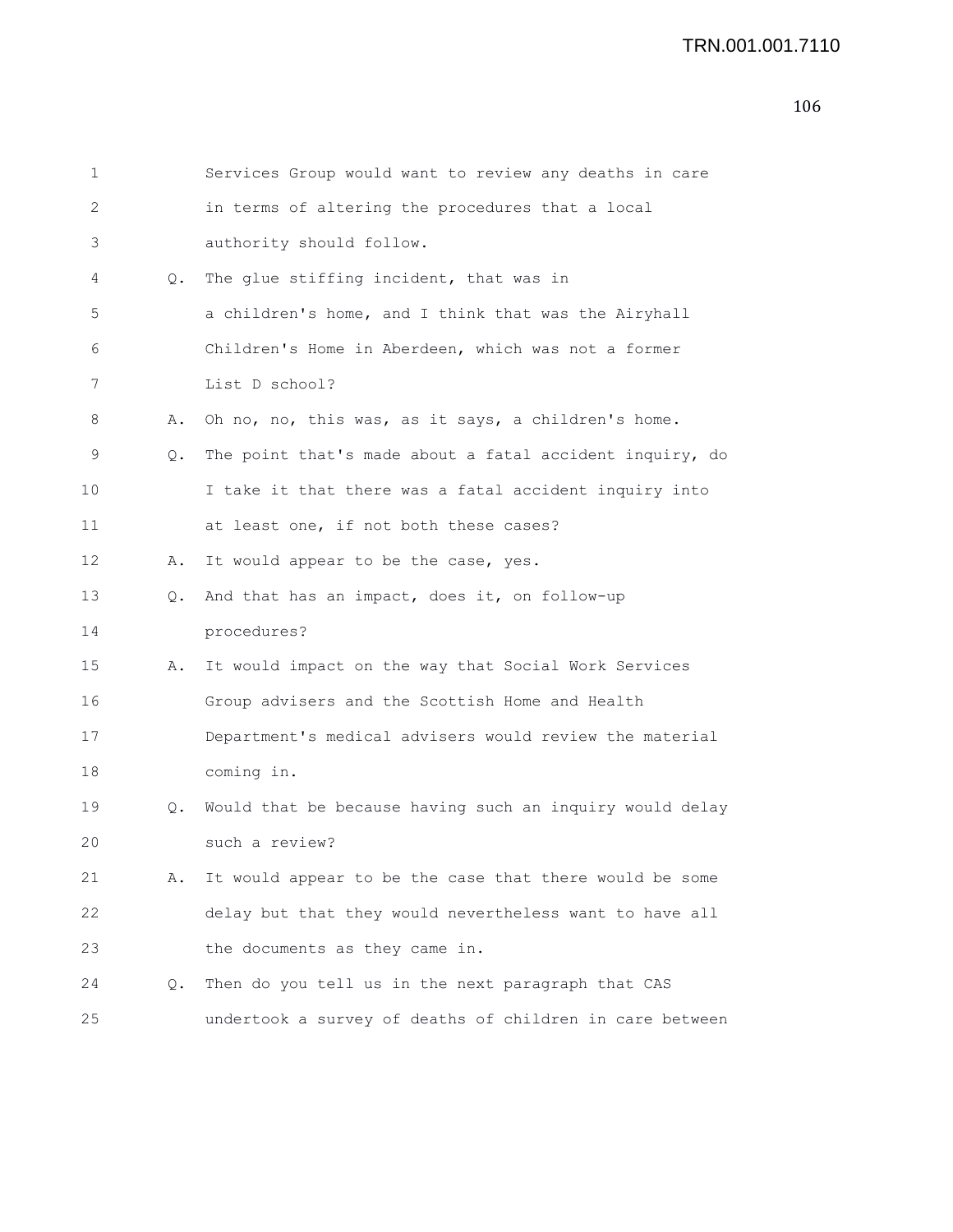| 1  |    | the period January 1982 and December 1985.               |
|----|----|----------------------------------------------------------|
| 2  | Α. | Yes.                                                     |
| 3  | Q. | And that was in order to see whether or not any new      |
| 4  |    | guidelines were required?                                |
| 5  | Α. | Yes, that's correct.                                     |
| 6  | Q. | And what was the conclusion?                             |
| 7  | Α. | That the 52 deaths over that period, plus two others not |
| 8  |    | in care -- 19 were a result of an illness linked to      |
| 9  |    | congenital defect, a further six were the result of      |
| 10 |    | solvent/drug intake, that generally speaking the         |
| 11 |    | majority of deaths, the local authority social work      |
| 12 |    | department had followed the guidelines and there was     |
| 13 |    | nothing to suggest errors in terms of their practice.    |
| 14 | Q. | I will put the document on the screen briefly. It's not  |
| 15 |    | very clear to read, but I think we can make it out.      |
| 16 |    | It's SGV.001.002.4359. Yes, I think we can read it if    |
| 17 |    | we go in close.                                          |
| 18 |    | It's date stamped 22 August 1986. What we see            |
| 19 |    | in the first page, the different local authorities where |
| 20 |    | the deaths had occurred, and we can see that Strathclyde |
| 21 |    | with 23 deaths far outstrips any other local authority.  |
| 22 |    | Orkney, there's one, for example.                        |
| 23 | Α. | Yes.                                                     |
| 24 | Q. | If we turn over to the next page, 4360, again we have    |
| 25 |    | a range of causes of death. As you pointed out, number   |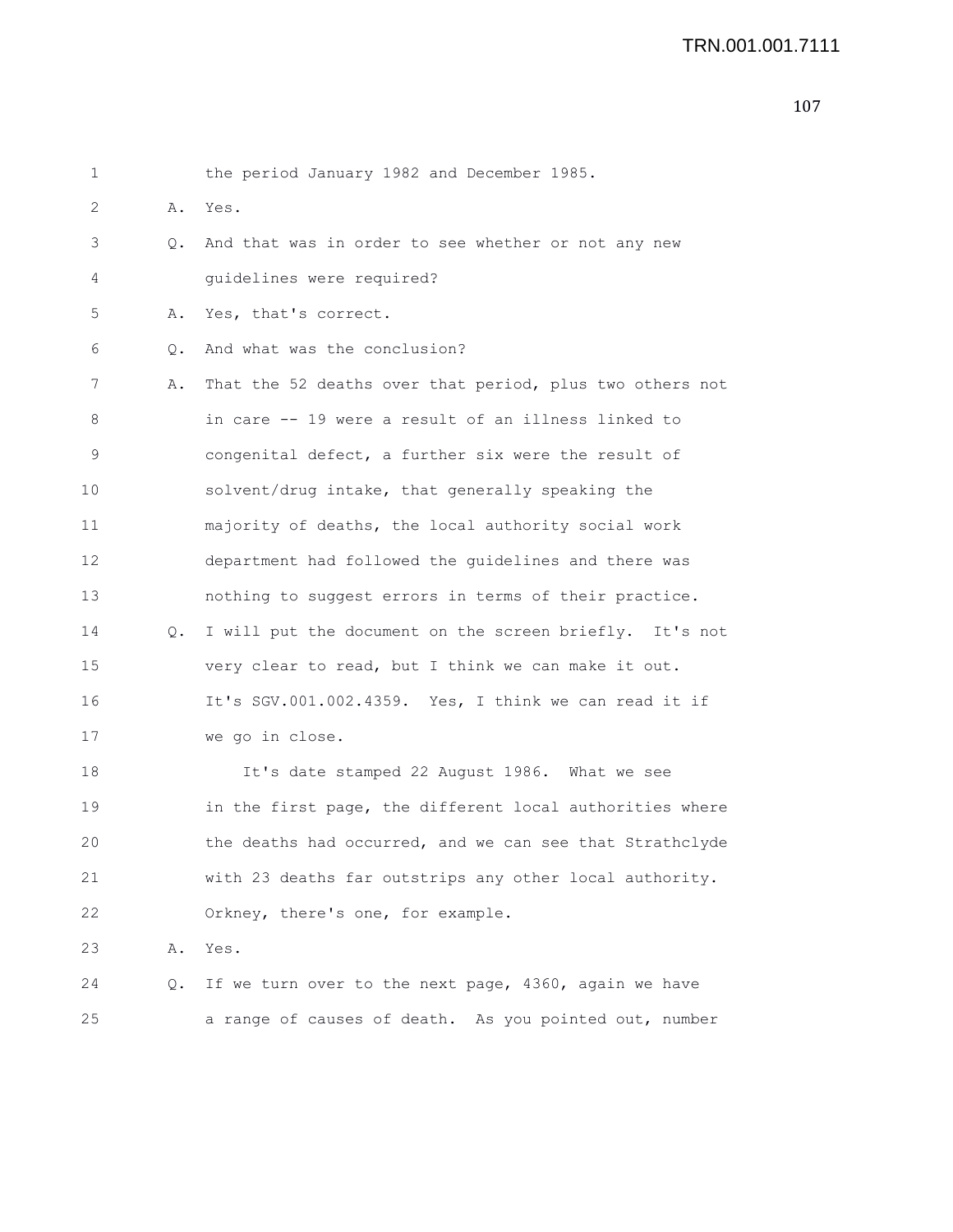```
1 9, illness with contributory congenital defect is the
2 biggest, with 19. But we also see causes such as
3 hanging, drowning, road accidents where there were six
4 deaths.
5 A. Yes.
6 Q. Drugs and solvent intake as well, with about six deaths.
7 11 If we look at paragraph 5.12 on page 9620, you begin
8 by saying there that despite the increased scrutiny,
9 deaths of children in care continued to remain
10 a concern.
11 A. That's correct, yes.
12 Q. Can you explain why there was the concern?
13 A. The function of CAS was effectively to review local
14 authorities' handling of children where there was
15 a death in care and their monitoring of the paperwork
16 that they received and, I suspect also, as a result of
17 interviews that they conducted, whether on the telephone
18 or in person, indicated that there were certainly six
19 cases in 1987 where the quality of care being provided
20 by the local authority, local authority social workers,
21 was questionable, or there were particular issues
22 emerging.
23 Q. And I think you set out three particular issues.
24 A. Yes, that is right. There had been a change in
25 social worker and thus there was a gap in provision.
```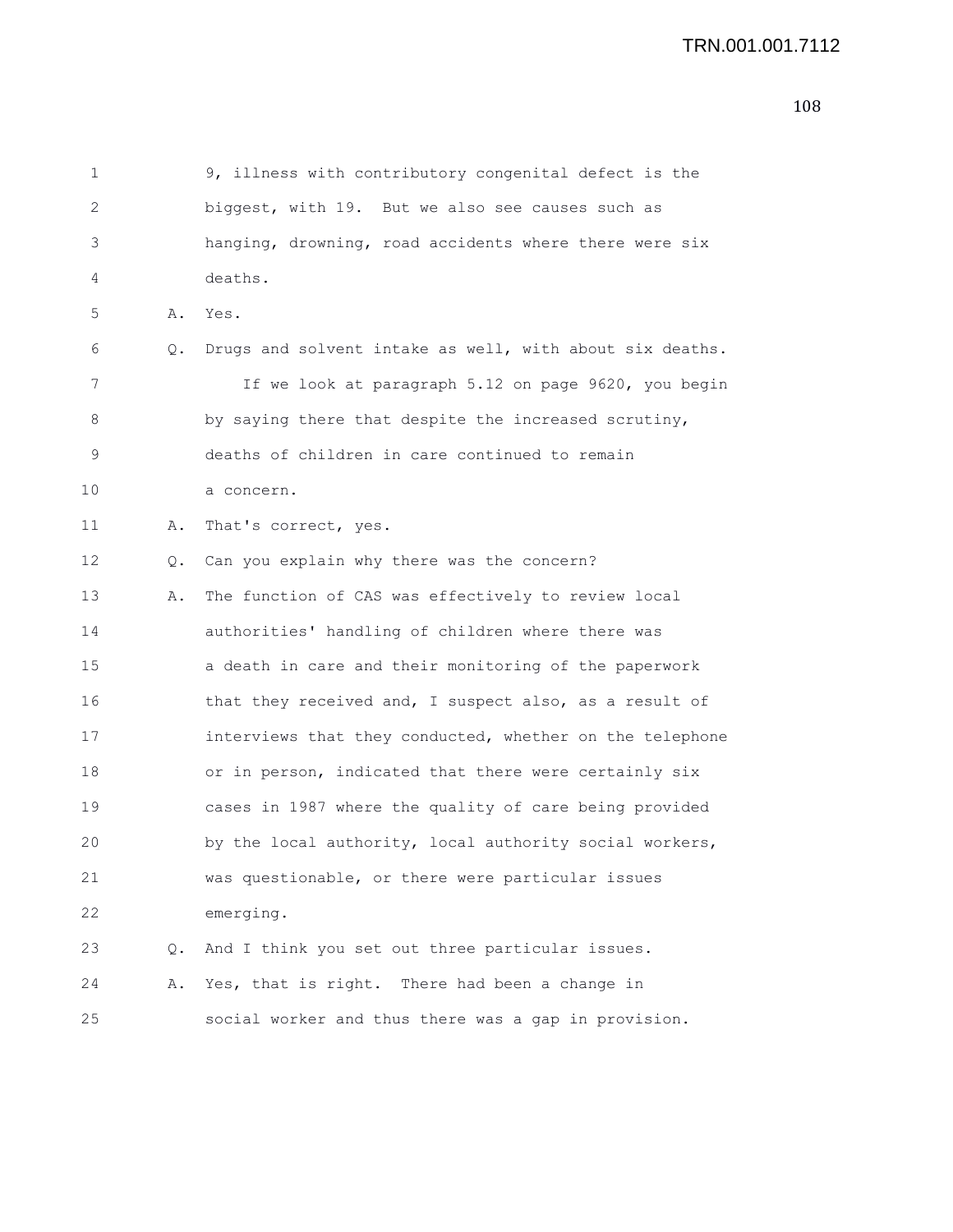| 1  |           | There was a reluctance in two to bring the children back   |
|----|-----------|------------------------------------------------------------|
| 2  |           | for review to a children's hearing. And for three of       |
| 3  |           | the six, there were obviously more than one reason for     |
| 4  |           | some of them. There was a lack of articulated clarity      |
| 5  |           | and a recorded plan of intervention, and all of these      |
| 6  |           | things would have been quite critical to CAS at that       |
| 7  |           | period.                                                    |
| 8  | Q.        | You go on to look at two cases in connection with          |
| 9  |           | Strathclyde where concerns were expressed. That's at       |
| 10 |           | paragraph 5.14.                                            |
| 11 | Α.        | Yes.                                                       |
| 12 |           | Q. Are they cases within the 52 that were mentioned or are |
| 13 |           | they $--$                                                  |
| 14 | Α.        | That's right. No, they are two within the 1987 review,     |
| 15 |           | I think. Yes, that's right, yes.                           |
| 16 | $\circ$ . | And the 1987 review was after the list we looked at,       |
| 17 |           | I think?                                                   |
| 18 | Α.        | Yes, that's right.                                         |
| 19 | Q.        | So what were the concerns here?                            |
| 20 | Α.        | The concerns, I think, were essentially that the           |
| 21 |           | casework within the family was perhaps not as quite        |
| 22 |           | appropriate as it should have been.<br>There was           |
| 23 |           | inadequate parenting and parental control on the basis     |
| 24 |           | that somehow or other the parents would improve.<br>One    |
| 25 |           | child had died from drinking a poisonous fluid before      |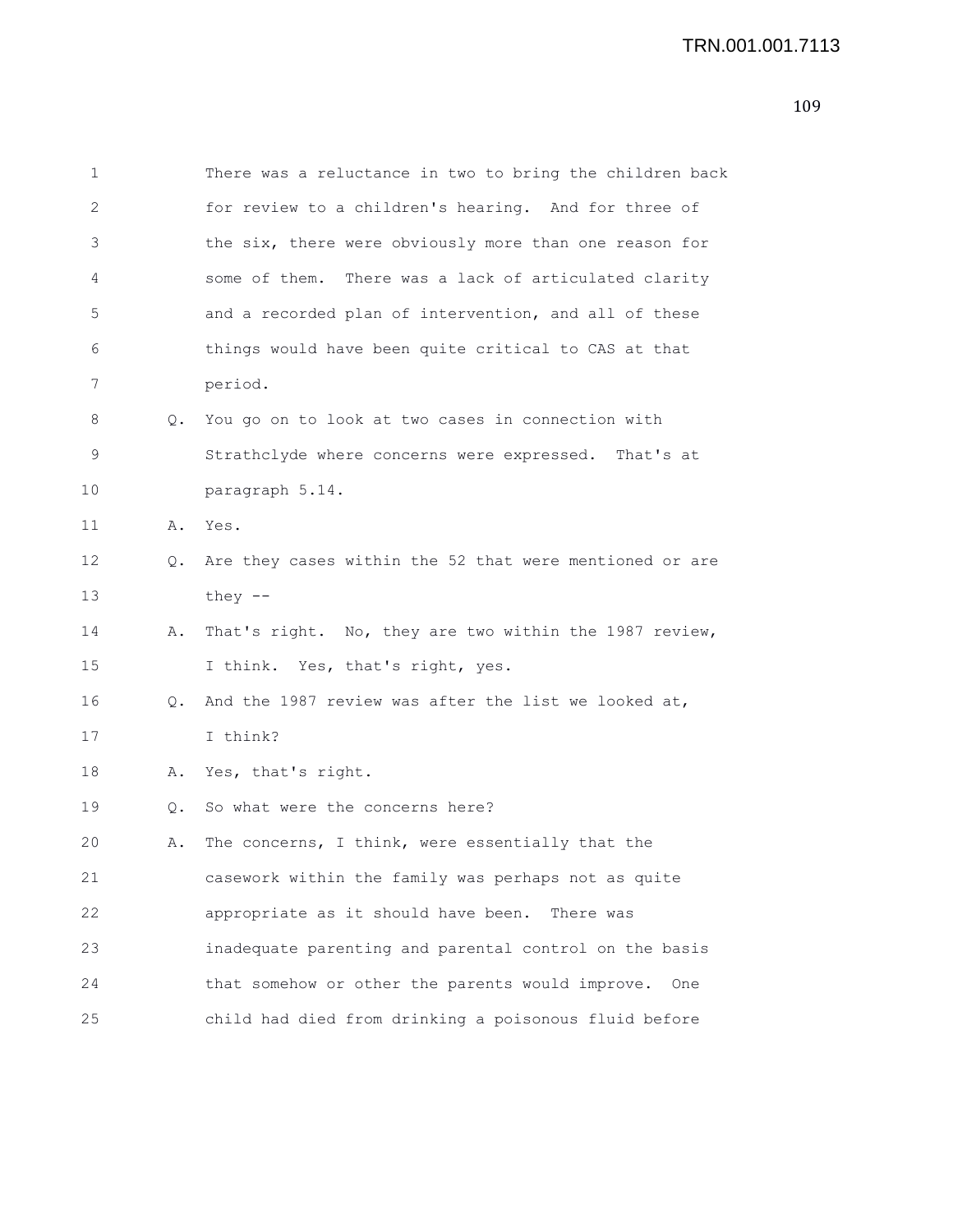| $\mathbf 1$ |    | his third birthday. His mother was in a drunken state.   |
|-------------|----|----------------------------------------------------------|
| 2           |    | The senior social work adviser noted that there was      |
| 3           |    | evidence of underestimation of the seriousness of the    |
| 4           |    | mother's alcoholism.                                     |
| 5           | Q. | The other case you looked at, at 5.16, page 9621, that   |
| 6           |    | was looked at, this seemed quite unusual, this           |
| 7           |    | particular case in that the boy who apparently was       |
| 8           |    | "unlawfully killed" was in London.                       |
| 9           | Α. | That's right, yes, having apparently moved without       |
| 10          |    | authority from Strathclyde from his last known           |
| 11          |    | whereabouts in Scotland, which I think was -- if it      |
| 12          |    | wasn't Glasgow, it might have been Glenrothes.           |
| 13          | Q. | But was the issue that there was a failure on the part   |
| 14          |    | of the social worker to maintain supervisory contact     |
| 15          |    | with the boy?                                            |
| 16          | Α. | It was the case that the social work department did not  |
| 17          |    | know when the child left his last known address and did  |
| 18          |    | not know who his principal carer was when he was removed |
| 19          |    | to London.                                               |
| 20          | Q. | The death itself, I think the death certificate does say |
| 21          |    | that he was unlawfully killed, but the cause of death    |
| 22          |    | not ascertained.                                         |
| 23          | Α. | That's right, yes.                                       |
| 24          | Q. | It seems a strange cause of death in that there was the  |
| 25          |    | conclusion that he was unlawfully killed.                |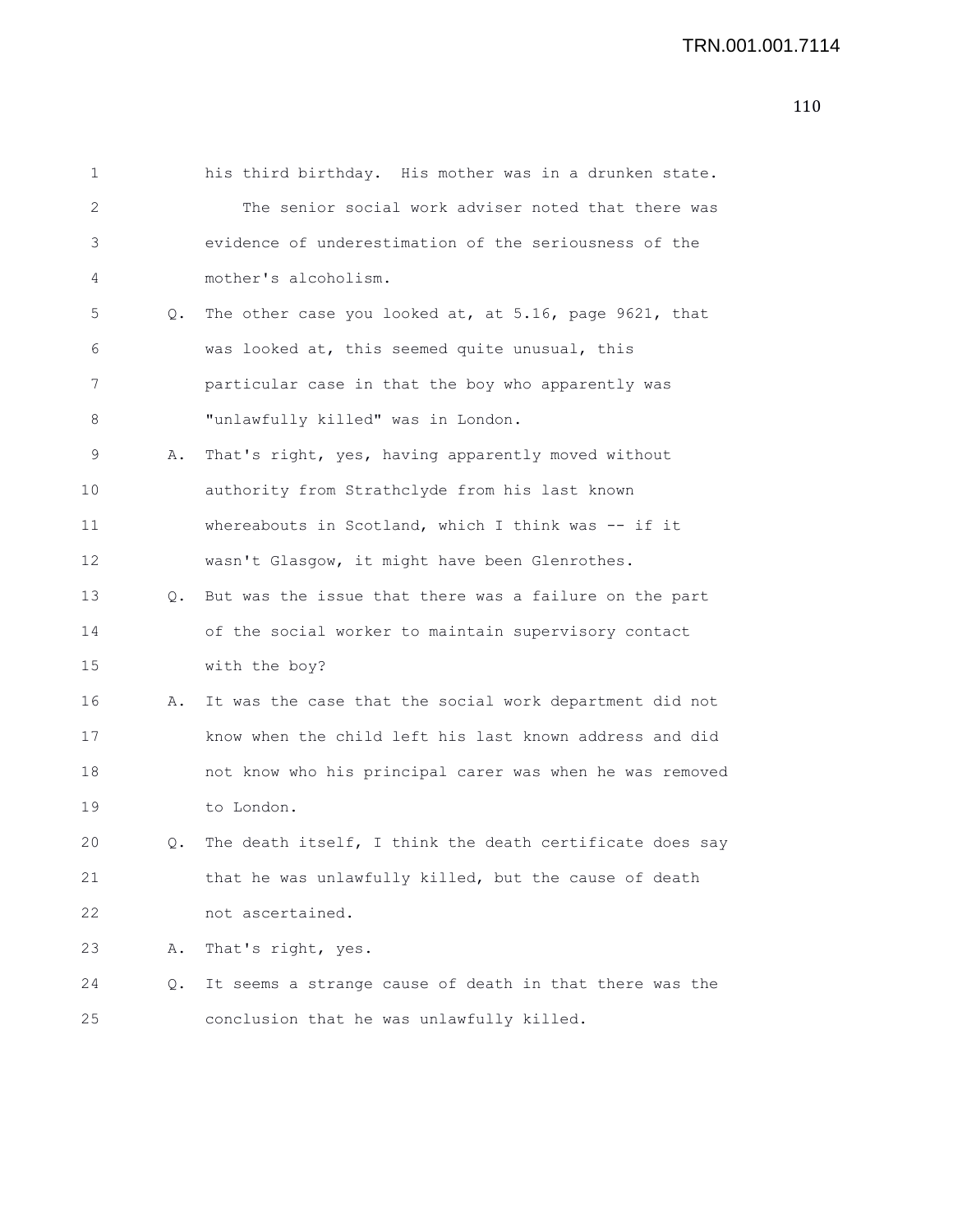1 A. Yes, that's right.

| 2  | Q. | But the mechanism is not set out in the death            |
|----|----|----------------------------------------------------------|
| 3  |    | certificate.                                             |
| 4  | Α. | It's not set out, but from the documents it would appear |
| 5  |    | that the boy's remains had been discovered pretty close  |
| 6  |    | to his last known whereabouts in London and there's      |
| 7  |    | a suggestion or an indication that a step-parent had     |
| 8  |    | been involved with his death. But again it's not         |
| 9  |    | conclusive in terms of what is said on paper.            |
| 10 | Q. | Would it appear that the boy had been decided for some   |
| 11 |    | considerable time before he was found?                   |
| 12 | Α. | Probably two years.                                      |
| 13 | Q. | It was dental identification --                          |
| 14 | Α. | Yes, that's right, yes.                                  |
| 15 | Q. | Then the other child you mention at paragraph 5.17, this |
| 16 |    | was a child with a home supervision requirement --       |
| 17 | Α. | Yes, that's right.                                       |
| 18 | Q. | -- who had died, his body being discovered in a derelict |
| 19 |    | building, suffering from multiple bruising, fracturing   |
| 20 |    | of several bones, laceration of the scalp, and evidence  |
| 21 |    | of multiple wounds to the head caused by blunt force.    |
| 22 |    | So clearly he had been killed.                           |
| 23 | Α. | Yes. He had certainly been assaulted, yes.               |
| 24 | Q. | And what was the issue here from the point of view of    |
| 25 |    | the social work department?                              |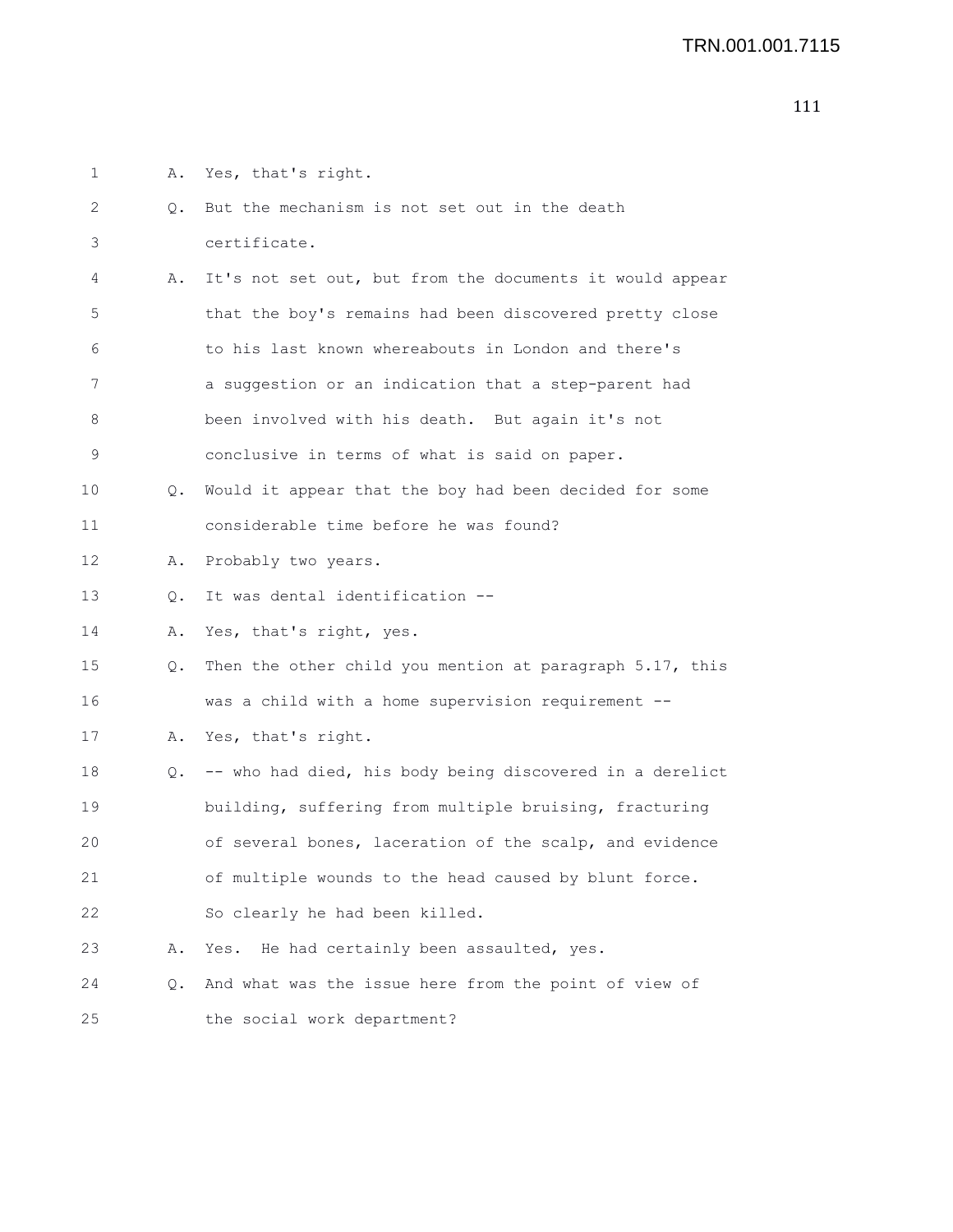```
1 A. It would appear that they were seeking to maintain the
2 family as a unit, but that it may have been better for
3 the child, the boy, had he been if not in foster care
4 then in residential accommodation, given the state of
5 his family at the time of his death.
6 Q. Do the records actually indicate who the perpetrator may
7 have been?
8 A. No, no. It's not here, but the police did not at the
9 time know.
10 Q. If we look at page 9623, at 5.19 you note that:
11 "In June 1990 in light of concerns on the reporting
12 of deaths of children under home supervision, the SWSG
13 proposed at a meeting with the ADSW that the procedures
14 regarding reports deaths of children in care should be
15 reviewed."
16 Did that happen, was there a review?
17 A. There was a review, but I think it can be said at this
18 stage that there was general agreement that the existing
19 system of reporting would continue. As far as I'm
20 aware, no alteration occurred until well after 1992.
21 Q. Is that something you look at later on?
22 A. Yes, that's right. So essentially, what is being said
23 here is that the directors of social work services are
24 content with the existing system of reporting, where
25 a child is not in statutory care, and that may reflect
```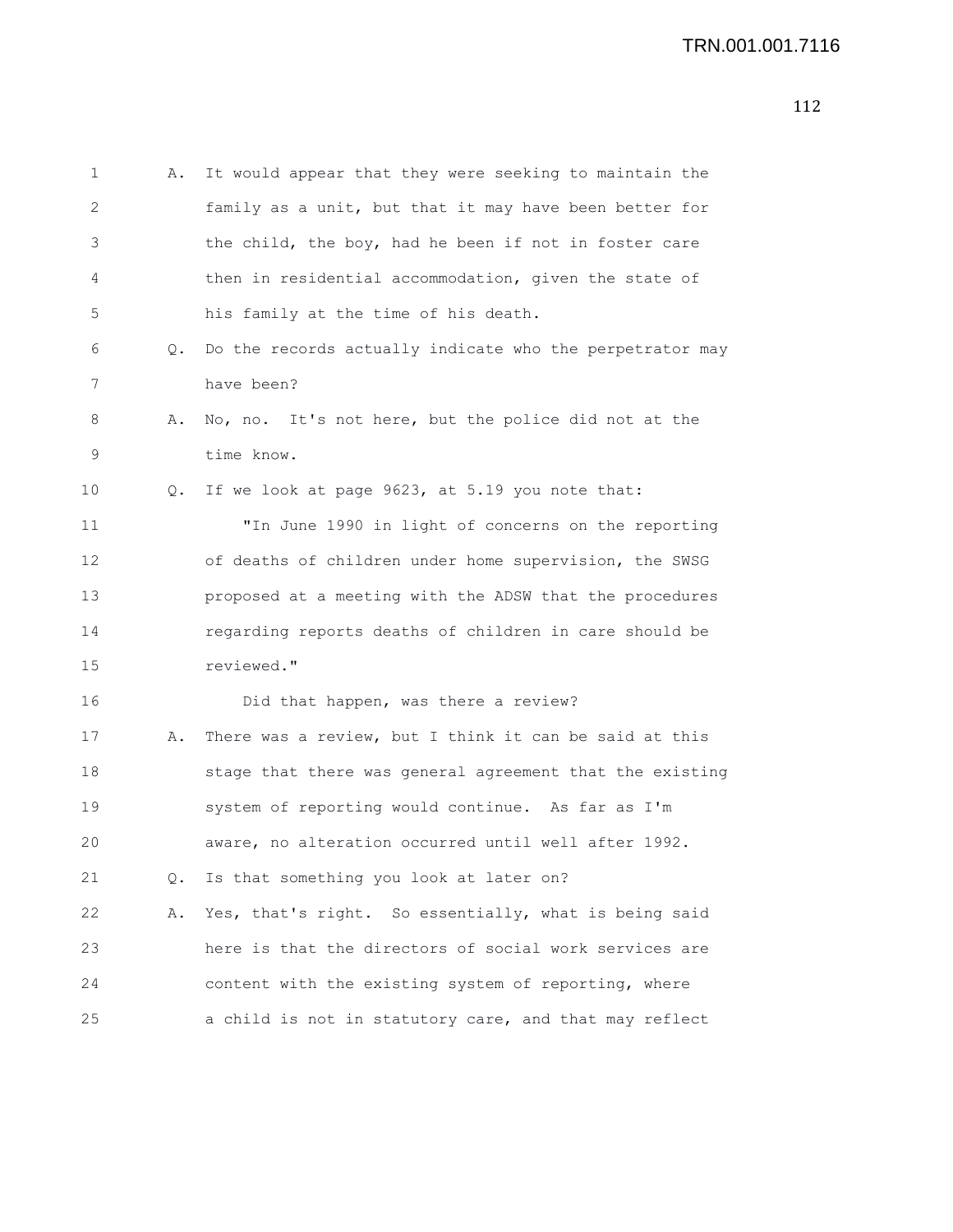```
1 back to the Perth case and not seeking a public inquiry
2 every time there was a non-accidental injury.
3 Q. Can we go to page 9624 where you have a general heading
4 "Child Abuse and the Fife and Orkney Inquiries".
5 Can you give us a preview of what you're covering in
6 this final section of this section?
7 A. I think the essential issues for the issue of inspection
8 in terms of the remit that I was given were to indicate
9 the limitations of the inspectorial powers where there
10 were concerns about the provision of childcare services
11 within local authorities. In the Fife case the issue
12 was that the local authority was pursuing a particular
13 policy in terms of seeking to avoid residential care in
14 line with its thinking and the extent to which Social
15 Work Services Group advisers and, ultimately, the
16 Secretary of State thought that perhaps in some cases
17 residential provision was a better use of its powers to
18 avoid abuse.
19 Q. You say that shows the limit of their powers because
20 Fife did not comply with --
21 A. Fife continued to maintain its policy and, at the end,
22 there was considerable discussion between the Social
23 Work Services Group, the SED, the Scottish Office,
24 Lord Advocate's department, and the Secretary of State
25 as to what form the inquiry, if there was to be an
```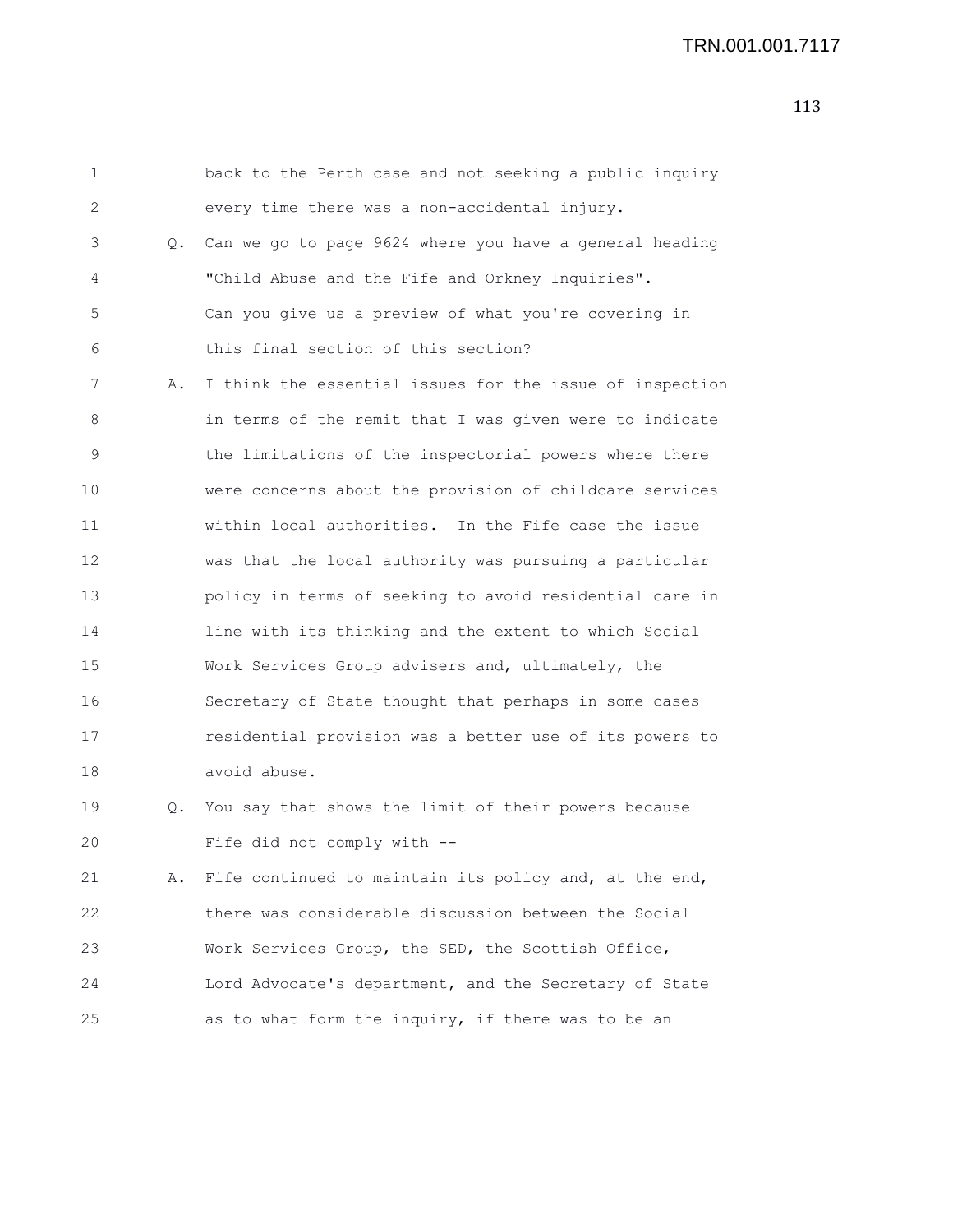```
1 inquiry, should take and under which legislation the
2 inquiry should be, as it clearly wasn't possible within
3 the 1968 Act, what Act was it possible to indicate that
4 an inquiry would be instituted.
5 Q. And there was a public inquiry?
6 A. There was a public inquiry, yes.
7 Q. If I take you to the Hansard announcement,
8 SGV.001.008.9330. The announcement by Mr Rifkind is on
9 1 March 1989. We're told that the Scottish Office
10 officials have undertaken extensive discussions with
11 officials of Fife Regional Council concerning the
12 discharge by the authority of certain statutory
13 functions relating to the use of voluntary and
14 compulsory measures of care for children, together with
15 relations between the social work department and the
16 Children's Panel. He goes on to say:
17 TIn the course of these discussions, clear
18 differences of view have emerged as to whether the
19 practice followed by the social work department is
20 consistent with the best interests of children at risk
21 and with the provision of effective support to the
22 children's hearings system in the region."
23 And does that reflect the significant preference on
24 the part of the local authority to keep children out of
```
25 residential care?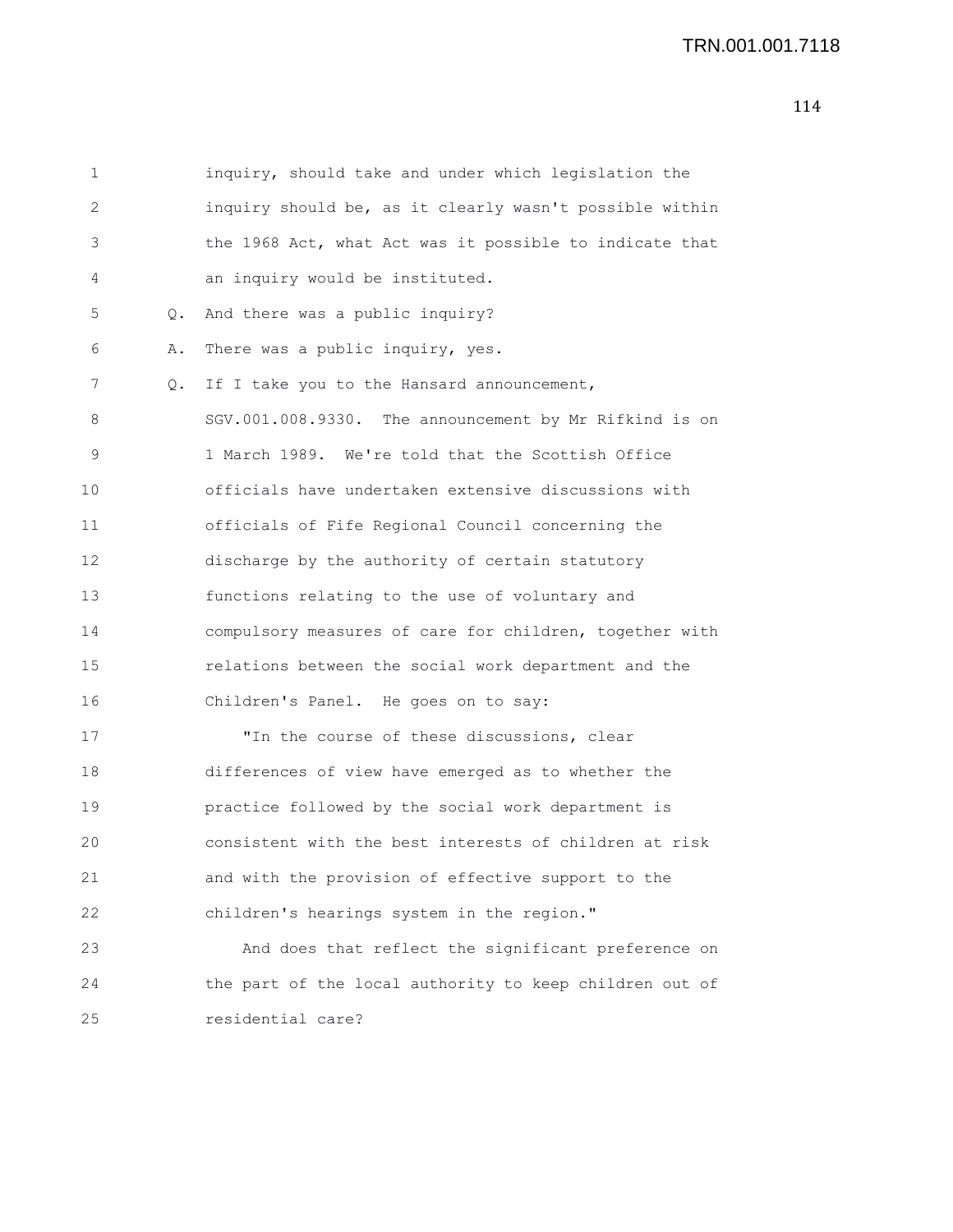| 1  | Α.        | And not to seek referral to children's hearings or at    |
|----|-----------|----------------------------------------------------------|
| 2  |           | least not to refer to the children's reporter, and that  |
| 3  |           | issue being put up at a children's hearing.              |
| 4  |           | Q. He goes on to say:                                    |
| 5  |           | "I have concluded after careful consideration, that      |
| 6  |           | with a view to resolving these issues, it would now be   |
| 7  |           | right for me to constitute an inquiry under section 99   |
| 8  |           | of the Children Act 1975."                               |
| 9  |           | That was a route that I think he had been advised --     |
| 10 | Α.        | That's right, yes.                                       |
| 11 | Q.        | -- that would provide a suitable platform for this sort  |
| 12 |           | of inquiry?                                              |
| 13 | Α.        | That's right, and I think that section was a reaction to |
| 14 |           | the issue of the Perth case and the gap that then        |
| 15 |           | existed in terms of the then Secretary of State being    |
| 16 |           | able to hold an inquiry.                                 |
| 17 | $\circ$ . | And we know, as he says at the bottom, that he invited   |
| 18 |           | Sheriff Brian Kearney to undertake the inquiry along     |
| 19 |           | with Professor Elizabeth Mapstone.                       |
| 20 | Α.        | Yes.                                                     |
| 21 | Q.        | What you have set out in this section, in a sense we've  |
| 22 |           | jumped the gun in that you have set out -- and we        |
| 23 |           | needn't look at the detail of what you set out -- the    |
| 24 |           | background to that ultimate decision being taken, that   |
| 25 |           | of a public inquiry.                                     |
|    |           |                                                          |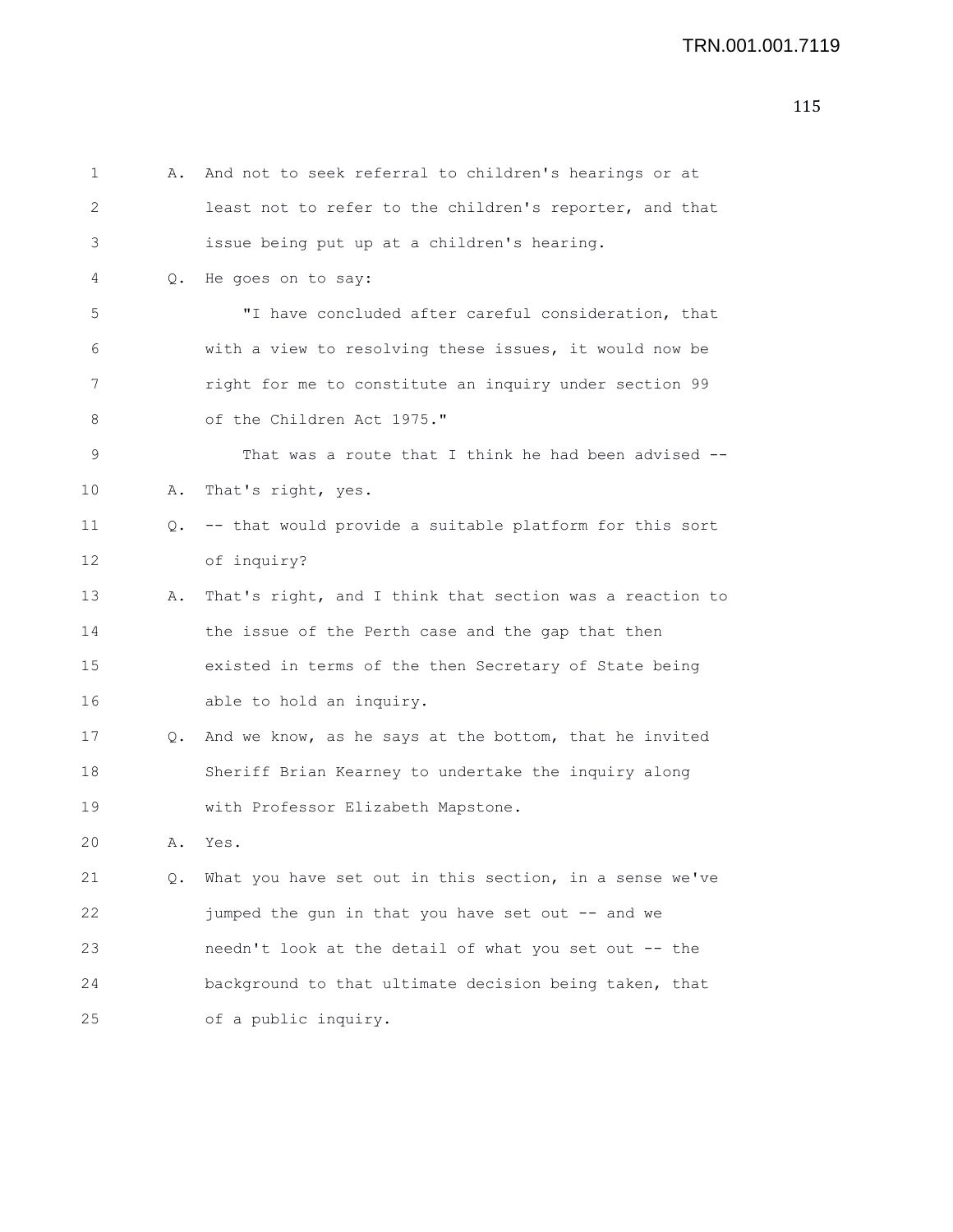| 1  | Α. | Yes.                                                        |
|----|----|-------------------------------------------------------------|
| 2  | Q. | And in particular, the interplay between Social Work        |
| 3  |    | Services Group, CAS, and the regional council.              |
| 4  | Α. | Yes.                                                        |
| 5  | Q. | Can you summarise the position for us, rather than          |
| 6  |    | looking at the detail of it?                                |
| 7  | Α. | Well, what's interesting about this set of papers is it     |
| 8  |    | indicates that the advisers did visit children's homes      |
| 9  |    | but not in an inspectorial capacity. They simply            |
| 10 |    | visited children's homes and social work departments to     |
| 11 |    | keep themselves informed as to policy and practice that     |
| 12 |    | was being pursued within a regional council. In this        |
| 13 |    | case, they noted that a particular children's home,         |
| 14 |    | Rimbleton, would appear not to be being used for            |
| 15 |    | children and that the intention of the regional             |
| 16 |    | authority was effectively to reduce its reliance on         |
| 17 |    | children's homes and possibly not use children's homes      |
| 18 |    | at all, preferring to work with families, with children     |
| 19 |    | who were deemed in need of care for better effect, if       |
| 20 |    | you like, to keep the families together.                    |
| 21 |    | Q. Was it also apparent that there was some tension between |
| 22 |    | the local authority social workers and the                  |
| 23 |    | Children's Panel?                                           |
| 24 | Α. | I think as the inquiry itself made clear, there<br>Yes.     |
| 25 |    | was a reluctance from the social work department to         |
|    |    |                                                             |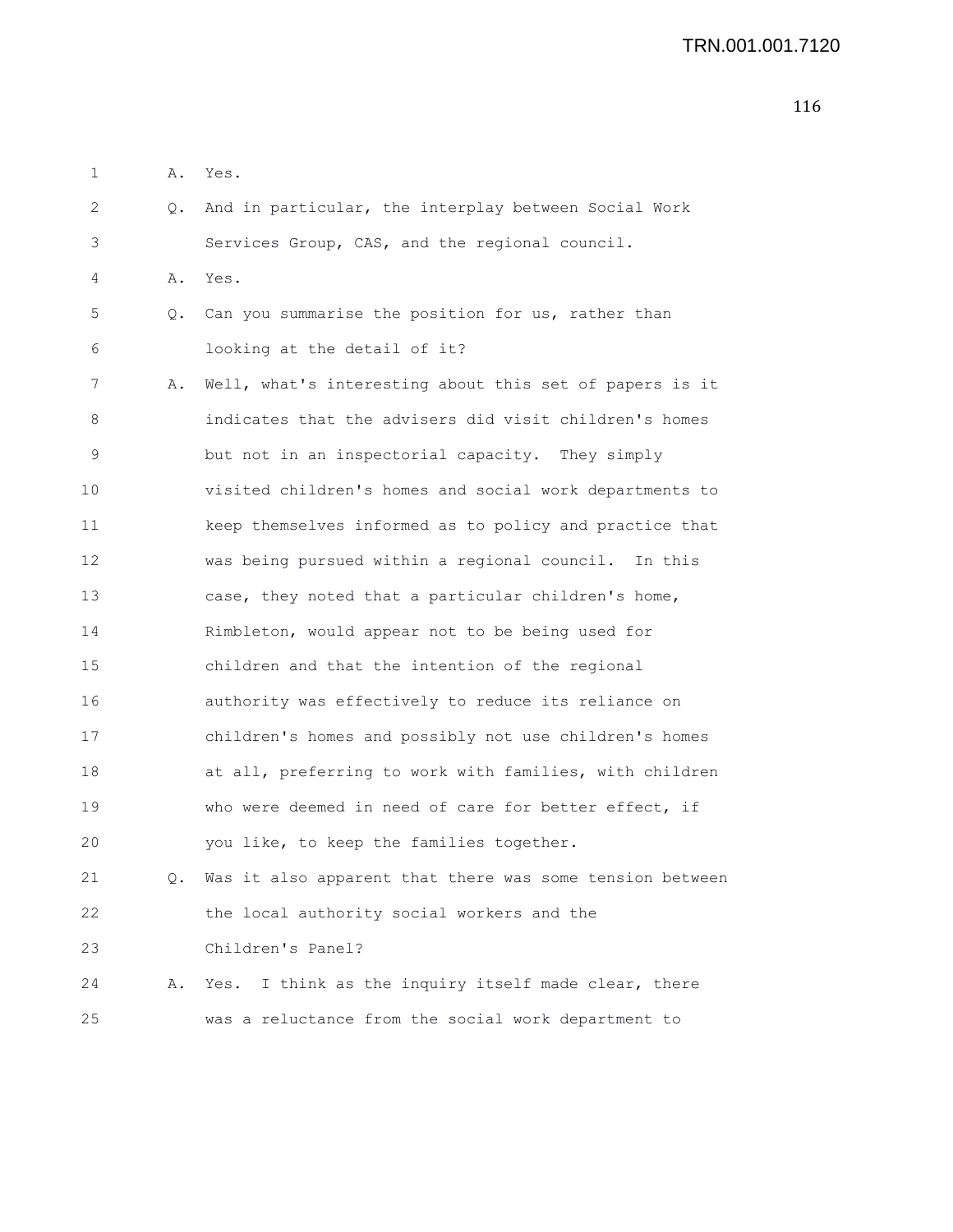## TRN.001.001.7121

| 1  | report cases to the children's hearings through the           |
|----|---------------------------------------------------------------|
| 2  | reporter on the basis that they didn't control,               |
| 3  | basically, the outcome of a children's hearing, and           |
| 4  | I think what's made clear from the inquiry, and I think       |
| 5  | from these documents, is that under the 1968 Act it was       |
| 6  | the responsibility of the children's hearing to               |
| 7  | determine the outcome, not the local authority                |
| 8  | social work department.                                       |
| 9  | LADY SMITH: It would have been very odd if it wasn't the      |
| 10 | responsibility of the hearing to determine the outcome.       |
| 11 | Yes.<br>Α.                                                    |
| 12 | LADY SMITH: That was what they were there for.                |
| 13 | That's right, yes.<br>Α.                                      |
| 14 | LADY SMITH: Whilst of course interested in what the local     |
| 15 | authority could tell them about matters of fact and           |
| 16 | their opinions.                                               |
| 17 | That's correct. That's basically what the advisers were<br>Α. |
| 18 | establishing over that two-year period between 1986 and       |
| 19 | 1988, that in fact every conceivable possibility -- they      |
| 20 | would not take a case to court or through the reporter        |
| 21 | and if they did, not necessarily all documents that were      |
| 22 | pertinent to the case were brought to the reporter's          |
| 23 | attention. And that was explained in the inquiry.             |
| 24 | Paragraph 5.25, for example, on 9626,<br>MR MacAULAY: Yes.    |
| 25 | when this is brewing away, you say:                           |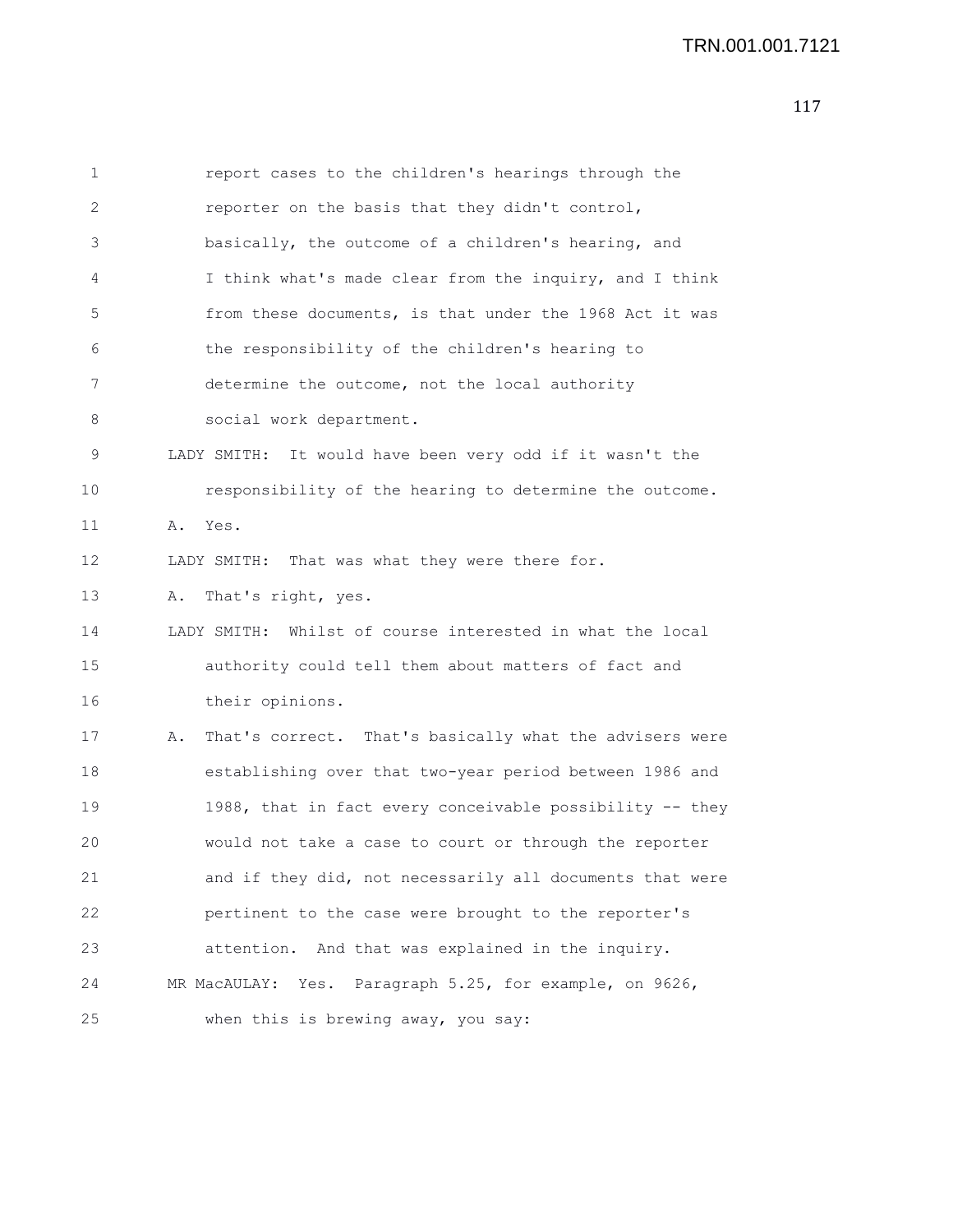| $\mathbf 1$ |    | "The issue at Fife Regional Council resurfaced           |
|-------------|----|----------------------------------------------------------|
| 2           |    | in November 1986 whether it became apparent that its     |
| 3           |    | policy was to seek an immediate review of the decision   |
| 4           |    | of a children's hearing, which decided in favour of      |
| 5           |    | residential care."                                       |
| 6           | Α. | That's right, yes.                                       |
| 7           | Q. | "Against the advice of Fife's social workers."           |
| 8           | Α. | Yes, so they would then seek to take the case back to    |
| 9           |    | have the decision of the hearing reversed if possible.   |
| 10          | Q. | The reference at paragraph 5.26 to the                   |
| 11          |    | Lancaster University criteria, which seemed to have been |
| 12          |    | at the centre of this policy, can you help me with what  |
| 13          |    | that involved?                                           |
| 14          | Α. | I'm not exactly sure what the criteria were, but the     |
| 15          |    | philosophy underlying them was essentially the role of   |
| 16          |    | a social worker -- and this reflected, if you like, the  |
| 17          |    | operation of the English system, which is much more      |
| 18          |    | court-based and where the duties of the local authority  |
| 19          |    | social workers were somewhat different in those          |
| 20          |    | proceedings, that the social work department and         |
| 21          |    | social workers should seek to keep families together and |
| 22          |    | should seek packages of care, irrespective necessarily   |
| 23          |    | of particular conditions within the family.              |
| 24          |    | That was not necessarily against what was occurring      |
| 25          |    | in Scotland, except it was taking it further.            |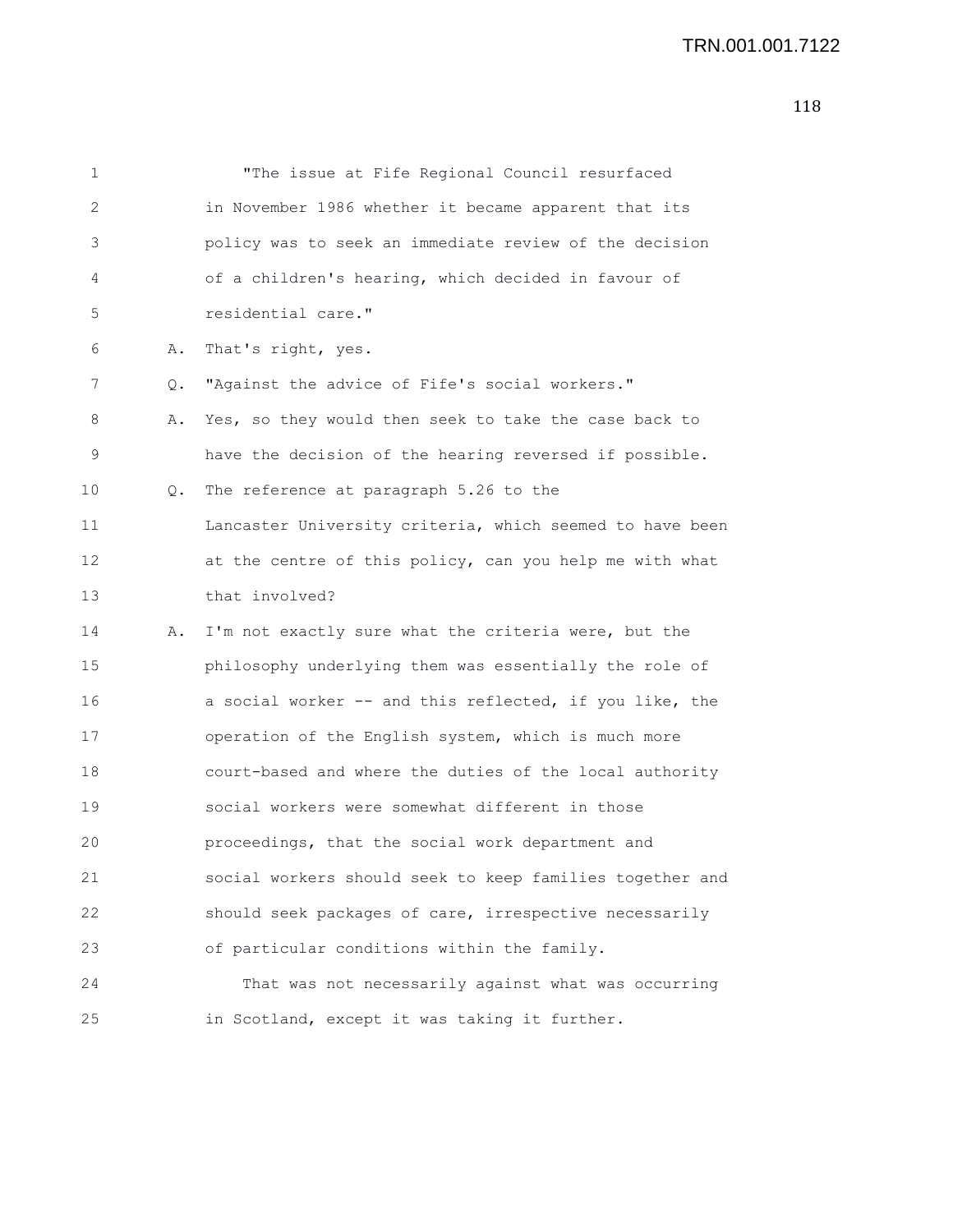| 1  | Yes. Because the policy in Scotland was that if<br>Q.         |
|----|---------------------------------------------------------------|
| 2  | possible children should be kept with families and in         |
| 3  | the community.                                                |
| 4  | That's right, yes.<br>Α.                                      |
| 5  | But there was always the fallback of residential care<br>Q.   |
| 6  | should that be more appropriate and in the best               |
| 7  | interests of the child?                                       |
| 8  | And I think what the advisers are indicating is that if<br>Α. |
| 9  | you needed urgently a place of safety, perhaps                |
| 10 | a children's home was the best immediate outcome, which       |
| 11 | was not the policy of Fife, which does not fit in             |
| 12 | necessarily with the criteria that they were using.           |
| 13 | LADY SMITH: Is there any indication of what places were       |
| 14 | being used as places of safety by Fife at this time?          |
| 15 | There isn't, no. A place of safety could also be<br>Α.        |
| 16 | a foster home.                                                |
| 17 | LADY SMITH: Yes, if you can find one at very short notice.    |
| 18 | Α.<br>Yes.                                                    |
| 19 | LADY SMITH: A place of safety could be a police station.      |
| 20 | Not ideal for a child at all.                                 |
| 21 | Α.<br>Yes.                                                    |
| 22 | MR MacAULAY: If we turn to page 9629, you there at 5.31 and   |
| 23 | onwards tell us about the fact that two social work           |
| 24 | advisers did in fact examine 20 cases covering a seven        |
| 25 | and a half month period to see what the position was on       |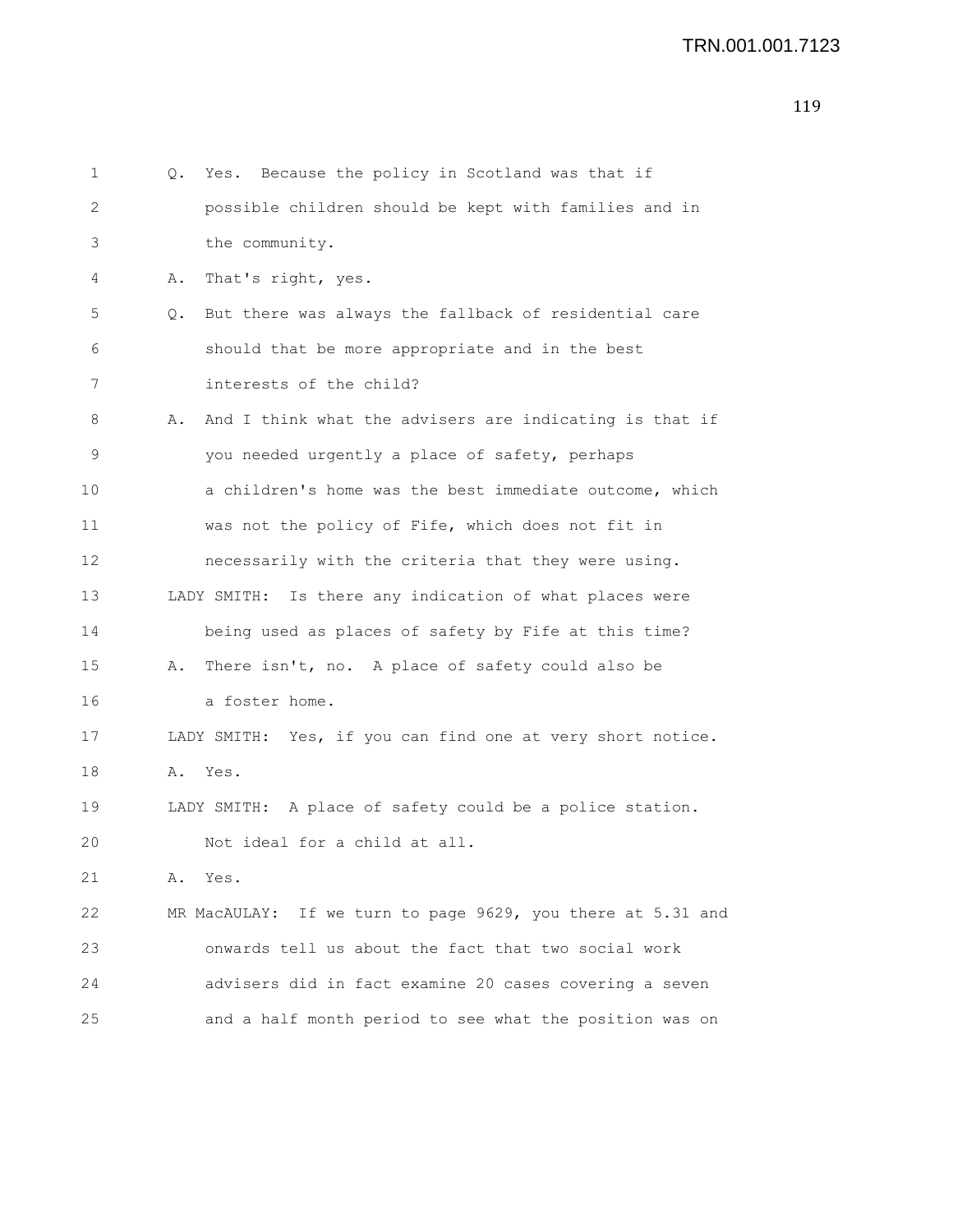| 1  |    | the ground, so to speak.                                 |
|----|----|----------------------------------------------------------|
| 2  | Α. | That's right, yes.                                       |
| 3  | Q. | Their conclusion was what?                               |
| 4  | Α. | The conclusion was that I think generally speaking,      |
| 5  |    | the council, local authority social work department, was |
| 6  |    | not necessarily deviating from the 1968 Act in the sense |
| 7  |    | that it was following procedures, but there were issues  |
| 8  |    | concerning, perhaps, particular children, where abuse    |
| 9  |    | might be prevalent or might occur in particular cases.   |
| 10 |    | That was the crux, I think, of the issue that went up to |
| 11 |    | ministers.                                               |
| 12 | Q. | I think you go on to say on page 9631 that it was clear  |
| 13 |    | that panel members and social workers had been openly at |
| 14 |    | $odds$ --                                                |
| 15 | Α. | Yes.                                                     |
| 16 | Q. | -- with children's hearings about what was the best      |
| 17 |    | interests of the children.                               |
| 18 | Α. | Yes, that's right, yes.                                  |
| 19 | Q. | Was there also involvement by social workers from Fife,  |
| 20 |    | in Fife, in this process? For example, if you go to      |
| 21 |    | paragraph 5.34, I think you have noted that a former     |
| 22 |    | social worker at Fife sought a meeting with the Chief    |
| 23 |    | Social Work Adviser?                                     |
| 24 | Α. | Yes.                                                     |
| 25 | Q. | And made certain points; is that correct?                |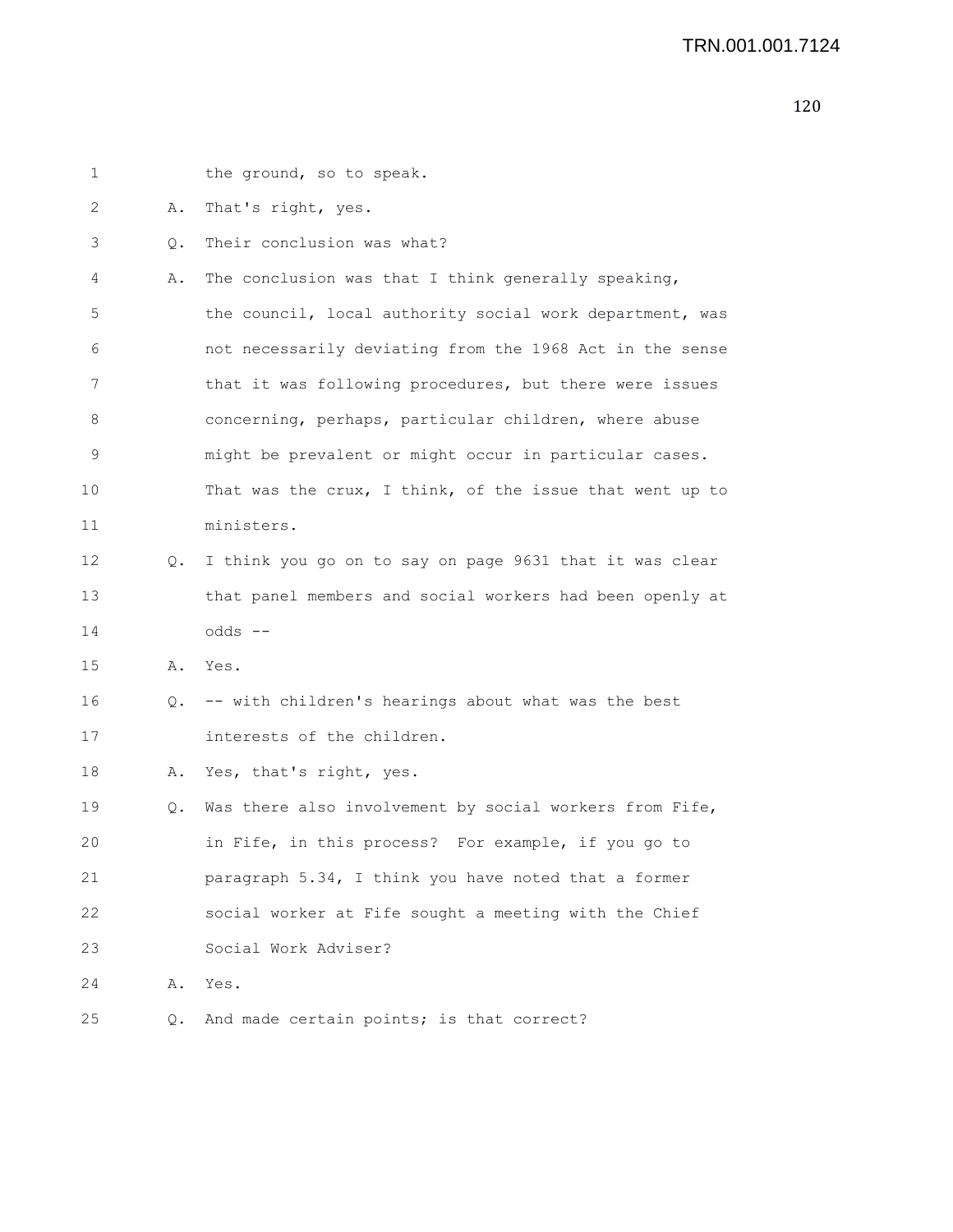```
1 A. They made certain points as they had moved from being
2 a statutory social worker to working as volunteer with
3 the Dunfermline Incest Support Group and they instanced
4 two specific cases, which caused them concern, in which
5 they felt that the child should not have remained with
6 the family.
7 Q. Were these points put to Fife?
8 A. I understand that some discussion subsequently took
9 place between Social Work Services Group and CAS and
10 Fife County Council.
11 Q. On page 9633, just highlighting the tension between the
12 social work department and the children's hearings,
13 do you note there that the regional reporter had noted
14 that individual social workers had:
15 "Withheld from children's hearings important
16 information bearing on disposals or have failed to bring
17 the reporter's attention to circumstances suggesting an
18 urgent need for reference to a children's hearing."
19 A. That's correct, yes.
20 Q. Does this then give us some background as to the reasons
21 why the Secretary of State announced the inquiry in,
22 I think, 1989?
23 A. Yes. I think it was evident that Fife was not in breach
24 of its statutory duties. The issue related to its
25 functioning with the children's hearing and its
```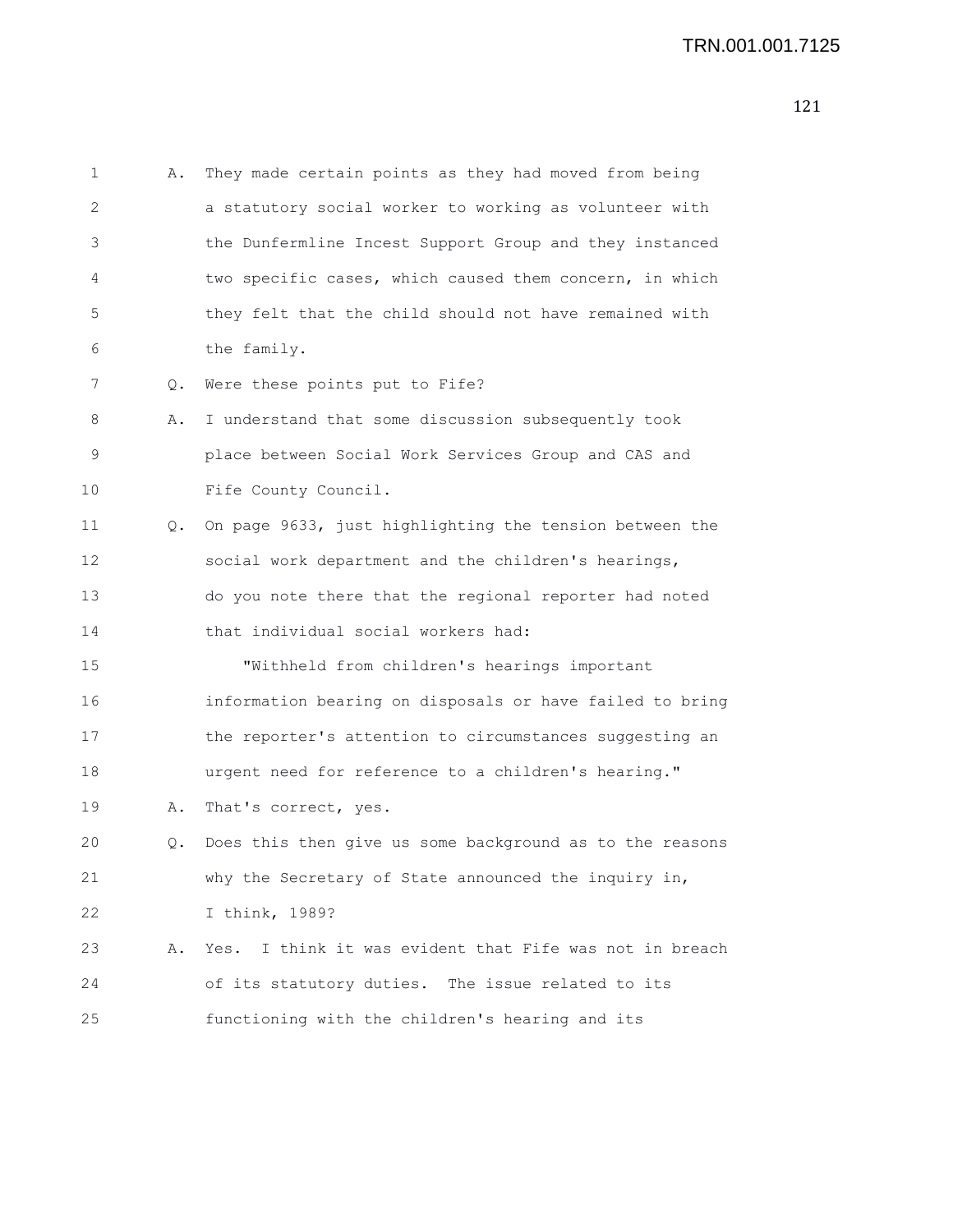| $\mathbf 1$ |    | relationship with the reporter and the extent to which   |
|-------------|----|----------------------------------------------------------|
| 2           |    | it would continue its policy of non-use of residential   |
| 3           |    | care, except in very extreme circumstances. I think      |
| 4           |    | it's noted here that cases that perhaps ought to have    |
| 5           |    | gone through the social work department were coming in   |
| 6           |    | through the police and other authorities, rather than    |
| 7           |    | social work department.                                  |
| 8           | Q. | But was this a matter that made its way into the press?  |
| 9           | Α. | Yes, it did, at the beginning of 1989, where there were  |
| 10          |    | comments in the local and I think even in the Edinburgh  |
| 11          |    | press of discontent amongst former employees of Fife     |
| 12          |    | social services and from the reporter.                   |
| 13          | Q. | If we look at page 9637, do we read at paragraph 5.44    |
| 14          |    | that reports appeared on the situation in Fife's         |
| 15          |    | social work department in the press:                     |
| 16          |    | "The reports noted that a number of Fife                 |
| 17          |    | social workers had left their posts. A local Fife        |
| 18          |    | newspaper also reported on a claim from a former Fife    |
| 19          |    | social worker that their 'case notes over a sexual abuse |
| 20          |    | case' had been changed."                                 |
| 21          | Α. | Yes, that's correct.                                     |
| 22          | Q. | So the picture was looking quite serious?                |
| 23          | Α. | The position is looking quite serious, yes.              |
| 24          | Q. | And I think that's something that the minister realised? |
| 25          | Α. | I mean, it's evident that the minister was<br>Yes, yes.  |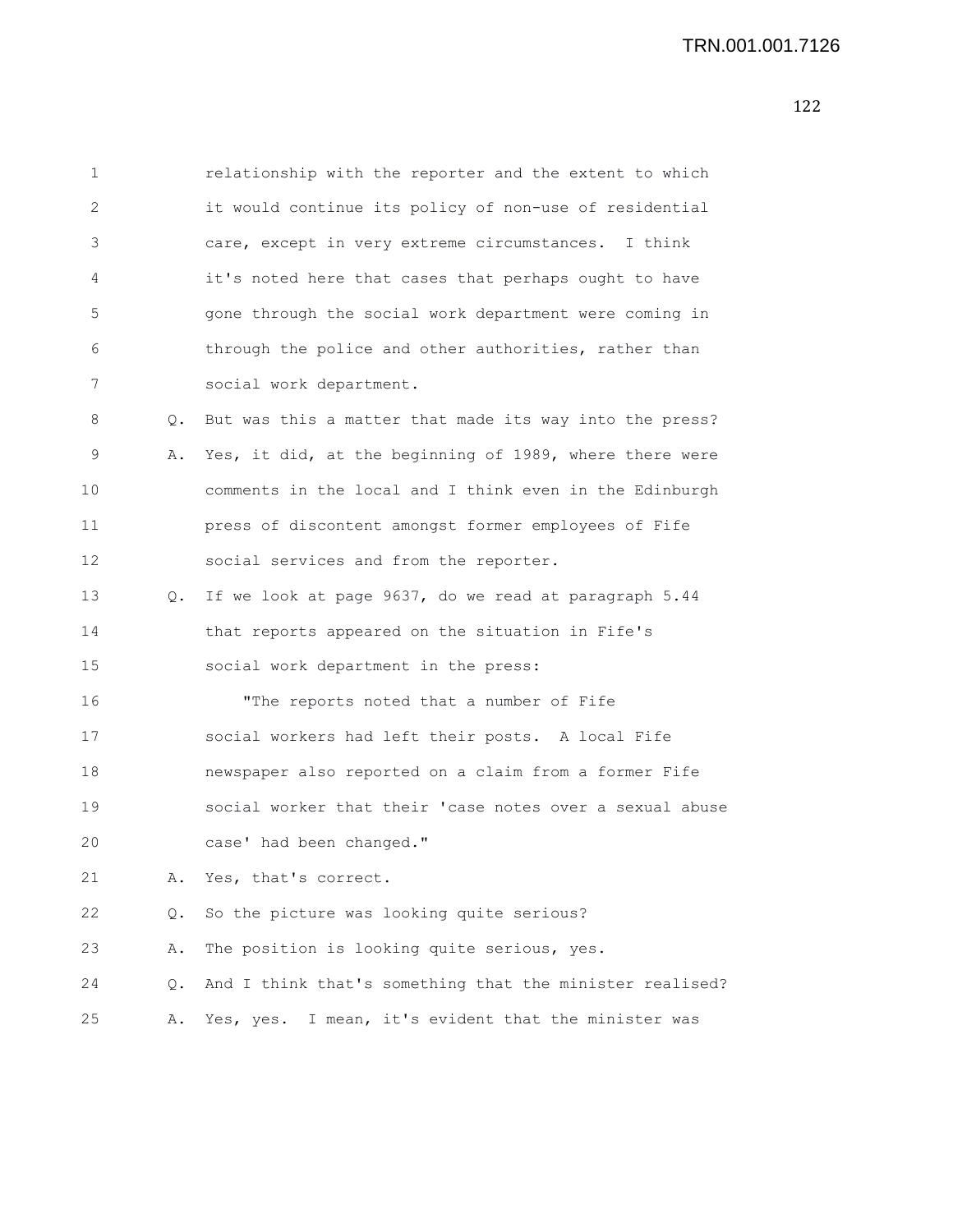| 1  |               | kept informed up to a point, but not fully briefed until |
|----|---------------|----------------------------------------------------------|
| 2  |               | the end of 1988, beginning of 1989.                      |
| 3  |               | Q. We can see from what you have set out in your report  |
| 4  |               | that in went on for quite some considerable time, the    |
| 5  |               | dealings between the SWSG and Fife Regional Council.     |
| 6  | Α.            | I think if you start at the beginning round about spring |
| 7  |               | 1986, it wasn't until spring 1989 that an inquiry was    |
| 8  |               | instituted.                                              |
| 9  | $\circ$ .     | And like all inquiries, they don't report immediately?   |
| 10 | Α.            | No, no, no.                                              |
| 11 | $Q_{\bullet}$ | And I think Sheriff Kearney's inquiry, that was set up   |
| 12 |               | in 1989, didn't report until October 1992?               |
| 13 |               | A. Yes.                                                  |
| 14 | $Q_{\bullet}$ | So well over three years --                              |
| 15 | Α.            | Three years before it had taken all the evidence and     |
| 16 |               | reported.                                                |
| 17 | Q.            | And what conclusions did Sheriff Kearney arrive at,      |
| 18 |               | can you briefly tell us?                                 |
| 19 | Α.            | From my understanding, it basically confirmed the        |
| 20 |               | Secretary of State's concern and that Fife had pursued   |
| 21 |               | a policy which perhaps had put some children at risk.    |
| 22 | Q.            | And I think Sheriff Kearney was critical of the policy?  |
| 23 | Α.            | Yes.                                                     |
| 24 | Q.            | The other inquiry that you -- perhaps before we move on  |
| 25 |               | to that, you've put this forward as an example of the    |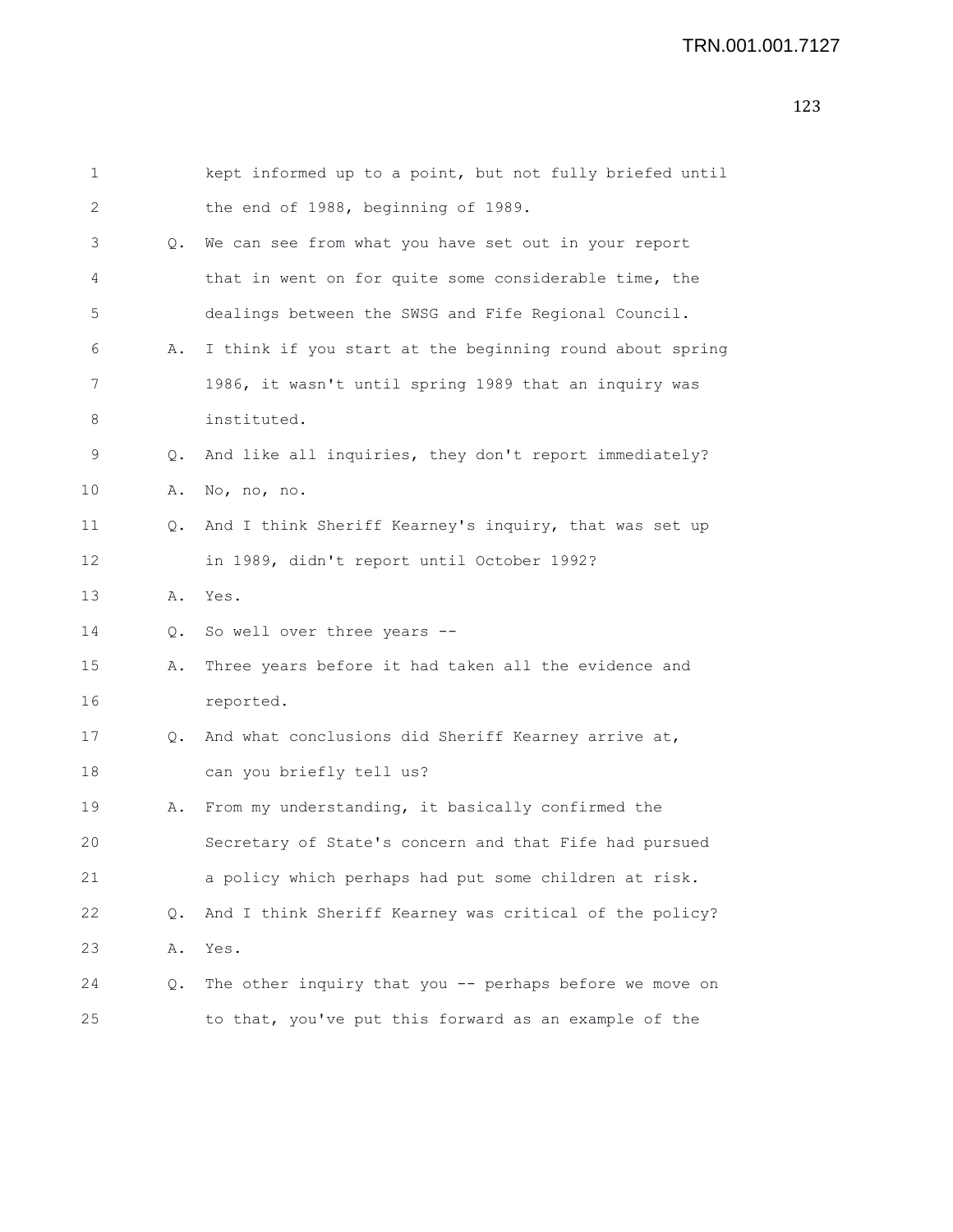1 limitations on CAS in particular and its inspectorial 2 abilities. Again, if you let me understand why you see 3 this as a limitation of that power. 4 A. There was nothing within the 1968 Act or subsequent 5 regulations which followed, which indicated the ability 6 of a social work adviser, and ultimately Social Work 7 Services Group advising the Secretary of State that 8 local practice should alter. It was very much 9 a question of general oversight of social work practice. 10 And in that respect, given that the advisers were not 11 inspecting Fife in the strict sense, they were simply 12 engaging with Fife, they were certainly visiting the 13 children's homes and I think there's indication that 14 when Fife recommissioned its children's home at 15 Rimbleton, Social Work Services Group, SED and the 16 advisers already had a form completed to enable it to 17 re-open, which indicates, I think, the seriousness and 18 the limitations of its powers, that it was not in 19 a position to enforce change within Fife. Does 20 that ...?

21 Q. That's helpful, thank you. Then that brings me to the 22 Orkney Inquiry, which is the other inquiry that you look 23 at. As you tell us on page 9638 towards the top, the 24 Orkney Inquiry was established in June 1991. That's 25 under the chairmanship of Lord Clyde.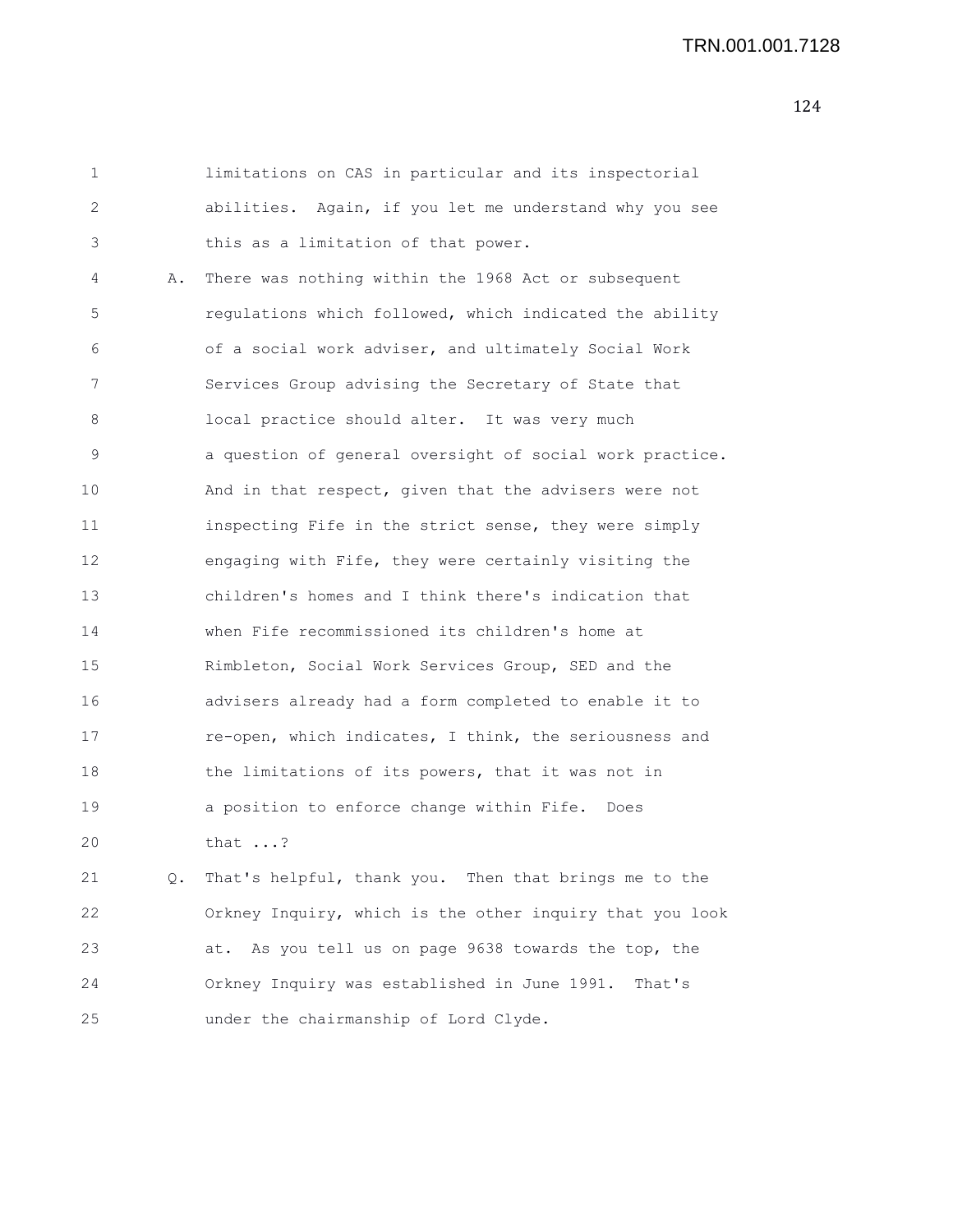1 A. Yes.

2 Q. Perhaps you can just briefly tell us what the background 3 to that was.

4 A. Orkney was, I think, the smallest local authority social 5 work department in Scotland. It certainly had 6 a Director of Social Work Services and a small number of 7 qualified social work care staff that covered across the 8 range. Orkney accepted at the beginning of 1989 that 9 perhaps its practice was in some way deficient and 10 invited CAS to review its operation and provide advice, 11 and that's what it did.

12 It was the smallest local authority, with eight 13 professional staff, and indicated that although the 14 relationship between the social work department and the 15 children's reporter had improved from a previous 16 incident, there was evidence of a very low level of 17 operation. Training has a low profile and some 18 reorganisation of its staff was necessary.

19 So that indicates, again, that although Social Work 20 Services Group and CAS had no powers of inspection, it 21 could provide advice, and the advice, as far as we're 22 aware, was actually implemented. A new Director of 23 Social Work services was appointed and new staff were, 24 I think, transferred from the mainland on a secondment 25 basis.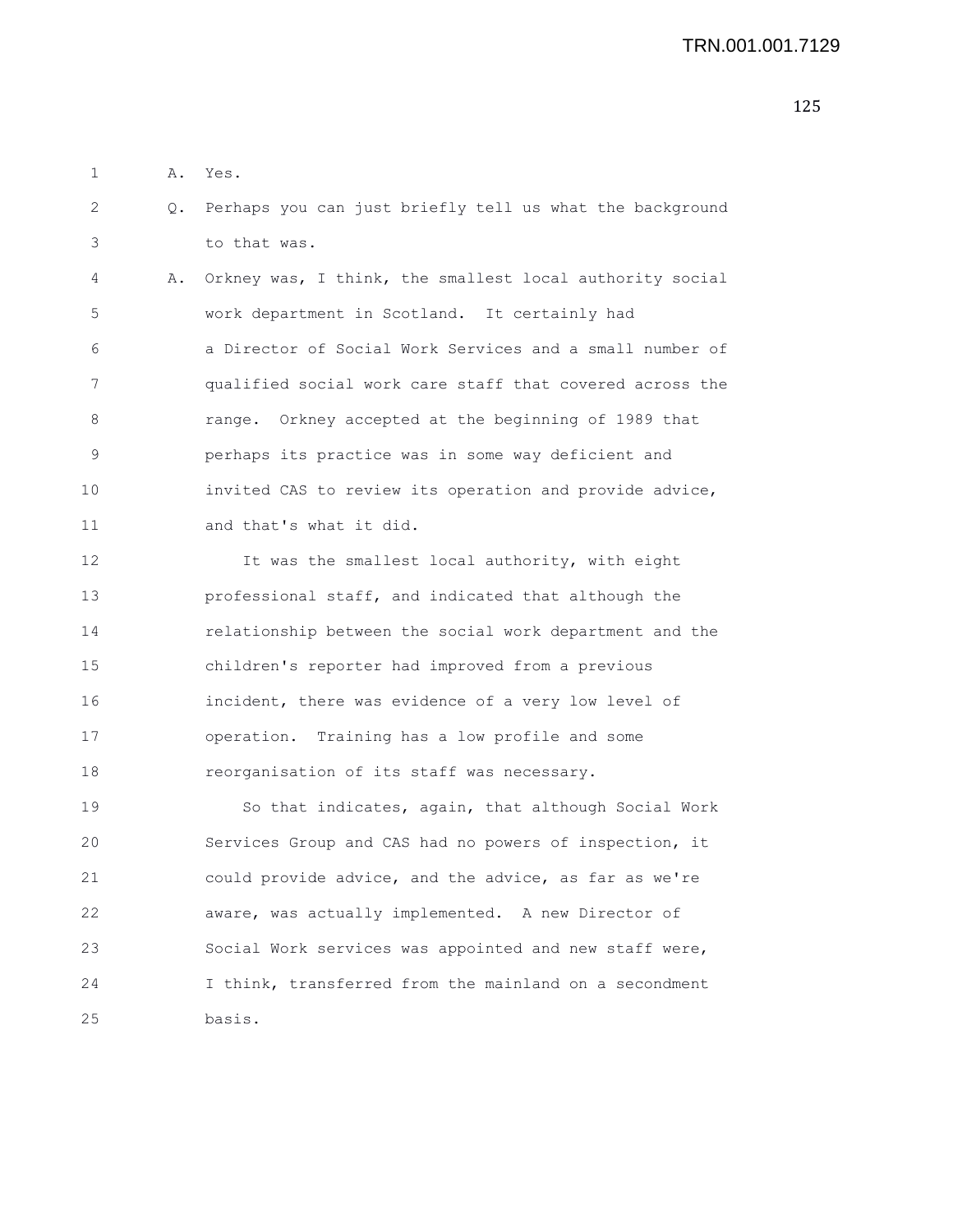1 But then a particular incident occurred, essentially 2 with one particular family, which then broadened to 3 other families, which certainly caused some concern in 4 terms of the interpretation of the alleged abuse and the 5 process that Orkney used in trying to establish that 6 abuse had occurred.

7 But I think that's important here is that the then 8 Chief Social Work Adviser indicates very clearly that 9 central powers are illusory, that in fact they don't 10 have very many powers. Although they knew there was 11 a deficiency, they did not have the powers to intervene. 12 Q. Although they made recommendations which were taken up? 13 A. They made recommendations which were taken up, but the 14 eventual decision taken to remove certain children was 15 outside the purview of CAS and CAS certainly did not 16 know about it until quite late on in the day. 17 Q. If we look at the position as at 1989, page 9643, you 18 make reference at 5.55 to a report, and I think this was 19 a report by two social work advisers.

20 A. Yes.

21 Q. That it revealed a very sorry picture at the lack of 22 effective intervention in this case, and this is the 23 serious case you mentioned where the father was 24 convicted for a serious offence against the children. 25 A. That's right, yes.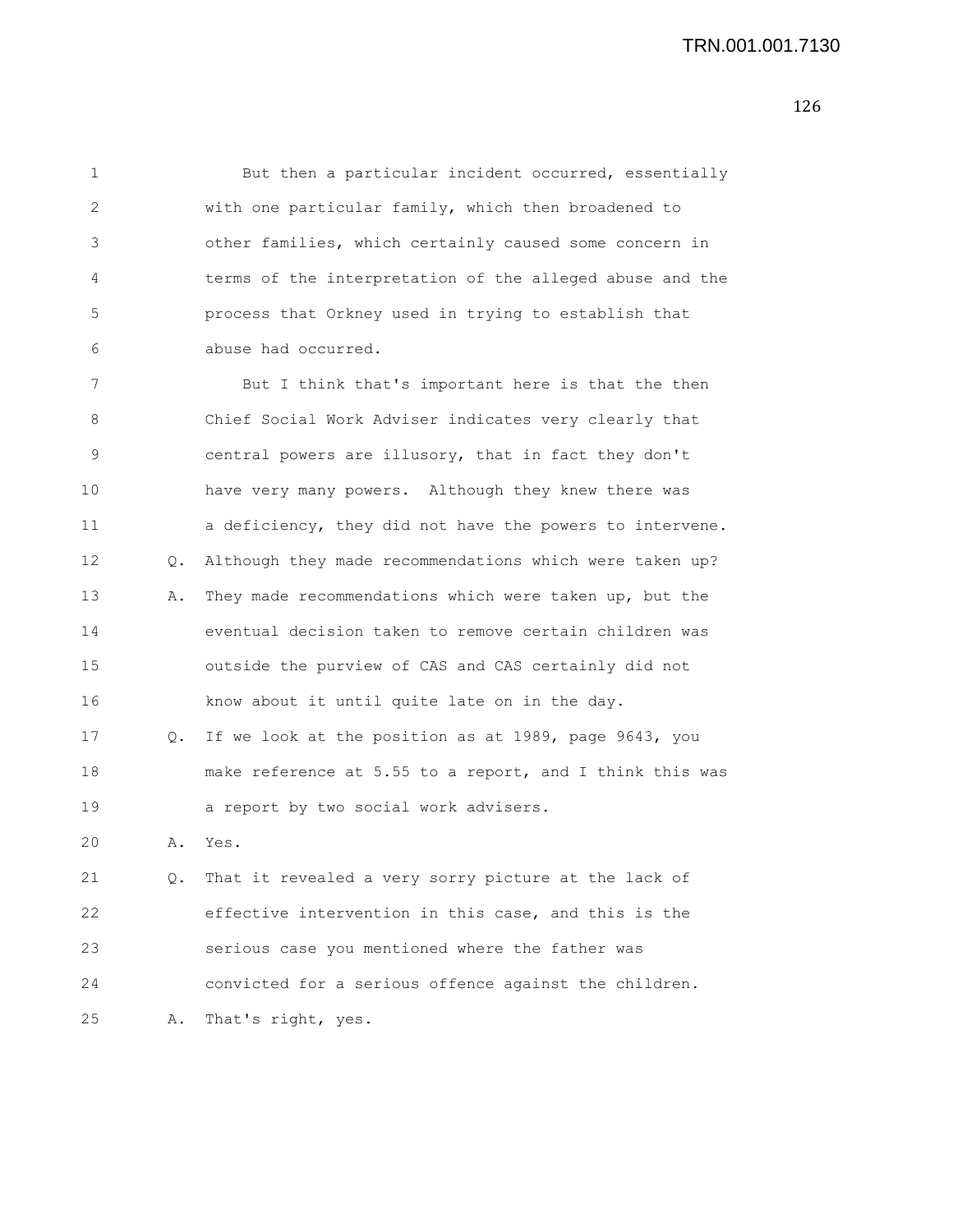```
1 Q. And that Orkney social work department had relied on
2 voluntary measures of family support as opposed to
3 a referral to the Children's Panel.
4 A. That's correct.
5 Q. And CAS was being critical of that?
6 A. CAS was being critical, but not in a position to issue
7 regulations or issue directions.
8 Q. We know that ultimately, a judicial inquiry was set up.
9 A. Yes.
10 Q. But before that happened, do we see references to
11 suggest that there was no purpose in having a judicial
12 inquiry? For example, if we look at page 9644, towards
13 the top, we note that the Chief Social Work Adviser did
14 not believe that a judicial inquiry would obtain
15 additional material of substance that would no doubt add
16 to the recommendations.
17 A. That refers essentially to the position before the
18 removal of a set of children from a number of families.
19 Q. So this is to do with the children of the person who was
20 convicted?
21 A. That's right. They knew everything and as far as they
22 were aware, it was generally on the lines that they
23 would have recommended anyway.
24 Q. And that's what you mean then when we look at
25 paragraph 5.57 at 9645, that the minister was informed
```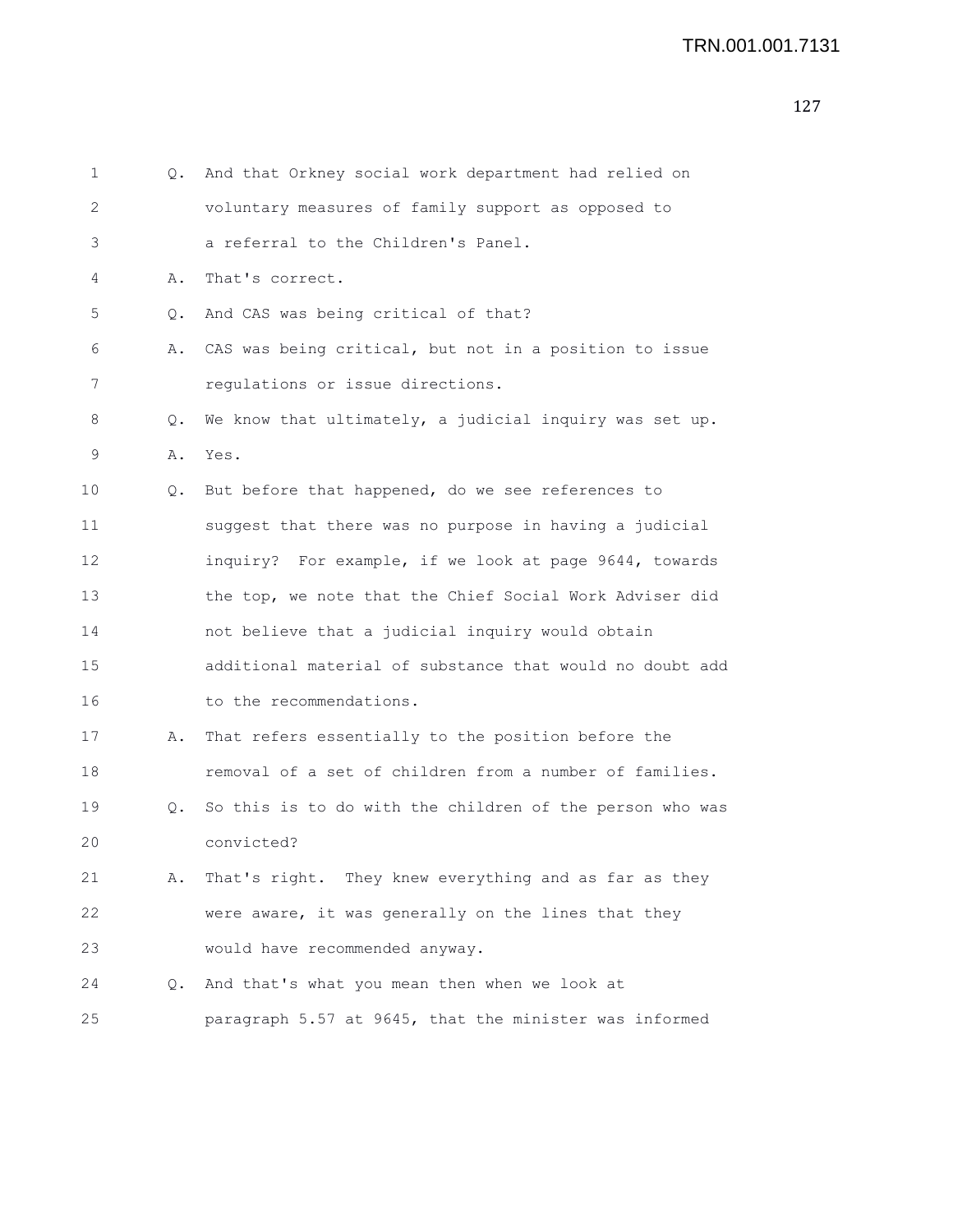| 1  |               | that as Orkney social work department was in the process |
|----|---------------|----------------------------------------------------------|
| 2  |               | of reorganisation on the lines of CAS's recommendations, |
| 3  |               | a judicial inquiry under section 99 of the 1975 Act      |
| 4  |               | could not be justified.                                  |
| 5  | Α.            | That's correct.                                          |
| 6  | Q.            | Then the landscape changes?                              |
| 7  | Α.            | The landscape changes very quickly                       |
| 8  |               | in January/February 1990.                                |
| 9  | Q.            | And that, as you have indicated, was the removal of      |
| 10 |               | a number of other children.                              |
| 11 | Α.            | Yes.                                                     |
| 12 | $Q_{\bullet}$ | At short notice.                                         |
| 13 | Α.            | At very short notice, yes.                               |
| 14 | Q.            | And we know there were a number of court cases involving |
| 15 |               | that, both with the sheriff at first instance, and       |
| 16 |               | I think on appeal to the Court of Session. But in        |
| 17 |               | particular, Lord Clyde was commissioned to look into the |
| 18 |               | Orkney affair, and he produced his report, I think quite |
| 19 |               | quickly.                                                 |
| 20 | Α.            | I think in 1991, yes, within two years.                  |
| 21 | Q.            | Yes.                                                     |
| 22 | Α.            | Just bear with me.                                       |
| 23 | Q.            | The inquiry was set up in June 1991 and its report was   |
| 24 |               | published in October 1992.                               |
| 25 | Α.            | Yes.                                                     |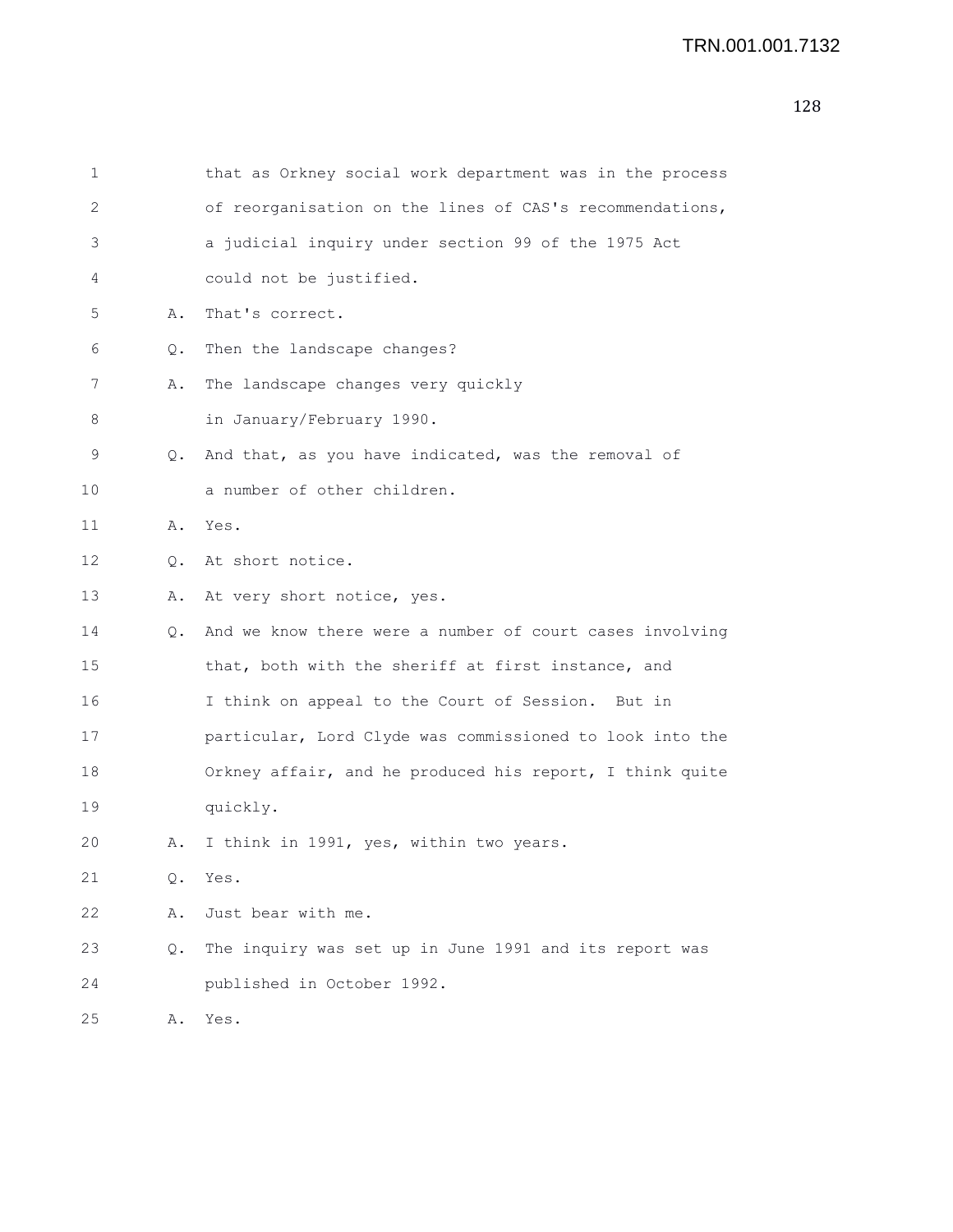| 1  |    | Q. So that was fairly quick as inquiries go. What was his |
|----|----|-----------------------------------------------------------|
| 2  |    | ultimate conclusion then?                                 |
| 3  | Α. | I think whilst he did not see an issue with the first     |
| 4  |    | family, there were clearly errors of judgment in the      |
| 5  |    | removal of a large number of children and the way those   |
| 6  |    | children were processed on the mainland.                  |
| 7  | 0. | I think the criticism was, for example, of the way        |
| 8  |    | children might have been interviewed?                     |
| 9  | Α. | Yes, that's right. I think if I may say that although     |
| 10 |    | CAS was informed of the decision, it did not have any     |
| 11 |    | papers at that time they were being informed as to the    |
| 12 |    | detail.                                                   |
| 13 |    | Q. As to why the children were being removed?             |
| 14 | Α. | Yes, the actual detail of the case papers was not within  |
| 15 |    | its purview at the time.                                  |
| 16 | Q. | Again, you've put this forward as an example of the       |
| 17 |    | limitations on CAS's inspectorial power and powers        |
| 18 |    | generally. Again, if you just flesh that out for me.      |
| 19 | Α. | Well, essentially, CAS was not in a position to request   |
| 20 |    | or demand papers of any individual case, whether it was   |
| 21 |    | on Fife or Orkney. The fact that Fife allowed them to     |
| 22 |    | review cases was, if you like, a discretion of Fife.      |
| 23 |    | The fact that Orkney invited CAS in to review its         |
| 24 |    | organisation was very much their own invitation as        |
| 25 |    | a result of their perceived weaknesses. And in that       |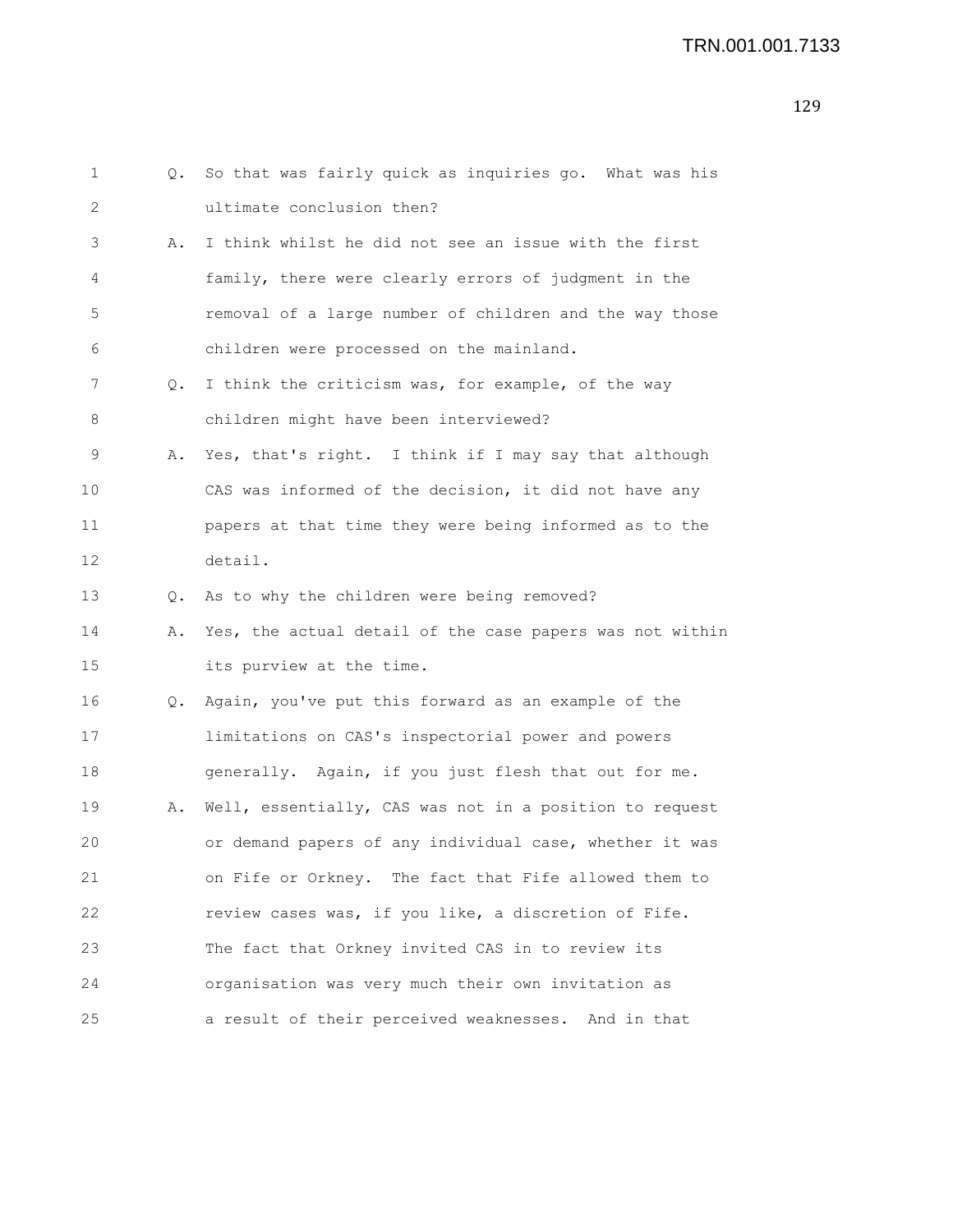| 1  |    | respect, if you cannot demand papers, you cannot demand  |
|----|----|----------------------------------------------------------|
| 2  |    | to see the detail, and I think it is in this report that |
| 3  |    | the 1986 Act -- the powers of inspection related only to |
| 4  |    | specific papers and not necessarily to the whole range   |
| 5  |    | of papers that would be available on any one case.<br>So |
| 6  |    | background notes of a child was not within the review of |
| 7  |    | a CAS inspectorial team if they looked at pre-1972 in    |
| 8  |    | terms of a local authority or voluntary children's home. |
| 9  |    | In that respect, it felt that the review that it was     |
| 10 |    | conducting itself or the advice it was giving ministers  |
| 11 |    | at the time was, "Well, what else can we do? We cannot   |
| 12 |    | demand these papers."                                    |
| 13 |    | Does that ?                                              |
| 14 | Q. | Yes, thank you, that does clarify matters.               |
| 15 |    | You do tell us on page 9646 at paragraph 5.59 that       |
| 16 |    | there was an apparent increased sensitivity on the part  |
| 17 |    | of SWSG and CAS towards the issue of child abuse.        |
| 18 | Α. | Yes.                                                     |
| 19 | Q. | What was the basis for that?                             |
| 20 | Α. | If I can refer you back to the circular issued in 1976   |
| 21 |    | on non-accidental injury and the at risk registers.      |
| 22 |    | What you see developing in the 1980s is a sudden         |
| 23 |    | increase in the number of children clearly put on the at |
| 24 |    | risk registers within local authorities. But the issue   |
| 25 |    | there was, of course, that being on the at risk register |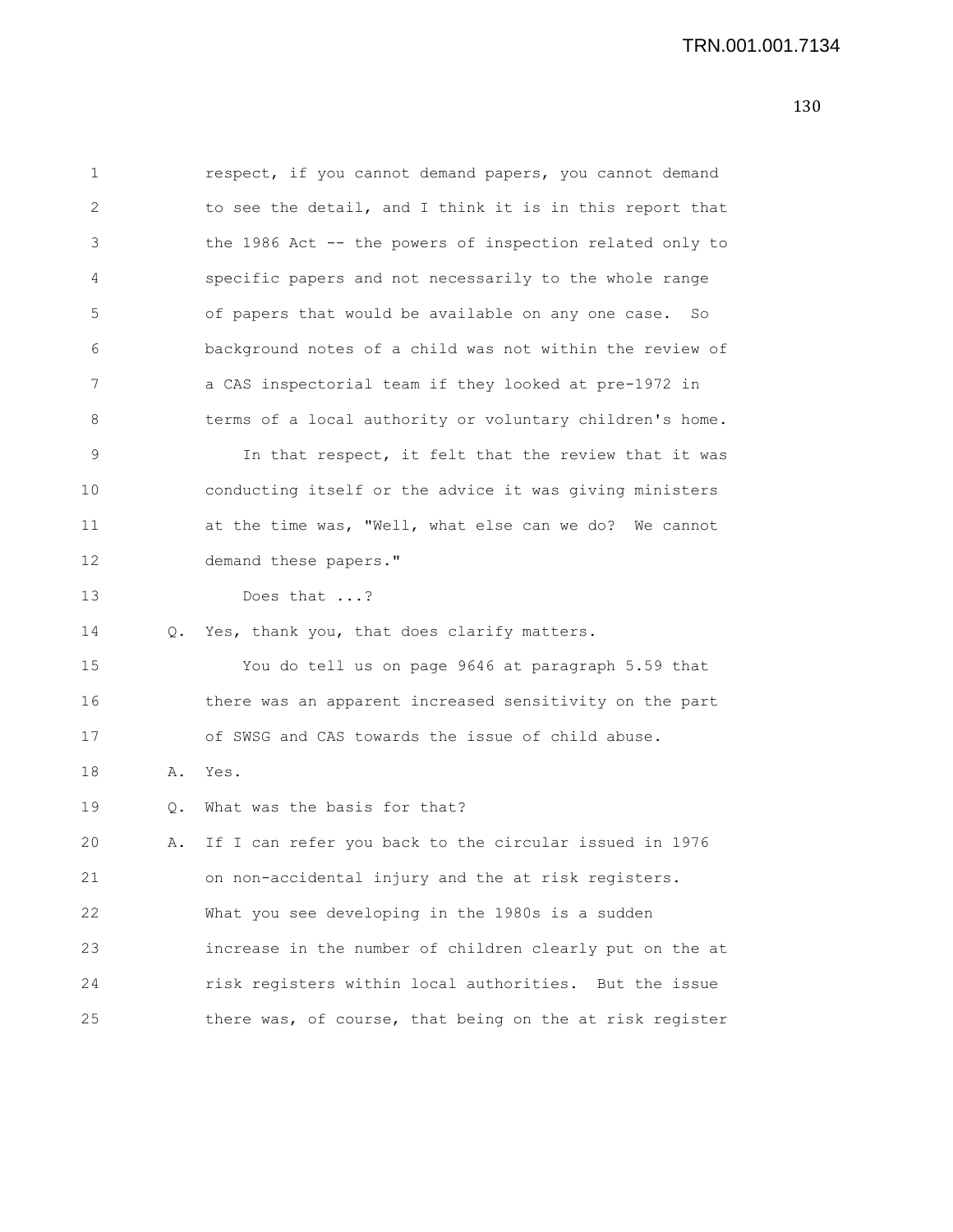| 1  |    | did not mean that a child was in statutory care; it was |
|----|----|---------------------------------------------------------|
| 2  |    | simply at risk. And of course, CAS had no purview of    |
| 3  |    | those particular children, and the circulars issued     |
| 4  |    | previously indicated that CAS had a concern when there  |
| 5  |    | was a non-accidental injury for a child -- there was    |
| 6  |    | a deficiency in its ability to review the paperwork for |
| 7  |    | children at risk on the at risk register.               |
| 8  | Q. | So what you tell us in that paragraph at 5.59, you make |
| 9  |    | reference to the child protection registers and how     |
| 10 |    | these had grown.                                        |
| 11 | Α. | Yes.                                                    |
| 12 | Q. | They increased from 600 in 1985 to 1,700 in 1990 in     |
| 13 |    | Strathclyde.                                            |
| 14 | Α. | Yes.                                                    |
| 15 | Q. | You go on to say:                                       |
| 16 |    | "A further indication lay in the number of referrals    |
| 17 |    | to reporters and children's hearings. In 1988 there had |
| 18 |    | been 4,039 referrals on alleged grounds of incest,      |
| 19 |    | assault [and so on] and then in 1990, the total figure  |
| 20 |    | was 6,448."                                             |
| 21 | Α. | Yes, that's right.                                      |
| 22 | Q. | So we can see the growth?                               |
| 23 | Α. | The at risk register was clearly developing and, as a   |
| 24 |    | result of that, local authority social workers, where   |
| 25 |    | they thought there were particular issues, were         |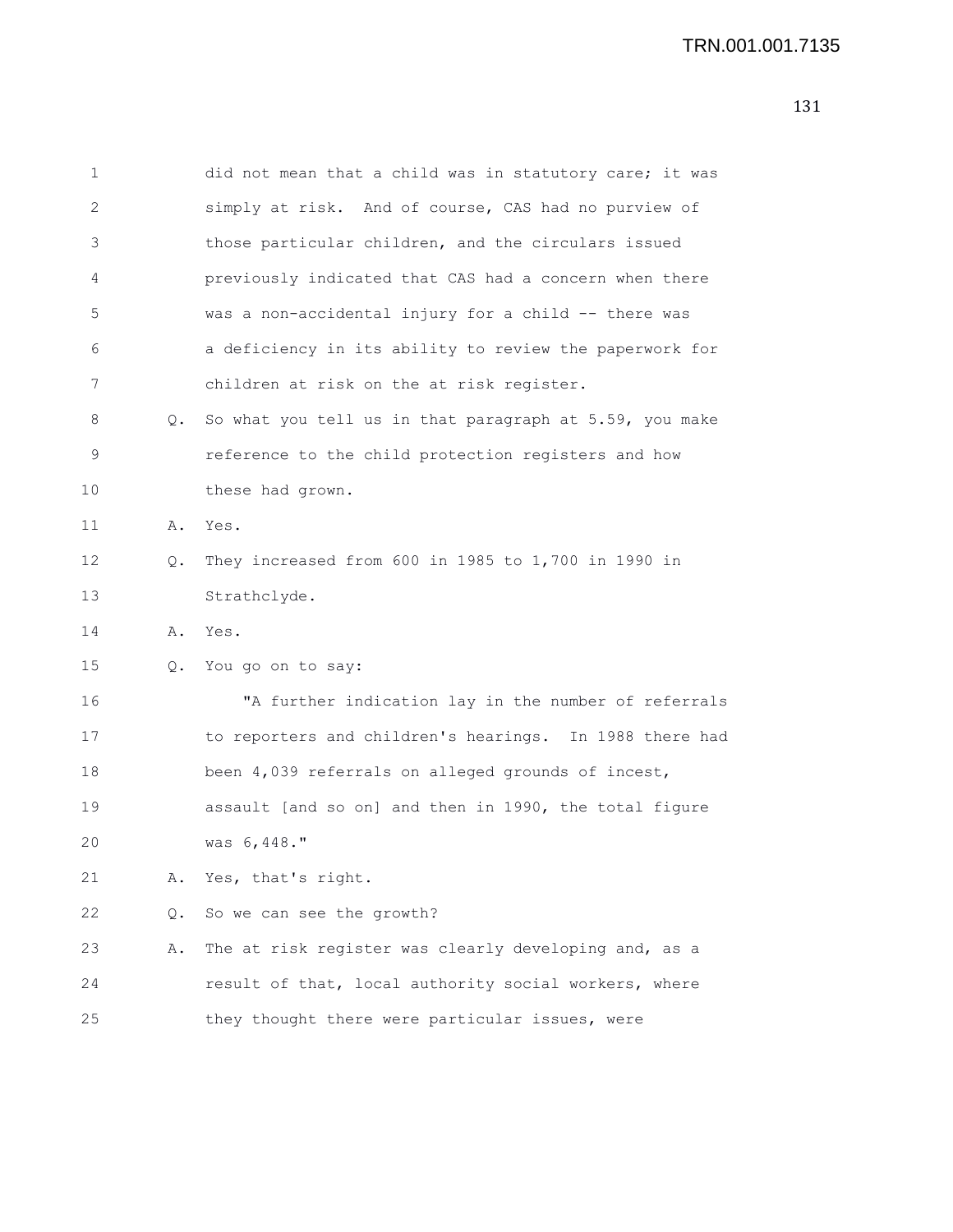| 1  |    | referring them to the reporter to ensure that the child     |
|----|----|-------------------------------------------------------------|
| 2  |    | was brought within statutory care. But that didn't          |
| 3  |    | necessarily mean every child who was on the at risk         |
| 4  |    | register was necessarily brought within statutory care.     |
| 5  | Q. | But were the children who were on the register -- would     |
| 6  |    | these be children in the community?                         |
| 7  | Α. | Well, they could be $-$ yes, they could be in the           |
| 8  |    | community or they might well have been referred to          |
| 9  |    | a place of safety.                                          |
| 10 |    | LADY SMITH: Yes, because just to confirm, once you're       |
| 11 |    | a child on the at risk register, being removed from the     |
| 12 |    | family home does not mean you get taken off the             |
| 13 |    | register.                                                   |
| 14 | Α. | That's right, yes.                                          |
| 15 |    | LADY SMITH: You may be put in a foster home. The fact       |
| 16 |    | you're on the register isn't to infer that there's          |
| 17 |    | a problem with the foster home, but it continues to         |
| 18 |    | indicate that there's something about this child's          |
| 19 |    | circumstances that could put them at serious risk.          |
| 20 | Α. | If they were returned to their family setting.              |
| 21 |    | Exactly. If that link hasn't been broken.<br>LADY SMITH:    |
| 22 | Α. | Yes.                                                        |
| 23 |    | LADY SMITH: As we move forward, freeing for adoption hadn't |
| 24 |    | been achieved, for example, or adoption itself, then the    |
| 25 |    | child would have to keep being flagged up as having that    |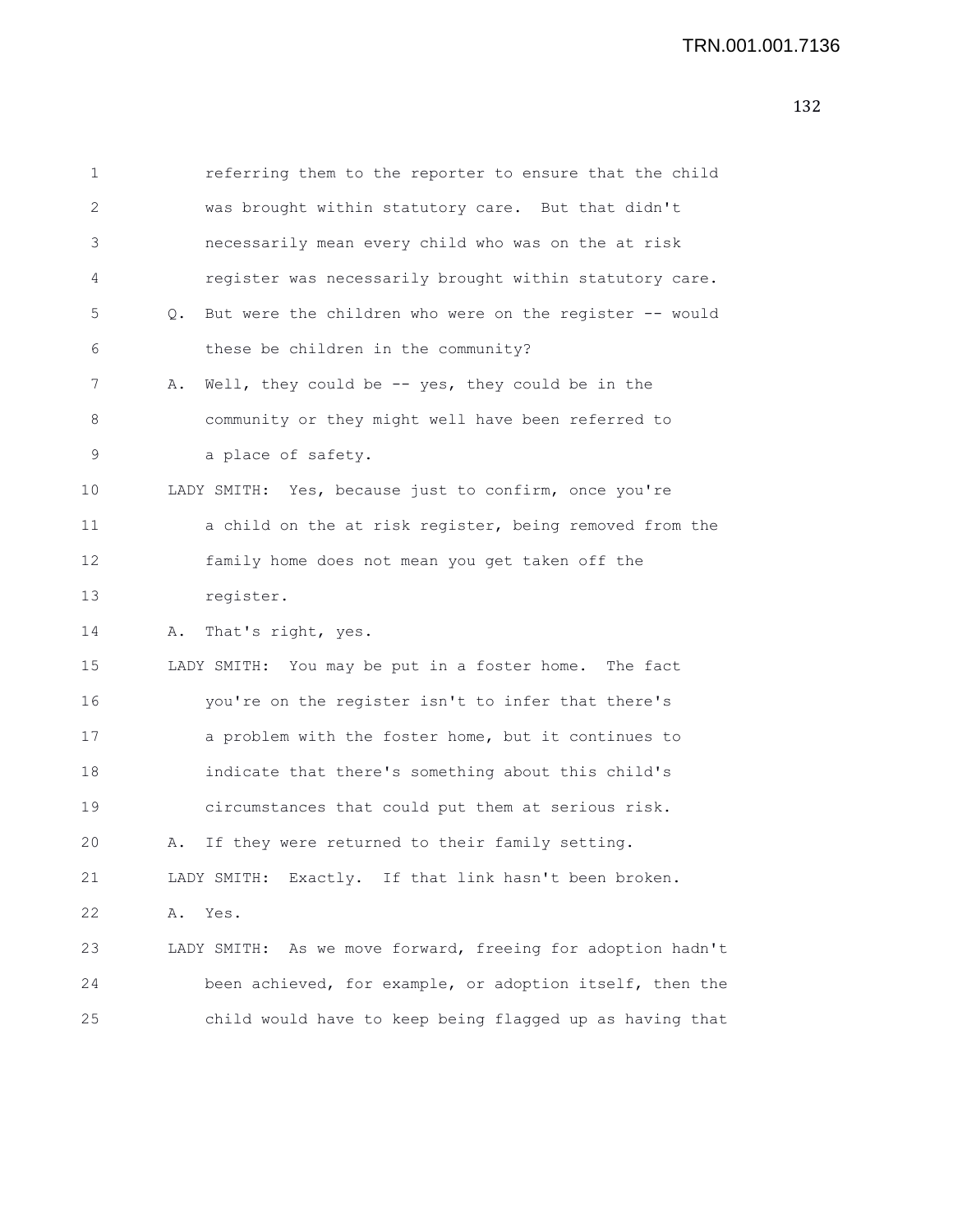1 risk associated with them. 2 A. That's right, yes. 3 MR MacAULAY: The sensitivity then that had increased within 4 SWSG and CAS, what did this lead to? 5 A. It led to the beginning of discussions on the issue of 6 a new circular to deal with, if you like, cases outside 7 the purview of CAS and Social Work Services Group and 8 therefore the Secretary of State. The primary issue was 9 for the welfare of children who were not under statutory 10 care, but within the purview of the local authority 11 social work department as being at risk. 12 Q. That then takes us, professor, to page 9647 and your 13 review of this section. You deal with that in a few 14 paragraphs. Can you just perhaps take us through that? 15 A. Yes. The first section, 5.60, really is addressing the 16 issue of the new security units that had been 17 established and the reflection that there were issues 18 concerning staff training and the staff complement 19 in relation to, clearly, heavily disturbed children who 20 were being referred there for their care and support,

21 and that it was certainly the case that they wished to 22 maintain a relationship with their family at the same 23 time as providing more in-depth care within their 24 regimes.

25 Q. And deaths in care, I think you deal with at 5.61.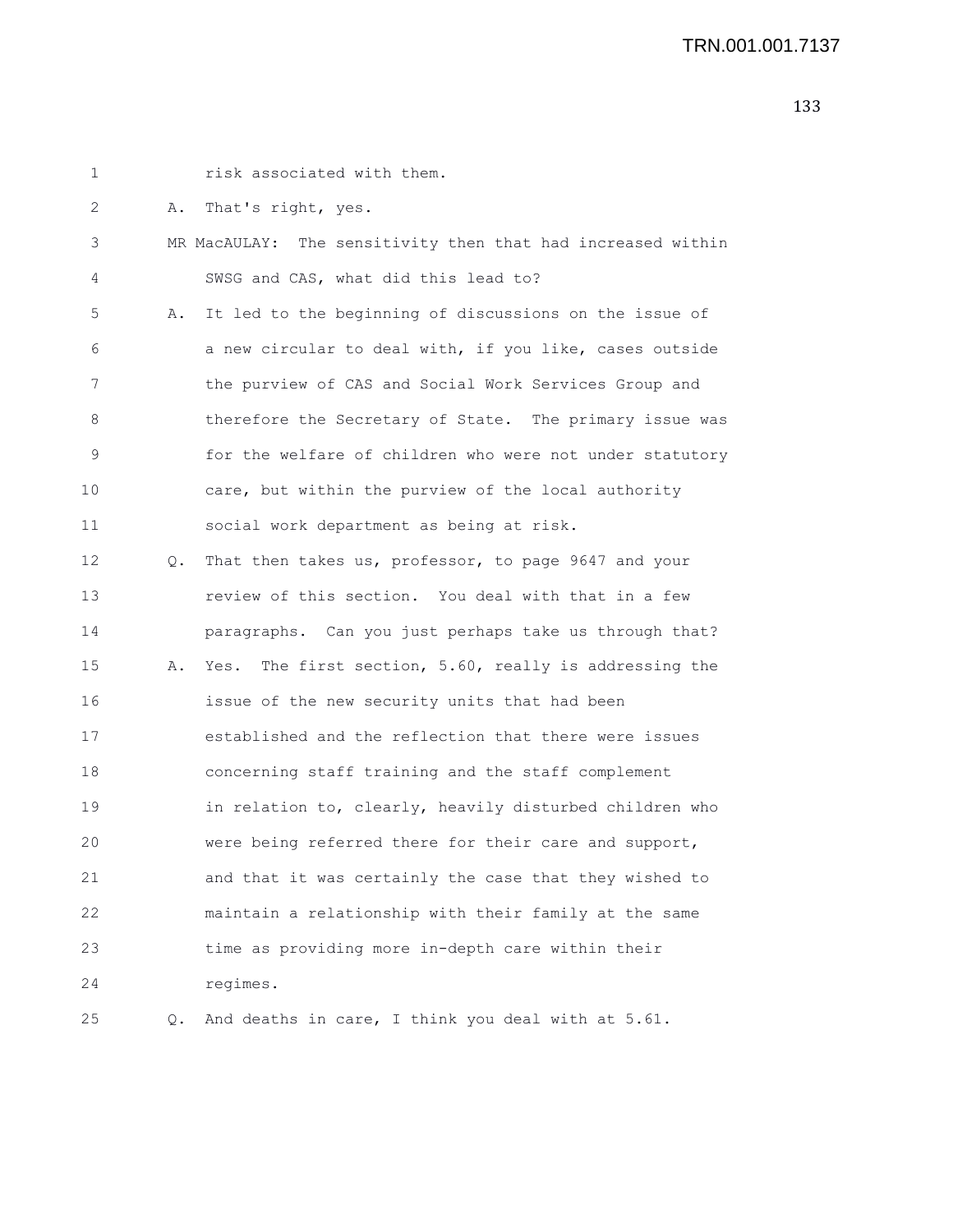1 A. Yes. Here there was certainly a recognition that deaths 2 in care, or rather all deaths of children, whether in 3 care or not, linked to the at risk register or 4 thereabouts had not substantially increased in number 5 over the period, but again there were issues of the 6 desire to improve the practice as it emerged where there 7 were clearly deficiencies in the care provided, which 8 resulted in a child dying in care or dying not in 9 statutory care. 10 Q. At 5.63 I think you look at what we've just been 11 discussing in connection with Fife and Orkney as being 12 another dimension of CAS's position in the oversight of 13 childcare provision, and you have discussed the 14 limitations that you see in how that was handled. 15 A. Yes. 16 Q. I think then, professor, having covered these points 17 very recently, we come to your final conclusion on this 18 part at page 9650. Perhaps you can just, again, briefly

20 A. Yes. The 1968 Act essentially accepted that Scottish 21 childcare provision was certainly deficient, even in 22 comparison with that south of the border. Far greater 23 reliance on institutions than the courts rather than 24 supporting families within the communities or the 25 children within those families, and at that aim of the

19 summarise what you have set out in your conclusion.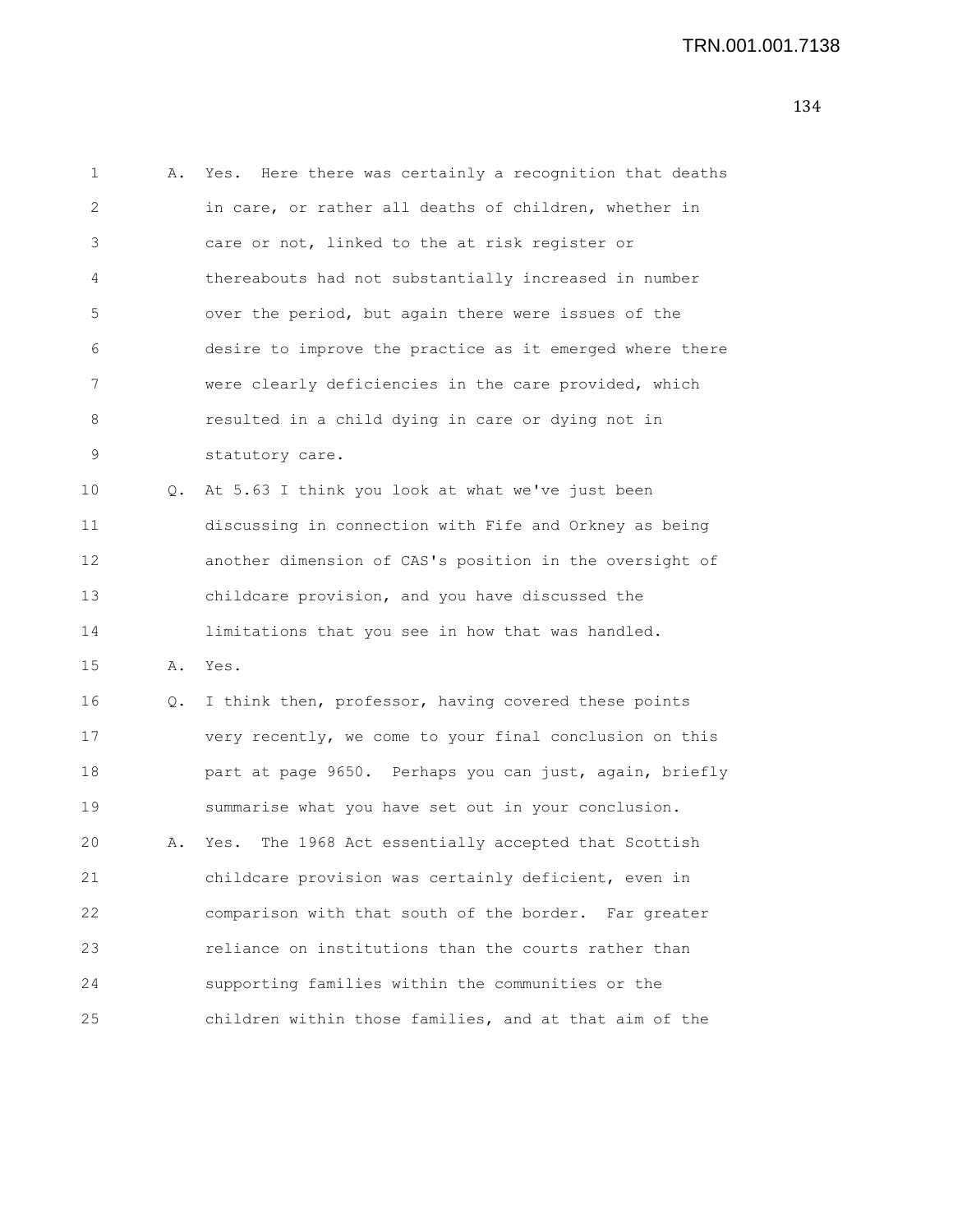| 1  |       | Act was to encourage the development of                 |
|----|-------|---------------------------------------------------------|
| 2  |       | non-institutional provision, whether it was             |
| 3  |       | children's homes, whether it was remand centres or      |
| 4  |       | whether it was eventually List D schools. And at the    |
| 5  |       | same time, to provide advice to the nascent social work |
| 6  |       | local authority departments. Not directly in this       |
| 7  |       | report, but linked to that, was the increase in support |
| 8  |       | for the development of professional training.           |
| 9  | $Q$ . | And you talk about CAS.                                 |
| 10 | Α.    | CAS was established ahead of the Act with a new post    |
| 11 |       | created, that of a Chief Social Work Adviser, who       |
| 12 |       | reorganised CAS on the principles of seeking to further |
| 13 |       | the Act by encouraging non-institutional provision,     |
| 14 |       | perhaps moving too quickly initially in the belief that |
| 15 |       | approved schools would be taken over by the local       |
| 16 |       | authority, which didn't of course happen in the first   |
| 17 |       | instance, but nevertheless accepting that local         |
| 18 |       | authority social work departments in future should      |
| 19 |       | encourage and engage with allied professions to provide |
| 20 |       | a more broad range form of assessment of children who   |
| 21 |       | required care and support.                              |
| 22 |       | At the same time, it was decided that CAS should        |

23 cease to inspect voluntary homes and local authority 24 children's homes as that was the responsibility of the 25 registering authority, and the 1968 Act was quite clear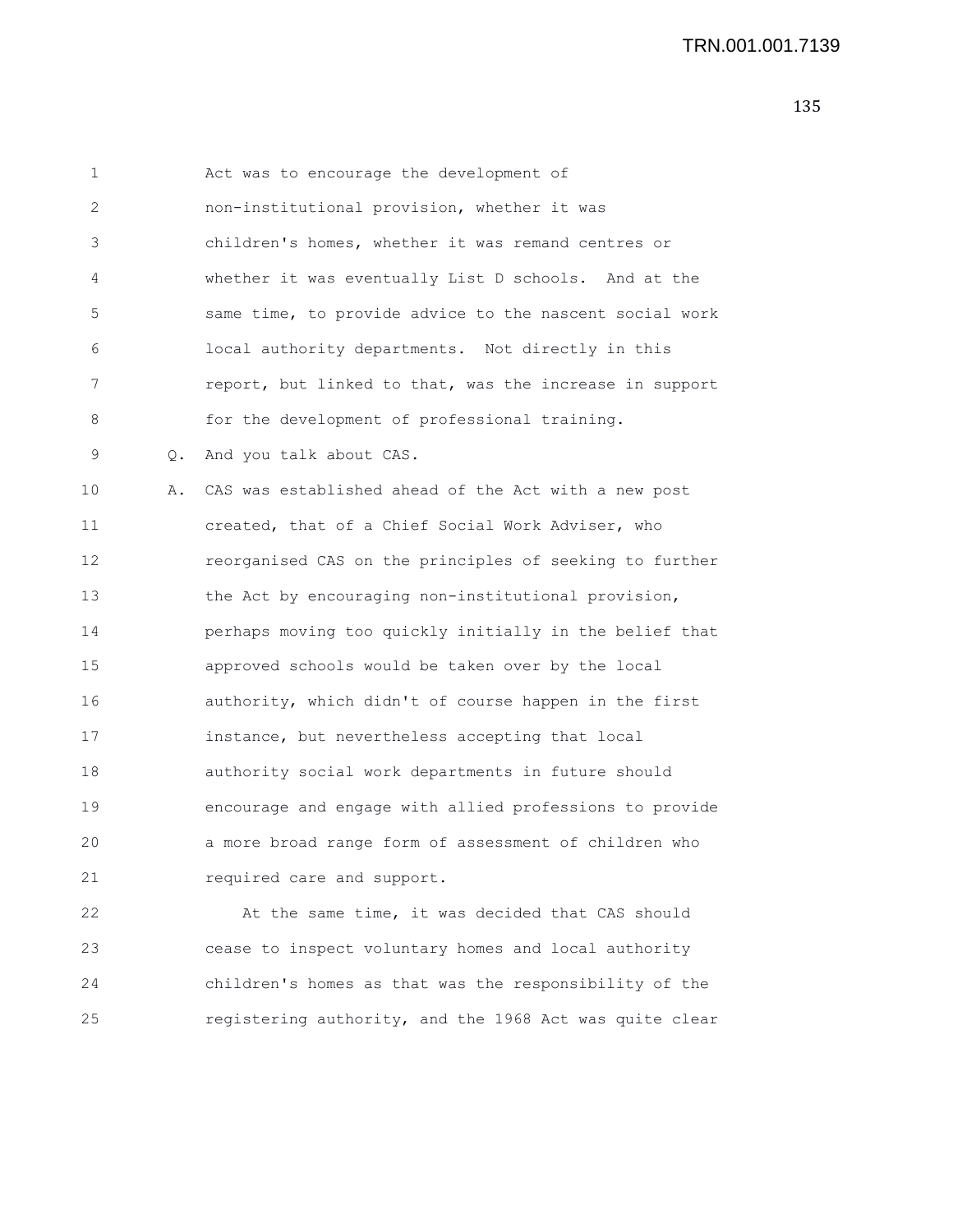1 that the registering authority was the local authority, 2 and I think one needs to remember that the whole purpose 3 of the 1968 Act was to encourage and support the 4 development of local authority social work services 5 under professional support.

6 It was the recognition also that within that, there 7 were clear concerns over the deaths of children in care 8 and the deaths of children who perhaps should have been 9 in care, and that circulars were issued in 1968, 1972 10 and 1982 on the need to ensure that CAS would receive 11 all the appropriate paperwork for its review, both by 12 its social work advisers and by the Scottish Home and 13 Health Department's medical adviser, and perhaps even 14 the Inspector of Schools, where necessary, to ensure 15 that if practice could be improved, guidance would be 16 provided to specific authorities and perhaps generally 17 across Scotland.

18 It was certainly the case that CAS's functions in 19 terms of general monitoring were put to the test, both 20 in the Fife issue and also in the Orkney issue, and the 21 limitations of its powers therein.

22 CAS certainly had dedicated social work advisers for 23 children's services. It also had advisers concerning 24 probation, the elderly and so on. These officials were 25 certainly qualified to conduct their enquiries and,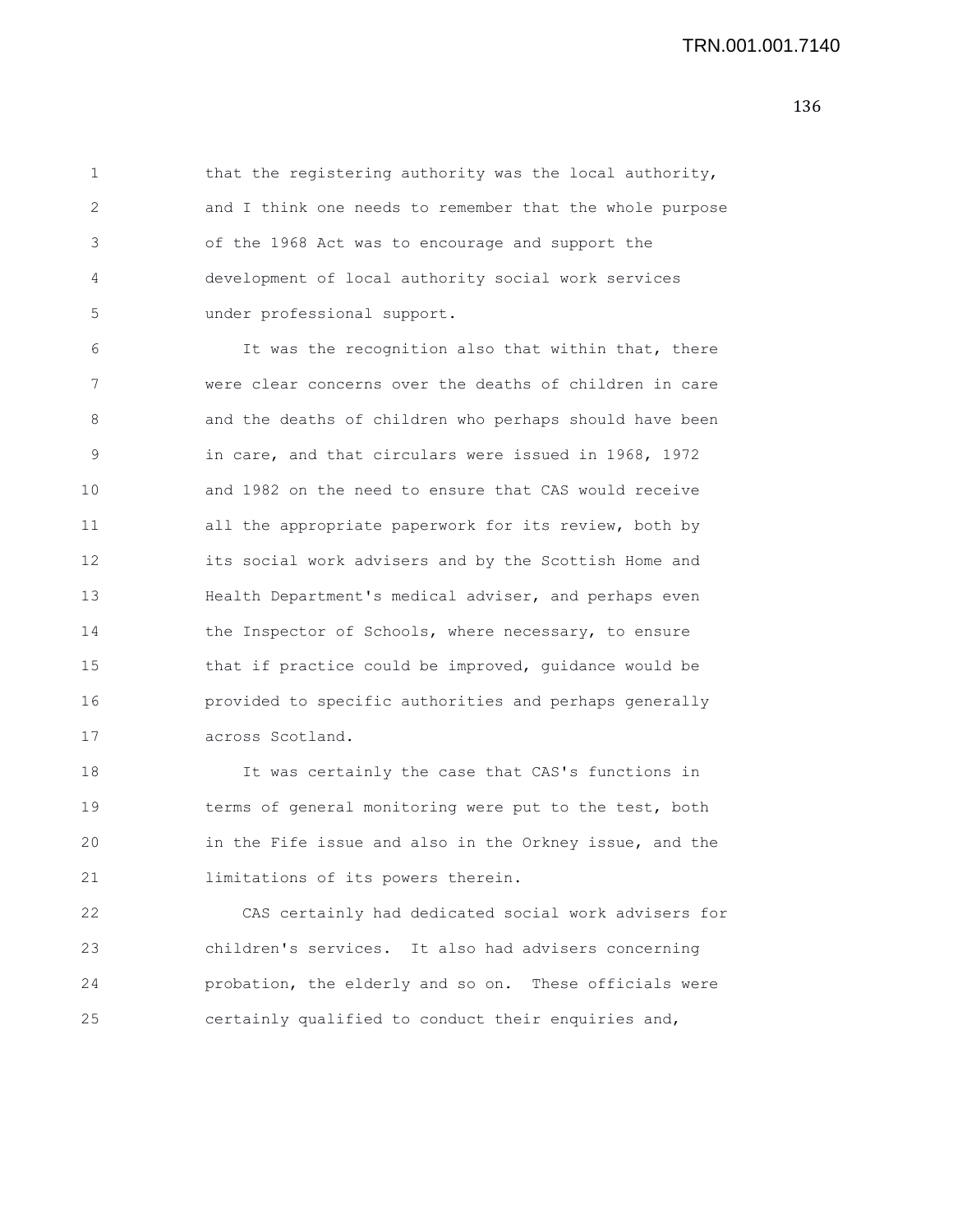1 where necessary, to conduct their inspections. It's 2 clear that they worked, where necessary, in conjunction 3 with the Scottish hospital and health department's 4 medical officers and also with the HM Inspector of 5 Schools, perhaps at a higher level than had operated 6 before 1968.

7 It had some successes, if you want to use the word 8 "success", in the sense that it obtained the abolition 9 of corporal punishment within List D schools ahead of 10 ordinary schools, and that can be put down to the 11 informal pressure put down by the senior social work 12 adviser.

13 Elsewhere, I would suggest that it recognised that 14 List D schools were perhaps past their time and that, 15 really, childcare practice had moved on and an 16 acceptance of more specialised provision was necessary, 17 which began to occur with the centrally controlled 18 secure accommodation units that were established in the 19 mid-1980s.

20 However, it recognised that essentially, apart from 21 the limited number of inspections in 1992, which 22 concerned perhaps, unfortunately, a dozen deaths of 23 children in care and two secure units, that its 24 authority was based on some sapiential knowledge of 25 wider issues of childcare rather than the ability to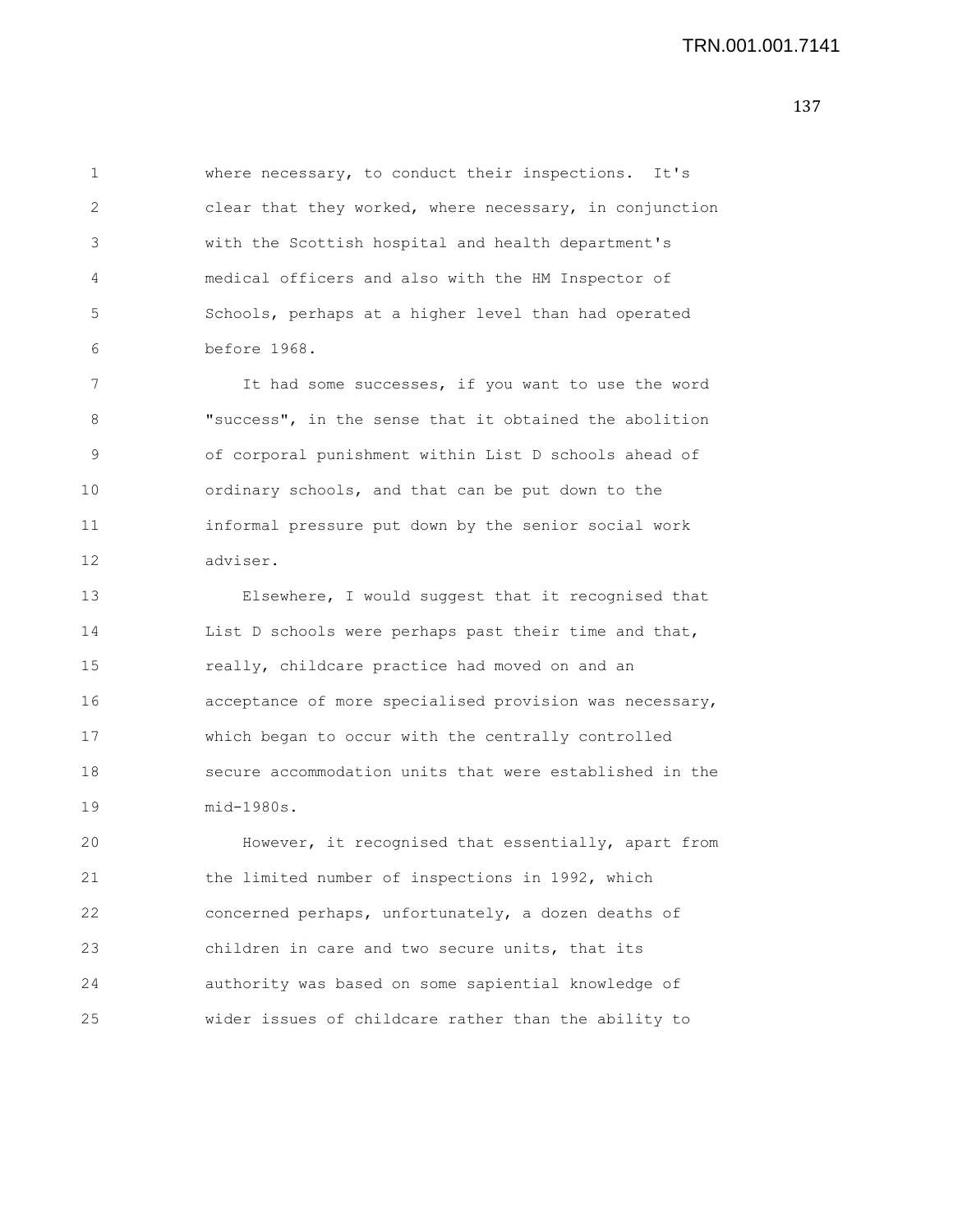```
1 insist on change. Hence the discussions that led to the
2 establishment of the Social Work Inspectorate.
3 Q. And that's the next topic.
4 A. Yes.
5 MR MacAULAY: Well, I haven't received any other questions
6 to put to you, professor, and I don't have any more
7 questions to put to you today. Thank you very much
8 indeed for presenting this part of your report. We look
9 forward to seeing the next part.
10 A. Thank you.
11 LADY SMITH: Are there any outstanding applications for
12 questions?
13 Professor Levitt, it simply remains for me to
14 thank you so much for coming to present the next part of
15 your incredibly valuable piece of work here. I'm very
16 grateful to you for all that you've done, both in terms
17 of the detail there, but also making it as accessible as
18 you have done. It's of great help to all of us, I'm
19 sure. I look forward to welcoming you back at an
20 appropriate point. That's all for today though.
21 Thank you.
22 (The witness withdrew)
23 LADY SMITH: Mr MacAulay.
24 MR MacAULAY: My Lady, that's all for this week in fact. We
25 next convene in early June.
```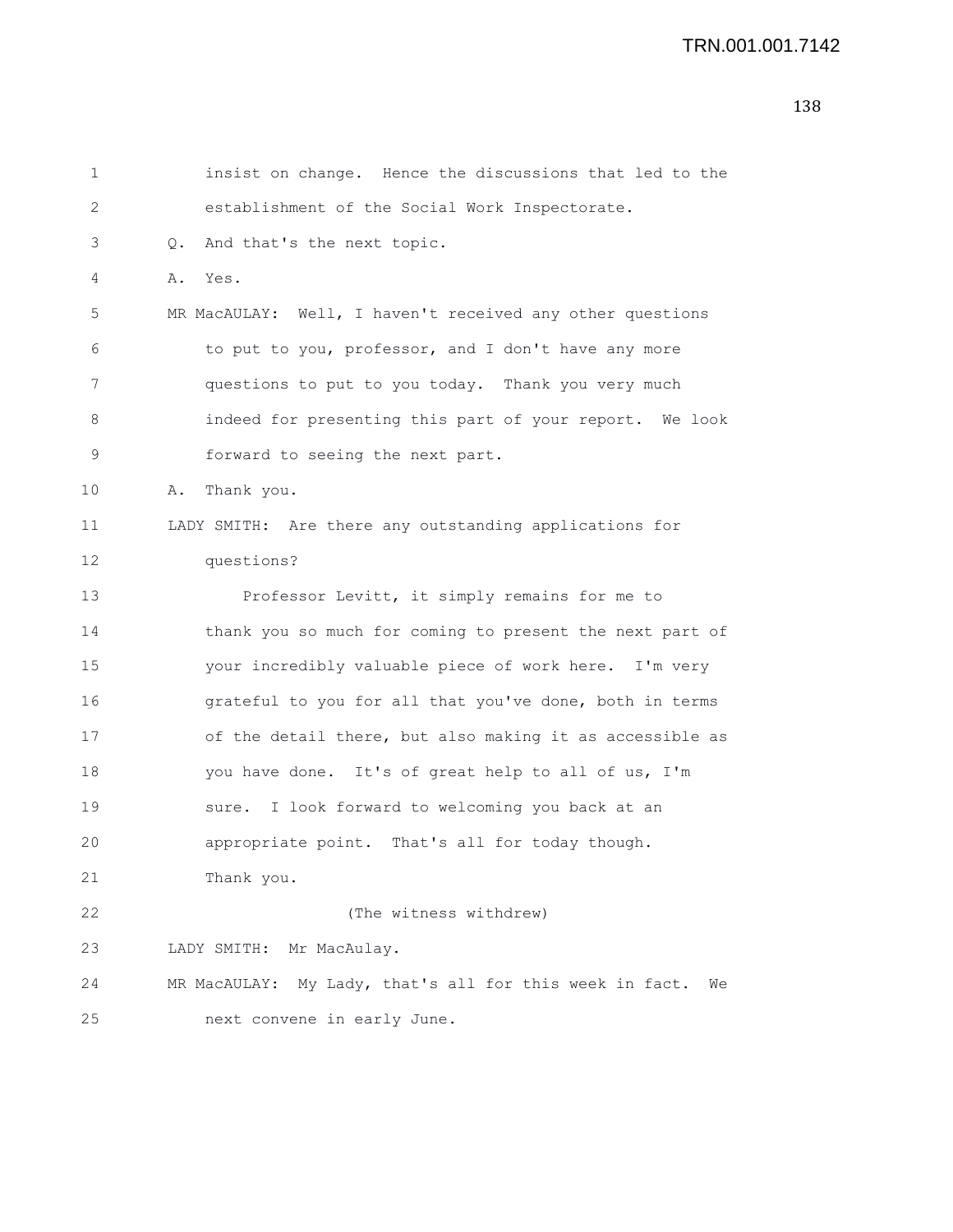| 1              | LADY SMITH: That's right. I think the details are either |
|----------------|----------------------------------------------------------|
| 2              | already on the website or about to be on the website,    |
| 3              | but I have given prior notice of broadly the period that |
| $\overline{4}$ | we're going to cover from the first week of June is the  |
| 5              | current plan. Thank you.                                 |
| 6              | (2.55 pm)                                                |
| 7              | (The inquiry adjourned until a time to be determined     |
| $\,8\,$        | in June 2019)                                            |
| 9              |                                                          |
| 10             |                                                          |
| 11             |                                                          |
| 12             |                                                          |
| $13$           |                                                          |
| 14             |                                                          |
| 15             |                                                          |
| 16             |                                                          |
| 17             |                                                          |
| 18             |                                                          |
| 19             |                                                          |
| 20             |                                                          |
| 21             |                                                          |
| 22             |                                                          |
| 23             |                                                          |
| 24             |                                                          |
| 25             |                                                          |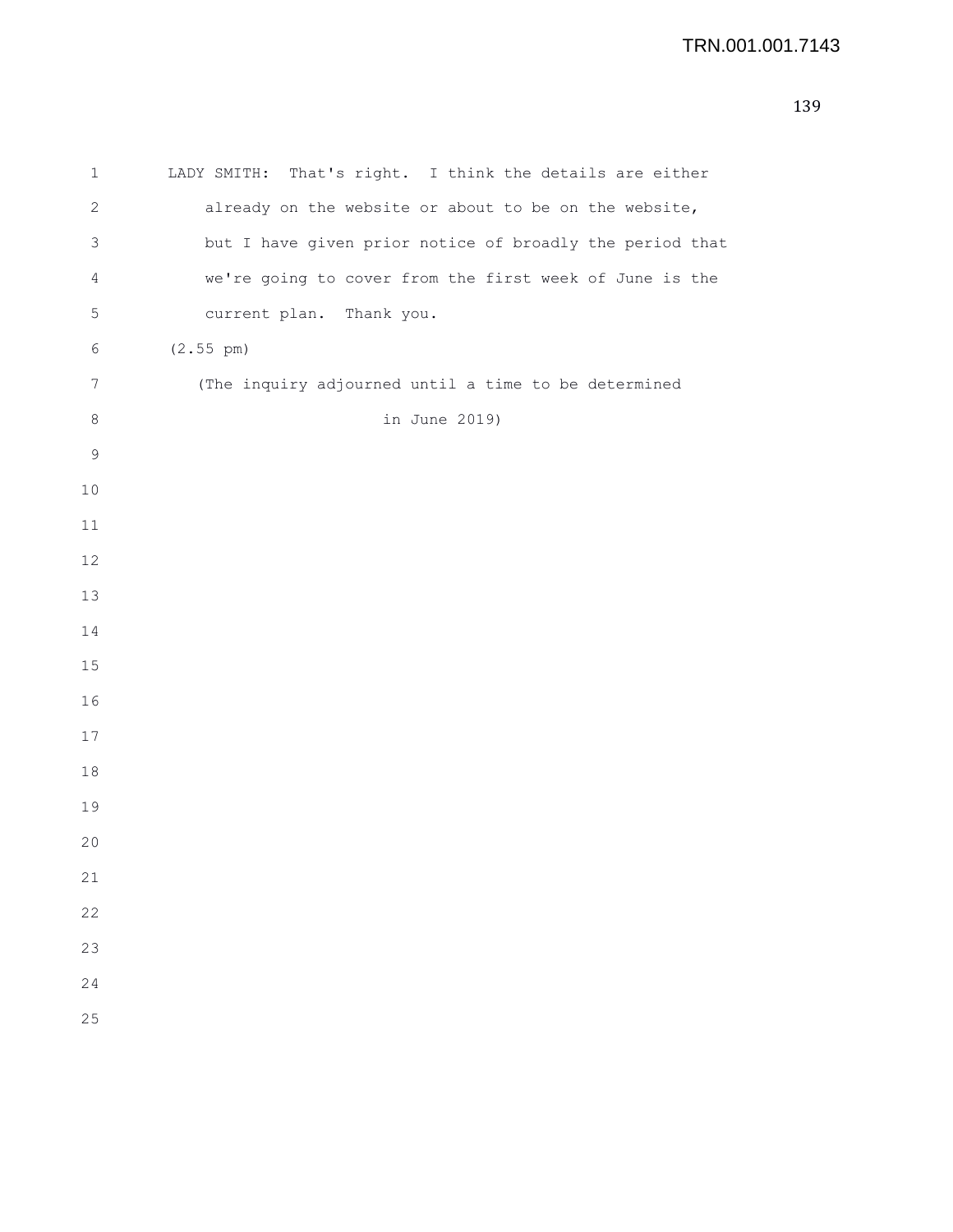## TRN.001.001.7144

| $\mathbbm{1}$    | I N D E X                                |
|------------------|------------------------------------------|
| $\sqrt{2}$       |                                          |
| $\mathfrak{Z}$   | PROFESSOR IAN LEVITT (continued) 1       |
| $\overline{4}$   |                                          |
| $\mathsf S$      | Questions from MR MacAULAY (continued) 1 |
| $\epsilon$       |                                          |
| $\boldsymbol{7}$ |                                          |
| $\,8\,$          |                                          |
| $\mathfrak{g}$   |                                          |
| $10$             |                                          |
| $11\,$           |                                          |
| 12               |                                          |
| 13               |                                          |
| $1\,4$           |                                          |
| 15               |                                          |
| 16               |                                          |
| $17$             |                                          |
| $18\,$           |                                          |
| 19               |                                          |
| $20$             |                                          |
| 21               |                                          |
| 22               |                                          |
| 23               |                                          |
| 24               |                                          |
| 25               |                                          |